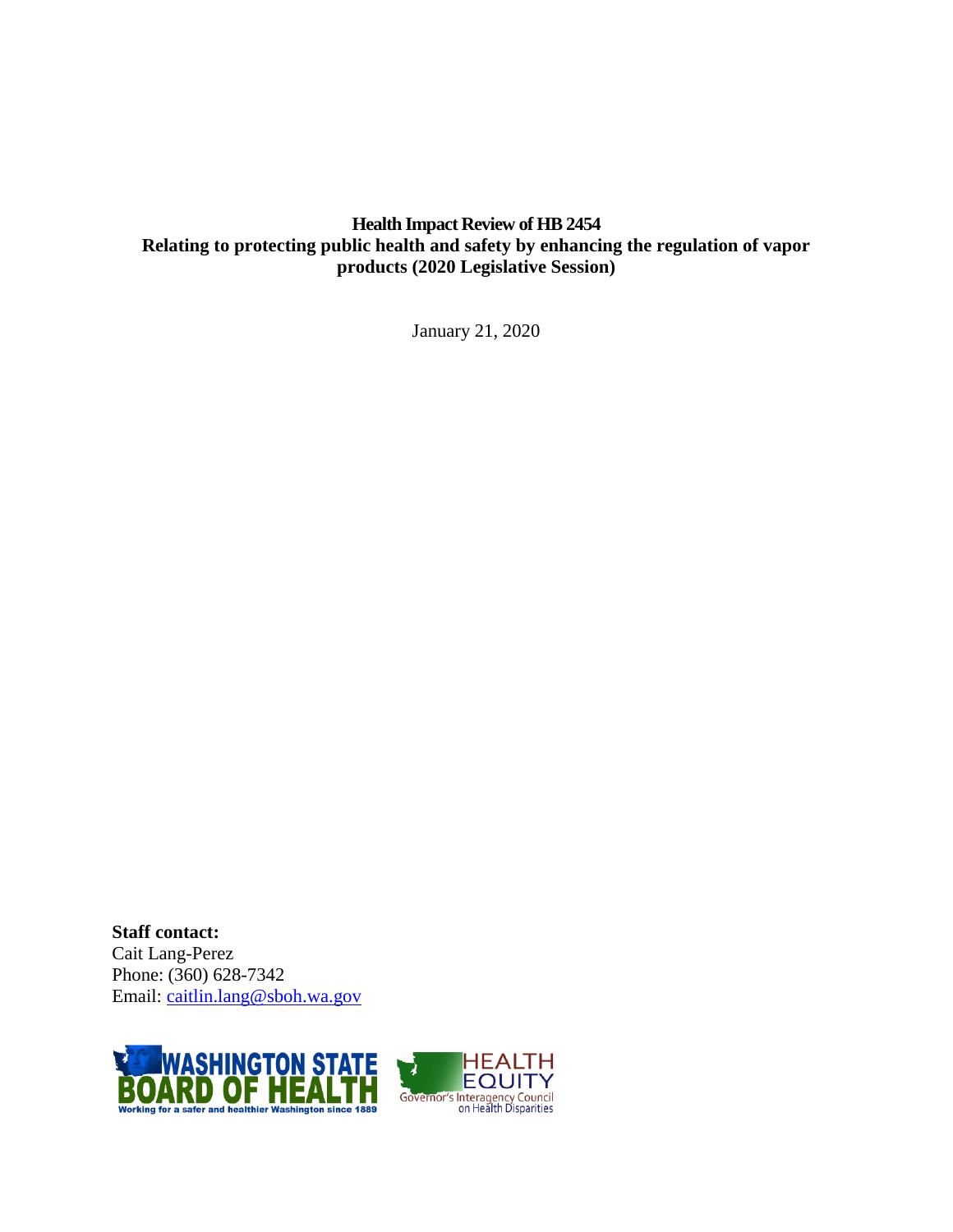#### **Full review**

The full Health Impact Review report is available at: <https://sboh.wa.gov/Portals/7/Doc/HealthImpactReviews/HIR-2020-10-HB2454.pdf>

#### **Acknowledgements**

We would like to thank the key informants who provided consultation and technical support during this Health Impact Review.

# **Contents**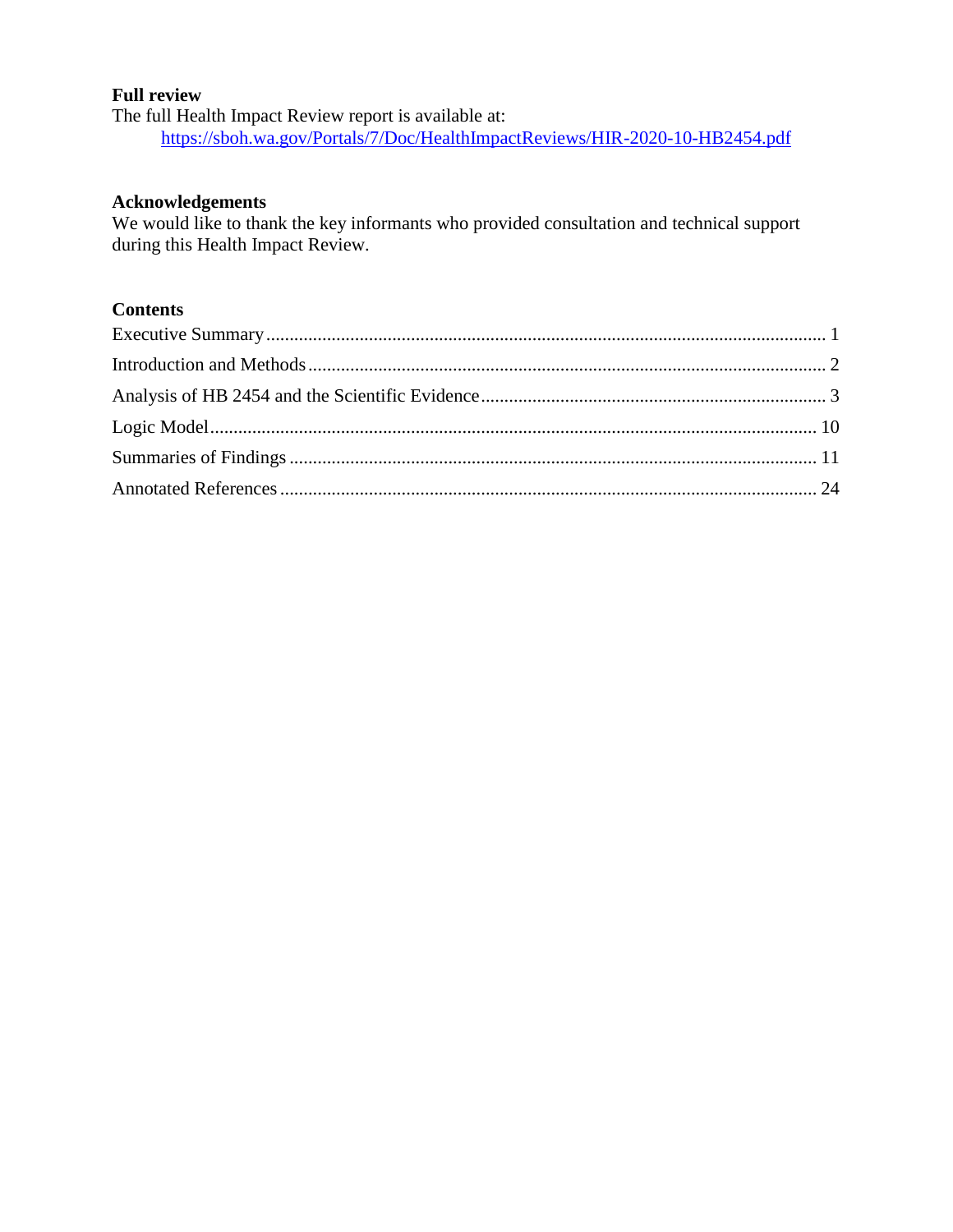# <span id="page-2-0"></span>**Executive Summary HB 2454, Protecting public health and safety by enhancing the regulation of vapor products (2020 Legislative Session)**

**Evidence indicates that [HB 2454](http://lawfilesext.leg.wa.gov/biennium/2019-20/Pdf/Bills/House%20Bills/2454.pdf) would likely decrease initiation and use of vapor products and other tobacco products among youth and young adults, thereby improving health outcomes. It is unclear how the bill would impact health inequities.**

# **BILL INFORMATION**

**Sponsors:** Pollet, Harris, Cody, Gregerson, Stonier, Ryu, Riccelli, Wylie

**By Request:** Governor Inslee

#### **Summary of Bill:**

Full details about the provisions of this bill can be found in the bill text linked above. Given the large number of provisions, the summary only highlights sections relevant to this review.

 Prohibits retailers, manufacturers, delivery sellers, or distributors licensed under Chapter [70.345 RCW](https://app.leg.wa.gov/RCW/default.aspx?cite=70.345) (Vapor Products) from selling, offering for sale, or possessing with the intent to sell or offer for sale flavored vapor products, or any product they know or reasonably should know will be used with or in a vapor product to create a flavored vapor product.

# **HEALTH IMPACT REVIEW**

## **Summary of Findings:**

This Health Impact Review found the following evidence for relevant provisions in HB 2454:

- **Very strong evidence** that prohibiting the sale of flavored vapor products will likely decrease initiation and use of vapor products among adolescents and young adults.
- **Very strong evidence** that decreasing initiation and use of vapor products among adolescents and young adults will likely decrease initiation and use of tobacco products among these populations.
- **Very strong evidence** that decreasing use of vapor products among adolescents and young adults will likely improve health outcomes.
- **Very strong evidence** that decreasing use of tobacco products among adolescents and young adults will improve health outcomes.
- **Unclear evidence** of the bill's impacts on health inequities. Other factors may influence how this bill impacts inequities such as access to flavored vapor products on tribal lands and military bases and use of other flavored tobacco products. These factors are analyzed in more detail in the full Health Impact Review.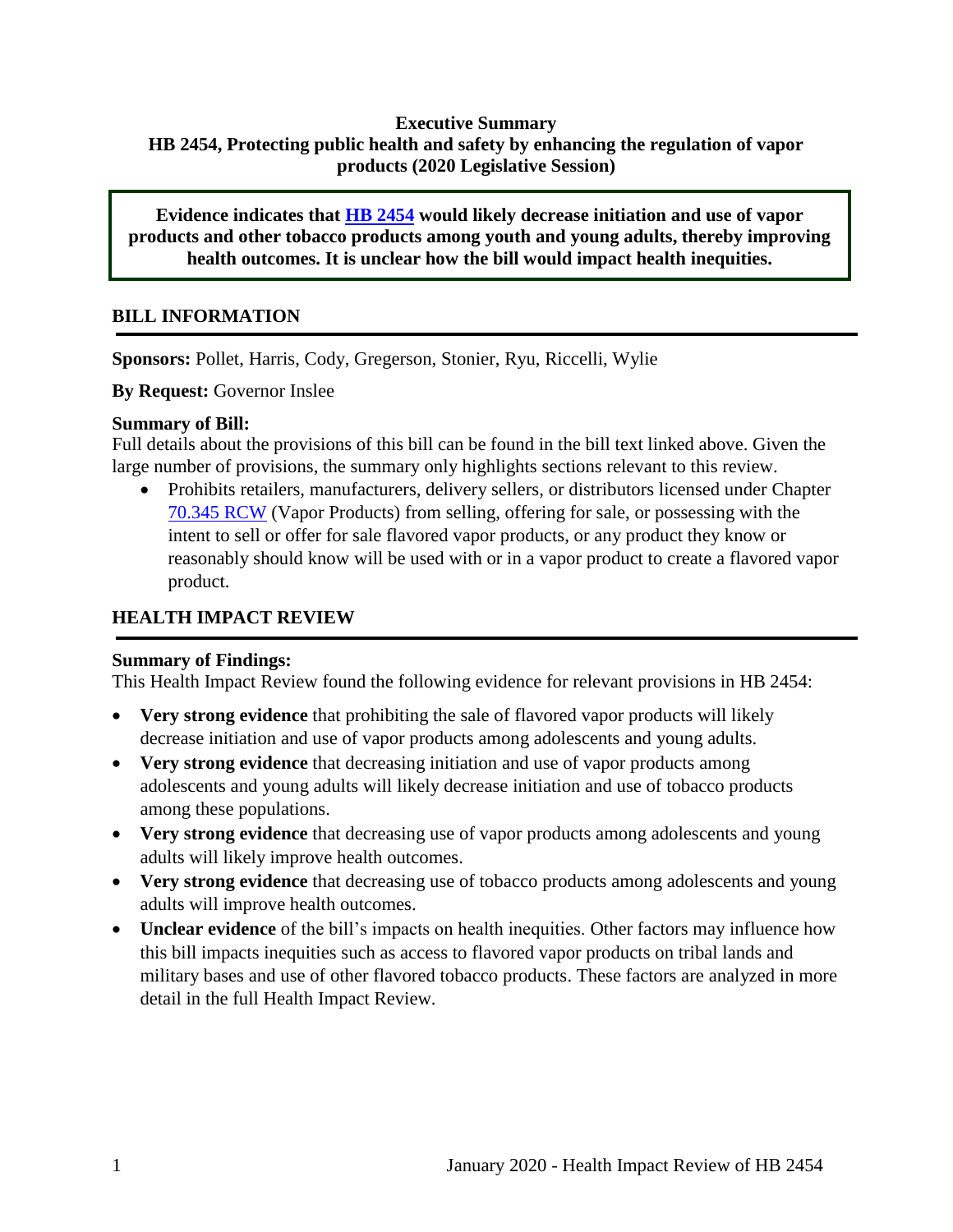#### **Introduction and Methods**

<span id="page-3-0"></span>A Health Impact Review is an analysis of how a proposed legislative or budgetary change will likely impact health and health disparities in Washington State [\(RCW 43.20.285\)](http://apps.leg.wa.gov/rcw/default.aspx?cite=43.20.285). For the purpose of this review 'health disparities' have been defined as the differences in disease, death, and other adverse health conditions that exist between populations [\(RCW 43.20.270\)](http://apps.leg.wa.gov/rcw/default.aspx?cite=43.20.270). This document provides summaries of the evidence analyzed by State Board of Health staff during the Health Impact Review of House Bill 2454 [\(HB 2454\)](https://app.leg.wa.gov/billsummary?BillNumber=2454&Chamber=House&Year=2019).

Staff analyzed the content of HB 2454 and created a logic model depicting possible pathways leading from the provisions of the bill to health outcomes. We consulted with experts and contacted key informants about the provisions and potential impacts of the bill. We conducted an objective review of published literature for each pathway using databases including PubMed, Google Scholar, and University of Washington Libraries. More information about key informants and detailed methods are available upon request.

The following pages provide a detailed analysis of the bill including the logic model, summaries of evidence, and annotated references. The logic model is presented both in text and through a flowchart (Figure 1). The logic model includes information on the strength-of-evidence for each relationship. The strength-of-evidence has been defined using the following criteria:

- Not well researched: the review of literature yielded few if any studies or only yielded studies that were poorly designed or executed or had high risk of bias.
- **A fair amount of evidence:** the review of literature yielded several studies supporting the association, but a large body of evidence was not established; or the review yielded a large body of evidence but findings were inconsistent with only a slightly larger percentage of the studies supporting the association; or the research did not incorporate the most robust study designs or execution or had a higher than average risk of bias.
- **Strong evidence:** the review of literature yielded a large body of evidence on the relationship (a vast majority of which supported the association) but the body of evidence did contain some contradictory findings or studies that did not incorporate the most robust study designs or execution or had a higher than average risk of bias; or there were too few studies to reach the rigor of "very strong evidence;" or some combination of these.
- Very strong evidence: the review of literature yielded a very large body of robust evidence supporting the association with few if any contradictory findings. The evidence indicates that the scientific community largely accepts the existence of the association.

This review was subject to time constraints, which influenced the scope of work for this review. The annotated references are only a representation of the evidence and provide examples of current research. In some cases only a few review articles or meta-analyses are referenced. One article may cite or provide analysis of dozens of other articles. Therefore the number of references included in the bibliography does not necessarily reflect the strength-of-evidence. In addition, some articles provide evidence for more than one research question, so are referenced multiple times.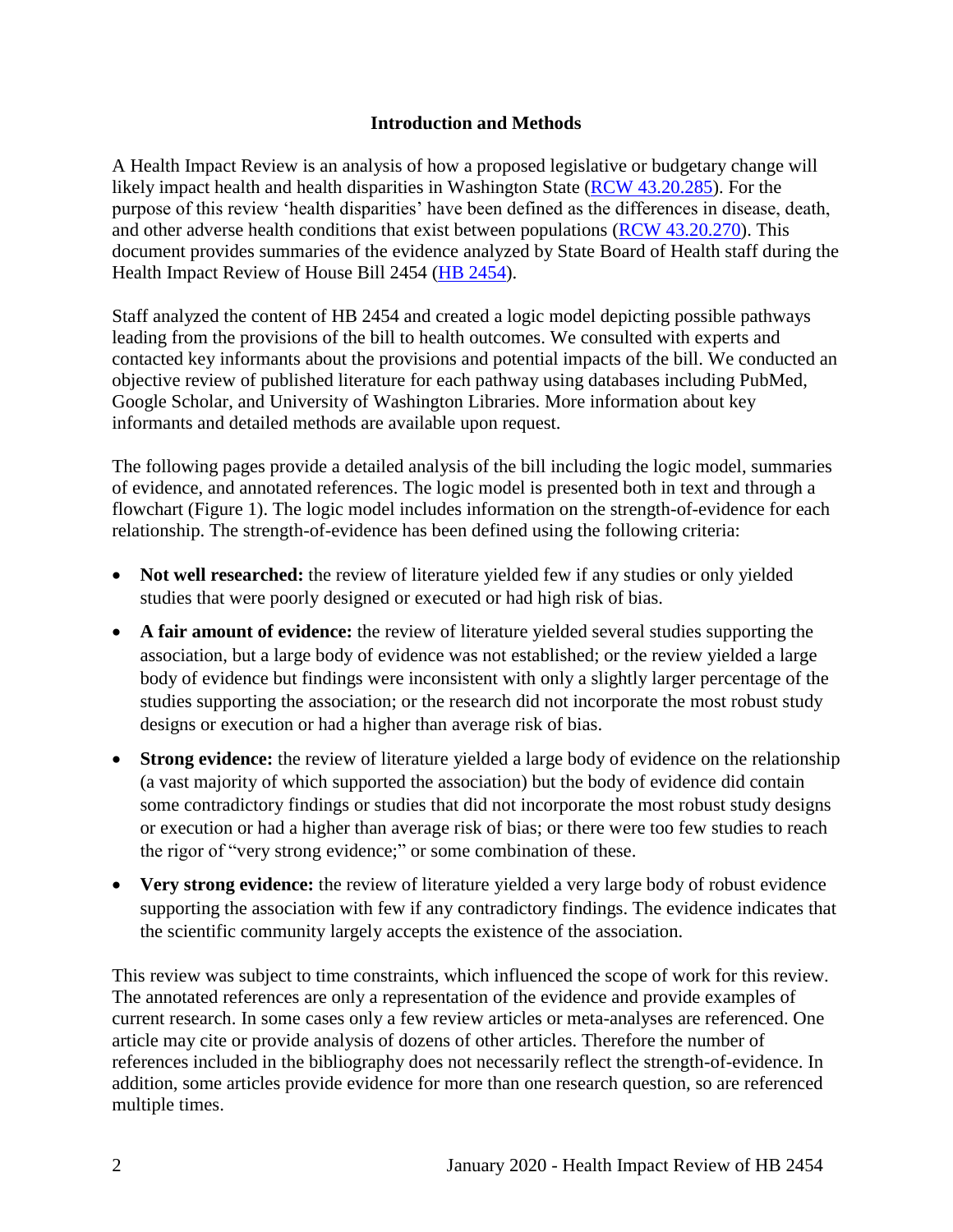#### **Analysis of HB 2454 and the Scientific Evidence**

#### <span id="page-4-0"></span>**Summary of relevant background information**

- In June 2009, the Family Smoking Prevention and Tobacco Control Act (2009 Tobacco Control Act) was signed into law in part to reduce smoking rates among adolescents.<sup>1</sup> It gave the U.S. Food and Drug Administration (FDA) authority to regulate the manufacture, distribution, and marketing of tobacco products. <sup>1</sup> The Tobacco Control Act banned flavors, except menthol and tobacco, in cigarettes<sup>1</sup> specifically as one strategy to reduce the use of cigarettes among young people.
- In May 2016, the FDA finalized a rule to extend its authority over all tobacco products, known as the 'Deeming Rule.<sup>2</sup> Newly regulated products, including electronic nicotine delivery systems (ENDS), such as electronic cigarettes and e-liquids, are required to comply with all Federal Food, Drug, and Cosmetic Act (FD&C Act) and FDA regulations specific to tobacco products.<sup>2</sup> Specifically, Section 910 of the FD&C Act imposes certain premarket-review requirements for "new tobacco products" (i.e., those that were not commercially marketed in the U.S. as of February 15, 2007).<sup>3</sup>
	- o In a January 2020 FDA announcement, the agency reported, "to date, no ENDS products have been authorized by the FDA – meaning that all ENDS products currently on the market are considered illegally marketed and are subject to enforcement, at any time, in the FDA's discretion."<sup>4</sup>
- In 2018, the FDA took action to reduce youth access to e-cigarettes. The FDA:
	- o Issued 1,300 warning letters and fines to "retailers who illegally sold JUUL and other e-cigarette products to minors," marking the "largest coordinated enforcement effort in the FDA's history."<sup>5</sup> As of September 11, 2019, FDA had issued more than 8,600 warning letters and more than 1,000 fines to retailers (both online and brick-and-mortar stores) for sales of ENDS and their components to minors.<sup>6</sup>
	- o Issued letters to the top five-selling e-cigarette brands (which compromise 97% of the U.S. e-cigarette market) requiring each company to submit plans detailing how they will limit marketing and youth access to their product.<sup>5</sup>
	- $\circ$  Launched "The Real Cost" youth e-cigarette prevention campaign.<sup>7</sup>
	- o Issued a directive that all "flavored [electronic nicotine delivery system] products (other than tobacco, mint, and menthol flavors or non-flavored products) must be sold in age-restricted, in-person locations and, if sold online, under heightened practices for age verification."<sup>7</sup>
	- o Issued a Notice of Proposed Rulemaking to ban menthol in combustible tobacco products, including cigarettes and cigars.<sup>7</sup>
- In November 2018, JUUL Labs, which has more than 70% of the U.S. e-cigarette market share, announced that it would suspend sales of most of its flavored e-cigarette pods in retail stores and would discontinue its media promotions.<sup>8</sup> By early 2019, competitors quickly filled the market demand with similar flavored products or JUUL-compatible flavored nicotine cartridges.<sup>9</sup>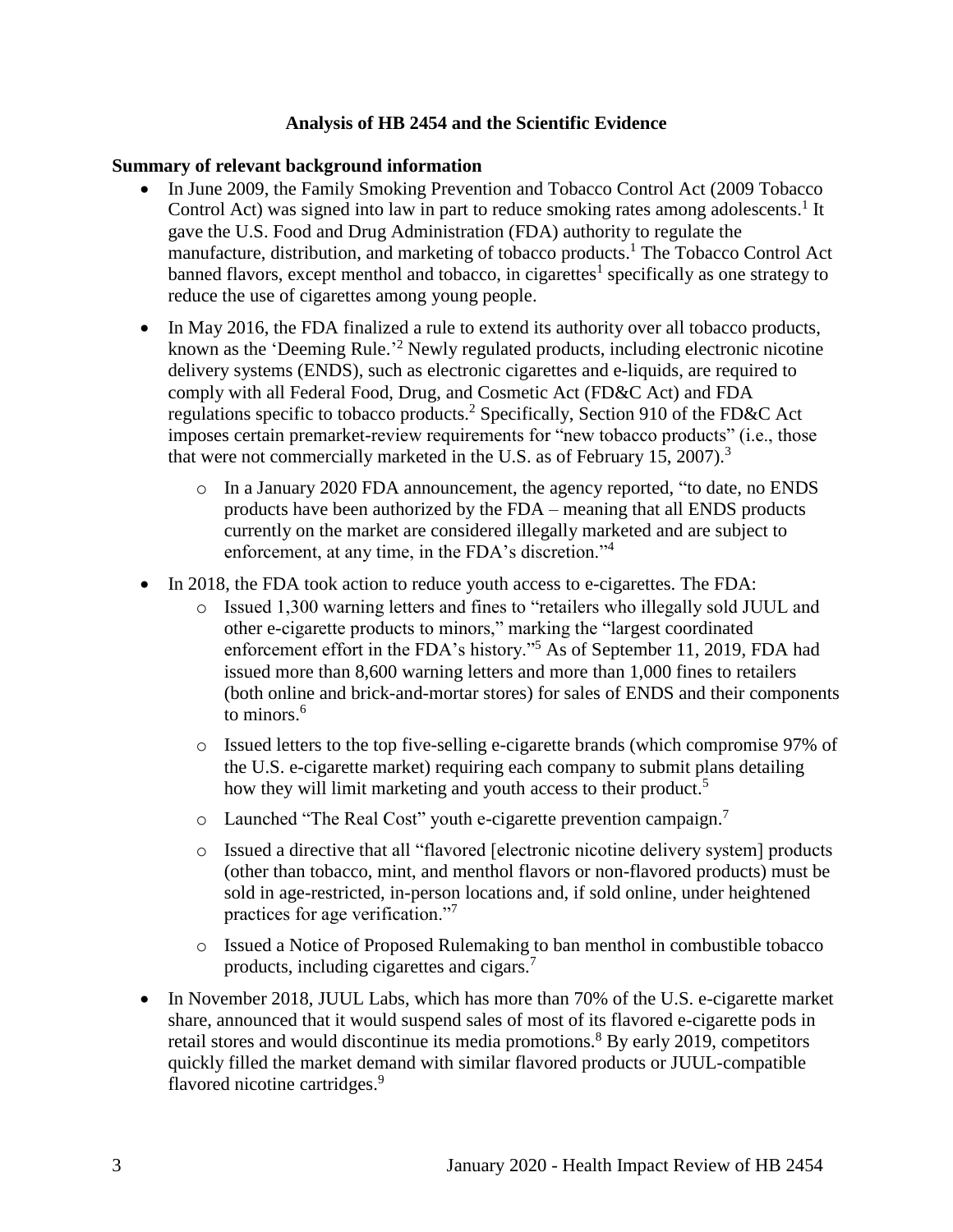- In December 2018, the Office of the Surgeon General issued an advisory about ecigarette use among youth.<sup>10</sup> The statement noted that, "any e-cigarette use among young people is unsafe, even if they do not progress to future cigarette smoking."<sup>10</sup>
- In 2019, the Washington State Legislature passed EHB 1074 [\(Chapter 15, Laws of 2019\)](http://lawfilesext.leg.wa.gov/biennium/2019-20/Pdf/Bills/Session%20Laws/House/1074.SL.pdf), Protecting youth from tobacco products and vapor products.<sup>11</sup> The law increases the legal age of sale of tobacco and vapor products from 18 to 21 years of age and permits the Governor to seek government-to-government consultations with tribes about raising the minimum legal age of sale in cigarette tax compacts. The law became effective January 1, 2020.
- In July 2019, FDA launched its first youth e-cigarette prevention TV ads educating youth about the dangers of e-cigarette use.<sup>12</sup>
- In July 2019, the Centers for Disease Control (CDC), FDA, state and local health departments, and other clinical and public health partners began investigating outbreaks of lung injury associated with e-cigarette use.<sup>13</sup> CDC summarized that, "as of January 14, 2020, a total of 2,668 hospitalized [e-cigarette, or vaping, product use-associated lung injury (EVALI)] cases or deaths have been reported to CDC from all 50 states, the District of Columbia, and two U.S. territories (Puerto Rico and U.S. Virgin Islands). Sixty deaths were confirmed in 27 states and the District of Columbia."<sup>[13,](#page-30-0)[14](#page-31-0)</sup> CDC reports, among the 2,668 hospitalized EVALI cases or deaths with available data: 15% of patients were under 18 years old; 37% of patients were 18 to 24 years old; 24% of patients were 25 to 34 years old; and 24% of patients were 35 years or older; and the majority of cases (66%) were male.<sup>13</sup> While this investigation is ongoing, CDC states, "All EVALI patients have a reported history of using e-cigarette, or vaping, products,"<sup>13</sup> and "a lung infection does not appear to be causing the symptoms."<sup>15</sup> Patient exposure data indicate: "Vitamin E acetate has been identified as a chemical of concern among people with EVALI," and "[Tetrahydrocannabinol (THC)] is present in most of the samples tested by FDA to date, and most patients report a history of using THC-containing products." As of January 7, 2020, "the latest national and state findings suggest THC-containing e-cigarette, or vaping, products, particularly from informal sources like friends, family, or in-person or online dealers, are linked to most of the cases and play a major role in the outbreak." While vitamin E acetate has been strongly linked with EVALI, "evidence is not sufficient to rule out the contribution of other chemicals of concern, including chemicals in either THC- or non-THC-containing products, in some reported EVALI cases."<sup>[14](#page-31-0)[,16](#page-32-0)</sup> A January 2020 update on EVALI stated, "the contributing cause or causes of EVALI for persons reporting exclusive use of nicotine only products warrants further investigation."<sup>14</sup>
	- $\circ$  On September 11, 2019, Public Health Seattle & King County (PHSKC) announced the first confirmed Washington State case of severe pulmonary disease associated with e-cigarette use in a King County teenager.<sup>17</sup>
	- o On September 16, 2019, the Washington State Department of Health (DOH) confirmed two new cases (a patient in their teens and a patient in their twenties) identified by the Spokane Regional Health District.<sup>18</sup>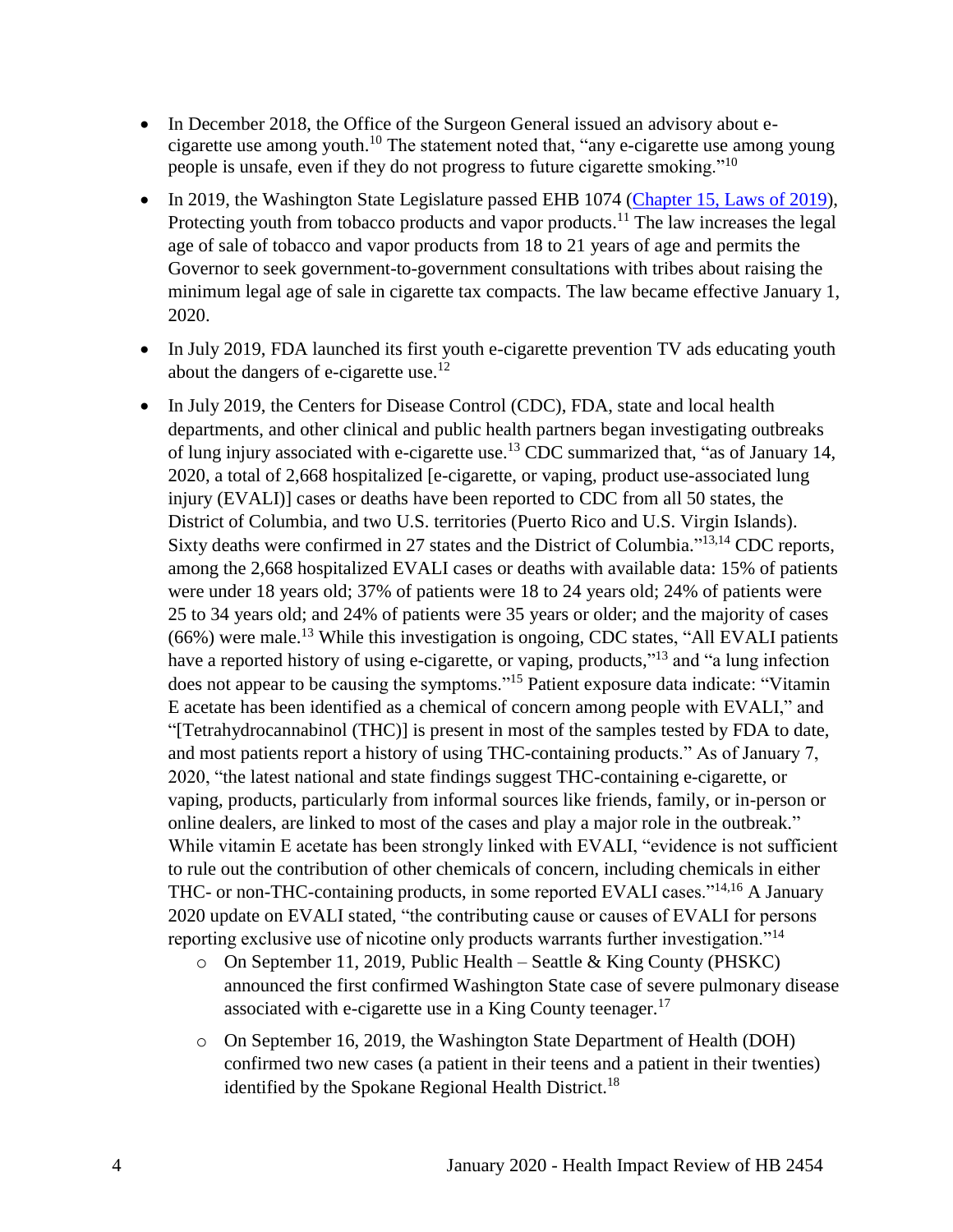- o As of January 15, 2020, there have been 23 cases of vaping associated lung injury reported in Washington (since April 2019).<sup>18</sup> Fifty-seven percent of patients are male.<sup>18</sup> Among Washington State patients, 22% are 10 to 19 years old; 26% are 20 to 29 years old; 30% are 30 to 39 years old; 13% of patients are 40 to 49 years old; and 9% are 70 to 79 years old.<sup>18</sup> Patients in Washington report using THC products only (3 cases); nicotine products only (9 cases); THC and nicotine products (6 cases); and other products (4 cases).<sup>18</sup> Product use data is unknown for two patients and not yet released for two patients.<sup>18</sup>
- In September 2019, Michigan became the first state to prohibit the sale of flavored vapor products.<sup>19</sup> California, Massachusetts, and New York are considering similar proposals.<sup>19</sup>
- On September 9, 2019, FDA issued a warning letter to JUUL Labs Inc. for marketing unauthorized modified risk tobacco products to consumers, including statements made by a JUUL representative to youth in a school.<sup>20</sup> The Acting FDA Commissioner stated, "before marketing tobacco products for reduced risk, companies must demonstrate with scientific evidence that their specific product does in fact pose less risk or is less harmful [than cigarettes]."<sup>20</sup>
- On September 11, 2019, the Federal administration announced that FDA would "outline a plan within the coming weeks for removing flavored e-cigarettes and nicotine pods from the market, excluding tobacco flavors." <sup>19</sup> Early reports stated that prohibited flavors would include mint and menthol.
- On September 27, 2019, Governor Inslee issued Executive Order 19-03, Addressing the Vaping Use Public Health Crisis (Executive Order). Among other directives, the Executive Order directed DOH to "request the State Board of Health use its emergency rulemaking authority to impose a ban on all flavored vapor products, including THC vapor products, at the Board's next meeting on October 9 [2019]."<sup>21</sup> The Executive Order became effective immediately.
	- o The Washington State Board of Health (SBOH) has the authority under RCW 43.20.050(2)(f) to adopt rules for the prevention and control of infectious and noninfectious diseases.<sup>22</sup>
	- o On October 9, 2019, SBOH adopted the emergency rulemaking order to create chapter 246-80 Washington Administrative Code (WAC).<sup>23</sup> Chapter 246-80 WAC "bans the sale of flavored vapor products, including flavored THC vapor products, requires non-marijuana vapor product retailers to display a warning of the risk of lung disease associated with the use of vapor products, and requires reporting of cases of lung injury associated with use of vapor products from health care providers and health care facilities."<sup>24</sup> The emergency rule became effective October 10, 2019 and will be in effect for 120 days.<sup>25</sup>
	- o On November 18, 2019, SBOH adopted a second emergency rule prohibiting the sale of vapor products containing vitamin E acetate (WAC 246-80-021).<sup>24</sup> The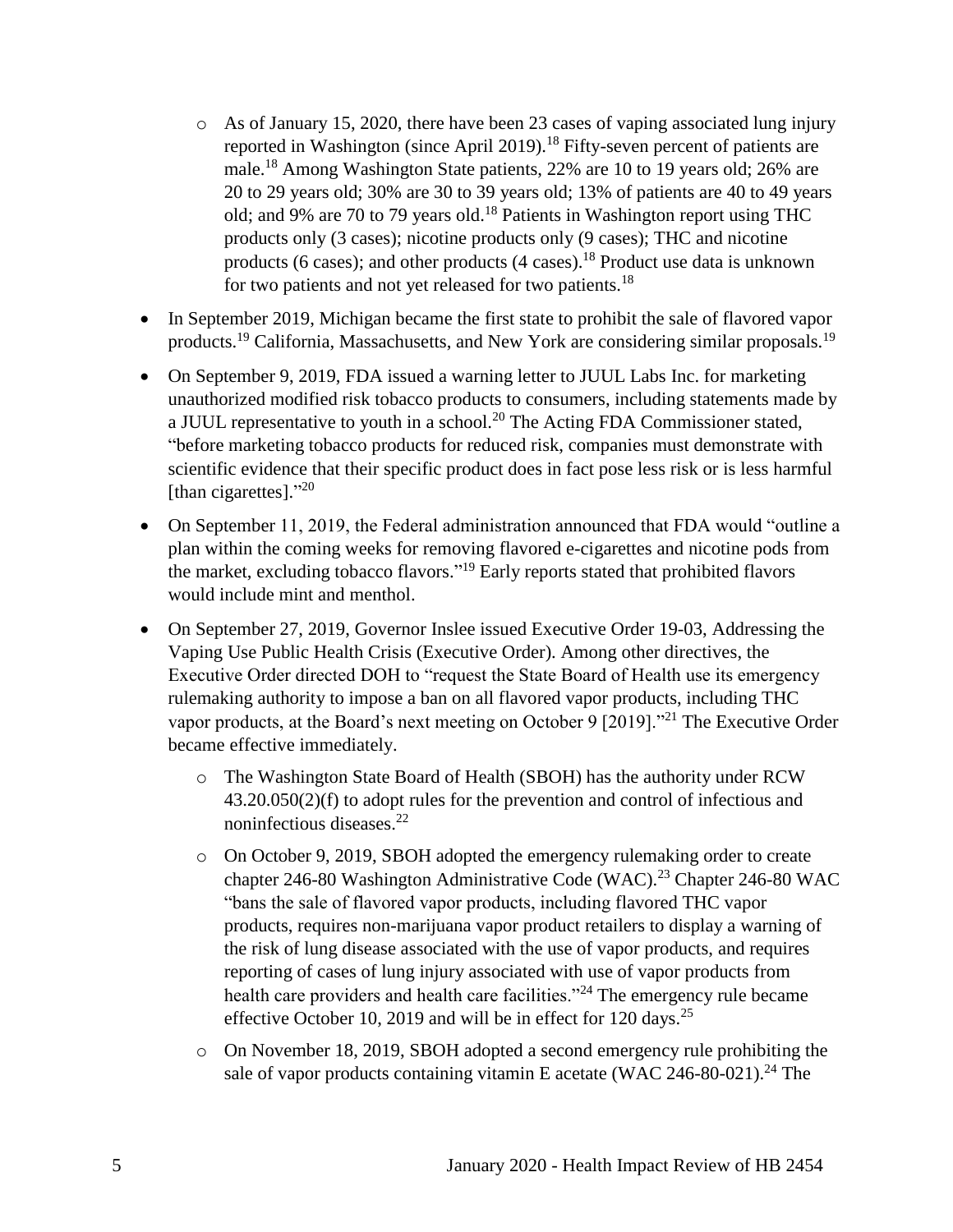emergency rule became effective November 20, 2019 and will be in effect for 120 days.<sup>26</sup>

- On December 20, 2019, President Trump signed legislation to amend the FD&C Act and raise the federal minimum age of sale of tobacco products from 18 to 21 years.<sup>27</sup> On December 27, 2019, the FDA announced the law would go into effect immediately (DOH, personal communication, January 2020). However, as the main enforcement agency, FDA has six months to revise its regulations and 90 days to put these regulations into effect (DOH, personal communication, January 2020).
- On January 2, 2020, FDA issued "Enforcement Priorities for Electronic Nicotine Delivery System (ENDS) and Other Deemed Products on the Market Without Premarket Authorization" as guidance for industry.<sup>3</sup> The policy "prioritizes enforcement against certain unauthorized flavored e-cigarette products that appeal to kids, including fruit and mint flavors. Under this policy, companies that do not cease manufacture, distribution and sale of unauthorized flavored cartridge-based e-cigarettes (other than tobacco or menthol) within 30 days risk FDA enforcement actions."<sup>4</sup> The FDA's enforcement priorities are "not a 'ban' on flavored or cartridge-based ENDS [...] If a company can demonstrate to the FDA that a specific product meets the applicable standard set forth by Congress, including considering how the marketing of the product may affect youth initiation and use, then the FDA could authorize that product for sale."<sup>4</sup>

#### **Summary of HB 2454**

Full details about the provisions of this bill can be found in the bill text linked above. Given the large number of provisions, the summary only highlights sections relevant to this review.

- Prohibits retailers, manufacturers, delivery sellers, or distributors licensed under chapter 70.345 RCW from selling, offering for sale, or possessing with the intent to sell or offer for sale flavored vapor products, or any product they know or reasonably should know will be used with or in a vapor product to create a flavored vapor product.
	- o Defines "flavored vapor product" as "any vapor product that contains a taste or smell, other than the taste or smell of tobacco, that is distinguishable by an ordinary consumer either prior to or during the consumption of a vapor product, including, but not limited to, any taste or smell relating to fruit, menthol, mint, wintergreen, chocolate, cocoa, vanilla, honey, or any candy, dessert, alcoholic beverage, herb, or spice."

#### **Health impact of HB 2454**

Evidence indicates that HB 2454 would likely decrease initiation and use of vapor products and other tobacco products among youth and young adults, thereby improving health outcomes. It is unclear how the bill would impact health inequities.

## **Pathway to health impacts**

The potential pathway leading from the provisions of HB 2454 to decreased health inequities are depicted in Figure 1. There is very strong evidence that prohibiting the sale of flavored vapor products will likely decrease initiation and use of vapor products among adolescents and young adults.28-41 There is very strong evidence that decreasing initiation and use of vapor products among adolescents and young adults will likely decrease initiation and use of tobacco products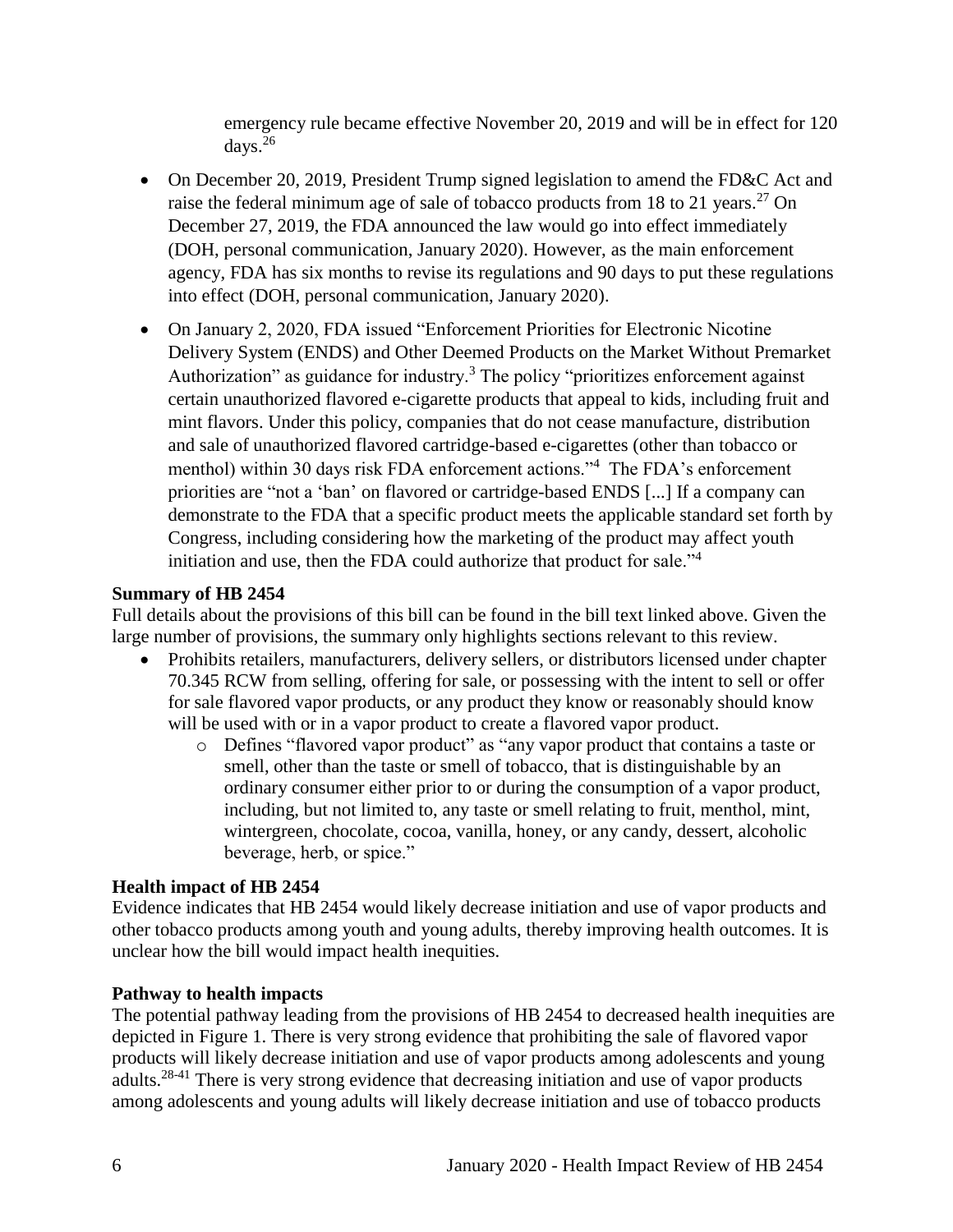among these populations.<sup>[29,](#page-35-0)[42-48](#page-44-0)</sup> There is very strong evidence that decreasing use of vapor products among adolescents and young adults will likely improve health outcomes for these individuals. [42-44](#page-44-0)[,46](#page-46-0)[,47](#page-46-1)[,49-60](#page-47-0) There is also very strong evidence that decreasing use of tobacco products among adolescents and young adults will improve health outcomes for these individuals.<sup>61-63</sup> Finally, it is unclear how the bill will impact health inequities.<sup>64-69</sup> Other factors may influence how this bill impacts inequities such as access to flavored vapor products on tribal lands and military bases and use of other flavored tobacco products. These factors are analyzed in more detail beginning on page 15.

#### **Scope**

This analysis focuses on the provisions in the bill related to prohibiting the sale of flavored vapor products. Provisions regulating the advertising of vapor products and the establishment of a vapor products stewardship program are not included in this analysis.

Due to time limitations, we only researched the most direct connections between the provisions of the bill and decreased health inequities and did not explore the evidence for all possible pathways. Therefore, this Health Impact Review focused on the impact that prohibiting the sale of flavored vapor products would have on health outcomes and health equity for adolescents and young adults. Additional potential pathways are discussed in "Other Considerations" beginning on page 17. We did not evaluate potential impacts related to:

- The economic impacts of prohibiting the sale of flavored vapor products on industry or businesses. In September 2019, an estimated 4,650 vapor product licenses (non-THC) were in effect in Washington State, of which approximately 4,300 were retailer licenses (unpublished data, Washington State Liquor and Cannabis Board [LCB], personal communication, January 2020). As of January 10, 2020 there were 677 (15%) fewer vapor product licenses in the state (unpublished data, LCB, personal communication, January 2020). Retailer licenses represented the majority of the decrease in licenses (LCB, personal communication, January 2020).
- Other proposed vapor product requirements (i.e., nicotine limits, container size restrictions, ingredient disclosure, labeling, marketing limits, or requirements for internet sales).
- Enforcement and compliance efforts for retailers. HB 2454 authorizes LCB, in conjunction with law enforcement agencies, to "conduct random, unannounced inspections to ensure compliance" and allows LCB to "seize any vapor products sold, offered for sale, or possessed in violation of this chapter." Compliance violations may result in a monetary penalty (e.g., \$200 for the first violation in any three-year period; up to \$3,000 for the fourth or subsequent violation within any three-year period). Third and fourth (or subsequent) violations within any three-year period are also subject to license suspension (i.e., for a period of six months and 12 months, respectively). Key informants in San Francisco shared that it is vital to conduct education and outreach (e.g., mailings and in person visits) with retailers following the passage of such legislation to answer their questions before enforcement begins (San Francisco Department of Public Health [SFDPH] and San Francisco Tobacco-Free Coalition, personal communication, September 2019). For example, outreach in San Francisco allowed the department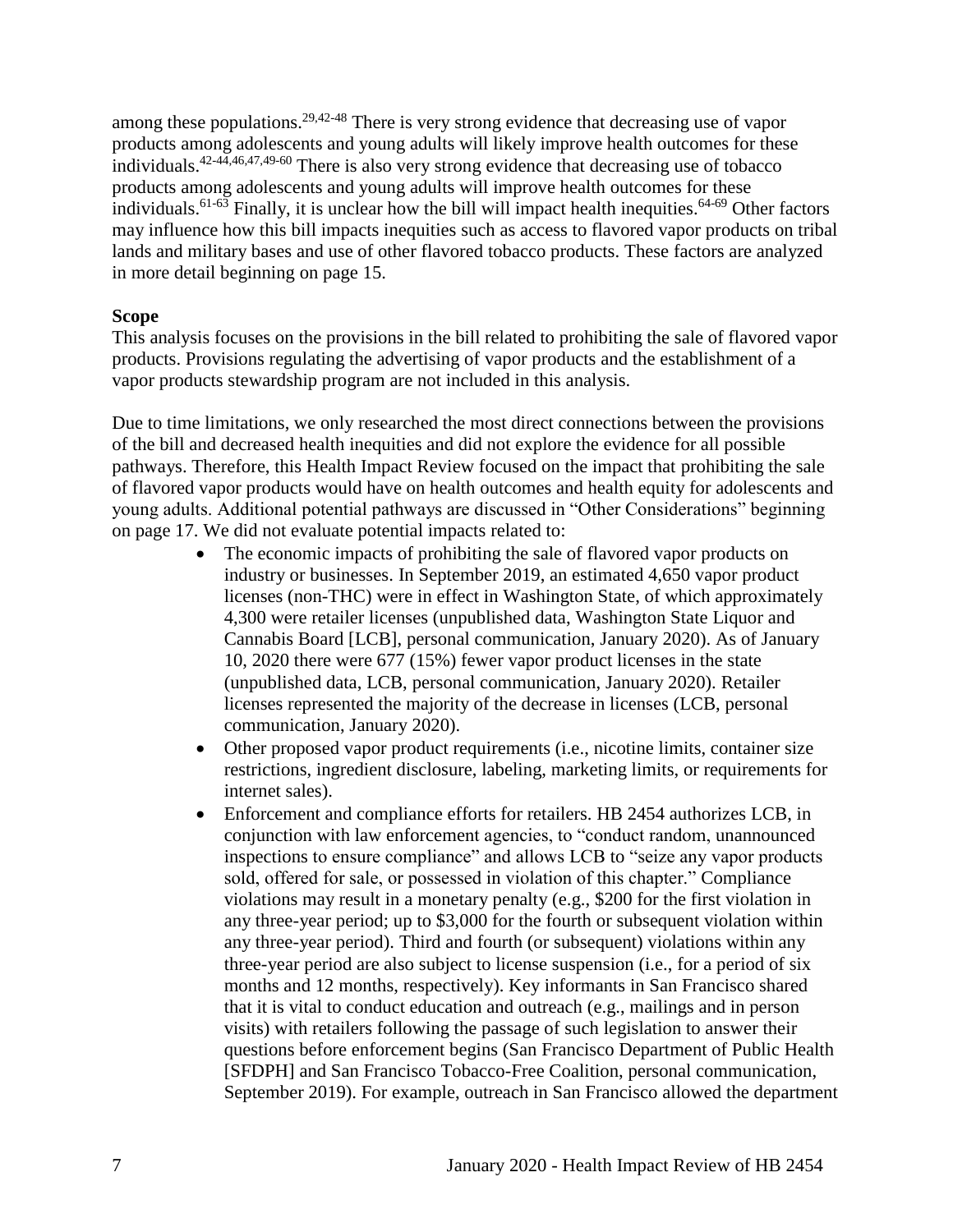to develop a list of 'questionable' flavored tobacco products from retailers' perspectives and to provide clear guidance of what did or did not qualify as a flavored product.<sup>70</sup> Additionally, outreach efforts allowed retailers to indicate which languages they needed materials in to serve staff and customers.<sup>70</sup>

• The repeal of [RCW 70.345.210](https://app.leg.wa.gov/RCW/default.aspx?cite=70.345.210) (State preemption—Exceptions).<sup>71</sup> The repeal of this chapter would allow cities and counties to adopt and enforce stricter requirements than Washington State (e.g., fees or license requirements on retail outlets for possessing or selling vapor products; regulations for the use of vapor products in outdoor public places).

#### **Magnitude of impact**

Estimates suggest there are over 460 brands and 8,000 flavors of e-cigarettes on the U.S. market.<sup>[72,](#page-57-0)[73](#page-58-0)</sup> According to JUUL, 85% of its sales are from mint and other flavors.<sup>19</sup>

#### *Adolescents and young adults*

Overall, tobacco product use among middle and high school students decreased from 2011 to 2017 nationally.<sup>74</sup> Contrary to these declines, e-cigarette use has increased dramatically among middle and high school students, and e-cigarettes are now the most commonly used tobacco product among youth.<sup>[7,](#page-27-0)[10,](#page-29-0)[42,](#page-44-0)[74](#page-58-1)</sup> E-cigarette use statistically significantly increased from 1.5% of high school students in 2011 to 20.8% of high school students in 2018.<sup>75</sup> For middle school students, 0.6% reported using e-cigarettes in 2011 compared to 4.9% in 2018.<sup>75</sup> The 2016-2017 Youth Risk Behavior Surveillance System also found that 42.4% of students had ever used an electronic vapor product and 13.2% currently used e-cigarettes.<sup>65</sup> In addition, CDC found that ecigarette use increased 78% (from 11.7% to 20.8%) among high school students and 48% (from 3.3% to 4.9%) among middle school students from 2017 to 2018, reversing previous trends suggesting use may be declining.<sup>[7](#page-27-0)[,10](#page-29-0)[,75](#page-59-0)</sup> The next most popular tobacco products among high school students were cigars  $(7.7\%)$  and cigarettes  $(7.6\%)$ .<sup>76</sup> In a Morbidity and Mortality Weekly Report, CDC attributed the increase in e-cigarette use from 2017 to 2018 to "recent popularity of e-cigarettes shaped like a USB flash drive, such as JUUL."<sup>75</sup> The Office of the Surgeon General cited evidence that JUUL sales increased 600% from 2016 to 2017.<sup>10</sup>

Data from the 2019 Monitoring the Future Survey show the prevalence of past month nicotine vaping was more than 1 in 4 students in  $12<sup>th</sup>$  grade; 1 in 5 in  $10<sup>th</sup>$  grade; and 1 in 11 in 8<sup>th</sup> grade.<sup>77</sup> Results show that "vaping prevalence more than doubled in each of the three grades from 2012 to 2019."<sup>77</sup> Based on results of the 2019 National Youth Tobacco Survey of a nationally representative sample of high school students (n=10,097 participants) and middle school students (n=8,837 participants), an estimated 27.5% of high school students and 10.5% of middle school students reported current e-cigarette use.<sup>78</sup> Among current e-cigarette users, an estimated 34.2% of high school students and 18.0% of middle school students reported frequent use (20 or more days in the past 30 days), and an estimated 63.6% of high school students and 65.4% of middle school students reported exclusive use of e-cigarettes.<sup>78</sup> Among high school students, an estimated 72.2% of current exclusive e-cigarette users reported current use of flavored ecigarettes.<sup>78</sup> Among middle school students, an estimated 59.2% of current exclusive e-cigarette users reported current use of flavored e-cigarettes.<sup>78</sup>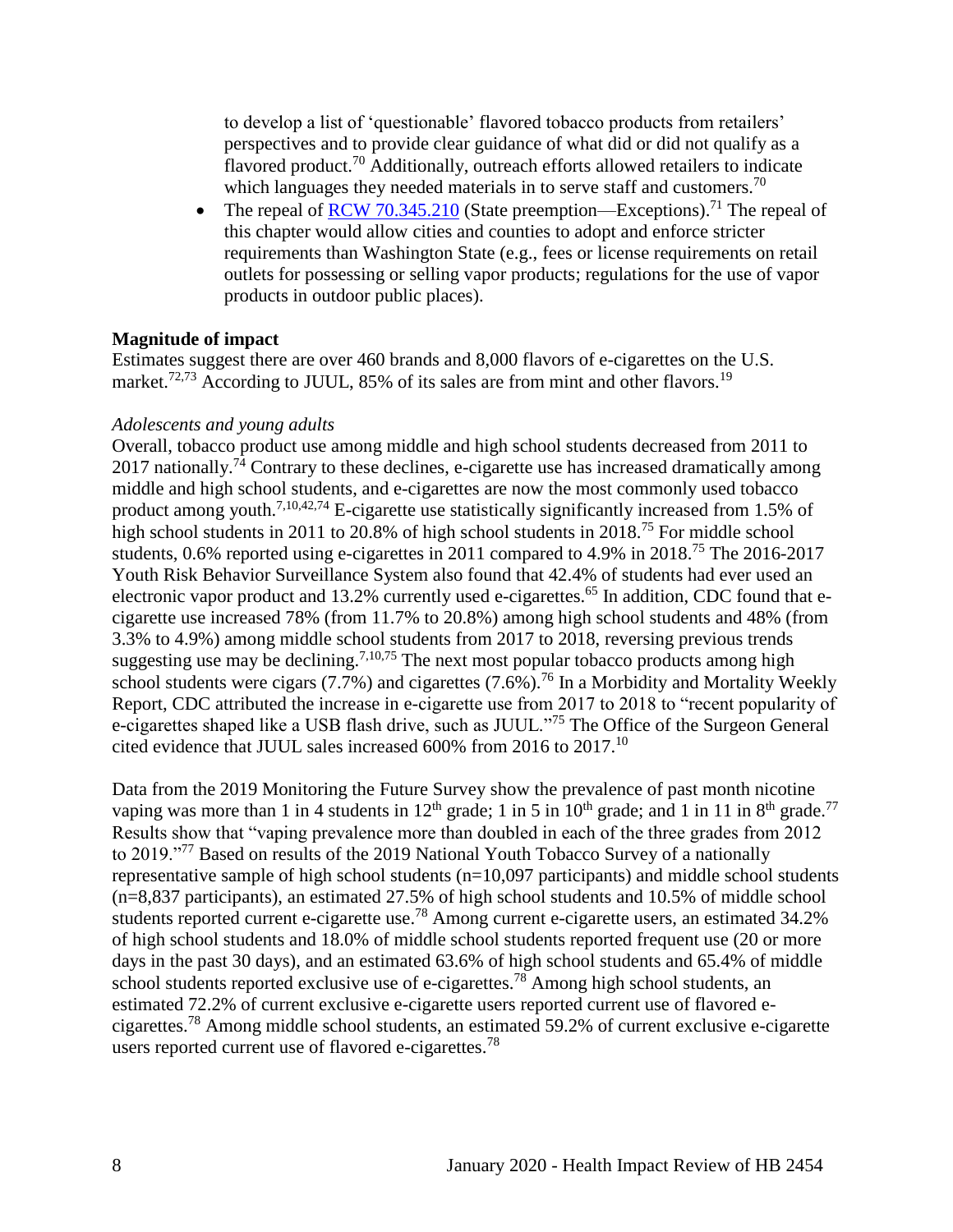In Washington State, results of the 2018 Washington State Healthy Youth Survey (HYS) indicate the prevalence of current (i.e., past 30-day) vapor product use among  $6<sup>th</sup>$  graders (3%),  $8<sup>th</sup>$ graders (10%),  $10^{th}$  graders (21%), and  $12^{th}$  graders (30%) has significantly increased since 2016.<sup>66</sup> However, these results may underestimate the true prevalence of e-cigarette/vapor product use. Evidence indicates that some adolescents and young adults do not consider using JUUL (i.e., JUULing) as using e-cigarette/vapor devices and may not report relevant behaviors when surveyed about vaping.<sup>76</sup> HYS data indicate that the most commonly reported substances "vaped" among current users across grade levels contain nicotine or flavor only (i.e., no nicotine or tetrahydrocannabinol [THC]). However, it is likely that adolescents and young adults may not realize that products they are using contain nicotine (personal communication, August and September 2019). A 2019 analysis of convenience store and mass market sales data (2013-2018) found that zero-nicotine products accounted for less than 1% of the dollar market share across all years analyzed.<sup>79</sup> Finally, HYS results also show greater statewide prevalence of past 30-day use of both e-cigarettes and cigarettes as grade level increases ( $6<sup>th</sup>$  grade:  $<1%$ ,  $12<sup>th</sup>$  grade:  $6%$ ).<sup>66</sup>

Effective January 1, 2020, the legal age of sale of tobacco and vapor products will increase from 18 to 21 years of age in Washington State (Chapter 15, Laws of 2019). The Health Impact Review of ESSB 1074 found that evidence indicates that this policy change would likely decrease use of tobacco and vapor products among youth and young adults, thereby improving health outcomes. However, while the policy change also permits the Governor to seek government-to-government consultations with tribes about raising the minimum legal age of sale in cigarette tax compacts, the legislation did not impact the purchase age on tribal lands or military bases, and young adults ages 18 to 20 could still purchase tobacco and vape products on tribal land or military bases.

#### *Adults*

Results of the 2017 National Health Interview Survey indicate an estimated 2.8% (6.9 million) of U.S. adults currently use e-cigarettes.<sup>80</sup> Moreover, 40.5% of current tobacco product users were daily users of e-cigarettes.<sup>80</sup> Among current tobacco product users who reported using 2 or more tobacco products the most prevalent tobacco product combination was cigarettes and e-cigarettes  $(30.1\%)$ <sup>80</sup> Primary reasons for e-cigarette use among adults include "curiosity, flavoring, cost, consideration of others, convenience, and simulation of cigarettes, as well as to attempt to quit smoking."<sup>80</sup>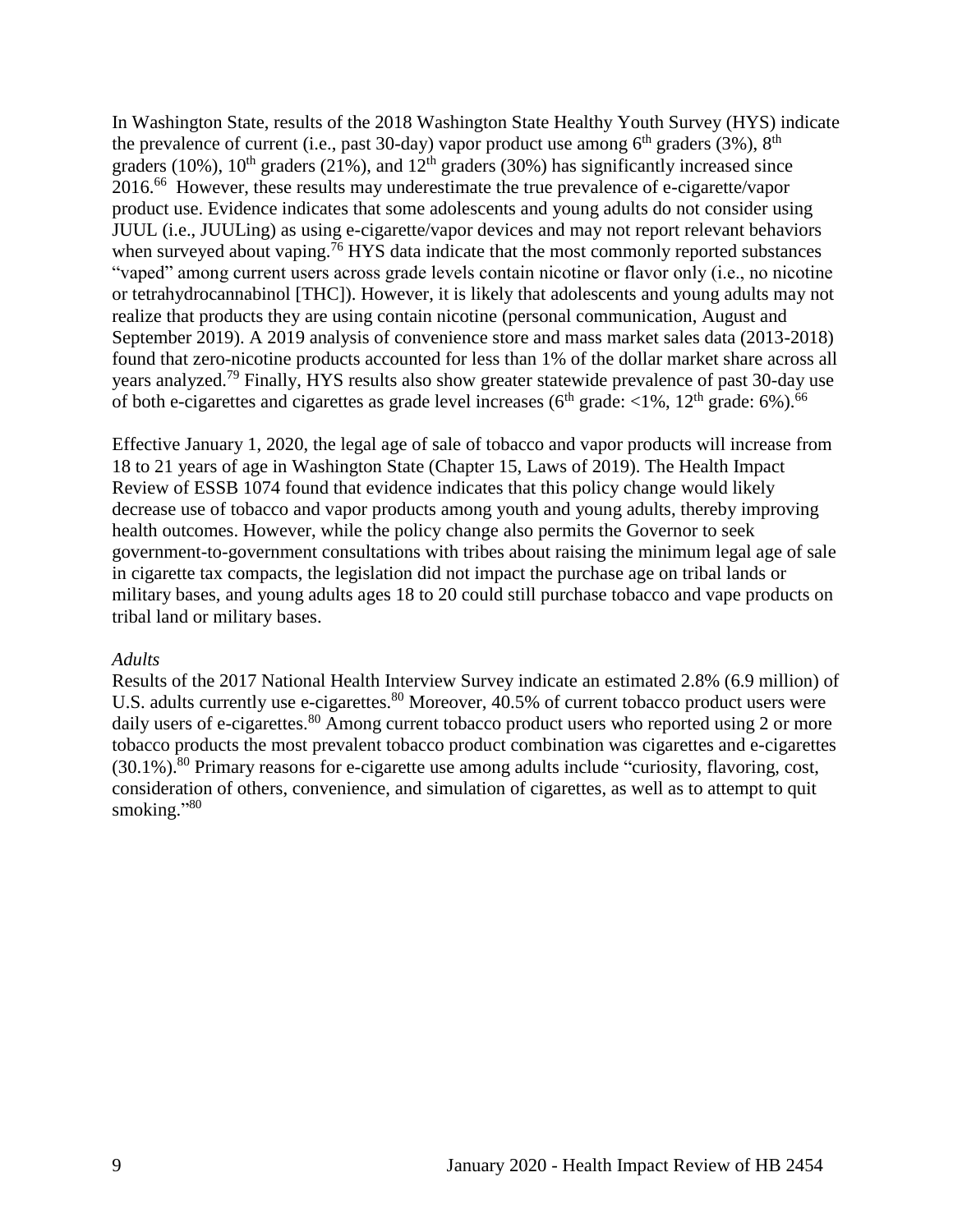<span id="page-11-0"></span>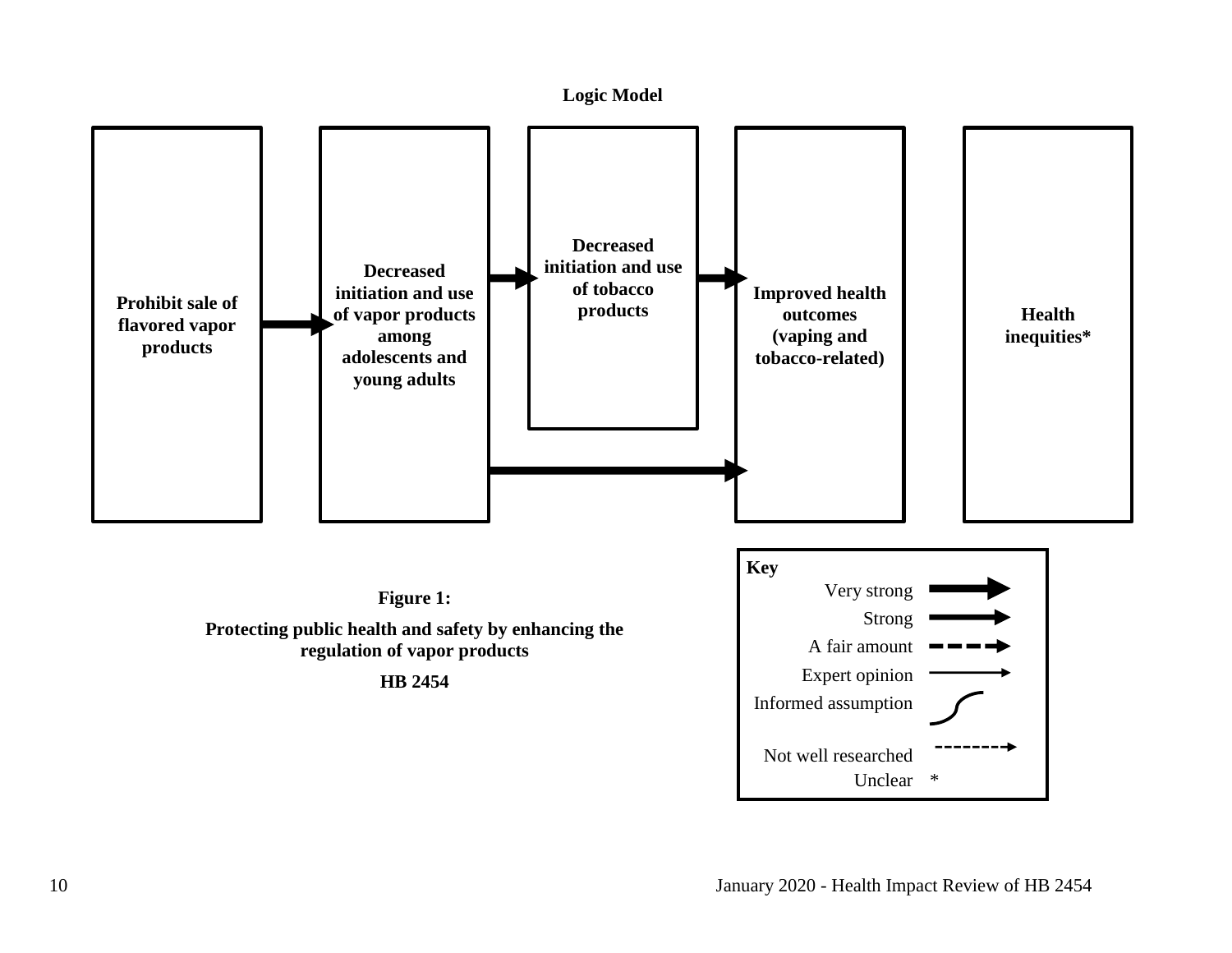#### **Summaries of Findings**

#### <span id="page-12-0"></span>**Will prohibiting the sale of flavored vapor products decrease initiation and use of vapor products among adolescents and young adults?**

There is very strong evidence that prohibiting the sale of flavored vapor products (e.g., ecigarettes, vapes, and JUUL) will likely result in decreased initiation and use of vapor products among adolescents and young adults. $28-39,41$  $28-39,41$ 

In June 2018, voters in San Francisco, California passed Proposition E, which prohibited the sale or distribution of flavored tobacco products (including e-cigarettes).<sup>[81,](#page-62-0)[82](#page-62-1)</sup> Analysts contacted staff at the San Francisco Department of Public Health (SFDPH) to determine if prohibiting the sale and distribution of flavored vapor products would result in compliance among retailers. Following its passage, the SFDPH and partners visited 801 retail sites to conduct education and outreach efforts with retailers to support compliance with the new ordinance.<sup>70</sup> Site visitors distributed posters, offered to supply written materials in additional languages, and collected questions regarding potentially flavored tobacco products. From December 2018 to March 2019, 13 SFDPH inspectors conducted 693 tobacco compliance inspections (out of 761 locations).<sup>70</sup> Of the inspections conducted in 2018 (n=360), flavored tobacco products were present at 284 locations (versus 58 with no flavored tobacco products present).<sup>70</sup> Of the inspections conducted from January through March of 2019 (n=362), flavored tobacco products were identified at just 50 locations (versus 279 with no flavored tobacco products present).<sup>70</sup> Researchers at Stanford University also conducted a compliance check of retailers in San Francisco, and unpublished results of their independent check indicate high compliance rates among retailers (SFDPH, personal communication, September 2019). Following the implementation of Chapter 246-80 WAC prohibiting the sale of flavored vapor products in Washington, LCB conducted educational compliance visits to non-THC vapor product and marijuana retailers from October 24 to December 19, 2019 (LCB, personal communications, January 2020). Of the non-THC vapor product retailers 94% were initially in compliance with the ban (unpublished data, LCB, personal communication, January 2020). Of marijuana retailers, 98% were in compliance with the flavor ban at the time the officer arrived at the store (unpublished data, LCB, personal communication, January 2020). Results suggest prohibiting the sale and distribution of flavored tobacco and nicotine products can result in compliance among retailers, thereby limiting access to flavored products.

Moreover, research consistently shows that flavors, and associated advertising, contribute to the appeal, initiation, and use of tobacco products, including vapor products, particularly among adolescents and young adults.<sup>[28-34](#page-34-0)[,40](#page-42-0)[,83](#page-62-2)</sup> For example, among adolescents (12-17 years old) in Texas who used e-cigarettes, 72.9% reported using e-cigarettes because they "come in flavors I like."<sup>31</sup> Monitoring the Future 2019 Survey results show that, when teens are asked why they vape, 41.7% report "because it tastes good"  $(2<sup>nd</sup>$  most common answer).<sup>83</sup> Flavors have been shown to increase positive (e.g., euphoria, relaxation) and decrease negative (e.g., nausea, coughing) subjective experiences among novice users.<sup>29</sup> Such positive subjective experiences are associated with initiation and sustained cigarette smoking, whereas negative experiences may be associated with reduced odds of sustained cigarette use.<sup>29</sup> Similarly, a longitudinal cohort study of high school students found that, after controlling for other variables (e.g., peer and family ecigarette use, sensation-seeking, and combustible cigarette smoking), "adolescents who initially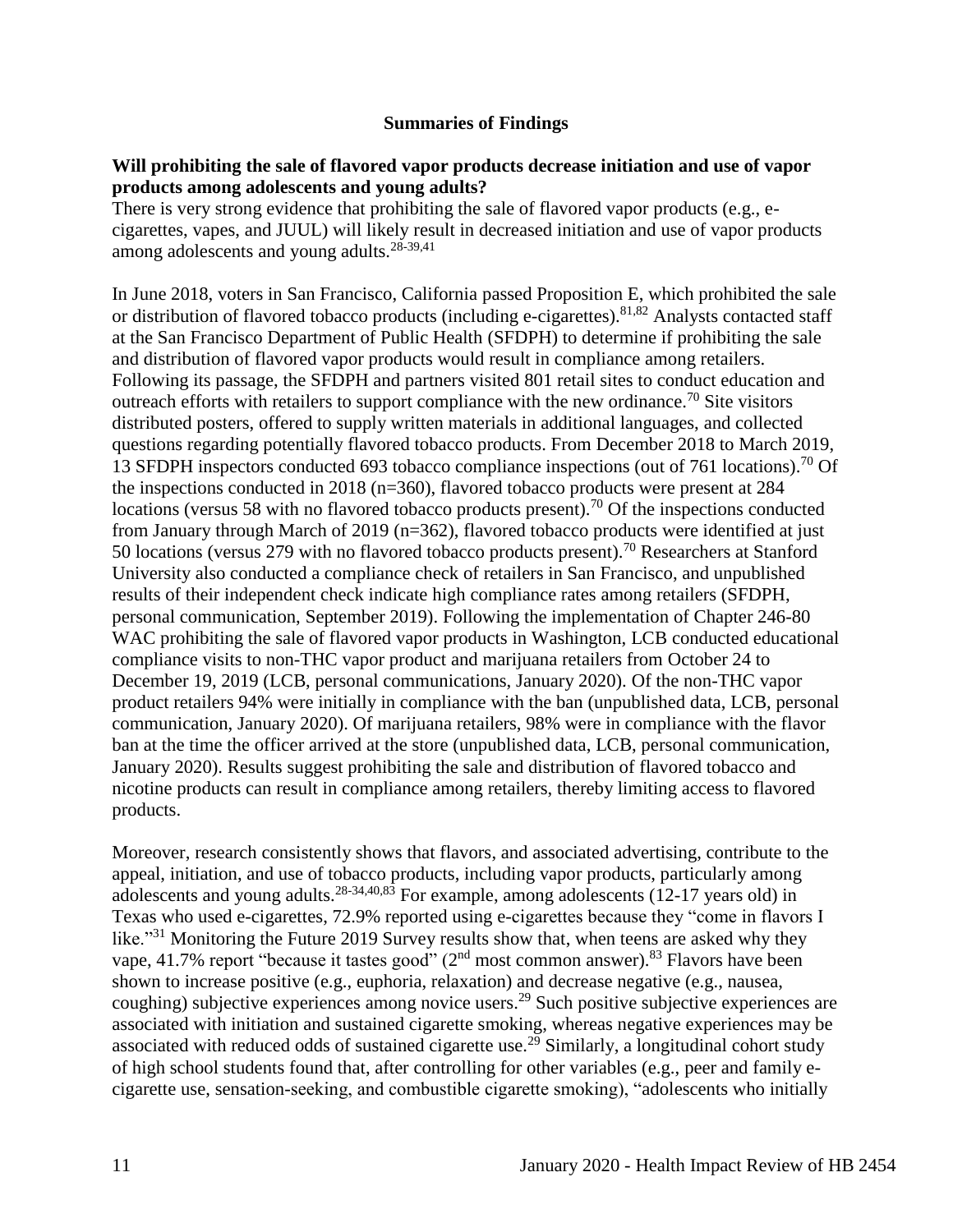vaped a flavored e-cigarette progressed to current and more frequent e-cigarette use more rapidly than adolescents who initially vaped an unflavored e-cigarette."<sup>41</sup> Preferences for specific flavors (i.e., fruit, dessert, and alcohol) and the total number of flavors preferred have also been associated with more days of e-cigarette use among adolescents, "indicating that flavor preferences may play an important role in adolescent e-cigarette use."<sup>33</sup> A 2019 study found adolescents (12-17 years) and young adults (18-24 years) were more likely (4.58 times and 2.28 times, respectively) than adults 25 years of age and older to concurrently use multiple flavors.  $34$ Results of a study of 3,878 U.S. adults showed 8% of participating e-cigarette users reported flavors as a reason for first trying e-cigarettes.<sup>84</sup> Meanwhile, 53% of respondents reported first using e-cigarettes out of curiosity and 30% reported first using them because they wanted to quit or reduce smoking. <sup>84</sup>

Sweet and fruit flavors, in particular, strongly appeal to adolescents and young adults.<sup>[30](#page-36-0)[,32](#page-37-0)[,33](#page-38-0)</sup> Evidence from a small (n=20) double-blind laboratory study of young adults aged 19 to 34 who vape indicated that e-cigarette solutions that "stimulate orosensory perceptions of sweetness (in and of themselves) may be primary drivers of appeal."<sup>32</sup> After controlling for flavor and nicotine, perceived sweetness was significantly positively associated with appeal ratings.<sup>32</sup> Specifically, "each one point increase in sweetness rating  $(0-100)$  was associated with an estimated 0.51 increase in 'liking,' a 0.51 increase in 'willingness to use again,' and a \$0.04 increase in 'amount willing to pay for a day's worth of the solution."<sup>32</sup> Meanwhile, "throat hit" (from nicotine) ratings were not positively associated with appeal and were inversely associated with liking.<sup>32</sup> Researchers re-analyzed data from those who reported non-sweet flavor preferences to determine if pre-existing flavor preferences influenced study outcomes. Findings from the overall sample held true for the sub-sample that preferred non-sweet flavors.<sup>32</sup>

Evidence also suggests that advertisements for flavored vapor products, particularly for fruit and sweet flavors, are attractive to adolescents and young adults and are perceived as targeted toward them. For example, a majority of adolescents and young adults (14-21 years) surveyed believed advertisements for flavored e-liquids "target individuals about their age, not older adults."<sup>35</sup> A 2018 study assessed whether nonsmoking young adults (ages 18-25 years) perceive sweet/fruit flavor e-cigarette advertisements more like sweets and fruits and less like tobacco, despite being equivalent to tobacco flavored e-cigarettes.<sup>30</sup> Results showed "a significant impact of advertising for sweet/fruit flavors on increased neural cue-reactivity" compared to tobacco flavor e-cigarette advertisements.<sup>30</sup> Sweet/fruit flavor advertising was also associated with "poorer memory for health warnings, increased visual attention to advertising content and decreased visual attention to warning labels, and relatively increased liking and intent to try these products."<sup>30</sup> This increased brain response to sweet/fruit versus tobacco flavored e-cigarette advertisements provides evidence of a relative product preference for sweet/fruit flavor e-cigarettes in nonsmoking young people.<sup>30</sup>

Additionally, study authors found that participating young adults who spent more time viewing the advertising content and less time viewing the warning label "reported greater liking and intentions to use e-cigarettes."<sup>30</sup> Authors concluded that advertising for sweet/fruit flavors "may increase positive associations with e-cigarettes and/or override negative associations with tobacco, and interfere with health warnings."<sup>30</sup> This evidence aligns with findings of a 2018 systematic review in which evidence from five studies show flavored tobacco products,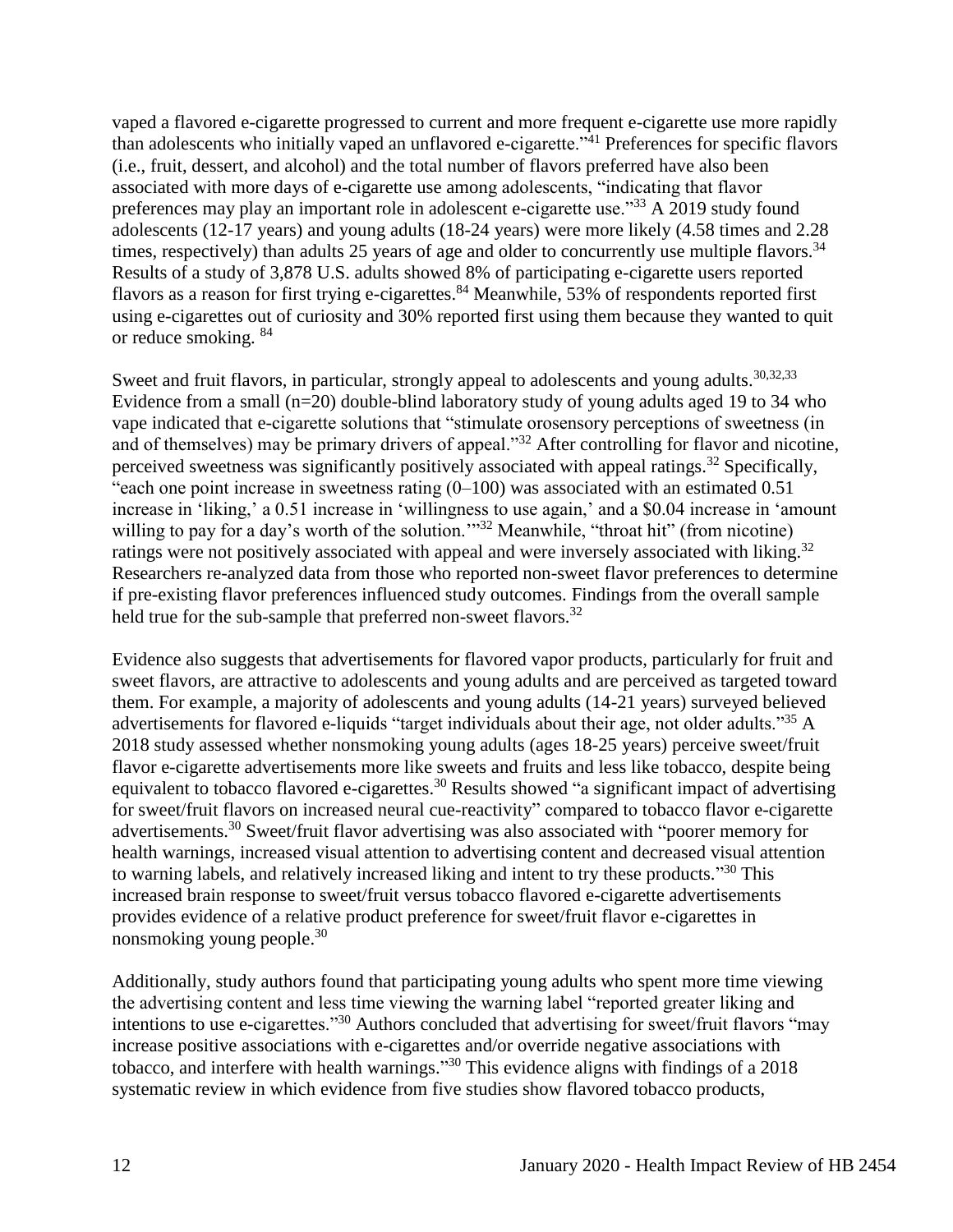including e-cigarettes, are perceived as less harmful than non-flavored products by younger participants.<sup>28</sup>

Evidence also indicates that restricting flavors in e-cigarettes and other tobacco products has the potential to substantially reduce use of these products by youth  $(12-17 \text{ years})^{36}$  and young adults  $(18-29 \text{ years})$ .<sup>[36,](#page-40-0)[37](#page-40-1)</sup> While more than 90% of youth and young adult e-cigarette users surveyed in Texas reported using flavored products, approximately three-quarters of these "flavored ecigarette users said that they would *not* use an e-cigarette if it was not available in a flavored form (e.g., candy, fruit, mint/menthol, etc.)."<sup>36</sup> While reported discontinued use was highest among e-cigarette users and hookah users, results suggest eliminating flavors in other tobacco products (i.e., cigar products, smokeless tobacco) would also decrease the use of these products among adolescents and young adults.<sup>36</sup> Another analysis of cross-sectional surveys of youth (12-17 years old), young adults (18-29 years old), and older adults (30+ years old) found that fruit and candy flavors predominated for all age groups.<sup>31</sup> Authors concluded, "restricting the range of e-cigarette flavors (e.g., eliminating sweet flavors, like fruit and candy) may benefit youth and young adult prevention efforts.<sup>31</sup> However, it is unclear what impact this change would have on adult smoking cessation."<sup>31</sup>

Removing availability of flavored products may also decrease initiation and use. The 2018 HYS found that, accessing products through non-social sources (e.g., buying from a store, the internet, or a vending machine) was most common among  $12<sup>th</sup>$  graders (26%) compared to  $10<sup>th</sup>$  (14%) and  $8<sup>th</sup>$  graders (16%).<sup>66</sup> A separate survey of over 1,700 youth aged 15 to 17 years who reported vaping in the past 30 days found that 78.2% owned their own vaping device, with 32.2% purchasing their device online and 22.3% purchasing it in a vapor shop or lounge.<sup>85</sup> A survey with  $9<sup>th</sup>$  and  $12<sup>th</sup>$  grade students in California found that 9.3% reported buying tobacco products (including hookah, e-cigarettes, and cigarettes) from retailers directly.<sup>86</sup>

Social availability was also a large access point, with 72.8% of youth reporting using someone else's vaping device in the past 30 days, and 80.5% who borrowed stating that they borrowed from a friend.<sup>85</sup> In Washington State, results of the HYS found roughly 65% of students currently using tobacco and electronic vapor products reported accessing them through social sources (e.g., giving money to someone, "bumming", from a person 18 or older, and taking from a store or family).<sup>66</sup> A survey with 9<sup>th</sup> and 12<sup>th</sup> grade students in California found that 55% reported getting tobacco products (including hookah, e-cigarettes, and cigarettes) from peers.<sup>86</sup> One researcher suggested that, "social sources might be even more important for vaping than for smoking cigarettes; cigarette smokers likely get cigarettes from other people only when they do not possess their own, but vapers use others' devices even when they have their own."<sup>85</sup>

Lastly, the 2009 Tobacco Control Act banned flavored cigarettes (except menthol and tobacco) as a result of evidence that flavored products attract youth.<sup>[38](#page-41-0)[,39](#page-41-1)</sup> Research evaluating adolescent tobacco use before and after the ban found that banning flavored cigarettes was associated with a 17% decrease in cigarette smoking.<sup>39</sup> However, use of menthol cigarettes, cigars, and pipe tobacco increased significantly "implying substitution toward the remaining legal flavored tobacco products."<sup>39</sup> Even with an overall 14% increase in the use of other flavored tobacco products, banning flavored cigarettes resulted in a net 6% decrease in the probability of adolescents using any tobacco product.<sup>39</sup> Study authors concluded that, "the results suggest the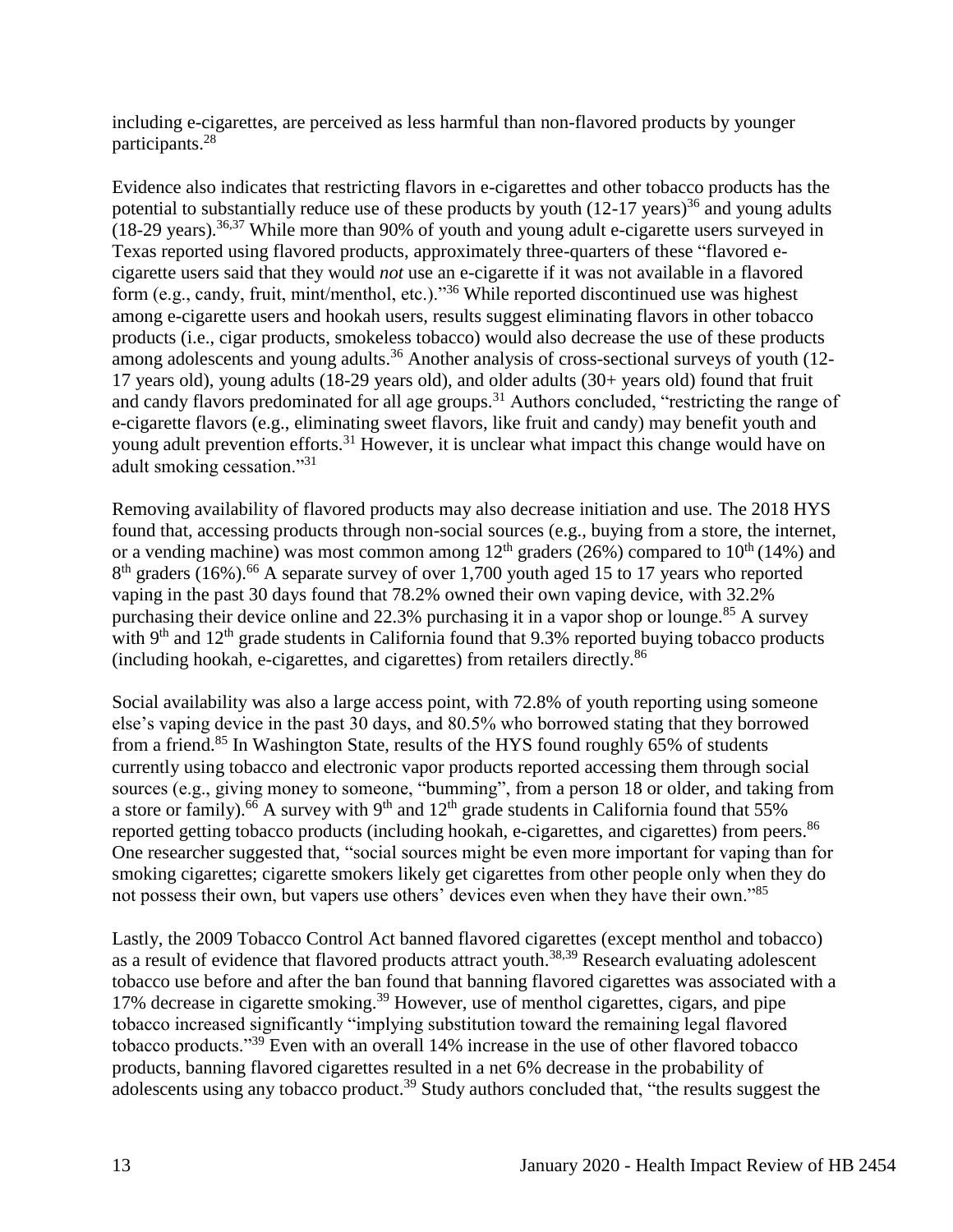2009 flavored cigarette ban did achieve its objective of reducing adolescent tobacco use, but effects were likely diminished by the continued availability of menthol cigarettes and other flavored tobacco products."<sup>39</sup>

Overall, there is very strong evidence that prohibiting the sale and distribution of flavored vapor products will likely decrease initiation and use of products by adolescents and young adults.

#### **Will decreasing initiation and use of vapor products among adolescents and young adults decrease initiation and use of other tobacco products among these populations?**  There is very strong evidence that decreasing initiation and use of vapor products among adolescents and young adults will likely result in decreased initiation and use of other tobacco products by these populations.[29](#page-35-0)[,42-46,](#page-44-0)[48](#page-46-2)

Evidence shows the use of e-cigarettes among youth is associated with future use of combustible cigarettes,[42-48,](#page-44-0)[87](#page-64-0) potentially increasing risk of long-term negative health outcomes and resulting in an overall net negative impact on public health.<sup>[7](#page-27-0)[,42](#page-44-0)</sup> Evidence suggests that adolescents and young adults who start using e-cigarettes may be more likely than their peers to begin using combustible cigarettes and other tobacco products.<sup>[45-47](#page-45-0)[,76](#page-59-1)[,87](#page-64-0)</sup> In a national survey of 12 to 17 year olds, researchers found that ever-using e-cigarettes was associated with 2.53 times greater odds of subsequently smoking cigarettes.<sup>43</sup> An analysis of 2015 Monitoring the Future data found that among participating  $12<sup>th</sup>$  graders (n=2,299) approximately 69.6% of those who initiated ecigarette use at grade 9 or earlier reported any cigarette smoking as compared to 46.5% of the respondents who initiated e-cigarettes in 12th grade and 14.8% of those respondents who never used e-cigarettes.<sup>87</sup> Furthermore, associations were significant for both experimental and frequent e-cigarette users, and the effects of early onset were stronger among frequent e-cigarette users.<sup>87</sup> Another study found that using e-cigarettes was strongly and consistently associated with greater risk of cigarette smoking initiation among adolescents and young adults, and that ecigarette use was an independent risk factor for cigarette smoking, even after controlling for multiple additional risk factors.<sup>44</sup> Results of a 2018 analysis of a pooled sample of U.S. adolescents found the risk of past-30-day smoking and of more frequent smoking after initiation was higher among those who at baseline had ever used e-cigarettes compared to those who had never used e-cigarettes.<sup>45</sup> Finally, an analysis of 2014 National Youth Tobacco Survey data found "the use of flavored e-cigarettes was associated with [significantly] higher odds of intention to initiate cigarette use compared with not using e-cigarettes."<sup>48</sup> Moreover, compared with users of nonflavored e-cigarettes, users of flavored e-cigarettes also had significantly higher odds of intention to initiate cigarette use.<sup>48</sup>

Additionally, the use of flavored e-cigarettes among adolescents and young adults increased significantly from 2013 to 2018, and use of flavored tobacco products by adolescents has been associated with increased risk of multiple tobacco product use (dual and poly tobacco use).<sup>29</sup> An analysis of 2017 National Youth Tobacco Survey results found, after controlling for covariates, "[f]lavored tobacco use [among adolescent respondents] was significantly correlated with a greater risk of dual and poly tobacco use (2.09 times greater risk and 5.54 times greater risk, respectively), relative to single product use."<sup>29</sup> For dual and poly tobacco users, the most commonly used flavored tobacco products were e-cigarettes followed by cigars and conventional cigarettes.<sup>29</sup> Evidence from California suggests that young adults (18-24 years of age) "who use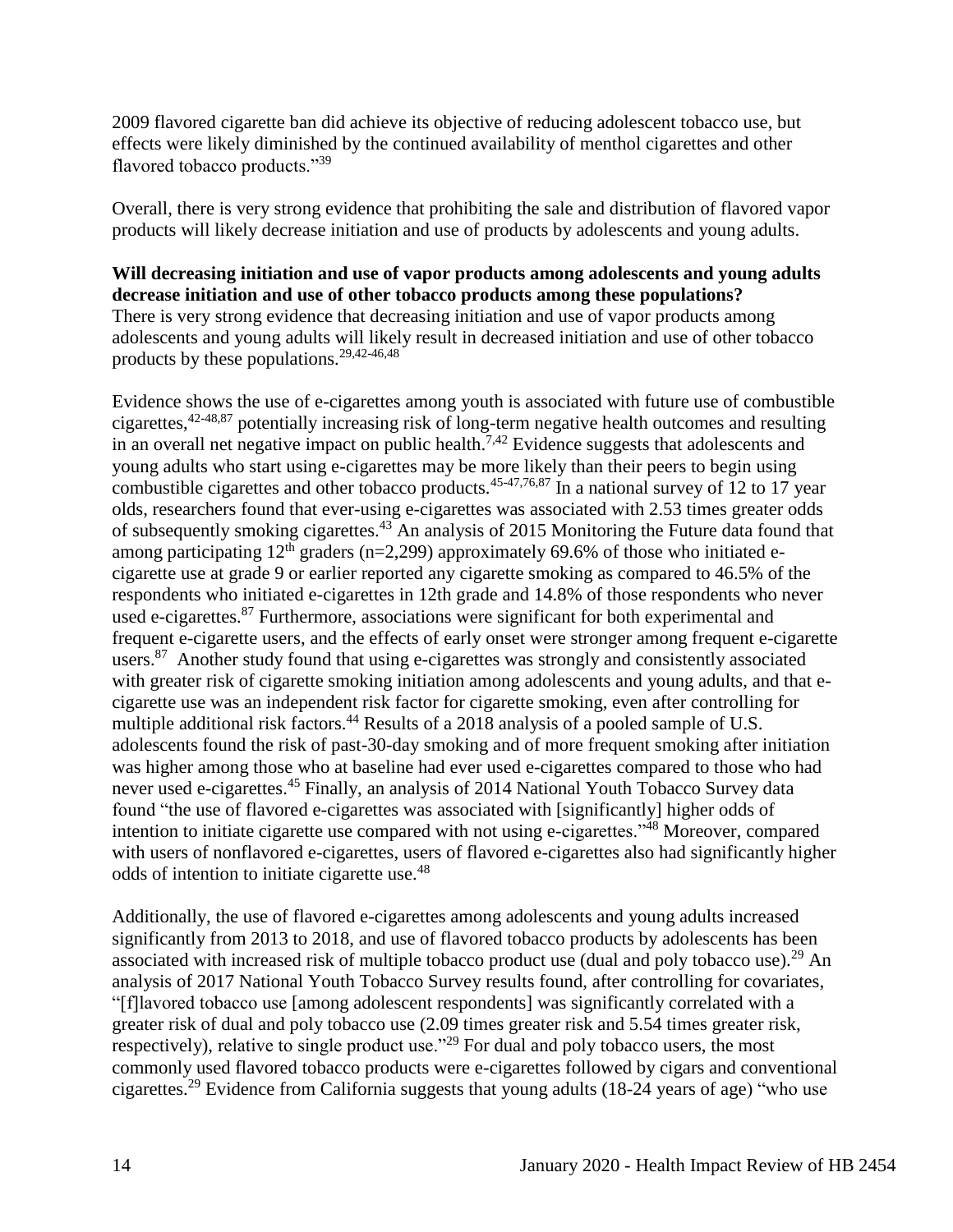more tobacco products [i.e., e-cigarettes, hookah, cigars/cigarillos, and smokeless tobacco] are at greater risk for increased cigarette smoking and maintaining multiple product use pattern."<sup>88</sup> These findings are consistent with previous research. Research also indicated that 95% of adult smokers begin smoking before they turn  $21<sup>89</sup>$  and early smoking onset is associated with greater likelihood of addiction and decreased likelihood of cessation.<sup>[7,](#page-27-0)[90](#page-65-0)</sup> Evidence shows that U.S. adolescents are initiating e-cigarette use at younger ages in recent years.<sup>91</sup> In 2018, 28.6% of lifetime e-cigarette users initiated use at 14 years or younger (versus  $8.8\%$  in 2014).<sup>91</sup>

Overall, there is very strong evidence that reducing initiation and use of vapor products among adolescents and young adults will likely result in decreased initiation and use of other tobacco products among this population.

#### **Will decreasing use of vapor products among adolescents and young adults improve health outcomes?**

Evidence related to the impact of vapor product use on health is still emerging. Although some evidence has suggested that e-cigarettes may pose less risk to individuals than combustible cigarettes,  $42,49,50$  $42,49,50$  $42,49,50$  the use of e-cigarettes has been shown to have negative impacts on health for adolescents and young adults,  $5,7,10,42,51$  $5,7,10,42,51$  $5,7,10,42,51$  $5,7,10,42,51$  $5,7,10,42,51$  and there is very strong evidence that decreasing use of vapor products among adolescents and young adults will likely improve health outcomes for these individuals.  $42-44,46,47,49-60$  $42-44,46,47,49-60$  $42-44,46,47,49-60$  $42-44,46,47,49-60$ 

Generally, research has shown that e-cigarette use has numerous negative health impacts, including respiratory, cardiac, and digestive system effects; unintentional and intentional poisonings; and injuries due to explosion.<sup>92</sup> In a 2018 report about the public health consequences of e-cigarettes, the National Academy of Sciences stated that, although e-cigarette use poses less risk to individuals than combustible cigarettes, there is conclusive evidence that use of e-cigarettes has multiple adverse impacts on health.<sup>42</sup> They found evidence that ecigarettes can explode and cause burns and injuries; intentional or accidental exposure to eliquids can result in seizures, anoxic brain injury, vomiting, lactic acidosis, and other effects; and intentionally or unintentionally drinking or injecting e-liquids can be fatal.<sup>42</sup> From 2011 to 2017 the Washington Poison Center received 2,966 total cases related to nicotine exposure among children 0 to 12 years of age.<sup>52</sup> The majority of cases were in children under 5, and 22% (653) of cases were related to e-cigarettes.<sup>52</sup> In 2018, the Washington Poison Center received 136 cases specific to e-cigarettes, including 79 cases among children 0 to 12 years of age.<sup>93</sup> Children were primarily exposed through ingestion, and experienced symptoms like vomiting, coughing/choking, drowsiness/lethargy, and pallor.<sup>52</sup>

The National Academy of Sciences also found substantial evidence that e-cigarette use results in symptoms of dependence on e-cigarettes, formation of reactive oxygen species/oxidative stress, increased heart rate shortly after nicotine intake, and exposure to chemicals capable of causing DNA damage and mutagenesis, suggesting the possibility that long-term exposure could increase risk of cancer and adverse reproductive health outcomes.<sup>[42](#page-44-0)[,92](#page-66-0)</sup> Overall, the report concluded that e-cigarettes contain and emit numerous potentially toxic substances (e.g., metals, mercury, formaldehyde, and other cancer-causing nitrosamines),<sup>[42,](#page-44-0)[94,](#page-67-0)[95](#page-68-0)</sup> and that nicotine intake among adult e-cigarette users is comparable to intake from combustible tobacco cigarettes.<sup>[42](#page-44-0)[,96](#page-68-1)</sup> In addition, a study of JUUL products found levels of menthol at concentrations known to increase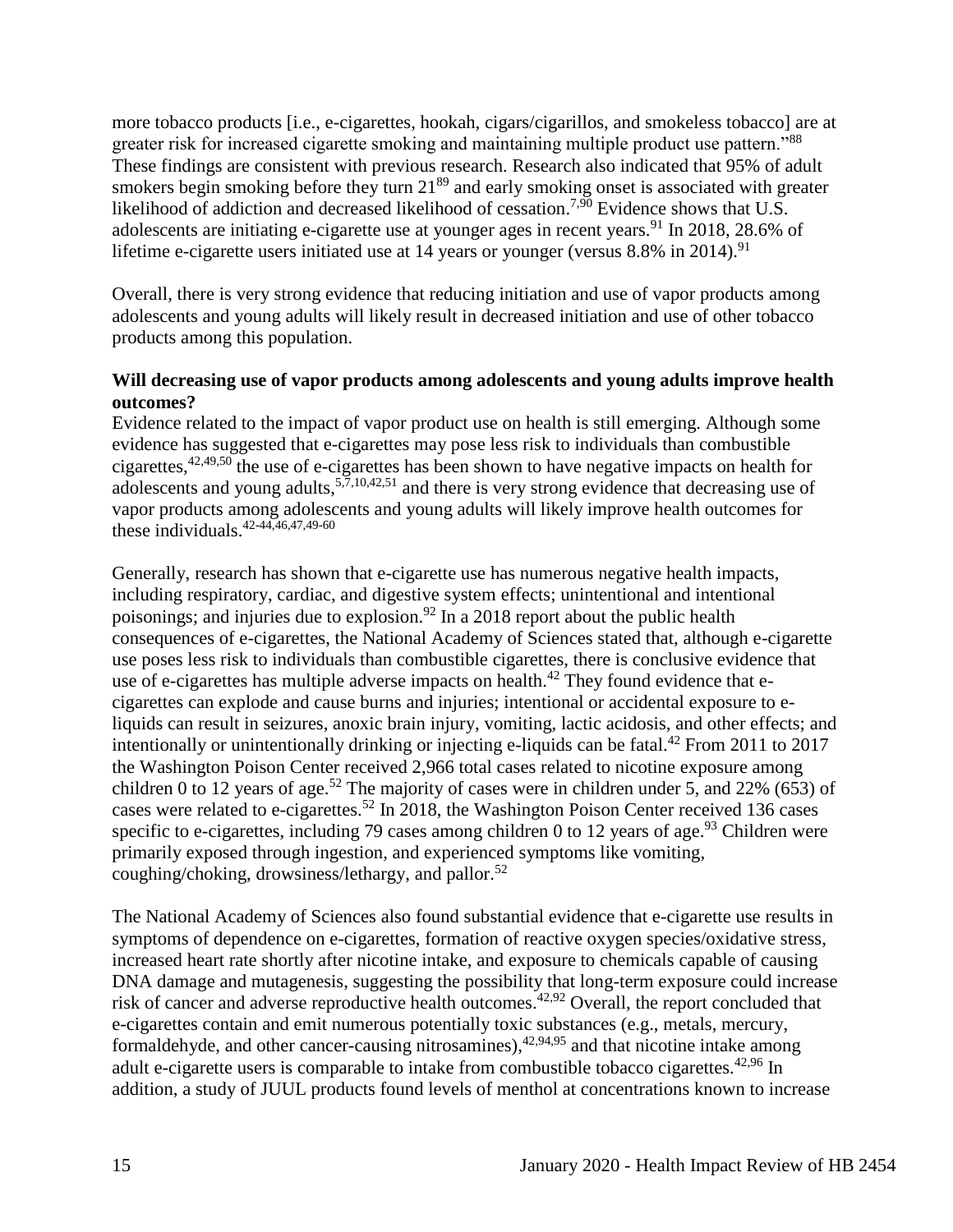nicotine intake.<sup>96</sup> Lastly, a study of adolescents aged 13-18 years old who use e-cigarettes found that, compared to non-users, users had three times greater levels of five volatile organic compounds in their urine and saliva, most of which are known carcinogens.<sup>53</sup>

A large body of recent research also found that solvents and flavor chemicals in e-cigarettes cause harm at the cellular level and are cytotoxic.<sup>[50,](#page-47-1)[57,9](#page-50-0)2</sup> Propylene glycol and glycerin are the most common solvents used in vapor products. While both are 'generally recognized as safe' for ingestion, propylene glycol and glycerin have been found to be cytotoxic when aerosolized through vaping.<sup>[92](#page-66-0)[,95](#page-68-0)</sup> One study found that e-liquid refills containing glycerin were the most cytotoxic, and 91% of glycerin-based refill fluids were cytotoxic when aerosolized. $92$ 

There is also research showing that flavor chemicals are cytotoxic in both e-liquid and aerosol form. While many flavor chemicals used in vaping products have been approved for ingestion, they have not been tested for inhalation safety or toxicity.<sup>[38,](#page-41-0)[73,](#page-58-0)[92,](#page-66-0)[97](#page-69-0)</sup> Flavor chemicals are not typically listed on e-cigarette packaging,<sup>38</sup> and most e-liquids contain multiple flavor chemicals. Many have been shown to contain harmful aerosol components and aldehydes, which impair lung function.<sup>[38,](#page-41-0)[73](#page-58-0)</sup> One study found that nicotine and flavoring chemicals were equally responsible for compromising lung function.<sup>73</sup> A study evaluating 36 e-cigarette refill fluids representing a range of brands and flavors found that 54% were cytotoxic in both the fluid and aerosol form, and 23% were cytotoxic in the aerosol but not the fluid form.<sup>92</sup> Another study looking specifically at flavor chemical concentrations in the eight pre-filled JUUL e-cigarette pods available on the market found that all e-liquids and corresponding aerosols were cytotoxic to human lung epithelial cells.<sup>98</sup> One study demonstrated that a single exposure to cinnamaldehyde flavoring in e-cigarettes impairs lung function, potentially resulting in the development or exacerbation of respiratory disease.<sup>[55](#page-50-1)[,99](#page-70-0)</sup> Other studies have also shown that cherry-flavored products (benzaldehyde)<sup>97</sup> and chocolate-flavored products (2,5dimethyprazine)<sup>100</sup> are potentially harmful.<sup>92</sup> Flavor chemical concentrations have also been found in some e-cigarette products at levels that exceed daily occupational exposure limits from inhalation.<sup>38</sup>

Additional emerging research also supports the Institute of Medicine's finding that using ecigarettes is associated with adverse effects such as airway and lung obstruction.<sup>51</sup> One study found that e-cigarette use is independently and significantly associated with increased odds of heart attack.<sup>54</sup> Data from 96,467 respondents to the 2014, 2016, and 2017 National Health Interview Survey found that adults that used e-cigarettes were 34% more likely to have a heart attack and 25% more likely to have coronary artery disease compared to adults that did not use ecigarettes.<sup>72</sup> Users were at increased risk of heart attack and coronary artery disease regardless of whether they vaped occasionally or daily.<sup>72</sup> Other studies have found that e-cigarette devices emit particulate matter and that passive or secondhand exposure to vaping products could impact health.<sup>[60,](#page-52-0)[101](#page-70-1)</sup> For example, a study among youth in Florida found that secondhand exposure to aerosol from electronic nicotine delivery systems was associated with higher odds of asthma attacks among youth with asthma.<sup>101</sup>

In July 2019, CDC, FDA, state and local health departments, and other clinical and public health partners began investigating outbreaks of lung injury associated with e-cigarette use.<sup>13</sup> The outbreak peaked in September 2019.<sup>13</sup> As of January 14, 2020, CDC had received reports of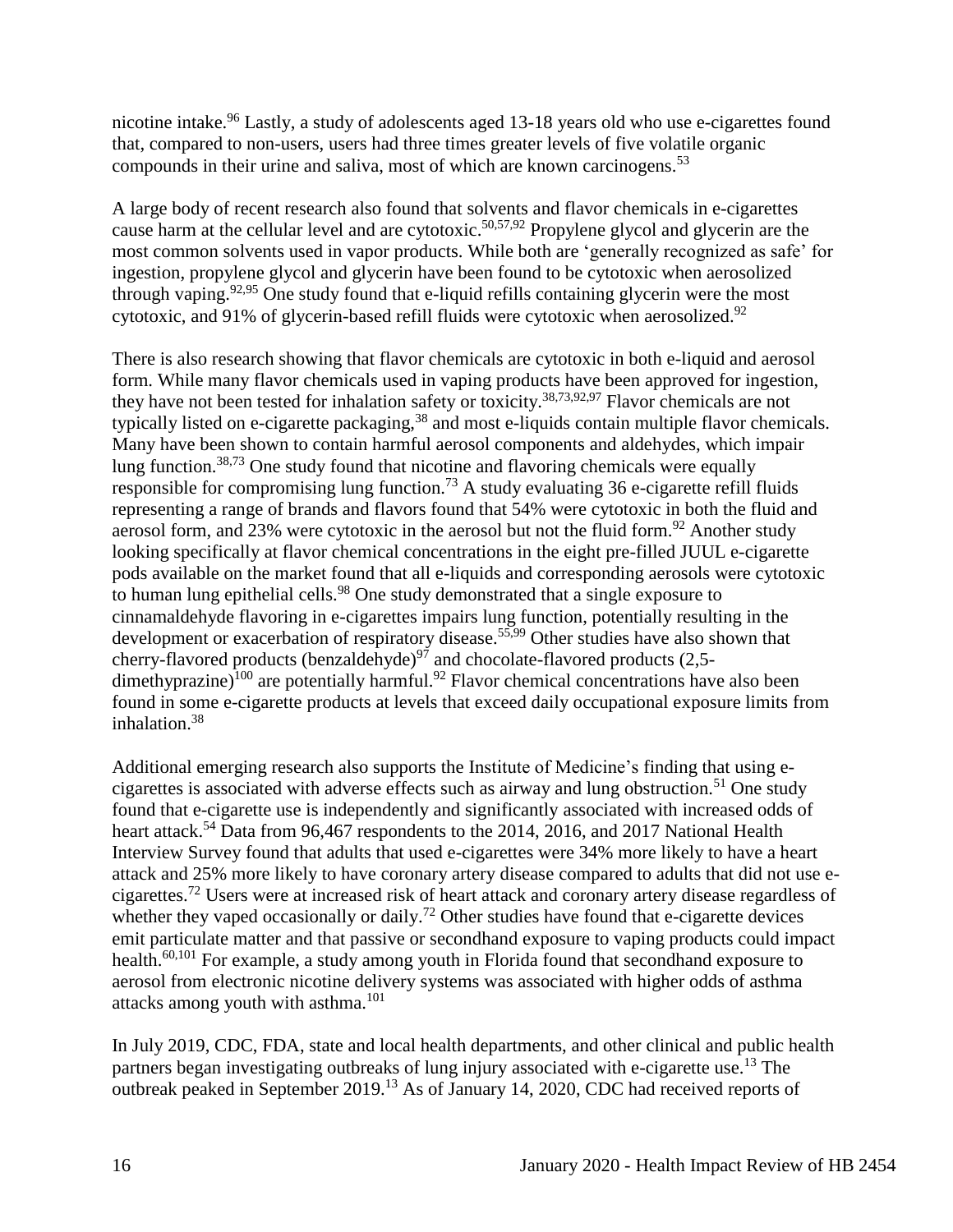2,668 hospitalized EVALI cases, including 60 deaths, from 50 states, the District of Columbia, and two U.S. territories (Puerto Rico and U.S. Virgin Islands).<sup>13</sup> The majority (76%) of patients have been 34 years old or younger.<sup>13</sup> Since 2019, there have been 23 cases in Washington State.<sup>18</sup> While the disease investigation is ongoing, "all EVALI patients have reported a history of using e-cigarette, or vaping, products containing nicotine, THC, or both."<sup>13</sup> Vitamin E acetate is strongly linked to the EVALI outbreak. However, CDC states, "evidence is not sufficient to rule out the contribution of other chemicals of concern, including chemicals in either THC or non-THC products, in some of the reported EVALI cases."<sup>13</sup> Among other recommendations, CDC recommended that youth and young adults never use e-cigarette products.<sup>102</sup> CDC also noted that long-term treatment and impacts to lung function for these patients are unknown.<sup>103</sup>

Lastly, evidence shows that most adolescents and young adults do not use e-cigarettes to quit smoking.<sup>[45,](#page-45-0)[76](#page-59-1)</sup> For example, data from the National Youth Tobacco Survey (2016) showed only 7.8% of respondents cited cessation as a reason for e-cigarette use.<sup>45</sup>

Overall, there is very strong evidence that decreasing use of vapor products among adolescents and young adults will likely improve health outcomes for these individuals.

#### **Will decreasing use of tobacco products among adolescents and young adults improve health outcomes?**

There is very strong evidence that decreased use of tobacco products improves health outcomes.61-63 Because this connection is widely accepted, less time was dedicated to researching this relationship.

Tobacco use is the leading cause of preventable disease and death in the U.S. $^{61}$  A very strong body of evidence has shown a causal link between combustible cigarette smoking and diseases in nearly every organ, diminished health status, exacerbation of asthma, inflammation, impaired immune function, age-related macular degeneration, harms to the fetus, diabetes, erectile dysfunction, arthritis, cancer, and premature death. $62$  CDC has found that tobacco use is causally associated with at least 12 types of cancer, including cancer of the oral cavity and pharynx; esophagus; stomach; colon and rectum; liver; pancreas; larynx; lung, bronchus, and trachea; kidney and renal pelvis; urinary bladder; cervix; and acute myeloid leukemia.<sup>61</sup> Other research found that higher average cigarette use during adolescence was associated with poorer academic performance, mental health, physical health, and social functioning as well as with greater academic unpreparedness, physical ailments, and delinquency.<sup>63</sup>

#### **Will improving health outcomes for adolescents and young adults impact health inequities?**

Overall, it is unclear from the available evidence how prohibiting the sale of flavored vapor products would impact health inequities in Washington State. We did not find any research looking at the impact of prohibiting the sale of flavored vapor products by subpopulations or communities.

While little research has looked specifically at the impact of prohibiting flavoring in vapor products across subpopulations, inequities in e-cigarette use are documented $64-69$  and presented below.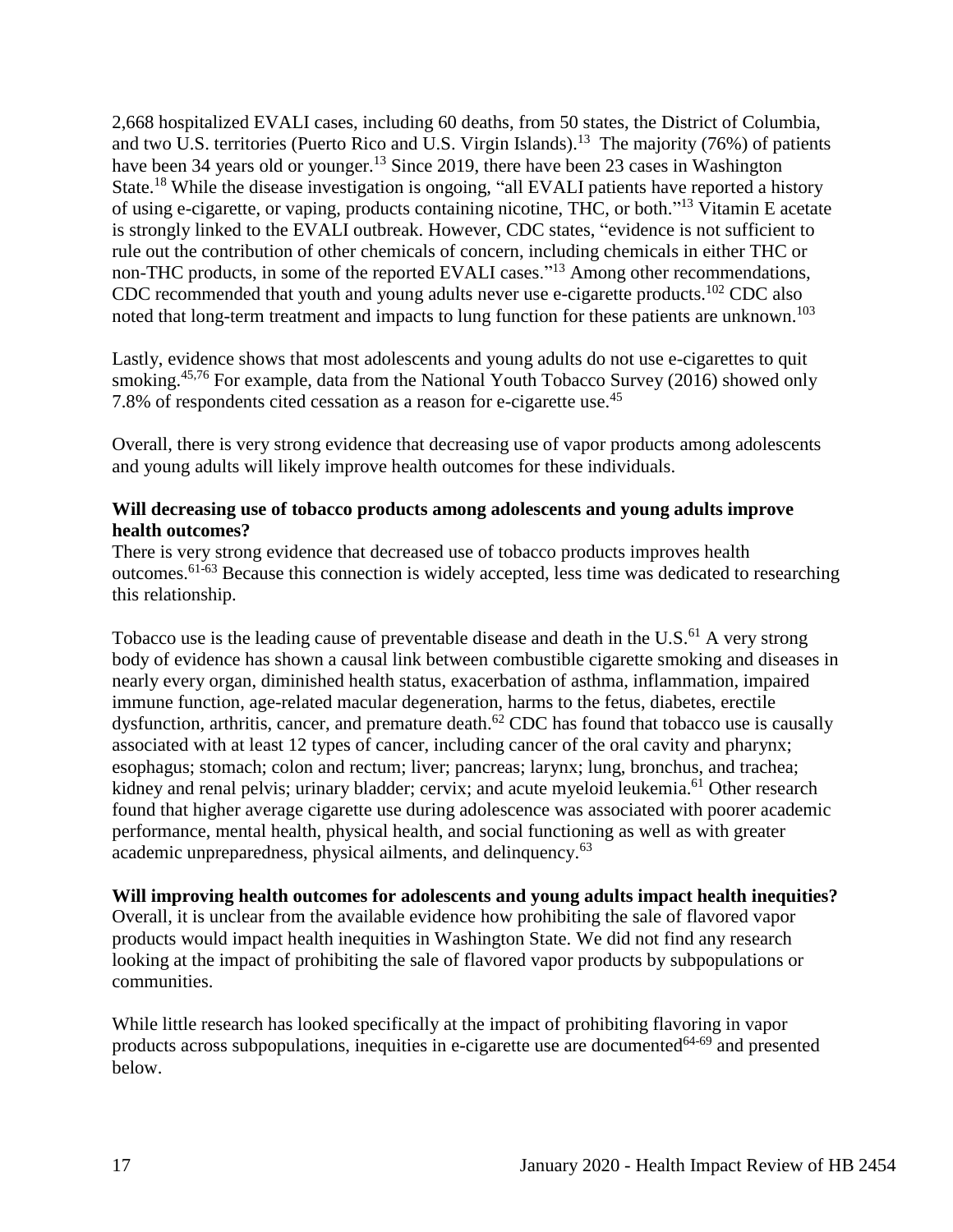#### *Inequities by race/ethnicity*

Data from the 2018 HYS show e-cigarette use was significantly higher than cigarette use for all grade levels and all races/ethnicities.<sup>[64,](#page-53-0)[104](#page-71-0)</sup> Survey results indicate that current use of ecigarettes/vapor products among  $10<sup>th</sup>$  and  $12<sup>th</sup>$  graders is higher among American Indian/Alaska Native (AI/AN), multi-racial, and white students than their peers.<sup>64</sup> Among  $8<sup>th</sup>$  graders, current use of e-cigarettes/vapor products was higher among Hispanic/Latino, AI/AN, multi-racial, and Black/African American students than other racial/ethnic groups.<sup>64</sup>

Current law [\(RCW 43.06.455\)](http://apps.leg.wa.gov/rcw/default.aspx?cite=43.06.455) allows the Governor to enter into cigarette tax compacts with tribes, and applies to the sale of all tobacco and vape products sold on tribal lands. While tribes could choose to prohibit the sale of flavored vapor products, HB 2454 does not apply to products sold on tribal lands. Therefore, if tribal retailers continue to sell flavored vape products, it is possible that use and initiation rates among AI/ANs and other Washingtonians living on or accessing goods on tribal land will not be as positively impacted by HB 2454. If this leads to a greater decline in vaping use among other subpopulations, this could exacerbate the vaping inequities that currently exist for AI/AN communities in Washington.

For example, following a menthol cigarette ban in Ontario, Canada, "22% of the daily menthol cigarette users reported purchasing menthol cigarettes after the ban" compared to 5% of the occasional menthol users and 0.3% of the non-menthol smokers.<sup>105</sup> The primary source for purchasing menthol cigarettes was on First Nation Reserves.<sup>105</sup> This purchasing pattern did not increase over time among prior daily menthol smokers (21% at both short-term and long-term follow-up).<sup>105</sup> Results were consistent with previous research findings that "25% of menthol smokers claim that they would find some way to purchase menthol cigarettes despite a ban."<sup>105</sup>

Overall, it is unclear how the bill would impact communities in Washington, especially for AI/AN youth and other youth living on or accessing flavored vape products on tribal land. Further discussion specific to the initiation and use of other flavored tobacco products is on page 17.

## *Inequities by sexual orientation and gender identity*

Nationally, students identifying as gay, lesbian, and bisexual were more likely to use e-cigarettes than students who identify as heterosexual (17.5% versus 13.2%, respectively).<sup>65</sup> Results of the 2018 HYS show that current use of e-cigarette/vapor products varied by sexual orientation.<sup>64</sup> Among  $10<sup>th</sup>$  graders, 32.1% of gay, lesbian, or bisexual students; 23.6% of those who indicate they are "questioning, something else fits;" and 20.8% of students identifying as heterosexual reported current e-cigarette use.<sup>64</sup>

Additionally, results of the 2018 HYS show that current e-cigarette use among  $10<sup>th</sup>$  graders varied by gender identity. Transgender students reported the greatest current use (44.7%) followed by students who felt something else fits better (30.0%), students questioning/not sure of their gender identity (24.4%), cis-gender female students (22.4%), and cis-gender male students  $(20.8\%)$ <sup>66</sup>

Overall, it is unclear how the bill would impact LGBTQIA adolescents and young adults. See discussion specific to the initiation and use of other flavored tobacco products on page 17.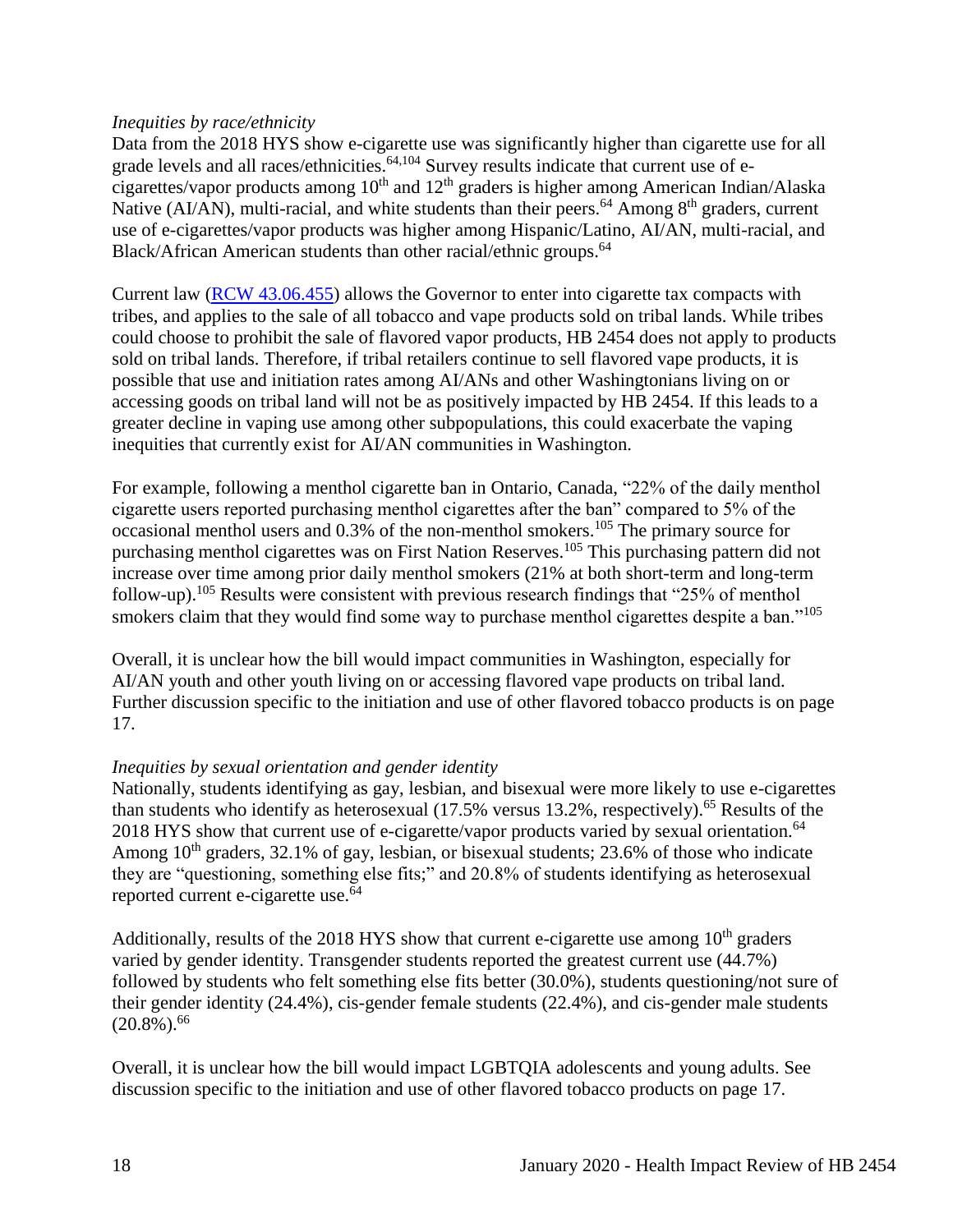#### *Inequities by socioeconomic status*

Generally, lower socioeconomic status (SES) is associated with greater exposure to tobacco cigarette advertising and cigarette use.<sup>[67](#page-55-0)[,106](#page-74-0)</sup> However, evidence from Connecticut found "higher" SES was associated with greater [e-cigarette specific] advertising exposure. Furthermore, exposure to more advertising was significantly associated with using e-cigarettes more frequently."<sup>67</sup> This aligns with information shared by a key informant in California who indicated the higher initial costs (compared to other flavored tobacco products) of vapor starter kits (typically \$30-\$50) make these products more accessible to higher SES adolescents and young adults (SFDPH, personal communication, September 2019). Results of the 2017-2018 California Student Tobacco Survey show the prevalence of current e-cigarette use among students  $(8<sup>th</sup>, 10<sup>th</sup>, and 12<sup>th</sup> grades)$  in San Francisco and San Mateo Counties (20.8%) is nearly double that of current use among their peers statewide  $(10.9\%)$ .<sup>68</sup> In 2017, the median household income in both San Mateo County (\$116,653) and San Francisco County (\$110,816) were well above the statewide median  $(\$71,805)$ .<sup>107</sup> Additional research is necessary to examine the association between SES and e-cigarette use over time.

Available evidence and information shared by key informants indicate that prohibiting the sale of flavored vapor products may disproportionately benefit adolescents and young adults of higher SES. Meanwhile, the sale of other flavored tobacco products (e.g., blunt wrappers), which are sold at lower price points, would still be available. See discussion specific to the initiation and use of other flavored tobacco products on page 17.

#### *Inequities by military status*

National data indicate that active duty military members are more likely than the general population to report currently smoking or currently using e-cigarettes.<sup>69</sup> In 2015, 35.7% of military personnel reported ever trying e-cigarettes compared to 12.6% of the general population and 11.1% reported being daily e-cigarette users compared to 3.7% of the general population.<sup>69</sup> While purchase data for e-cigarettes specifically on military bases is not available, the Health Related Behavior Survey for Active Duty Service Members found that 80.7% of military personnel reported buying cigarettes on a military base, suggesting that purchase of tobacco products on base may be high generally.<sup>69</sup> Since HB 2454 would not affect vapor products sold on military bases in Washington, it is possible that this bill could have a smaller impact on decreasing use of vaping products among active duty military personnel, thereby potentially creating a disparity or exacerbating inequities that already exist at the national level.

Overall, there has not been a large enough body of evidence established to determine how laws prohibiting the sale of flavored vapor products may impact different subpopulations and communities in Washington State, and the impact on health inequities is unclear.

#### **Other considerations**

This Health Impact Review focused on the most direct pathway between provisions in the bill and health outcomes and health equity. Evidence for other potential pathways are discussed below.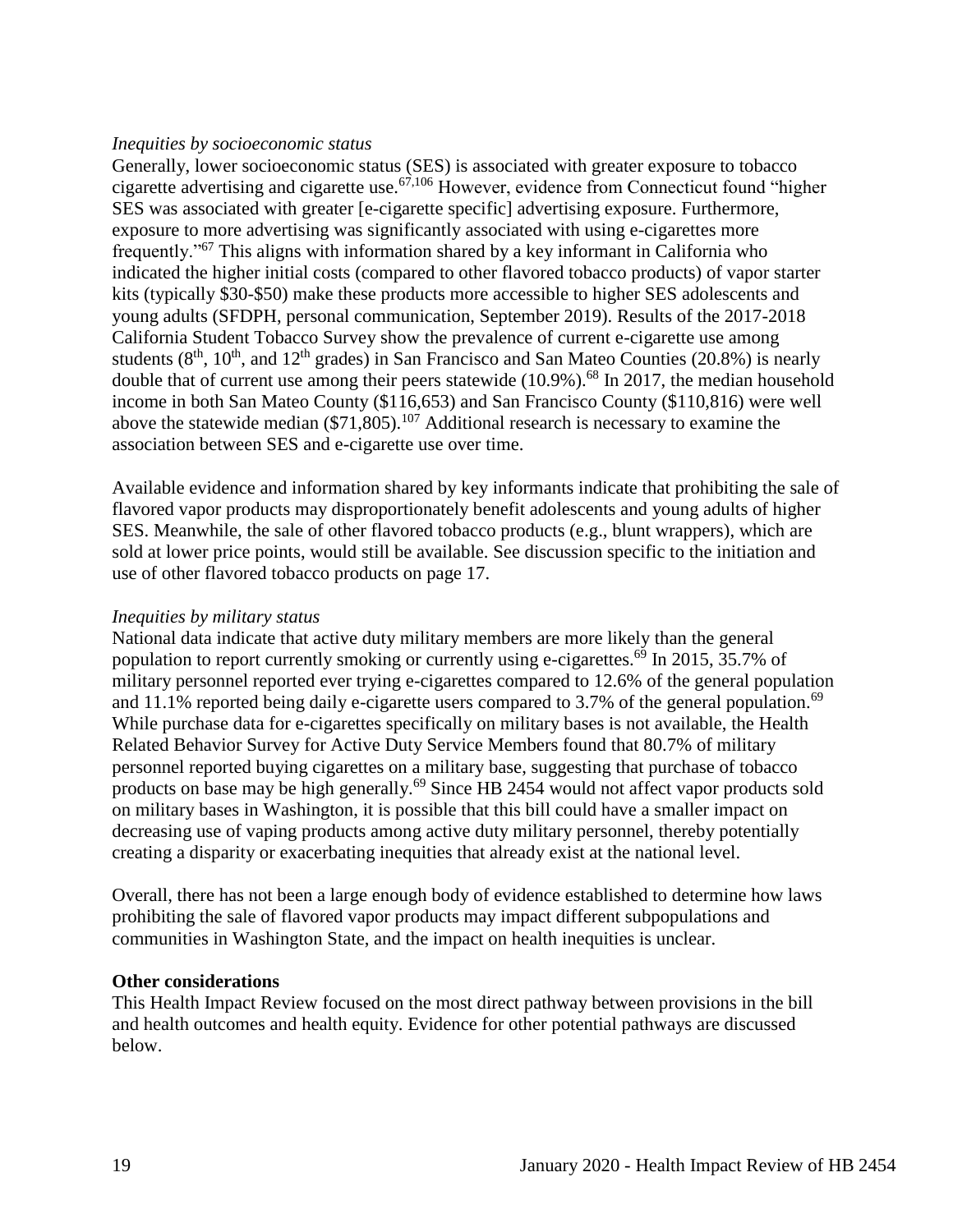#### *Initiation and use of other flavored tobacco products*

Other flavored tobacco products include cigars, cigarillos/little cigars, blunt wraps, smokeless tobacco, hookah, cigarettes (allowed flavors menthol/mint), and others. Like vapor products, these flavored options disproportionately appeal to young people and serve as an entry point to the tobacco market. For example, an analysis of national data from 2004 to 2014 found that adolescent smokers aged 12 to 17 years old were the most likely group to use menthol cigarettes compared to all other age groups.<sup>108</sup> Moreover, according to the FDA's scientific evaluation, "menthol has a physiological impact on smoking that increases initiation and progression to regular cigarette smoking, increases nicotine dependence and decreases smoking cessation success."<sup>105</sup> Findings are consistent with results of a 2017 systematic review in which "longitudinal studies demonstrate initiation with menthol cigarettes facilitates progression to established use in young smokers."<sup>109</sup>

The tobacco industry also has a long, well-established history of marketing products (including flavors) to people in low-income communities, communities of color,  $110-112$  and LGBTOIA communities.<sup>113</sup> For example, companies used targeted advertisements in community press, cigarette giveaways, philanthropy, and sponsorship of cultural activities (e.g., Black History Month events) to appeal to specific communities and develop a market for products.<sup>[110](#page-75-0)[,113](#page-76-0)</sup> Targeted advertising for menthol cigarettes has contributed to their wide use among Black/African American (89%), Native Hawaiian (80%), Puerto Rican (62%), Filipino (58%), and Latino smokers (47%).<sup>111</sup> Smokers who identify as LGBT are also significantly more likely to smoke menthol cigarettes (more than  $36\%$ ) than those who identify as heterosexual.<sup>113</sup> Disproportionate use of menthol cigarettes contributes to inequities experienced by these populations as menthol makes cigarettes easier to smoke and harder to quit.<sup>[110,](#page-75-0)[111,](#page-75-1)[113](#page-76-0)</sup> Because marketing for other tobacco products has targeted communities that have been marginalized, prohibiting the sale of flavors in vapor products alone may exacerbate existing inequities (personal communications, August to September 2019). Those who use flavored vapor products only are more likely to benefit, while those who are disproportionately exposed to and use other flavored tobacco products (single, dual, or poly use) may be less impacted by the legislation.

Additionally, there is concern that prohibiting the sale of some flavored products may result in some consumers switching to other flavored tobacco products (product substitution) rather than simply discontinuing use of vapor products (personal communications, August to September 2019). As flavored vapor products and policies regulating them are relatively new, it is unclear to what extent different groups will either quit using vapor products or switch to/increase use of other tobacco products. Analysts reviewed evaluations of regulations restricting flavors in other tobacco products (i.e., cigarettes, menthol cigarettes, and cigars) in the U.S.; Providence, Rhode Island; and Canada to assess the potential for switching. While this literature is less generalizable, it provides insight into the potential impact of prohibiting the sale of flavored products.

In the U.S., research evaluating the 2009 Tobacco Control Act prohibiting the sale and distribution of flavored cigarettes found that, while use of cigarettes decreased following the law's implementation, use of menthol cigarettes, cigars, and pipe tobacco increased significantly "implying substitution toward the remaining legal flavored tobacco products."<sup>39</sup> Study authors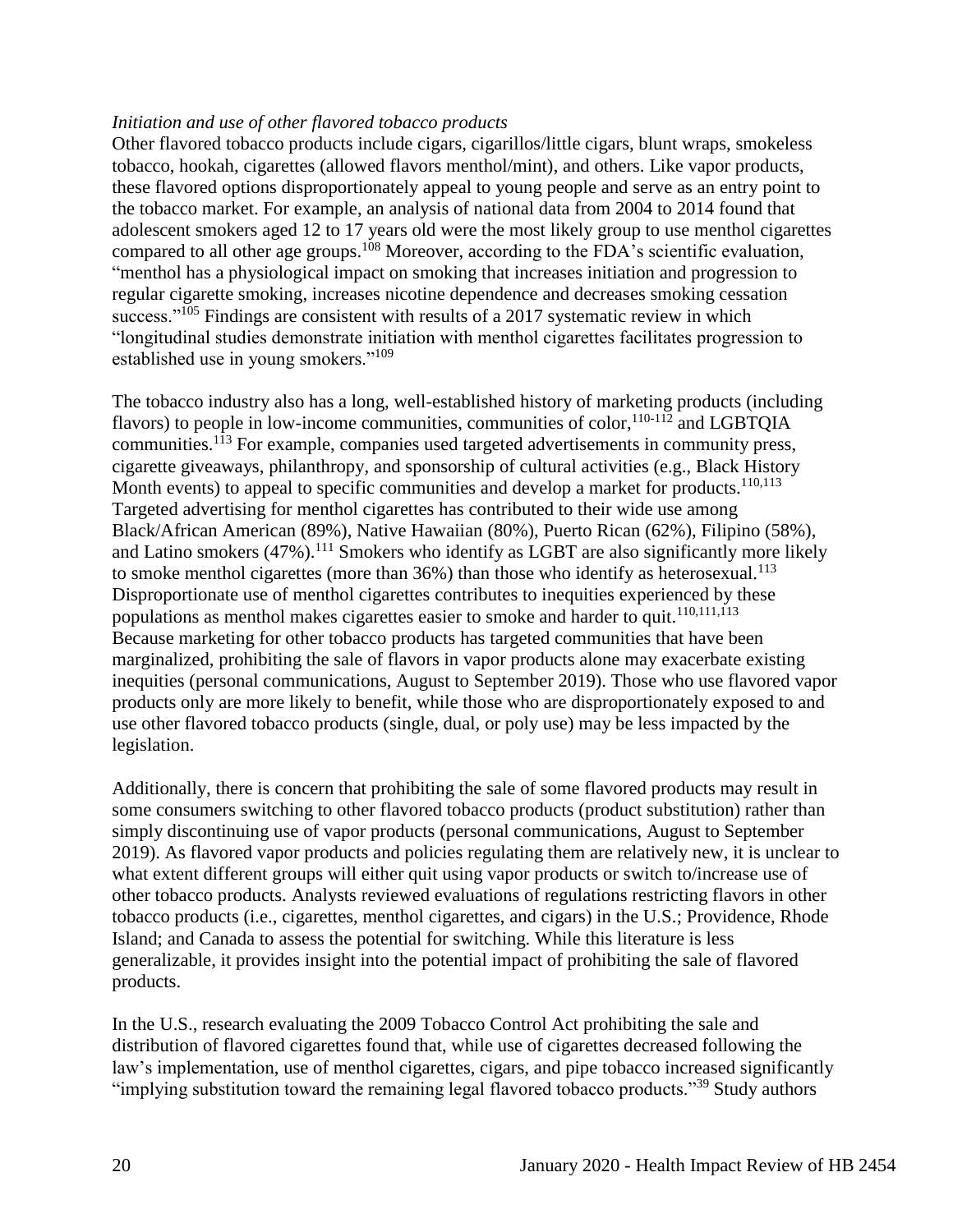concluded that, "the results suggest the 2009 flavored cigarette ban did achieve its objective of reducing adolescent tobacco use, but effects were likely diminished by the continued availability of menthol cigarettes and other flavored tobacco products."<sup>39</sup>

Similarly, in January 2013, the city of Providence, Rhode Island, began enforcing a restriction on the retail sale of all non-cigarette tobacco products with a characterizing flavor other than tobacco, menthol, mint, or wintergreen. Researchers assessed the policy impact (January 2012- December 2016) on cigar sales, which represented 95% of flavored non-cigarette tobacco product sales in the city.<sup>114</sup> Results showed, "policy implementation was associated with a fivetimes greater decrease in average weekly sales of all cigars ([flavored] and otherwise) from prepolicy to postpolicy periods in Providence as compared with the more modest decrease observed in the [rest of the state]."<sup>114</sup> However, researchers found increases in sales of several brands of cigars labelled with concept-flavor names (e.g., Jazz) rather than explicit-flavor names (e.g., Watermelon Mist).<sup>114</sup> They also identified some evidence of product substitution and crossborder purchasing.<sup>114</sup> Despite these challenges, sales of all cigars decreased significantly (31%) in Providence following the flavor restriction policy compared to the rest of the state. 114

In 2009, the Canadian government passed federal regulations restricting flavors (excluding menthol) in small cigars. To assess the policy's effect, researchers analyzed wholesale data (2001 through 2016) to estimate changes in sales of cigars with and without flavor descriptors and analyzed changes for each flavor type over time.<sup>115</sup> Results show the Federal flavor regulations were "associated with a reduction in the sales of [flavored] cigars by 59 million units."<sup>115</sup> While increases in sales of cigars with descriptors other than flavors (e.g., color) were observed (9.6 million increase), the overall level (decline of 49.6 million units) and trend of sales of cigars (6.9 million units per quarter) declined following the ban.<sup>115</sup> Authors concluded flavor regulations "have the potential to substantially impact tobacco sales. However, exemptions for certain [flavors] and product types may have reduced the effectiveness of the ban, indicating the need for comprehensive, well-designed regulations."<sup>115</sup>

Another Canadian study assessed the impact of Ontario's menthol cigarette ban on smoking behavior of participants who reported current smoking (i.e., daily, occasional, and non-menthol cigarette smokers) at baseline prior to the ban. <sup>105</sup> At follow-up, "20% of occasional menthol smokers and 24% of daily menthol smokers reported quitting in the long terms, which exceeded what was predicted by smokers at baseline."<sup>105</sup> Overall, daily menthol smokers had significantly higher rate of reporting having quit smoking and were more likely to have tried to quit after the ban compared with non-menthol smokers, controlling for smoking and demographic characteristics.<sup>105</sup> Findings suggested an increased rate of quitting 1 year following Ontario's ban on the sale of menthol tobacco products. <sup>105</sup> However, the impact was observed in older adults but not younger adults (16 to  $29$  years).<sup>105</sup> "The difference may be due to younger adults not having a brand preference and switching to other tobacco or nicotine products."<sup>105</sup> Authors noted a combustible tobacco menthol ban would be more impactful for at-risk subpopulations of youth and young adults if there was less availability of other flavored tobacco or nicotine products.<sup>105</sup>

Additionally, a key informant shared that, since Canada implemented restrictions on some flavored tobacco products (e.g., cigars, cigarettes, and hookah), the tobacco industry has adopted new tactics to appeal to former flavor buying customers. For example, companies have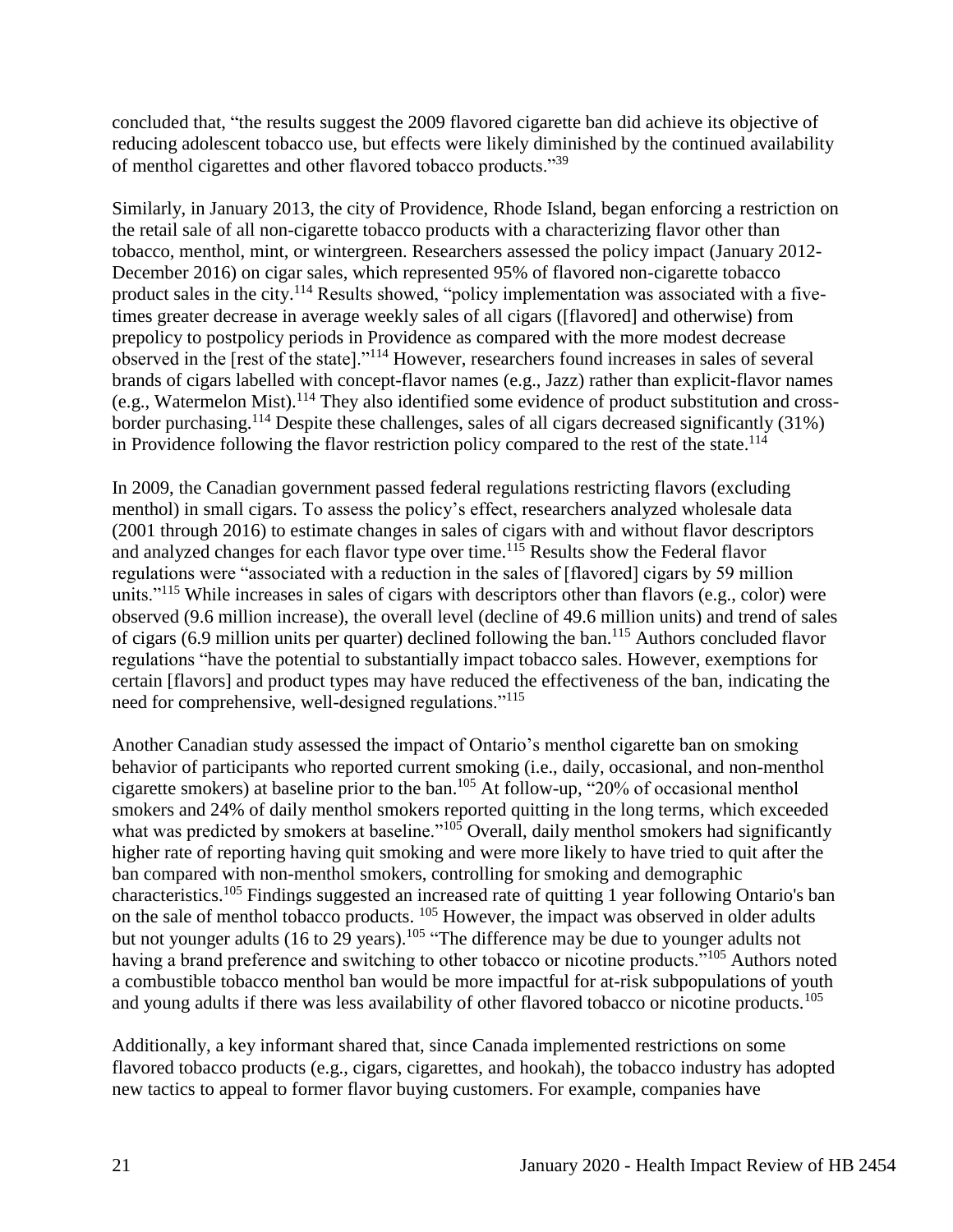introduced 'add on' flavor products (dry or liquid options) which customers can now purchase and add to tobacco products (personal communication, 2019). Currently, these add on flavors have not gained the same traction that flavored products showed. This is likely due to inertia—it takes more effort for customers to purchase and use the flavor add on than it did to buy the ready-made flavored product (personal communication, August 2019). Companies have also found loopholes in the regulations that have allowed them to create product descriptors other than flavor. For example, companies have provided retailers with sales materials to guide customers to the new brand product (e.g., color) which most closely matches the previous product's flavor descriptor (personal communication, August 2019).

While Canada and other jurisdictions have implemented multiple narrowly defined tobacco policies to restrict flavors, San Francisco policymakers adopted a more comprehensive approach. The San Francisco Health Code defines "tobacco product" broadly to include those "products containing, made, or derived from tobacco or nicotine that is intended for human consumption" and "any device or component, part, or accessory that delivers nicotine alone or combined with other substances […] whether or not the device or component is sold separately."<sup>81</sup> This language was crafted so that established tobacco regulations will apply to future products brought to market (SFDPH, personal communication, September 2019).

Overall, it is unclear how and to what extent HB 2454 will affect initiation and use of other flavored tobacco products by adolescents and young adults. Therefore, we did not include this pathway in the logic model on page 8.

#### *Cessation*

E-cigarettes are not approved by the FDA as an aid to quit smoking.<sup>116</sup> The U.S. Department of Health and Human Services stated that, "so far, the research shows there is limited evidence that e-cigarettes are effective for helping smokers quit."<sup>116</sup> However, the FDA has approved several smoking cessation products designed to help users gradually withdraw from smoking (i.e., nicotine replacement therapy) in which flavors are approved—nicotine chewing gum and nicotine lozenges.<sup>117</sup> Vapor product manufacturers may apply to have their product reviewed by FDA for approval as a cessation option which could include flavors. Due to confidentiality laws, the Division of Drug Information in the FDA's Center for Drug Evaluation and Research (CDER) cannot provide information related to drug applications that may have been submitted to the agency (CDER, personal communication, September 2019), and analysts were unable to determine whether any vapor product manufacturers have applied to have their product reviewed as a cessation device.

Overall, there is mixed evidence that e-cigarettes provide opportunity for cessation for adult combustible cigarette smokers.<sup>[7](#page-27-0)[,42](#page-44-0)</sup> While some studies suggest that e-cigarettes may be useful cessation tools or may help smokers decrease their use of combustible cigarettes, other studies have found that e-cigarette use is associated with a decreased likelihood of quitting combustible cigarettes and increased consumption of combustible cigarettes.56-59 A 2016 meta-analysis concluded that e-cigarettes, as they are currently being used, are actually associated with lower quit rates among adult combustible cigarette smokers.<sup>59</sup> National Health Interview Survey data (2014 to 2016) indicate the dominant pattern of e-cigarette use in adults is dual use of both combustible cigarettes and e-cigarettes.<sup>76</sup> As part of the interim guidance issued by CDC to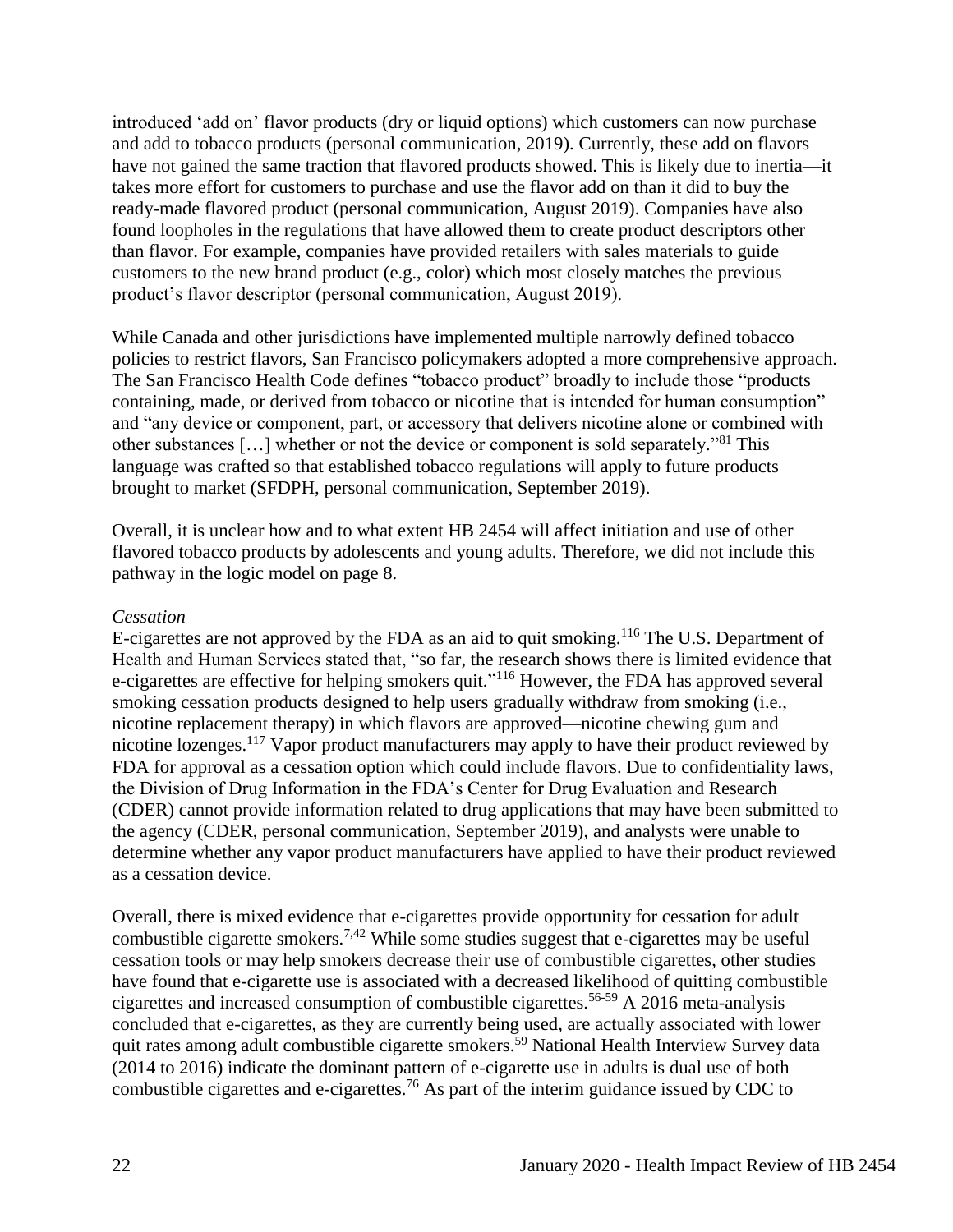address the outbreak of severe pulmonary illness associated with e-cigarette use, CDC recommended that, "adult smokers who are attempting to quit should use evidence-based smoking cessation treatments, including counseling and FDA-approved medications."<sup>102</sup> In sum, the National Academy of Sciences stated that, "the net public health effect, harm or benefit, of ecigarettes depends on three factors: their effect on youth initiation of combustible tobacco products, their effect on adult cessation of combustible tobacco products, and their intrinsic toxicity."<sup>42</sup> They concluded that "there would be net public health harm in the short and long terms if the products do not increase combustible tobacco cessation in adults."<sup>42</sup>

<span id="page-24-0"></span>Since there is mixed evidence that e-cigarettes provide opportunity for combustible tobacco cessation in adults and since evidence suggests that most adolescents and young adults do not use e-cigarettes to quit smoking,  $45.76$  $45.76$  we did not include this pathway in the logic model on page 8.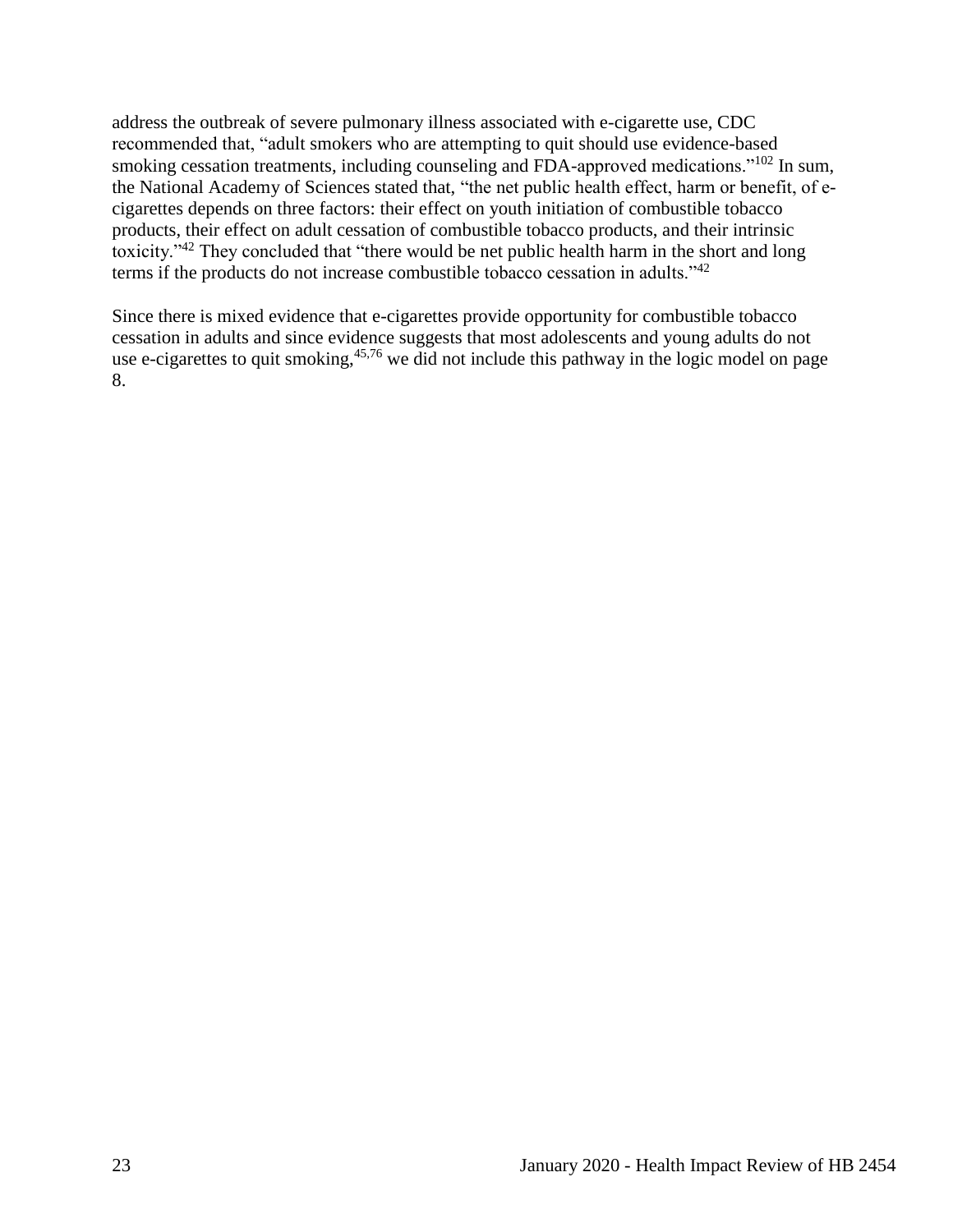#### **Annotated References**

# 1. **Family Smoking Prevention and Tobacco Control Act, 123 (2009).**

The 111th U.S. Congress found that "virtually all new users of tobacco products are under the minimum legal age to purchase such products" and that "tobacco advertising and marketing contribute significantly to the use of nicotine-containing tobacco products by adolescents." For this and other reasons, "It is in the public interest for Congress to enact legislation that provides the Food and Drug Administration with the authority to regulate tobacco products and the advertising and promotion of such products." Section Chapter IX--Tobacco Products, Section 907. Tobacco Product Standards  $(a)(1)(A)$  specifically bans the use of artificial or natural flavor (other than tobacco or menthol) or an herb or spice that is a characterizing flavor of the tobacco product or tobacco smoke in cigarettes. The full text of the Tobacco Control Act is available at [https://www.govinfo.gov/content/pkg/PLAW-111publ31/pdf/PLAW-111publ31.pdf.](https://www.govinfo.gov/content/pkg/PLAW-111publ31/pdf/PLAW-111publ31.pdf)

## 2. **Administration U.S. Food and Drug. Summary of the Deeming Final Rule. Silver Spring, Maryland: U.S. Food and Drug Administration.**

In this document the U.S. Food and Drug Administration (FDA) summarizes the Deeming Tobacco Products to be Subject to the Federal Food, Drug, and Cosmetic Act, as Amended by the Family Smoking Prevention and Tobacco Control Act; Restrictions on the Sale and Distribution of Tobacco Products and Required Warning Statements for Tobacco Products ('Deeming Rule'). The final rule was published on May 10, 2016. It extends the FDA's "tobacco product" authorities to "all other categories of tobacco products meeting the statutory definition of 'tobacco product' in the Federal Food, Drug, and Cosmetic Act (FD&C Act), except accessories of such products." The newly regulated products include currently marketed products (e.g., electronic cigarettes, cigars, waterpipe (hookah) tobacco) and future tobacco products. The Deeming Rule requires these tobacco products to comply with all provisions regarding "tobacco products" found in the FD&C Act and FDA regulations. The full text of the rule is available at [https://www.federalregister.gov/documents/2016/05/10/2016-10685/deeming-tobacco-products](https://www.federalregister.gov/documents/2016/05/10/2016-10685/deeming-tobacco-products-to-be-subject-to-the-federal-food-drug-and-cosmetic-act-as-amended-by-the)[to-be-subject-to-the-federal-food-drug-and-cosmetic-act-as-amended-by-the.](https://www.federalregister.gov/documents/2016/05/10/2016-10685/deeming-tobacco-products-to-be-subject-to-the-federal-food-drug-and-cosmetic-act-as-amended-by-the)

## 3. **Services U.S. Department of Health and Human, Food and Drug Administration Center for Tobacco Products. Administration USFaD. Enforcement Priorities for Electronic Nicotine Delivery Systems (ENDS) and Other Deemed Products on the Market Without Premarket Authorization. Silver Spring, Maryland: U.S. Food and Drug Administration; January 2020 2020.**

This U.S. FDA document outlines the agency's enforcement priorities for electronic nicotine delivery systems (ENDS) and other deemed products on the market without premarket authorization. The document is intended to serve as guidance for industry and represents the current thinking of the FDA on the topic. However, "FDA's guidance documents, including this guidance, do not establish legally enforceable responsibilities." It states, "For ENDS products marketed without FDA authorization, FDA intends to prioritize enforcement against: Any flavored, cartridge-based ENDS product (other than a tobacco- or menthol-flavored ENDS product); all other ENDS products for which the manufacturer has failed to take (or is failing to take) adequate measures to prevent minors' access; and any ENDS product that is targeted to minors or whose marketing is likely to promote use of ENDS by minors." Moreover, "FDA intends to prioritize enforcement of any ENDS product that is offered for sale after May 12,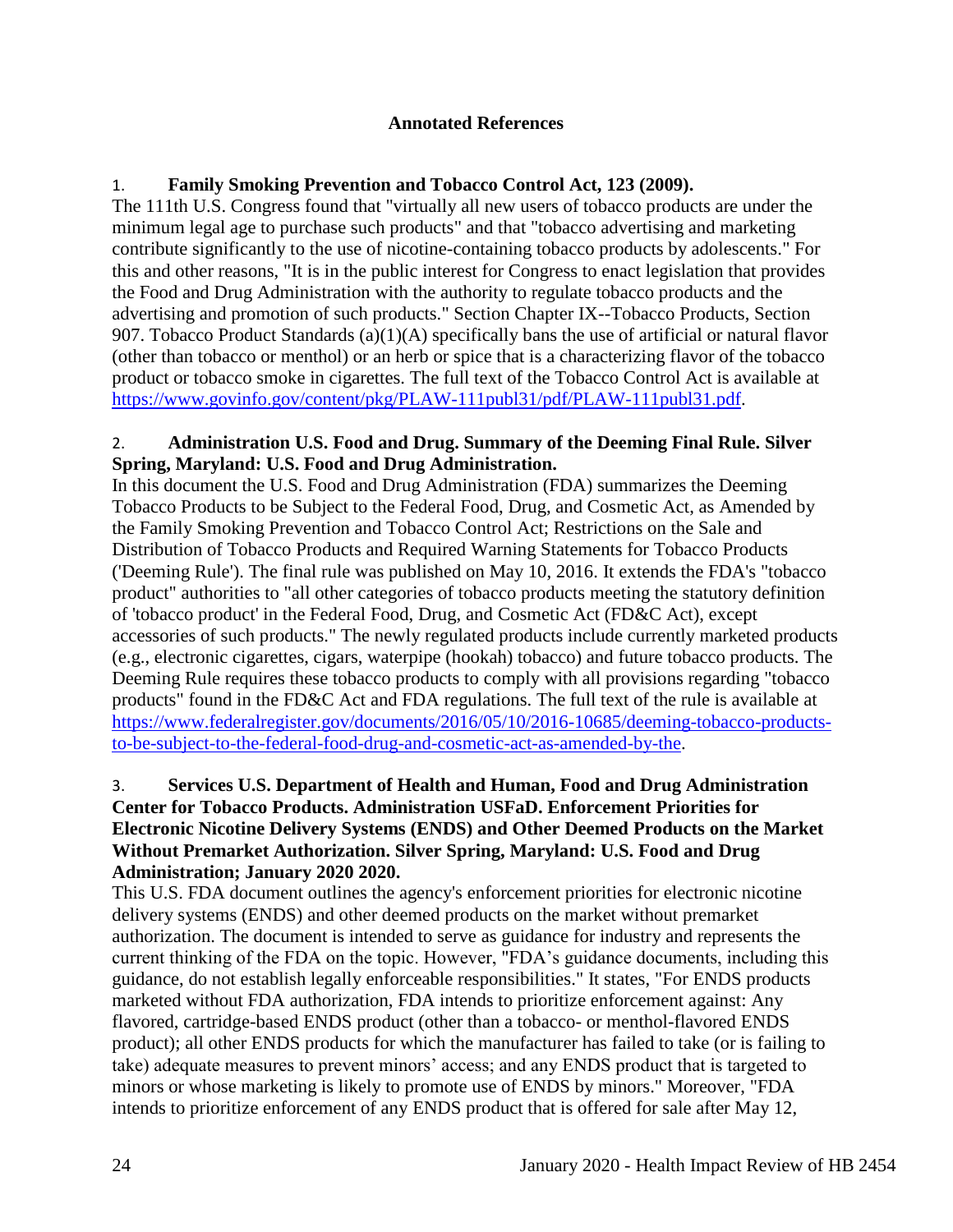2020, and for which the manufacturer has not submitted a premarket application (or after a negative action by FDA on a timely submitted application)." FDA intends to prioritize enforcement of the premarket review requirements for certain ENDS products, including against retailers selling such products beginning 30 days after issuance of this Final Guidance. FDA Guidance was informed by data showing substantial increases in youth use of ENDS products; substantive information received via public comment; and "health and safty issues connected to ENDS products [...] particularly given that these products have been marketed without premarket evaluation." In its review of premarket tobacco product applications, "FDA will consider, among other things: the product's components, ingredients, additives, and properties; manufacturing practices; and any studies or investigations into the health risks of the tobacco product."

#### 4. **FDA News Release -- FDA finalizes enforcement policy on unauthorized flavored cartridge-based e-cigarettes that appeal to children, including fruit and mint [press release]. Silver Springs, Maryland: U.S. Food & Drug Administration, 2 January 2020 2020.**

This FDA News Release announces that the FDA finalized its enforcement policy on unauthorized flavored cartridge-based e-cigarettes that appeal to children, including fruit and mint. "Companies that do not cease manufacture, distribution and sale of unauthorized flavored cartridge-based e-cigarettes (other than tobacco or menthol) within 30 days risk FDA enforcement actions." Health & Human Services (HHS) Secretary Alex Azar states, "HHS is taking a comprehensive, aggressive approach to enforcing the law passed by Congress, under which no e-cigarettes are currently on the market legally." According to the announcement, "For purposes of this policy, a cartridge or pod is any small, enclosed unit (sealed or unsealed) designed to fit within or operate as part of an ENDS product." Data show that cartridge-based ENDS products are most commonly used among youth. "By not prioritizing enforcement against other flavored ENDS products in the same way as flavored cartridge-based ENDS products, the FDA has attempted to balance the public health concerns related to youth use of ENDS products with considerations regarding addicted adult cigarette smokers who may try to use ENDS products to transition away from combustible tobacco products." In addition, "For all other products (cartridge-based or otherwise), including menthol-, tobacco-, and non-flavored ENDS products, the FDA will also prioritize enforcement where the manufacturer fails to take adequate measures to prevent youth access." The statement highlights, "the FDA's enforcement priorities are not a "ban" on flavored or cartridge-based ENDS [...] Manufacturers that wish to market any ENDS product – including flavored e-cigarettes or e-liquids – are required by law to submit an application to the FDA that demonstrates that the product meets the applicable standard in the law." Furthermore, "If a company can demonstrate to the FDA that a specific product meets the applicable standard set forth by Congress, including considering how the marketing of the product may affect youth initiation and use, then the FDA could authorize that product for sale." Finally, "The guidance also states that, after May 12, 2020, the FDA intends to also prioritize enforcement against any ENDS products that continue to be sold and for which the manufacturers have not submitted a premarket application."

#### <span id="page-26-0"></span>5. **FDA News Release -- FDA takes new steps to address epidemic of youth e-cigarette use, including a historic action against more than 1,300 retailers and 5 major manufacturers for their roles perpetuating youth access [press release]. 2018.**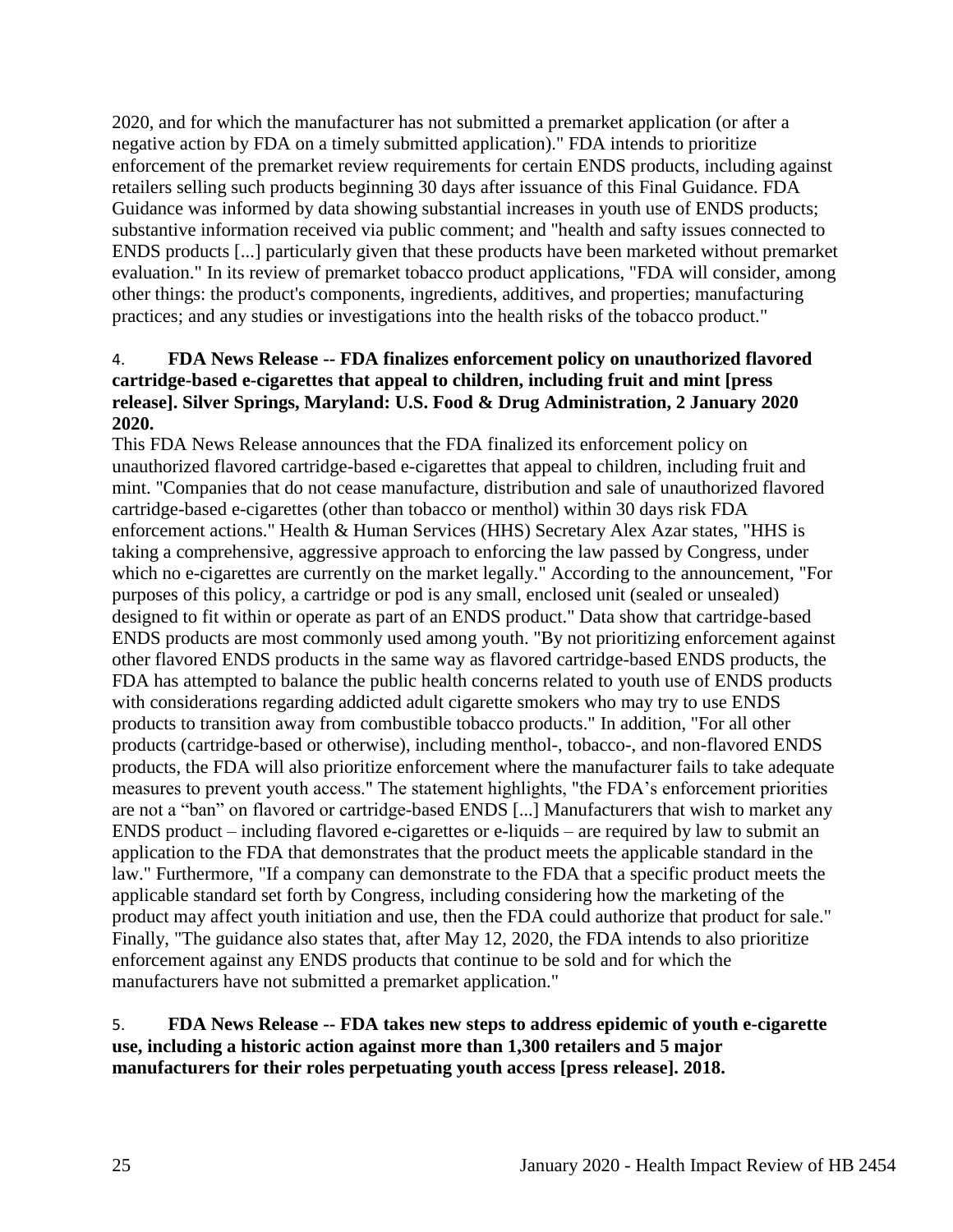In September 2018, the U.S. Food and Drug Administration issued 1300 warning letters and fines to retailers who illegally sold JUUL and other e-cigarette products to minors. The FDA news release stated that this was the "largest coordinated enforcement effort in the FDA's history." FDA Commissioner Scott Gottlieb stated, "we see clear signs that youth use of electronic cigarettes has reached an epidemic proportion, and we must adjust certain aspects of our comprehensive strategy to stem this clear and present danger. This starts with the actions we're taking today to crack down on retail sales of e-cigarettes to minors." The FDA also issued letters to the top five-selling e-cigarette brands (which comprise 97% of the U.S. e-cigarette market) , including JUUL, Vuse, MarkTen XL, blu e-cigs, and Logic requiring each company "to submit to FDA within 60 days plans describing how they will address the widespread youth access and use of their product." The FDA also committed to increasing enforcement efforts for e-cigarette manufacturers and retailers.

# 6. **FDA News Release -- Trump Administration Combating Epidemic of Youth E-Cigarette Use with Plan to Clear Market of Unauthorized, Non-Tobacco-Flavored E-Cigarette Products [press release]. Silver Spring, MD: U.S. Food and Drug Administration, 11 September 2019 2019.**

This news release from the U.S. Food and Drug Administration (FDA) outlines the Trump Administration's announcement that as part of its ongoing work to address the epidemic of youth e-cigarette use, the agency will finalize a compliance policy that prioritizes enforcement of the premarket authorization requirements for non-tobacco-flavored e-cigarettes. Preliminary data from the National Youth Tobacco Survey show "that more than a quarter of high school students were current (past 30 day) e-cigarette users in 2019 and the overwhelming majority of youth ecigarette users cited the use of popular fruit [65.9%] and menthol or mint [63.9%] flavors." Effective August 8, 2016, "all electronic nicotine delivery system (ENDS) products were expected to file premarket tobacco product applications with the FDA within two years. ENDS products currently on the market are not being legally marketed and are subject to government action. The compliance policy the FDA anticipates announcing in the coming weeks will outline enforcement policy addressing non-tobacco-flavored e-cigarette products that lack premarket authorization moving forward." FDA has issued more than 8,600 warning letters and more than 1,000 fines to retailers for sales of ENDS and their components to minors. Many e-liquid products resembling kid-friendly juice boxes, cereal, and candy have been removed from the market as the result of FDA warning letters--many written in collaboration with the Federal Trade Commission (FTC). On September 9, 2019, FDA issued a warning letter to JUUL Labs Inc. for "marketing unauthorized modified risk tobacco products by engaging in labeling, advertising, and/or other activities directed to consumers, including a presentation given to youth at a school."

## <span id="page-27-0"></span>7. **FDA Statement--Statement from FDA Commissioner Scott Gottlieb, M.D., on proposed new steps to protect youth by preventing access to flavored tobacco products and banning menthol in cigarettes [press release]. 2018.**

FDA Commissioner Scott Gottlieb outlines a "policy framework [that] reflects a re-doubling of the FDA's efforts to protect kids from all nicotine-containing products." He states that, "if we're to break the cycle of addiction to nicotine, preventing youth initiation on nicotine is a paramount imperative." He cites research showing that 90% of current adult smokers started smoking before 18 years of age, 95% started smoking before 21 years of age, and only 1% started smoking after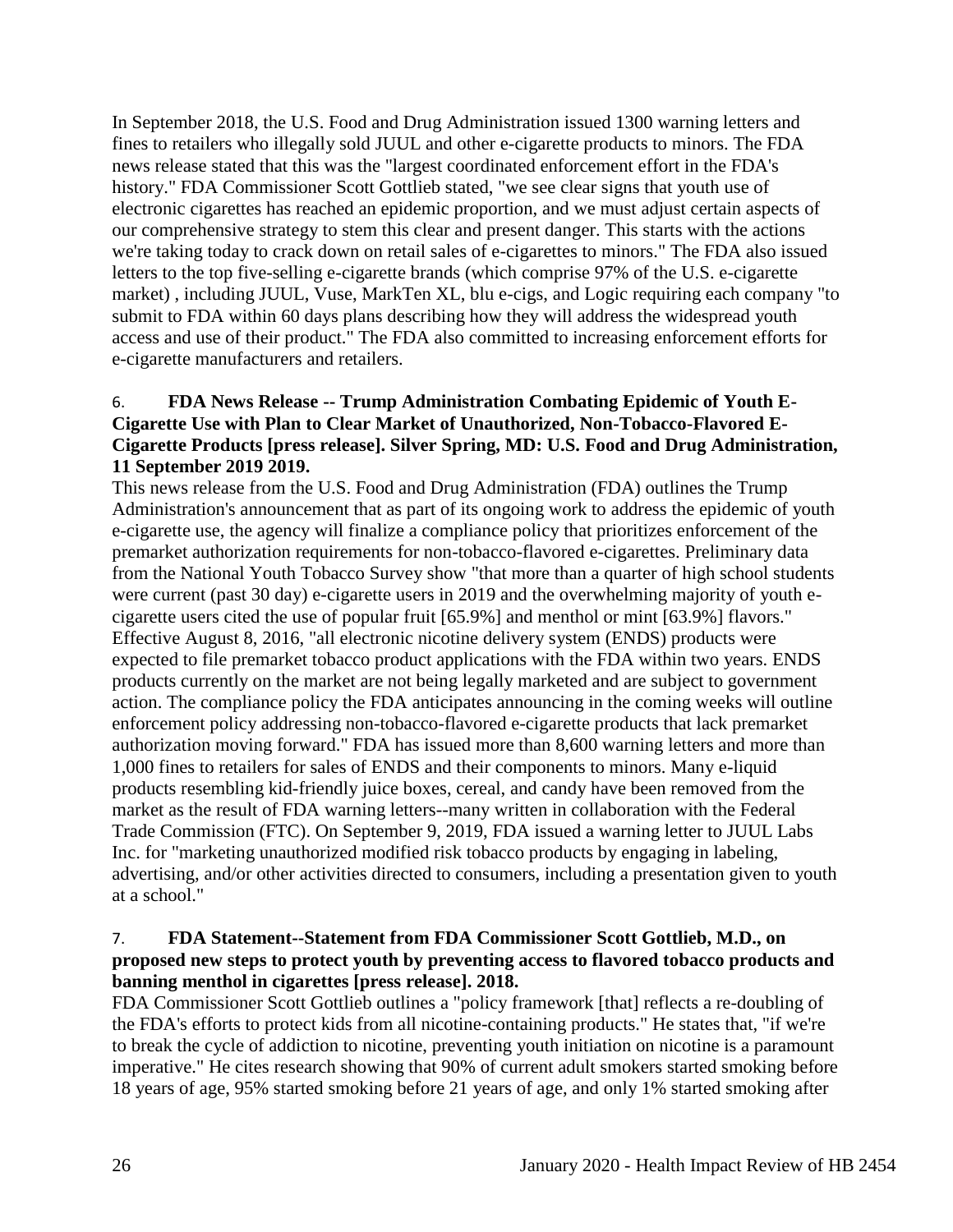26 years of age. Research with the Centers for Disease Control and Prevention found that ecigarette use among high school students increased 78% from 2017 to 2018, and 48% among middle school students- reversing prior trends from 2015 to 2017 suggesting that use was declining. To address these trends, FDA has taken a number of recent actions as part of their Youth Tobacco Prevention Plan, including increasing enforcement against retailers, targeting eliquid manufacturers marketing to youth, working with eBay to remove products from their website, and launching "The Real Cost" Youth E-Cigarette Prevention Campaign. Dr. Gottlieb stated, "I repeatedly said that, although we continue to believe that non-combustible tobacco products may provide an important opportunity to migrate adult smokers away from more harmful forms of nicotine delivery, these opportunities couldn't come at the expense of addicting a generation of kids to nicotine." This statement includes two directives from the FDA. First, FDA requires that all "flavored [electronic nicotine delivery systems] products (other than tobacco, mint, and menthol flavors or non-flavored products) must be sold in age-restricted, inperson locations and, if sold online, under heightened practices for age verification." Second, FDA issued a "Notice of Proposed Rulemaking that would seek to ban menthol in combustible tobacco products, including cigarettes and cigars." Data indicate that youth are more likely to use menthol cigarettes than any other group and that, "more than half (54 percent) of youth smokers ages 12-17 use menthol cigarettes, compared to less than one-third of smokers ages 35 and older." In addition, approximately 70% of African American youth use menthol cigarettes. In response, FDA is proposing a policy to ban flavors in cigars. Dr. Gottlieb emphasized that, "If youth trends don't move in the right direction, we will revisit all of these issues."

# 8. **Kaplan Sheila, Hoffman Jan. Juul Suspends Selling Most E-Cigarette Flavors in Stores.** *The New York Times.* **13 November 2018, 2018;Health.**

This article from The New York Times reported on the decision by Juul Labs to suspend sales of most of its flavored e-cigarette pods in retail stores and to discontinue its social media promotions. Juul said it would "keep mint, tobacco and menthol flavors for its devices in retail stores" to prevent some users from reverting to menthol cigarettes. The announcement came before the FDA's unveiled a series of measures to curb teenage vaping. "More than three million middle and high school students reported using e-cigarettes, according to preliminary, unpublished government data, with about one-third of them saying the flavors were a big factor in their choice." Juul's announcement also stated it would renew sales of suspended flavored products "at retail outlets that invested in age-verification technology."

# 9. **Kaplan Sheila. 'Juul-alikes' Are Filling Shelves With Sweet, Teen-friendly Nicotine Flavors.** *The New York Times.* **13 August 2019, 2019;Health.**

The New York Times reported that after Juul Labs, under pressure from the FDA, suspended sales of most of its popular flavored nicotine pods in stores in fall 2018, upstart competitors began producing their own fruity and candy-flavored versions. The proliferation of 'Juul-alikes' "shows just how entrenched the youth vaping problem became and that voluntary measures are unlikely to solve it." Juul "has filed patent infringement claims against 21 manufacturers and seller of copycat devices and pods." According to Juul, three companies have not agreed to stop selling their similar products. One of these competitors, Eonsmoke generated an estimated \$5.3 million in revenue in 2018. In 2019, the company's business has an estimated \$43.6 million in tracked sales as of mid-July. According to a 16-year-old quoted in the story, adolescents are attracted to the wide range of flavors. Additionally, he noted, "[s]ome of my friends use Eon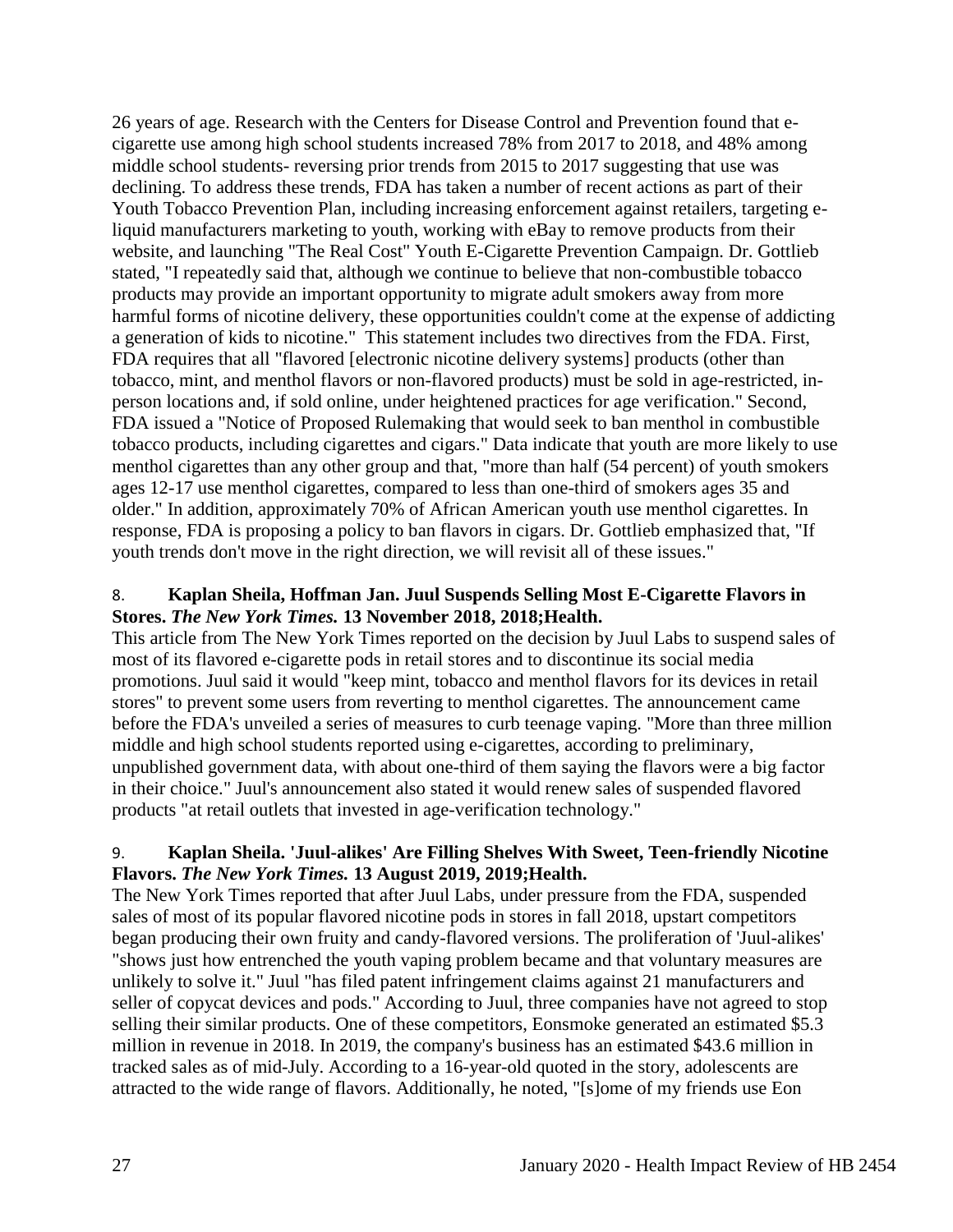pods because they have a higher nicotine percentage, because they want a bigger head rush." Eonsmoke is under investigation by both the F.D.A. and the attorney general of Massachusetts.

# <span id="page-29-0"></span>10. **Surgeon General's Advisory on E-cigarette Use Among Youth [press release]. U.S. Department of Health and Human Services, Centers for Disease Control and Prevention, 2018.**

In December 2018, the Office of the Surgeon General issued a statement "emphasizing the importance of protecting our children form a lifetime of nicotine addiction and associated health risks by immediately addressing the epidemic of youth e-cigarette use. The recent surge in ecigarette use among youth, which has been fueled by new types of e-cigarettes that have recently entered the market, is a cause for great concern. We must take action now to protect the health of our nation's young people." The statement included background information that e-cigarette use increased dramatically from 2017 to 2018, and that e-cigarette aerosol can negatively impact health. The Surgeon General noted that e-cigarette aerosol and flavorings can expose users and bystanders to metals, volatile organic compounds, and ultrafine particles that can be inhaled deeply into the lungs. The statement also includes information about JUUL. The sale of JUUL increased 600% from 2016 to 2017, and the Surgeon General stated that "all JUUL e-cigarettes have a high level of nicotine. A typical JUUL cartridge or 'pod' contains about as much nicotine as a pack of 20 regular cigarettes." In addition, JUUL uses nicotine salts which allow nicotine to be inhaled more easily and with less irritation than tobacco products and other e-cigarettes. The statement noted that, "any e-cigarette use among young people is unsafe, even if they do not progress to future cigarette smoking."

## 11. **ACT Relating to protecting youth from tobacco products and vapor products by increasing the minimum legal age of sale of tobacco and vapor products, Revised Code of Washington(2019).**

In 2019, Washington State legislators passed Engrossed House Bill 1074, An act relating to protecting youth from tobacco products and vapor products by increasing the minimum legal age of sale of tobacco and vapor products. The legislation prohibits selling or giving tobacco or vapor products to a person under the age of 21 and permits the Governor to seek government-togovernment consultations with tribes about raising the minimum legal age of sale in cigarette tax compacts. The law is effective January 1, 2020.

# 12. **FDA News Release -- FDA launches its first youth e-cigarette prevention TV ads, plans new educational resources as agency approaches one-year anniversary of public education campaign [press release]. Silver Spring, MD, 22 July 2019 2019.**

On July 22, 2019, the U.S. Food and Drug Administration announced the launch of its first ecigarette prevention TV ads educating kids about the dangers of e-cigarette use. Part of FDA's "The Real Cost" Youth E-Cigarette Prevention Campaign, a \$60 million effort, the new ads highlight emerging science which indicates that "teens who vape are more likely to start smoking cigarettes, putting them at risk of a lifetime of addiction to smoking and related disease." Specifically, "compared with non-users, youth who use e-cigarettes are more likely to try conventional cigarettes in the future. This was also a conclusion reached in a National Academies of Sciences, Engineering, and Medicine report in 2018 on the Public Health Consequences of E-Cigarettes." The ads will run on television networks aimed at youth (e.g., TeenNick, CW, MTV), as well as on music streaming sites, social media networks, and other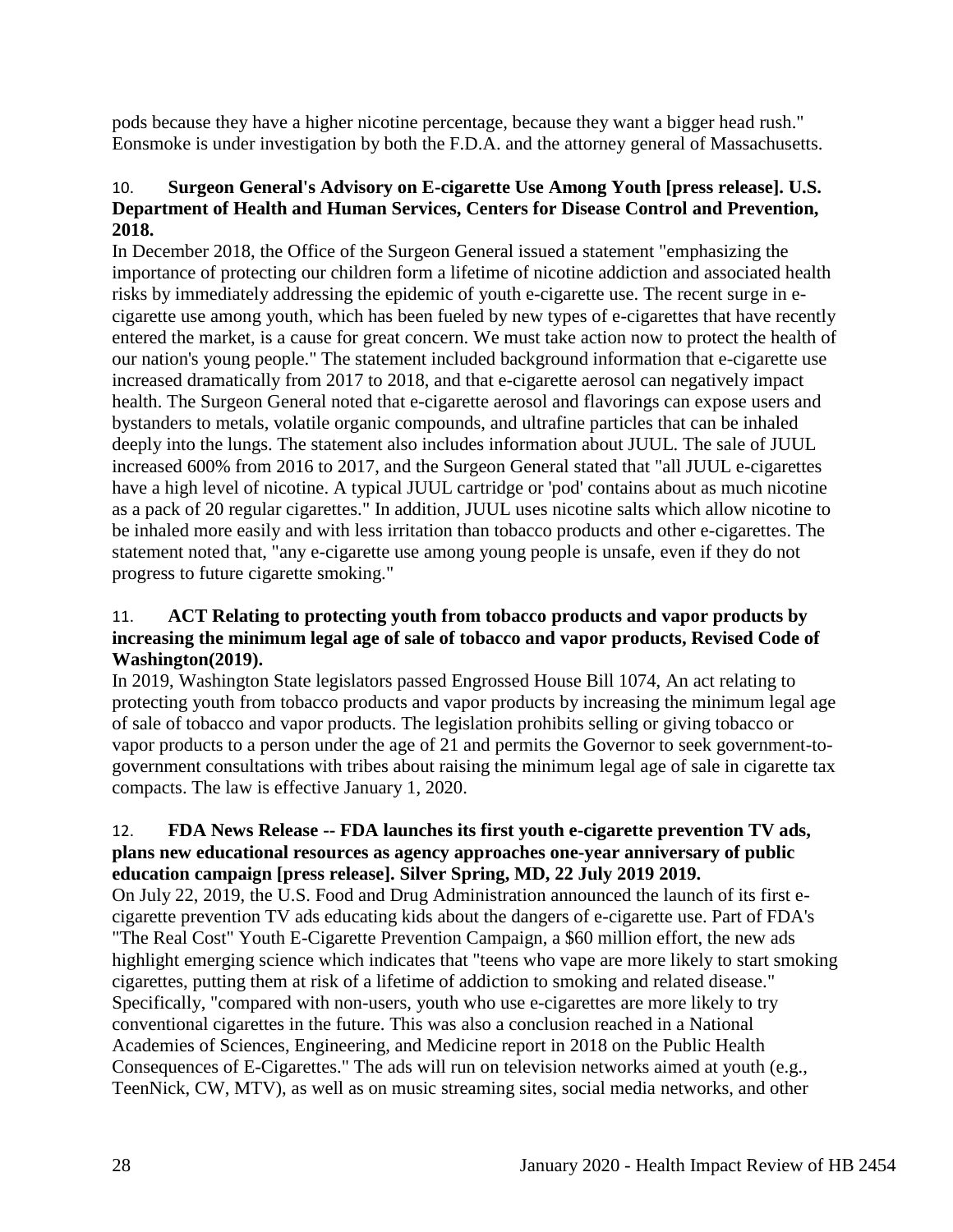teen-focused media channels. Highlighted messages include, that e-cigarettes, like cigarettes, put youth at risk for addiction and other health consequences; nicotine can rewire the brain to crave more nicotine; and that e-cigarettes can contain dangerous chemicals.

#### <span id="page-30-0"></span>13. **Outbreak of Lung Injury Associated with E-cigarette Use, or Vaping. 2020; Available at: [https://www.cdc.gov/tobacco/basic\\_information/e-cigarettes/severe-lung](https://www.cdc.gov/tobacco/basic_information/e-cigarettes/severe-lung-disease.html)[disease.html.](https://www.cdc.gov/tobacco/basic_information/e-cigarettes/severe-lung-disease.html) Accessed 20 January 2020.**

In 2019, CDC, U.S. Food and Drug Administration, state and local health departments, and other clinical and public health partners began investigating outbreaks of severe pulmonary disease associated with e-cigarette use--i.e., E-cigarette, or Vaping, Associated Lung Injury (EVALI). "As of January 14, 2020, a total of 2,668 hospitalized EVALI cases or deaths have been reported to CDC from all 50 states, the District of Columbia, and two U.S. territories (Puerto Rico and U.S. Virgin Islands)." Sixty deaths have been confirmed in 27 states and the District of Columbia (as of January 14, 2020); Washington State is not among the states that have reported EVALI patient death(s). "The median age of deceased patients was 51 years and ranged from 15-75 years (as of January 14, 2020)." Of the total number of EVALI cases with available data (as of January 14, 2020): 66% were male; 15% were under 18 years old; 37% were 18 to 24 years old; 24% were 25 to 34 years old; and 24% were 35 years or older. The median age of patients was 24 years (range from 12-85 years). "Data from emergency department (ED) visits suggest that the EVALI outbreak began in June 2019, and cases have been declining since a peak in September. Overall, data suggest a period of gradual increase in ED visits associated with ecigarette use since 2017, followed by a sharp rise in June 2019. The CDC notes, "While ED visits associated with possible EVALI have declined [since a peak in September 2019], they have not returned to levels before June 2019 and EVALI remains a concern." National data show that certain groups of EVALI patients (i.e., those with cardiac disease, chronic pulmonary disease, and diabetes as well as older adults) are more likely to be rehospitalized or die. CDC reported, "2,022 hospitalized patients had data on substance use, of whom (as of January 14, 2020): 82% reported using THC-containing products; 33% reported exclusive use of THCcontaining products." Meanwhile, "57% reported using nicotine-containing products; 14% reported exclusive use of nicotine containing products." Of those EVALI patients who reported using nicotine-containing products, 54% provided data on product source (as of January 7, 2020): 69% reported acquiring products only from commercial sources; 17% reported acquiring products only from informal sources; and 15% reported acquiring products from both commercial and informal sources." Among younger EVALI patients (aged 13 to 17 years), 94% of acquired THC-containing products only from informal sources (versus 62% of those aged 45 years or older) and 42% acquired nicotine-containing products only from informal sources (versus 12% of those aged 45 years or older) (as of January 7, 2020). Patient exposure data indicate: "Vitamin E acetate has been identified as a chemical of concern among people with EVALI," and "THC is present in most of the samples tested by FDA to date, and most patients report a history of using THC-containing products." As of January 7, 2020, "The latest national and state findings suggest THC-containing e-cigarette, or vaping, products, particularly from informal sources like friends, family, or in-person or online dealers, are linked to most of the cases and play a major role in the outbreak. Among other recommendations, CDC recommends that youth and young adults, women who are pregnant, and adults who do not currently use tobacco products not use e-cigarette products.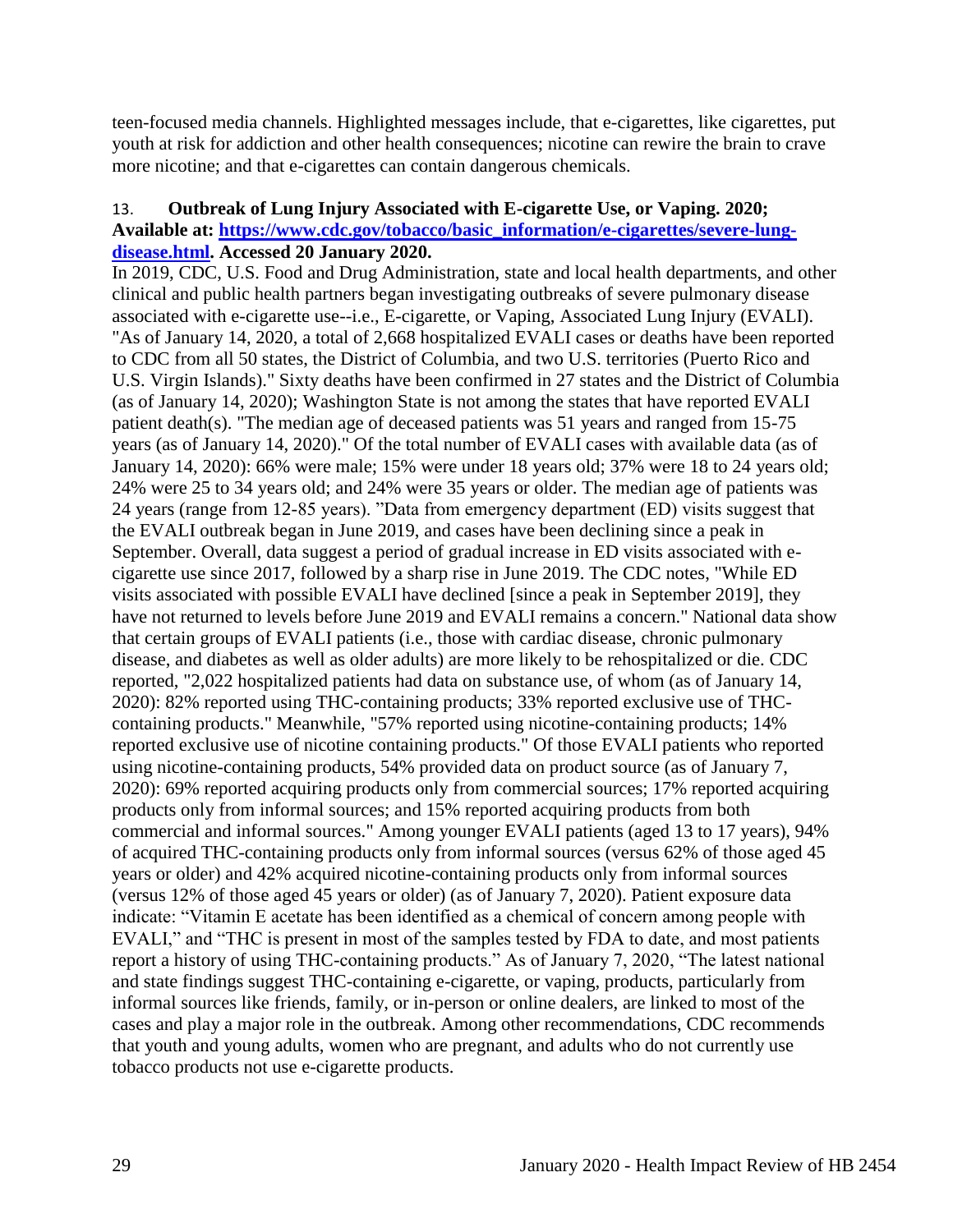#### <span id="page-31-0"></span>14. **Krishnasamy Vikram P. , Hallowell Benjamin D. , Ko Jean Y. , et al. Update: Characteristics of a Nationwide Outbreak of E-cigarette, or Vaping, Product Use– Associated Lung Injury — United States, August 2019–January 2020.** *MMWR Morb Mortal Wkly Rep.* **2020;69.**

This Morbidity & Mortality Weekly Report "updates patient demographic characteristics, selfreported substance use, and hospitalization dates for EVALI patients reported to CDC by states, as well as the distribution of emergency department (ED) visits related to e-cigarette, or vaping, products analyzed through the National Syndromic Surveillance Program (NSSP)." As of January 14, 2020, a total of 2,668 hospitalized EVALI cases had been reported to CDC, the median patient age was 24 years (range=13–85 years), and 76% were aged <35 years. "Among 2,022 hospitalized patients with information on substances used, 1,650 (82%) reported using any THC-containing product, and 1,162 (57%) reported using any nicotine-containing product; 669 (33%) reported exclusive THC-containing product use, and 274 (14%) reported exclusive nicotine-containing product use." Authors report, "Vitamin E acetate is strongly linked to THCcontaining products used by EVALI patients. However, a minority of EVALI patients consistently report exclusive use of nicotine-containing products [...] The contributing cause or causes of EVALI for persons reporting exclusive use of nicotine only products warrants further investigation." Authors note, "The identification of EVALI as a new clinical syndrome highlights a need for further studies," and "understanding the long-term health consequences of EVALI will require long-term patient follow-up."

# 15. **Centers for Disease Control and Prevention. For the Public What You Need to Know. Outbreak of Lung Injury Associated with E-cigarette Use, or Vaping 2020; Available at: [https://www.cdc.gov/tobacco/basic\\_information/e-cigarettes/severe-lung-](https://www.cdc.gov/tobacco/basic_information/e-cigarettes/severe-lung-disease/need-to-know/index.html#symptoms)**

**[disease/need-to-know/index.html#symptoms.](https://www.cdc.gov/tobacco/basic_information/e-cigarettes/severe-lung-disease/need-to-know/index.html#symptoms) Accessed 15 January 2020, 20202.** This CDC webpage provides an overview of information regarding the outbreak of Lung Injury Associated with E-cigarette Use, or Vaping. Investigators report, "Patients in this investigation have reported symptoms such as: respiratory symptoms, including cough, shortness of breath, or chest pain; gastrointestinal symptoms, including nausea, vomiting, stomach pain, or diarrhea; nonspecific constitutional symptoms, like fever, chills, or weight loss." CDC notes, "Some patients have reported that their symptoms developed over a few days, while others have reported that their symptoms developed over several weeks." Evidence indicates that "a lung infection does not appear to be causing the symptoms." CDC and FDA recommend that "people should not use THC-containing e-cigarette, or vaping, products, particularly from informal sources like friends, family, or in-person or online sellers; Vitamin E acetate should not be added to e-cigarette, or vaping, products; [and] people should not add any other substances not intended by the manufacturer to products, including products purchased through retail establishments." Investigators state, "While it appears that vitamin E acetate is associated with EVALI, there are many different substances and product sources that are being investigated, and there may be more than one cause. Therefore, the best way for people to ensure that they are not at risk while the investigation continues is to consider refraining from the use of all e-cigarette, or vaping, products." Finally, "Regardless of the ongoing investigation: E-cigarette, or vaping, products should never be used by youths, young adults, or women who are pregnant. Adults who do not currently use tobacco products should not start using e-cigarette, or vaping, products. There is no safe tobacco product. All tobacco products, including e-cigarettes, carry a risk." As new data become available, CDC will continue to update guidance, as appropriate.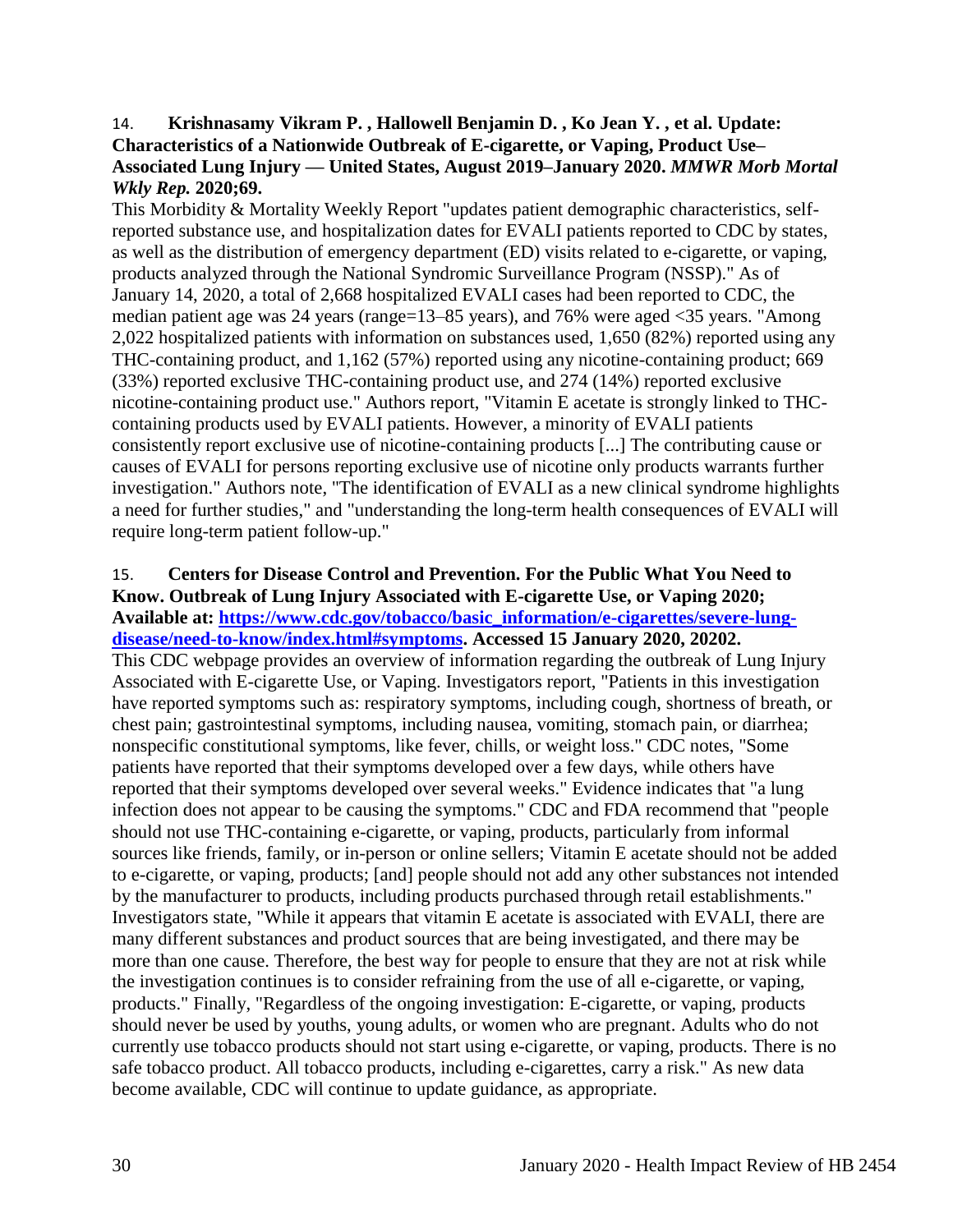## <span id="page-32-0"></span>16. **Ghinai Isaac , Navon Livia , Gunn Jayleen K.L. , et al. Characteristics of Persons Who Report Using Only Nicotine-Containing Products Among Interviewed Patients with E-cigarette, or Vaping, Product Use-Associated Lung Injury -- Illinois, August-December 2019.** *MMWR Morb Mortal Wkly Rep.* **2020;69.**

Ghinai et al. compared demographic, product use, and clinical characteristics of E-cigarette, or Vaping, Associated Lung Injury (EVALI) patients in Illinois who reported using only nicotinecontaining e-cigarette, or vaping, products with those of patients who reported using any THCcontaining products. Investigators reported, "Among 121 interviewed Illinois EVALI patients, nine who reported using only nicotine-containing products and had no indication of any THC use were more likely to be older, female, and less likely to experience constitutional symptoms or leukocytosis than were patients who used THC-containing products." Overall, authors conclude that "Although vitamin E acetate has been strongly linked with EVALI, evidence is not sufficient to rule out the contribution of other chemicals of concern, including chemicals in either THC- or non-THC-containing products, in some reported EVALI cases."

## 17. **Bogan Sharon. First Case of Vaping-Related Lung Illness Confirmed in King County. Seattle, Washington: Public Health - Seattle & King County; 2019.**

This article from Public Health - Seattle & King County (PHSKC) staff reported the first confirmed case of severe lung disease associated with e-cigarettes in Washington State. The patient (male, late teens) was hospitalized in August for fever, cough, and shortness of breath. He was treated in an intensive care unit for 5 days before being released to recover at home. The teenager reported vaping nicotine with propylene glycol as well as saffron, but PHSKC's investigation is ongoing and details about the type of vaping device, where the products were obtained or if other substances were also used were unknown at the point of publication. Dr. Jeff Duchin, Health Office for PHSKC, noted that "e-cigarettes and vaping are not safe [...] Youth, young adults and pregnant women should never use e-cigarettes or vapes." Duchin also noted that "[a]lthough e-cigarettes are not approved as a cigarette smoking cessation method, we are aware that some people use them in this way. People who want to quit or reduce cigarette smoking should consult with their health care provider for effective treatment options."

# 18. **Vaping Associated Lung Injury. 2020; Available at:**

## **[https://www.doh.wa.gov/Emergencies/VapingAssociatedLungInjury.](https://www.doh.wa.gov/Emergencies/VapingAssociatedLungInjury) Accessed 15 January 2020.**

Washington State Department of Health is working with local health jurisdictions, CDC, and FDA to investigate an outbreak of lung injury associated with e-cigarettes and vapor products (e.g., JUULs, e-cigarettes, e-cigs, vapes, e-hookahs, vape pens, mods, tanks, or electronic nicotine delivery systems). As of January 15, 2020, Washington State data show: 22% of patients are 10 to 19 years old; 26% of patients are 20 to 29 years old; 30% of patients are 30 to 39 years old; 13% of patients are 40 to 49 years old; 9% of patients are 70 to 79 years old; no reported patients are 50 to 69 years of age." The latest national findings suggest THC-containing vapor products, particularly those from informal sources like friends, family, or in-person or online dealers, are linked to most patients with vaping-associated lung injury and play a major role in the outbreak. In addition, vitamin E acetate, an additive in some THC-containing vapor products, is closely associated with vaping-associated lung injury." Nationally, about 13% of patients report exclusively using non-THC vapor products. In Washington, 39% of patients report only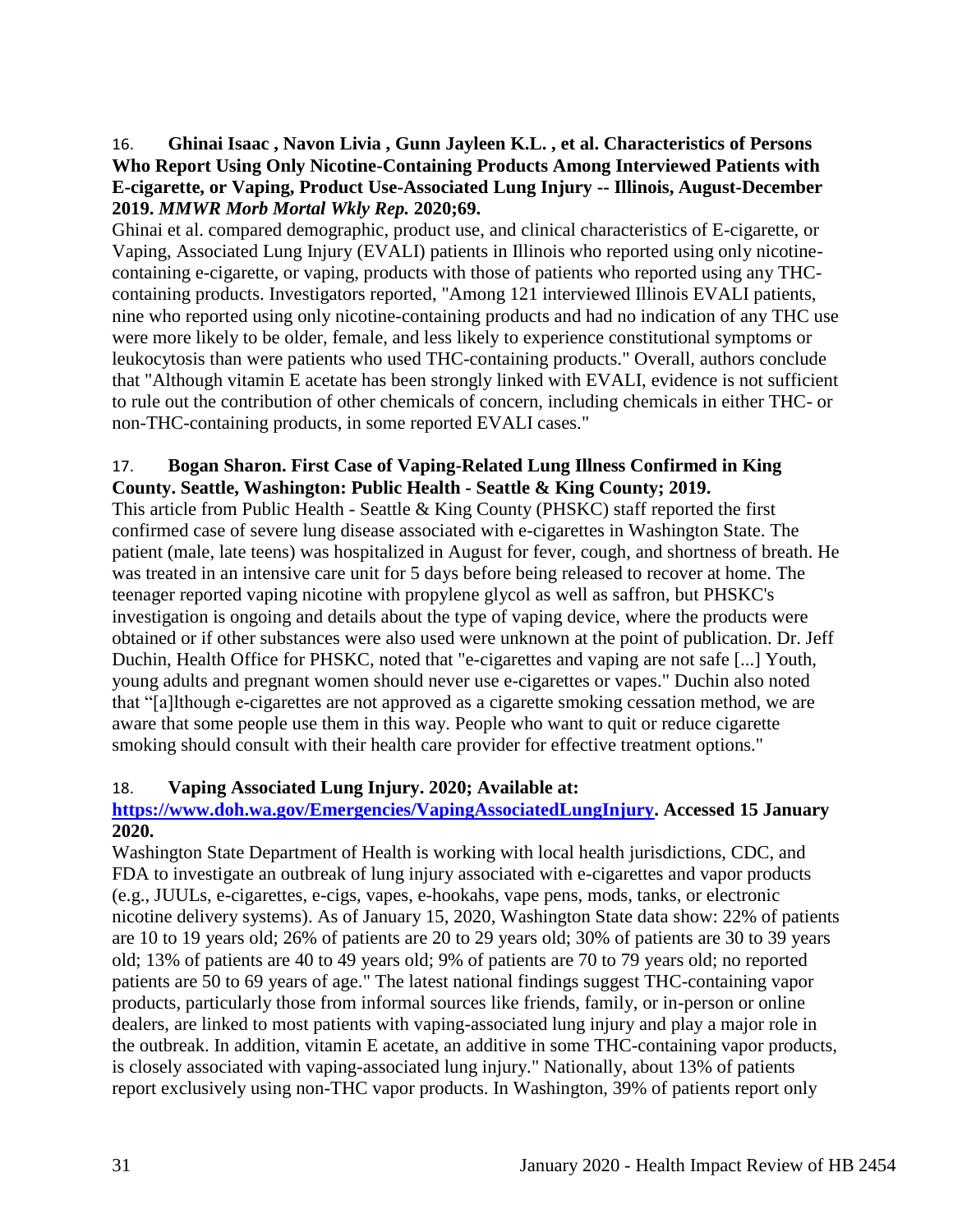using non-THC vapor products. Meanwhile, 13% of Washington patients report using THC products only; 26% report using THC and nicotine products; 4% report using "other" products; and product use data is unknown for two patients and not yet released for two patients. DOH states, "It is unclear if these patients are non fully disclosing THC use, are being exposed to a substance that is also in THC products, or have lung injury unrelated to vaping. Additionally, it is possible that there may be multiple substances in multiple vapor products that cause lung injury." As there are many different substances and product sources that are being investigated, and there may be more than one cause, DOH recommends, "the best way for people to ensure they are not at risk while the investigation continues is to consider refraining from the use of all e-cigarette, or vaping, products."

## 19. **Kaplan Sheila. Trump Administration Plans to Ban Flavored E-Cigarettes.** *The New York Times.* **11 September 2019, 2019.**

This article reported the Trump administration's announcement on Wednesday, September 11, 2019, that it would ban the sale of most flavored e-cigarettes. The announcement is in response to the outbreak of severe pulmonary disease associated with vaping. Michigan became the first state to prohibit the sale of flavored e-cigarettes. New York, Massachusetts, and California are also considering similar measures. The Secretary of Health and Human Services (HHS), Alex Azar II, stated that JUUL's removal of fruit flavor from stores simply prompted youths to shift to using menthol and mint flavors rather than to stop vaping altogether.

#### 20. **FDA News Release -- FDA warns JUUL Labs for marketing unauthorized modified risk tobacco products, including in outreach to youth [press release]. Silver Springs, MD: U.S. Food and Drug Administration, 9 September 2019 2019.**

This U.S. Food and Drug Administration news release the agency details the warning letter issued to JUUL Labs Inc. requesting more information on concerning outreach and marketing practices (targeting students, tribes, health insurers, and employers) raised during a Congressional hearing in July 2019. The letter underscores that law requires "companies must demonstrate with scientific evidence that their specific product does in fact pose less risk or is less harmful [than cigarettes]. JUUL has ignored the law, and very concerningly, has made some of these statements in school to our nation's youth," stated Acting FDA Commissioner Ned Sharpless, M.D. According to testimony, "a JUUL representative speaking with students at his presentation in a school stated that: JUUL 'was much safer than cigarettes' and that 'FDA would approve it any day.'" FDA has requested JUUL provide a written response describing its corrective actions and its plan for maintaining compliance.

## 21. **Inslee Jay. Executive Order 19-03 Addressing the Vaping Use Public Health Crisis. In: Governor WSOot, ed. 27 September 2019 ed. Olympia, Washington2019.**

Governor Inslee issued Executive Order 19-03, Addressing the Vaping Use Public Health Crisis [EO] on September 27, 2019. The text acknowledges that vapor products containing nicotine are the most commonly used nicotine products in Washington among youth and that the appeal of flavors, and associated advertising targeting youth, are contributing to the dramatic increase in youth vaping. The EO highlights "in 2019, an outbreak of a lung injury emerged in previously health individuals who had recently vaped THC and/or nicotine vapor products, and the cause of the injury is not yet known." In response, the Governor directed the Washington State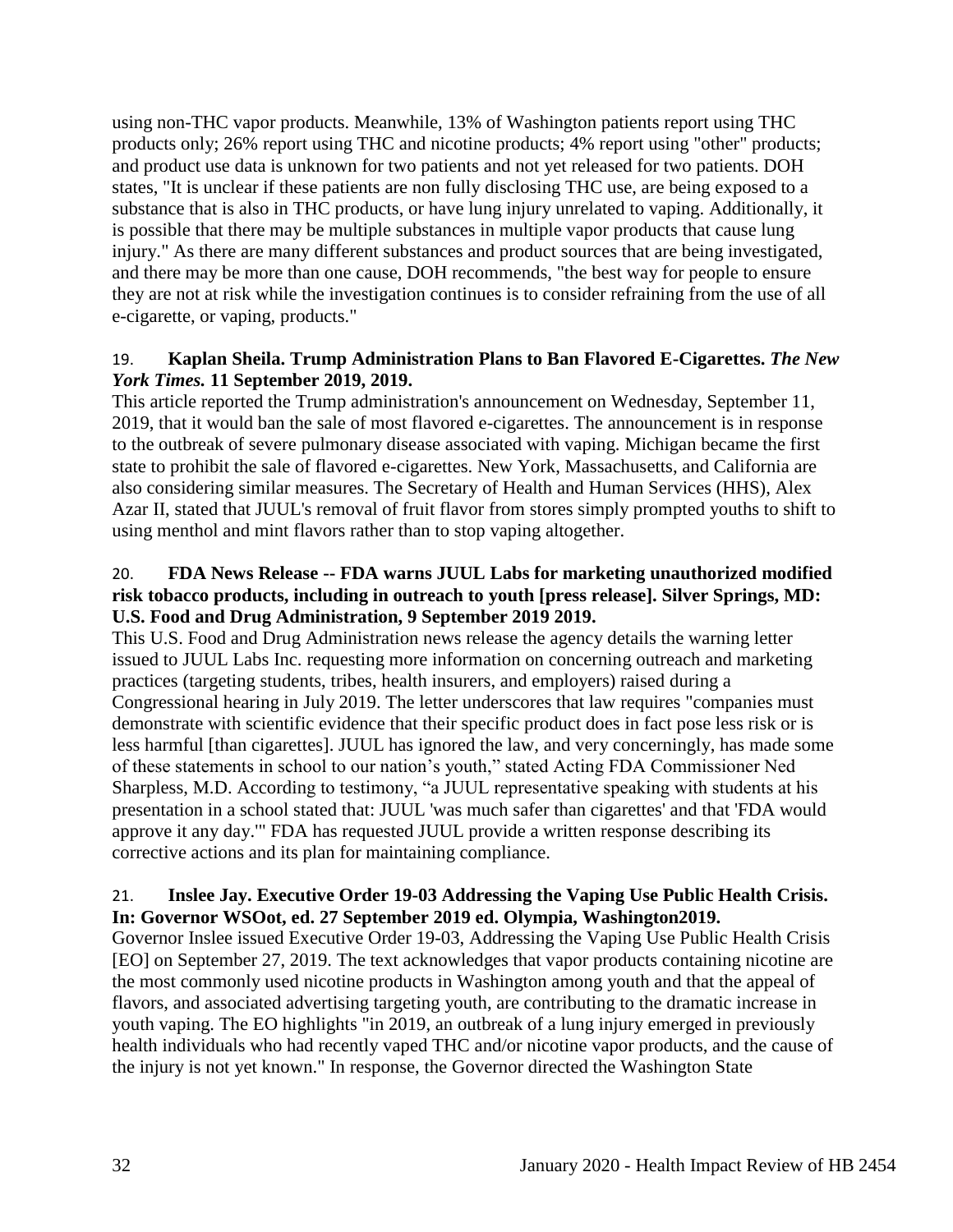Department of Health and Washington State Liquor and Cannabis Board to each take actions to address the this public health crisis. See full list of action items in the EO text.

# 22. **Powers and duties of state board of health--Rule making--Delegation of authority-- Enforcement of rules, 43.20.050 Revised Code of Washington.**

RCW 43.20.050(2)(f) gives the State Board of Health authority to adopt rules for the prevention and control of infectious and noninfectious diseases.

# 23. **Vapor Products and Flavors, Washington Administrative Code(2019).**

Chapter 246-80 WAC Vapor Products and Flavors documents the Washington State Board of Health's emergency rules. The rules will be in effect from October 10, 2019 for 120 days.

# 24. **Vapor Products and Flavors. Rulemaking 2019; Available at:**

# **[https://sboh.wa.gov/Rulemaking/CurrentRulesandActivity/VaporProductsandFlavors.](https://sboh.wa.gov/Rulemaking/CurrentRulesandActivity/VaporProductsandFlavors) Accessed January 2020, 2020.**

This Washington State Board of Health (SBOH) webpage provides an overview of SBOH's emergency rulemaking related to vapor products and flavors. It provides links to emergency rules.

# 25. **Health Washington State Board of. WSR 19-21-050 Emergency Rules In: Health WSBo, ed. Olympia, Washington2019.**

Washington State Register (WSR) 19-21-050 announces the creation of Chapter 246-80 WAC, Vapor products and flavors.

# 26. **Health Washington State Board of. WSR 19-24-001 Emergency Rules In: Health WSBo, ed. 20 November 2019 ed. Olympia, Washington2019.**

Washington State Register (WSR) 19-24-001 announces the creation of WAC 246-80-021, which bans the sale of vapor products containing vitamin E acetate.

#### 27. **U.S. Food and Drug Administration. Selling Tobacco Products in Retail Stores. 2019; Available at: [https://www.fda.gov/tobacco-products/retail-sales-tobacco](https://www.fda.gov/tobacco-products/retail-sales-tobacco-products/selling-tobacco-products-retail-stores)[products/selling-tobacco-products-retail-stores.](https://www.fda.gov/tobacco-products/retail-sales-tobacco-products/selling-tobacco-products-retail-stores) Accessed January 2020.**

This U.S. Food and Drug Administration webpage summarizes federal rules related to selling tobacco products in retail settings. It notes that "On December 20, 2019, the President signed legislation to amend the Federal Food, Drug, and Cosmetic Act, and raise the federal minimum age of sale of tobacco products from 18 to 21 years. It is now illegal for a retailer to sell any tobacco product – including cigarettes, cigars and e-cigarettes – to anyone under 21. FDA will provide additional details on this issue as they become available, and the information on this page will be updated accordingly in a timely manner."

# <span id="page-34-0"></span>28. **Huang L. L., Baker H. M., Meernik C., et al. Impact of non-menthol flavours in tobacco products on perceptions and use among youth, young adults and adults: a systematic review.** *Tob Control.* **2017;26(6):709-719.**

Huang et al. conducted a systematic review examining the impact of non-menthol flavors in tobacco products on tobacco use perceptions and behaviors among youth, young adults, and adults. Four databases were searched through April 2016. Of 1688 articles identified, authors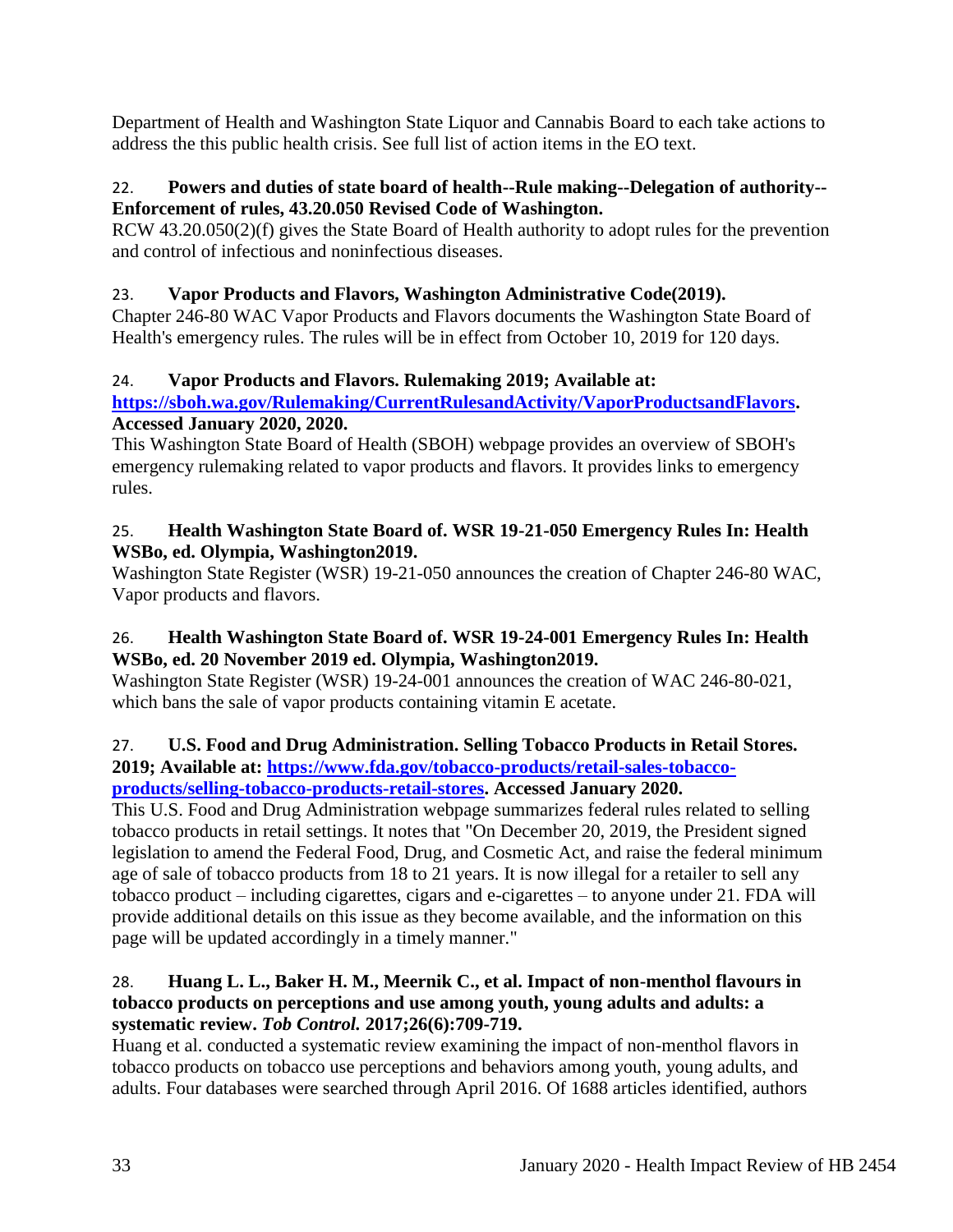excluded articles that were not English-language, were not peer-reviewed, were qualitative, assessed menthol-flavored tobacco products only and did not contain original data on outcomes that assessed the impact of flavors in tobacco products on perceptions and use behavior. "[Two] researchers extracted the data independently and used a validated quality assessment tool to assess study quality." Overall, 40 studies met the inclusion criteria (0% published between 2010 and 2016), and 17 of those studies examined e-cigarettes (10 U.S. based studies, 7 Non-U.S. based studies). Results showed that "tobacco product packaging with [flavor] descriptors tended to be rated as more appealing [6 studies] and as less harmful by tobacco users and non-users [5 studies]. Many tobacco product users, especially adolescents, reported experimenting, initiating [7 studies] and continuing to use [flavored] products [7 studies] because of the taste and variety of the [flavors]." For example, a U.S. study of 13,651 adolescents found "product flavoring was consistently reported as the most common reason for use across all product types, including ecigarettes (81.5%), hookah (78%), cigars (73.8%), smokeless tobacco (69%) and snus pouches (67.2%)." The systematic review found, those who used many flavored tobacco products also showed "decreased likelihood of intentions to quit compared with non-[flavored] tobacco product users." Authors concluded, flavors in most tobacco products "appear to play a key role in how users and non-users, especially youth, perceive, initiate, progress and continue using tobacco products. Banning non-menthol [flavors] from tobacco products may ultimately protect public health by reducing tobacco use, particularly among youth."

# <span id="page-35-0"></span>29. **Mantey D. S., Omega-Njemnobi O., Montgomery L. Flavored tobacco use is associated with dual and poly tobacco use among adolescents.** *Addict Behav.* **2019;93:269- 273.**

Mantey et al. examined the relationships between flavored tobacco use and single, dual, and poly tobacco product use, among adolescents. Researchers obtained cross-sectional data from the 2017 National Youth Tobacco Survey (NYTS). Participating adolescents (N=2,042) were past 30-day tobacco users. Tobacco use was assessed for 9 products (cigarettes, e-cigarettes, hookah, cigar products (i.e., cigars, little cigars, cigarillos), smokeless tobacco, snus, pip tobacco, bidis, and dissolvable tobacco. "Multivariable multinomial logistic regression models were used to assess the relationship between flavored tobacco use and past 30-day single, dual, and poly (three or more) tobacco product use." Data were weighted to be representative of U.S. middle and high school students, adjusting for nonresponse and probability of selection. Researchers conducted two analyses using different categories as referent groups "to allow for a comprehensive examination of the relationship between all groups. Covariates included sex, grade level, race/ethnicity and exposure to tobacco marketing." Data showed flavored tobacco use prevalence differed significantly by race/ethnicity ( $p<0.001$ ); non-Hispanic whites had the greatest prevalence (74.7%) followed by Hispanic/Latinos (66.5%). Additionally, "[s]ingle, dual, and poly tobacco use prevalence differed significantly by race (p=.035). Single product use prevalence was greatest among non-Hispanic blacks (66.5%). Dual product use was greatest among non-Hispanic whites (21.3%). Poly tobacco use was greatest among Hispanic/ Latinos (28.9%)." Approximately half of all participating adolescent tobacco users (45.7%) reported use of more than one product, and most adolescent tobacco users reported using flavors (69.4%). Specifically, analysis of 2017 National Youth Tobacco Survey results found that among dual and poly tobacco users, the most commonly used flavored tobacco products were e-cigarettes (34.3% and 44.6%, respectively), cigars (23.8% and 41.5%, respectively), and convention cigarettes (21.9% and 33.9%, respectively). After controlling for covariates, "[f]lavored tobacco use was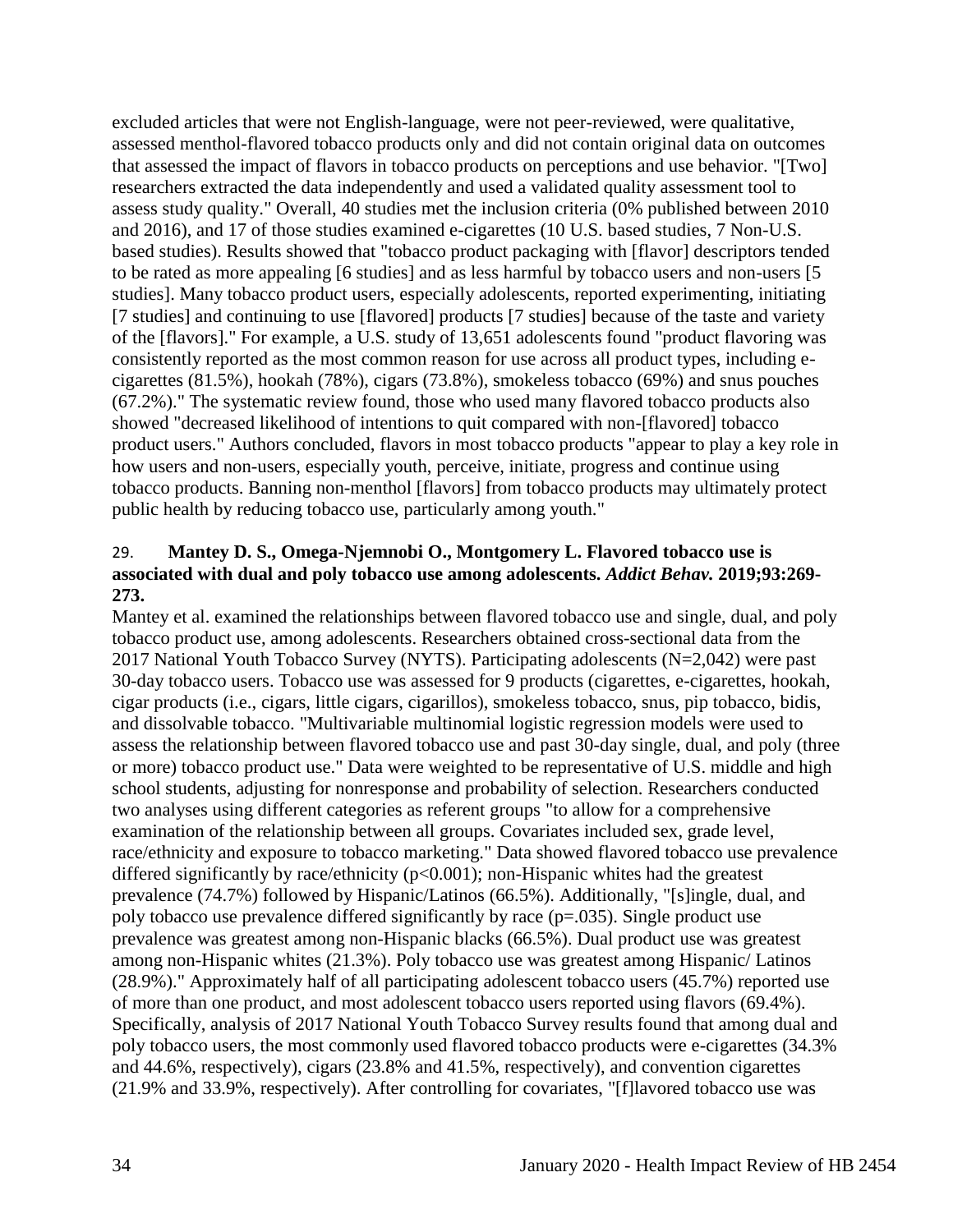significantly correlated with a greater risk of dual (RRR: 2.09) and poly (RRR: 5.54) tobacco use, relative to single product use." Moreover, "flavored tobacco use was significantly correlated with a greater risk of poly (RRR: 2.66) tobacco use, relative to dual tobacco use, controlling for covariates." Overall, authors noted a positive relationship for flavored tobacco use and multiple tobacco product use. Authors conclude, "[f]indings suggest the need to consider stronger regulations of flavored tobacco products [...] [and] the need to emphasize flavored tobacco use in prevention and education programs."

## 30. **Garrison K. A., O'Malley S. S., Gueorguieva R., et al. A fMRI study on the impact of advertising for flavored e-cigarettes on susceptible young adults.** *Drug Alcohol Depend.*  **2018;186:233-241.**

Garrison et al. tested a brain biomarker of product preference for sweet/fruit versus tobacco flavor e-cigarettes, and whether advertising for flavors interfered with warning labels. The study included college-age young adult participants (N=26; aged 18-25 years) who had tried an ecigarette and were susceptible to future e-cigarette use but were nonsmokers. The study sample was 54% male; 65% white, 15% black, 8% Asian, 8% white Hispanic, and 4% black Hispanic. Participants viewed advertisements in functional magnetic resonance imaging (fMRI), which has been used to objectively measure the effects of advertising (beyond self-report) by "testing whether the neural signal in response to advertisements can predict product preferences and purchasing." Participants viewed advertisements (taken from online media) for sweet (i.e., candy/desserts and fruit flavor and tobacco flavor e-cigarettes, menthol and regular cigarettes, and control images of sweets/fruits/mints with no tobacco product. "Cue-reactivity was measured in the nucleus accumbens, a brain biomarker of product preference. Advertisements randomly contained warning labels [formatted to meet current FDA requirements, FDA 2016b], and recognition of health warnings was tested post-scan. Visual attention was measured using eyetracking." Immediately following scanning, participants performed an unannounced recognition memory test of health messages. Results showed "a significant effect of e-cigarette condition (sweet/tobacco/control) on nucleus accumbens activity, that was not found for cigarette condition (menthol/regular/control)." Specifically, "[n]ucleus accumbens activity was greater for sweet/fruit versus tobacco flavor e-cigarette advertisements and did not differ compared with control images of sweets and fruits." Additionally, "[g]reater nucleus accumbens activity was correlated with poorer memory for health warnings." Overall, authors concluded results of this study and other exploratory eye-tracking findings suggest that "advertising for sweet/fruit flavors may increase positive associations with e-cigarettes and/or override negative associations with tobacco, and interfere with health warnings, suggesting that one way to reduce the appeal of ecigarettes to youth and educate youth about e-cigarette health risks is to regulate advertising for flavors."

## 31. **Harrell M. B., Weaver S. R., Loukas A., et al. Flavored e-cigarette use: Characterizing youth, young adult, and adult users.** *Prev Med Rep.* **2017;5:33-40.**

Harrell et al. investigated how the use of flavored e-cigarettes varies between youth (12-17 years old), young adults (18-29 years old), and older adults (30 + years old). Cross-sectional surveys of school-going youth (n = 3907; Texas Adolescent Tobacco and Marketing Surveillance System [TATAMS]) and young adult college students ( $n = 5482$ ; Marketing and Promotions Across Colleges in Texas Project [M-PACT]) in Texas, and young adults and older adults ( $n = 6051$ ; Tobacco Products and Risk Perceptions Survey [TPRPS]) nationwide were administered in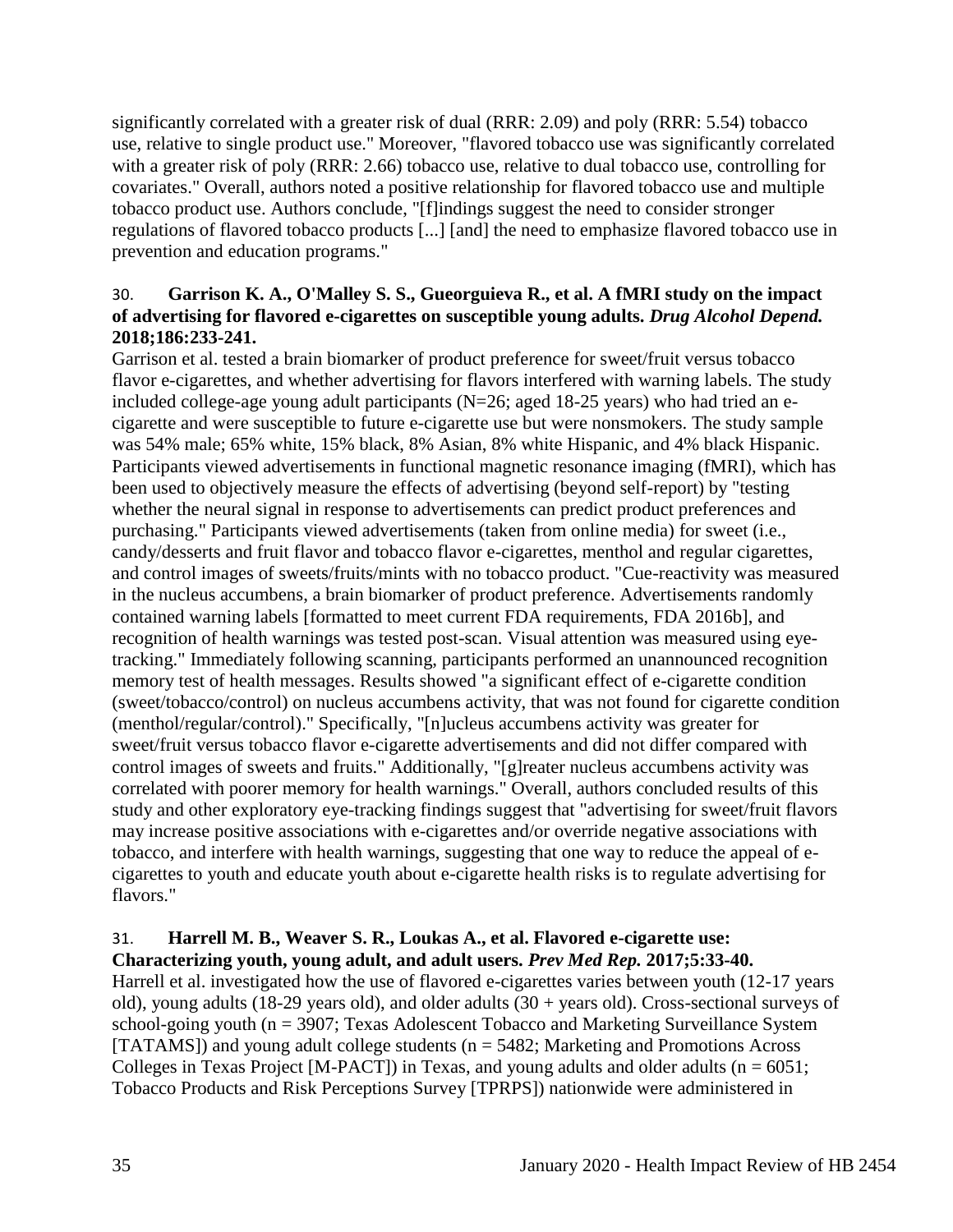2014-2015. "Most e-cigarette users said their first and 'usual' e-cigarettes were flavored." Results show that "at initiation, the majority of Texas school-going youth (98%), Texas young adult college students (95%), and young adults (71.2%) nationwide said their first e-cigarettes were flavored to taste like something other than tobacco, compared to 44.1% of older adults nationwide." Most youth, young adult, and adult e-cigarette users reported the "'usual' e-cigarette they used in the past 30 days were flavored, with the majority reporting that it was flavored to taste like something other than tobacco." Fruit and candy flavors predominated for all groups (Texas youth: 76% endorsed fruit and 57% endorsed candy; Texas young adult college students 83% and 52%, respectively; young adults nationwide: 74% and 50%, respectively; and older adults nationwide: 47% and 27%, respectively). Tobacco was the least commonly reported usual flavor among all age groups. Flavors were particularly important for Texas youth as a reason to use e-cigarettes; 72.9% reported using e-cigarettes because they "come in flavors I like" compared to 57.4% of young adult college students in Texas and 64.8% of young adults nationwide. "Among adults, the use of tobacco flavor at initiation was common among dual users (e-cigarettes + combustible tobacco), while other flavors were more common among former cigarette smokers ( $P = 0.03$ )." Authors conclude, "restricting the range of e-cigarette flavors (e.g., eliminating sweet flavors, like fruit and candy) may benefit youth and young adult prevention efforts. However, it is unclear what impact this change would have on adult smoking cessation."

# 32. **Goldenson N. I., Kirkpatrick M. G., Barrington-Trimis J. L., et al. Effects of sweet flavorings and nicotine on the appeal and sensory properties of e-cigarettes among young adult vapers: Application of a novel methodology.** *Drug Alcohol Depend.* **2016;168:176-180.** Goldenson et al. used a double-blind, cross-over design laboratory protocol to assess whether: "(1) sweet flavorings and nicotine affect e-cigarette appeal; (2) sweet flavorings increase perceived sweetness; (3) nicotine increases throat hit; and (4) perceived sweetness and throat hit are associated with appeal." Double-blind laboratory conditions help control for exogenous factors (e.g., marketing strategies, cultural trends, pre-existing expectations about product effects, and social influences) that can influence the perceived appeal of certain e-cigarette

products. Eligible participants were young adult vapers (N=20) ages 19-34 years who used ecigarettes one or more times per day/week for one or more months; smoked 15 or fewer conventional cigarettes per day; were not using smoking cessation medication; and were not pregnant or breastfeeding. The study sample was 55% male; average age 26.3 years; 45% white, 35% African American, and 20% Other race/ethnicity. On average, participants reported low to medium e-cigarette dependence (based on PSECD) and vaping for 3 years. Eleven participants reported regularly vaping a sweet flavor, and 9 reported usually using a non-sweet flavor. Participants self-administered "20 different e-cigarette solutions (10 flavors  $\times$  2 nicotine concentrations) that were separated into two counterbalanced blocks (nicotine and placebo). Within each block, 10 different e-cigarette solutions (6 sweet, 3 non-sweet and 1 flavorless) were presented in random order—constituting a Flavor (sweet vs. non-sweet vs. flavorless)  $\times$  Nicotine (nicotine vs. placebo) within-participant full factorial design." Evidence indicates that participants remained blind to the characterizing flavor they received (average accuracy rate in identifying administered flavor 9.7%; did not differ by Flavor condition). Participants followed a prescribed standardized puff sequence to test each solution. They then rated appeal (liking, willingness to use again and perceived monetary value), perceived sweetness and throat hit strength after each administration." Results showed sweet-flavored solutions produced greater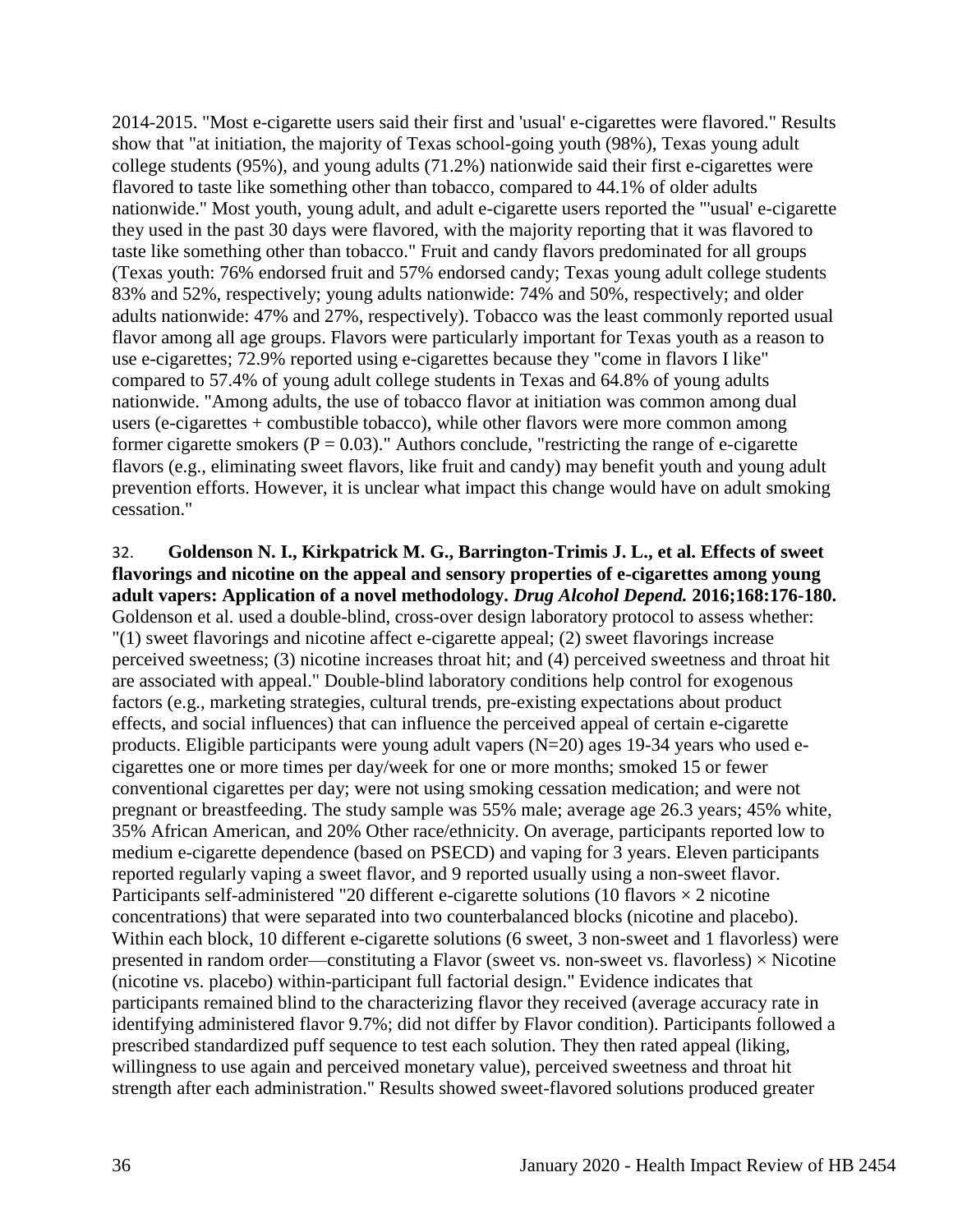appeal and perceived sweetness ratings compared to non-sweet and flavorless solutions (ps<0.0001). Secondly, nicotine produced greater throat hit ratings than the placebo. However, presence of nicotine did not significantly increase appeal (ps=0.25-0.59) nor interact with flavor effects on appeal (ps=0.76-0.99). "Controlling for flavor and nicotine, perceived sweetness was positively associated with appeal ratings (ps<0.0001)." Specifically, "each one point increase in sweetness rating (0–100) was associated with an estimated 0.51 increase in 'liking,' a 0.51 increase in 'willingness to use again,' and a \$0.04 increase in 'amount willing to pay for a day's worth of the solution.'" Meanwhile, throat hit ratings were not positively associated with appeal, and were inversely associated with liking (p=0.01). To assess whether pre-existing flavor preferences influenced study outcomes, researchers re-analyzed data from those who reported non-sweet flavor preferences separately. "As in the overall sample, all appeal outcomes were positively associated with sweetness ratings (ps<0.0001); willingness to use again and subjective value were not associated with throat hit [...] and liking was *inversely* associated with throat hit (p=0.02)." Findings suggest that "e-cigarette solutions that stimulate orosensory perceptions of sweetness (in and of themselves) may be primary drivers of appeal." Authors concluded, "[f]urther identification of compounds in e-cigarette solutions that enhance sensory perceptions of sweetness, appeal, and utilization of e-cigarettes are warranted to inform evidence-based regulatory policies."

### 33. **Morean M. E., Butler E. R., Bold K. W., et al. Preferring more e-cigarette flavors is associated with e-cigarette use frequency among adolescents but not adults.** *PLoS One.*  **2018;13(1):e0189015.**

Morean et al. examined whether: 1) "preferences for e-liquid flavors and the total number of flavors preferred differed between samples of adolescent and adult e-cigarette users" and 2) "preferences were associated with e-cigarette use frequency for adolescents or adults, respectively." The study's adolescent sample consisted of past-month e-cigarette users (n=396) from "5 Connecticut high schools who completed an anonymous, school-based survey in Fall 2014 (56.1% male; 16.18 [1.18] years; 42.2% past-month smokers)." The adult sample included past-month e-cigarette users (n=590) who "completed an anonymous, MTurk survey in Fall 2014 (53.7% male; 34.25 [9.89] years; 51.2% past-month smokers)." Researchers assessed preferences for "10 e-liquid flavors (i.e., tobacco, menthol, mint, fruit, coffee, vanilla, dessert/candy, spices, alcohol, and other) and the total number of flavors preferred by each group." The analysis found that compared to adults, "a larger proportion of adolescents preferred fruit, alcohol, and 'other' flavored e-liquids, whereas adults disproportionately preferred tobacco, menthol, mint, coffee, and spice-flavored e-liquids (p-values < .05). Adults also preferred a greater total number of flavors compared to adolescents and used e-cigarettes more frequently (p-values < .001)." However, flavor preferences were associated with frequency of e-cigarette use within the adolescent sample. Specifically, "the total number of flavors preferred was associated with more days of e-cigarette use  $[p<0.001]$ , as were preferences for fruit  $[p<0.01]$ , dessert  $[p<0.01]$ , and alcohol-flavored [p<0.01] e-liquids." Authors concluded, "[f]lavor preferences differed between adolescent and adult samples. While youth reported less frequent e-cigarette use overall, their preferences for specific flavors and the total number of flavors preferred were associated with more days of e-cigarette use, indicating that flavor preferences may play an important role in adolescent e-cigarette use."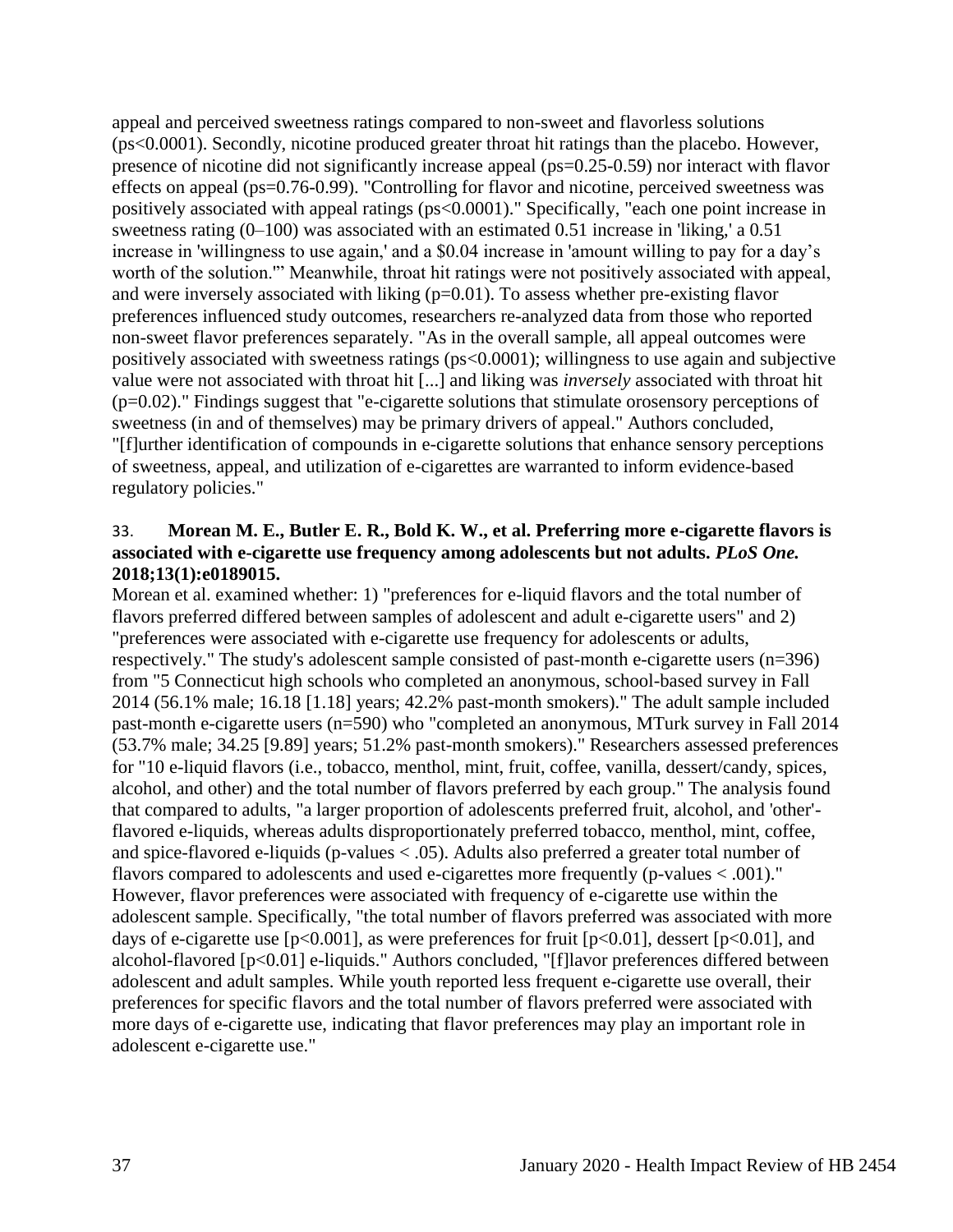#### 34. **Soneji S. S., Knutzen K. E., Villanti A. C. Use of Flavored E-Cigarettes Among Adolescents, Young Adults, and Older Adults: Findings From the Population Assessment for Tobacco and Health Study.** *Public Health Rep.* **2019;134(3):282-292.**

Soneji et al. examined the types of e-cigarette flavors used by adolescent (aged 12-17), young adult (aged 18-24), and older adult (aged >/=25) e-cigarette users. Researchers "assessed the prevalence of flavored e-cigarette use within the past month by flavor types and concurrent use of multiple flavor types among past-month e-cigarette users sampled during Wave 2 (2014-2015) of the Population Assessment for Tobacco and Health Study among 414 adolescents, 961 young adults, and 1711 older adults." Weighted logistic regression models were used for the use of fruit-, candy-, mint/menthol-, tobacco-, or other-flavored e-cigarettes and concurrent use of multiple flavor types. Authors considered covariates including "demographic characteristics, ecigarette use frequency, cigarette smoking status, current use of other tobacco products, and reasons for e-cigarette use." For example, cigarette smoking status varied by age with 35.8% of adolescent e-cigarette users, 14.1% of young adults users, and 3.6% of older adult users reporting having never smoked cigarettes. Additionally, 14.7% of adolescent users, 37.4% of young adult users, and 48.5% of adult users were current cigarette smokers who had tried to quit smoking in the past year. The number one reason for e-cigarette use among both adolescent (77.9%) and young adult users (90.3%) was the availability of appealing flavors. Meanwhile, appealing flavors was the 7th most commonly reported reason among older adult users (first - beliefs may be less harmful than cigarettes to themselves and others; 2 - acceptability of e-cigarette use in places where cigarettes are not allowed. Overall, "the leading e-cigarette flavor types among adolescents were fruit, candy, and other flavors; among young adults were fruit, candy, and mint/menthol; and among older adults were tobacco or other flavors, fruit, and mint/menthol." Compared with older adults, adolescents and young adults were more likely to use fruit-flavored e-cigarettes (adjusted odds ratio [aOR] = 3.35; 95% confidence interval [CI], 2.56-4.38; and aOR  $= 2.31$ ; 95% CI, 1.77-3.01, respectively) and candy-flavored e-cigarettes (aOR = 3.81; 95% CI, 2.74-5.28; and  $aOR = 2.95$ ; 95% CI, 2.29-3.80, respectively) and concurrently use multiple flavor types (aOR = 4.58; 95% CI, 3.39-6.17; and aOR = 2.28; 95% CI, 1.78-2.91, respectively)." Analysis by race/ethnicity found "the odds of mint/menthol–flavored e-cigarette use were higher among non-Hispanic black users ( $aOR = 3.81$ ; 95% CI, 2.78-5.22) and Hispanic users (aOR =1.60; 95% CI, 1.18-2.18) than among non-Hispanic white users." Authors concluded, "Regulation of sweet e-cigarette flavors (eg, fruit and candy) may help reduce the use of e-cigarettes among young persons without substantially burdening adult e-cigarette users."

## 35. **McKelvey K., Baiocchi M., Ramamurthi D., et al. Youth say ads for flavored eliquids are for them.** *Addict Behav.* **2019;91:164-170.**

McKelvey et al. showed adolescents and young adults (ages 14 to 21 years) advertisements for flavored e-liquids and asked which age group they thought advertisements targeted. Data were collected in 2016 (June through September) as part of a larger survey, a random sample of 255 youth from across California. The sample was 62.4% female; mean age=17.5, SD=1.7 [range 14-21]; 25.6% ever-used e-cigarettes; 24% white, 27% Asian/Pacific Islander, 36% Latino, and 12% Other. Participants viewed "eight ads, presented in randomized order, for fruit-, dessert-, alcohol- , and coffee-flavored e-liquids and indicated the age group they thought the ads targeted: younger, same age, a little older [18-24 years], or much older than them." Respondents could choose anywhere from 0 to 4 age groups as target age groups for each flavor ad. Researchers estimated population means and 95% confidence intervals using bootstrapping (100,000 replicate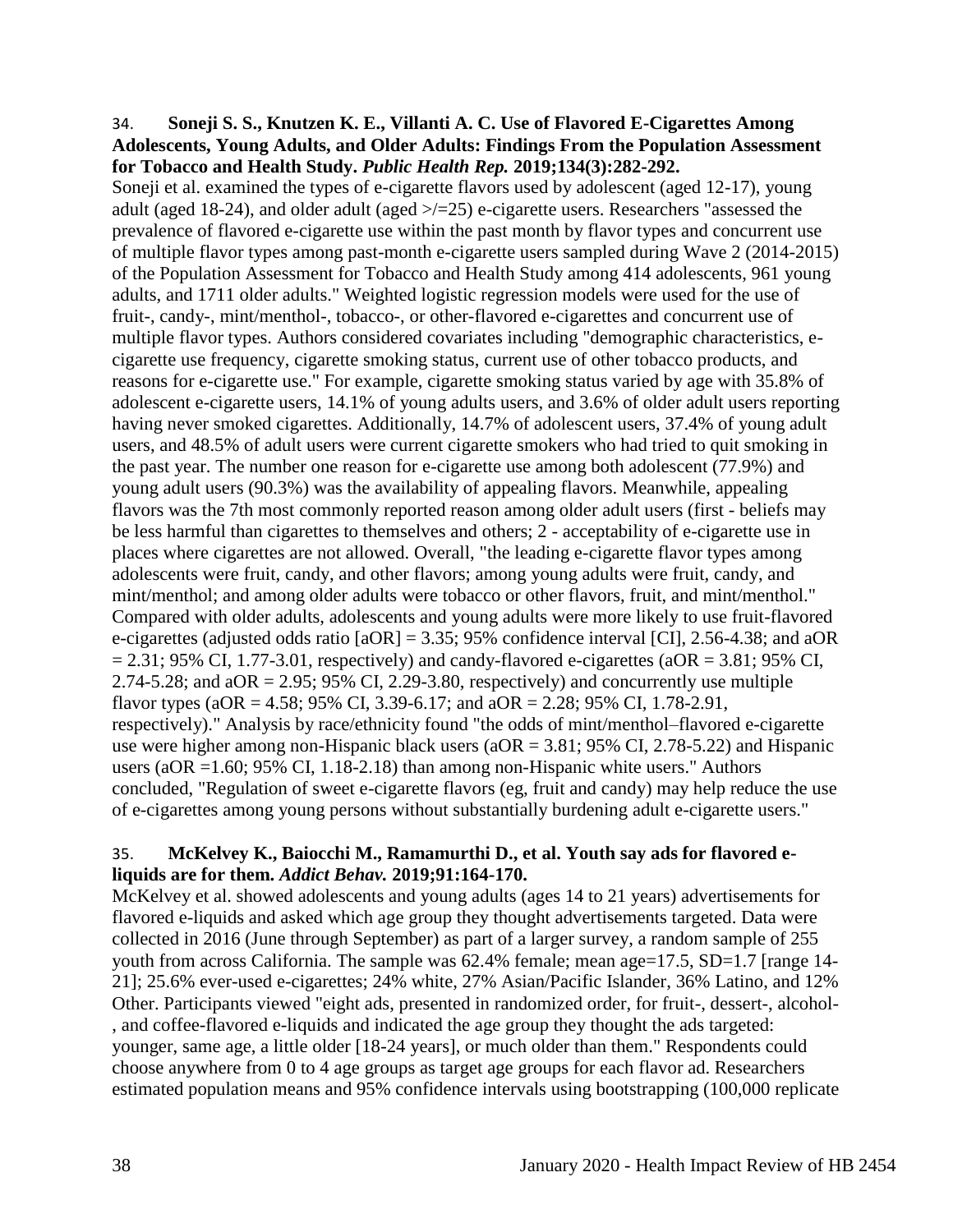samples). Results show 93.7% of participants indicated "the cupcake man flavor ad targeted an audience of people younger than they." More than half or respondents believed ads for smoothie (68.2%), cherry (63.9%), vanilla cupcake (58%), and caramel cappuccino (50.4%) flavors targeted their age group. Overall, "for no flavor ad did most feel the primary target age group was much older." Results indicate "youth believe ads for flavored e-liquids target individuals about their age, not older adults." Authors conclude, "findings support the need to regulate flavored e-liquids and associated ads to reduce youth appeal, which ultimately could reduce youth use of e-cigarettes."

### 36. **Harrell Melissa B., Loukas Alexandra, Jackson Christain D., et al. Flavored Tobacco Product Use among Youth and Young Adults: What if Flavors Didn't Exist?**  *Tobacco Regulation Science.* **2017;April(2):168-173.**

Harrell et al. conducted a study to determine "the potential for reductions in the prevalence of young people's e-cigarette and tobacco use if characterizing flavors were not present." Authors used two parallel cross-sectional surveys of 2,483 youth aged 12-17 years (TATAMS: Texas Adolescent Tobacco and Marketing Surveillance System) and 4,326 young adults aged 18-29 years (M-PACT: Marketing and Promotions across Colleges in Texas) in Texas (Houston, Dallas/Ft. Worth, San Antonio, Austin), which included questions related to current use of ecigarettes and other tobacco (cigarettes, cigar products, hookah, smokeless tobacco). Those who used e-cigarettes and other tobacco products were asked: "When you use [product], do you usually use any of the following flavors?" Those who used flavored products were asked: "Would you continue using [product] if it were not flavored?" Results showed "[f]lavored tobacco use was high for both youth (89%) and young adults (83%)" and "use of flavored ecigarettes and hookah was most common (>90% of past 30-day users)." However, if characterizing flavors were not present three-quarters of flavored tobacco users reported they would discontinue using the product. Furthermore, reported discontinued use was highest for ecigarettes and hookah and lowest for cigarettes. Findings show, "[s]ignificantly more young adult females than males reported they would not use the product if it were not flavored [ecigarettes: 77% vs. 69%, p=.03)." Results indicate that "these reductions would be expected to impact adolescent boys and girls across middle school and high school in Texas about equally. However, restricting or removing flavors may have a larger impact on young adult female than male e-cigarette and other tobacco product use." Authors noted, "[a]lthough youth often start their tobacco use with flavored products, this study reinforces that use of flavored tobacco products among current users after initiation and experimentation is also high." Authors concluded that "[r]estricting flavors in tobacco products would not eradicate e-cigarette or other tobacco use among young people, but the potential for substantial reductions in the prevalence of young people's e-cigarette and other tobacco use seems high if flavors were removed." Limitations of the study include: data are from school-going participants and may not be generalizable to out-of-school youth or young adults; cross-sectional data do not allow for direct estimation of flavors influence on initiation or cessation among young people. Authors cite menthol cigarette specific research which "suggests many menthol smokers, including young adults, support a ban on the use of this characterizing flavor in this product and would try to quit if such a ban were put into place."

## 37. **Pesko M. F., Kenkel D. S., Wang H., et al. The effect of potential electronic nicotine delivery system regulations on nicotine product selection.** *Addiction.* **2016;111(4):734-744.**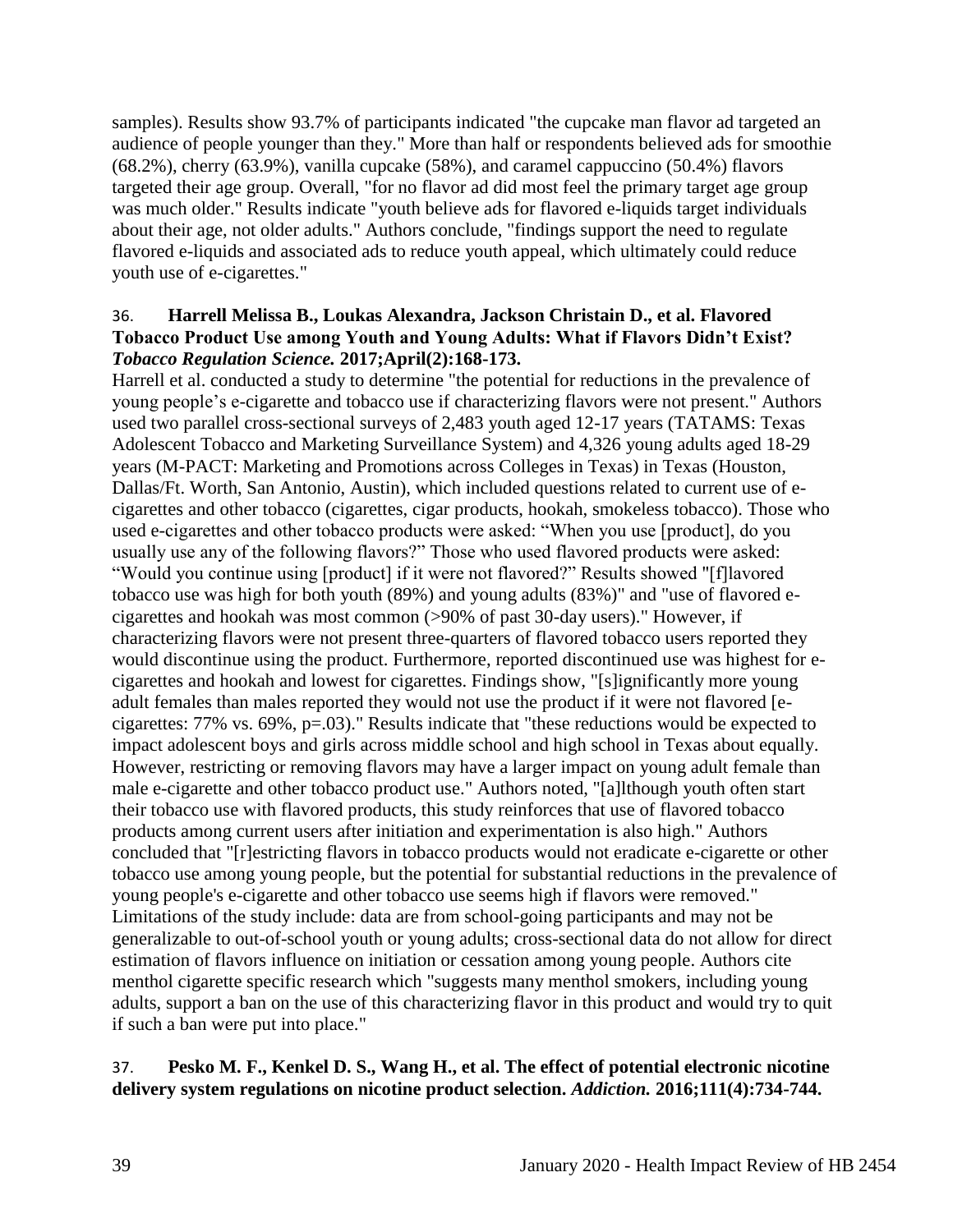Pesko et al. estimated the "effect of potential regulations of electronic nicotine delivery systems (ENDS) among adult smokers, including increasing taxes, reducing flavor availability and adding warning labels communicating various levels of risk." Researchers performed a discrete choice experiment (DCE) among a national sample of 1200 adult smokers. A total of 1200 adult smokers from the United States were recruited to participate in the study. Participants were presented with hypothetical purchase choice of cigarettes, nicotine replacement therapy and a disposable ENDS. Results showed restricting flavor availability in ENDS to tobacco and menthol was associated with a 2.1 percentage point reduction in ENDS selection  $(P < 0.001)$ among participating adults. Young adult smokers were 3.7 percentage points more likely to choose ENDS when multiple flavors were available than older adults ( $P < 0.001$ ). Findings suggest reducing flavor availability may reduce ENDS use by young adult smokers.

## 38. **Tierney P. A., Karpinski C. D., Brown J. E., et al. Flavour chemicals in electronic cigarette fluids.** *Tobacco Control.* **2016;25(e1):e10-15.**

Tierney et al. measured the flavor chemical components of 30 e-cigarette fluids from two brands: BLU and NJOY. The authors noted that, "adoption of e-cigarettes has far out-paced our understanding of their implications for health, including the initial composition of the e-cigarette fluids as well as presence of harmful by-products formed during 'vaping.'" Flavor compounds are not typically listed on e-cigarette packaging. However, flavoring has been a focus of e-cigarette marketing strategies despite the fact that flavored cigarettes were banned in 2009 based on evidence that flavors attract youth. The authors also quote the Flavor Extracts Manufacturers Association that, "'the Flavor Extracts Manufacturers Association Expert Panel does not evaluate flavor ingredients for use in tobacco products including e-cigarettes or other products that are not human food, or products that result in exposures other than ingestion...E-cigarette manufacturers should not represent or suggest that the flavor ingredients used in their products are safe because they have [Flavor Extracts Manufacturers Association 'generally recognized as safe' status for use in food because such statements are false and misleading.'" Tierney et al. found that flavor chemicals comprised 1-4% of the total fluid, and that six of the 24 isolated chemicals were aldehydes. Aldehydes are "a compound class recognized as 'primary irritants' of mucosal tissue of the respiratory tract." They also found that the majority of tobacco flavored e-cigarettes were found to contain confectionary flavor chemicals, rather than tobacco extracts. Overall, they concluded that, "the concentrations of some flavour chemicals in e-cigarette fluids are sufficiently high for inhalation exposure by vaping to be of toxicological concern." In 13 of the 30 e-liquids tested, flavor chemicals comprised more than 1% by weight. Based on these concentrations, the authors concluded that e-liquid consumption rates may be twice the recommended daily occupational exposure limits by inhalation for benzaldehyde and vanillin flavor chemicals.

## 39. **Courtemanche C.J., Palmer M.K., Pesko M.F. Influence of the Flavored Cigarette Ban on Adolescent Tobacco Use.** *American Journal of Preventive Medicine.*  **2017;52(5):e139-e146.**

Courtemanche et al. cite previous research findings that 17 year olds were three times as likely to use flavored cigarettes than smokers older than 25 years of age. In addition, the majority of tobacco users state that the first product they tried was a flavored product, "supporting the concern that these products may serve as a gateway to tobacco addiction." The 2009 Family Smoking Prevention and Tobacco Control Act banned all flavored cigarettes (except menthol) as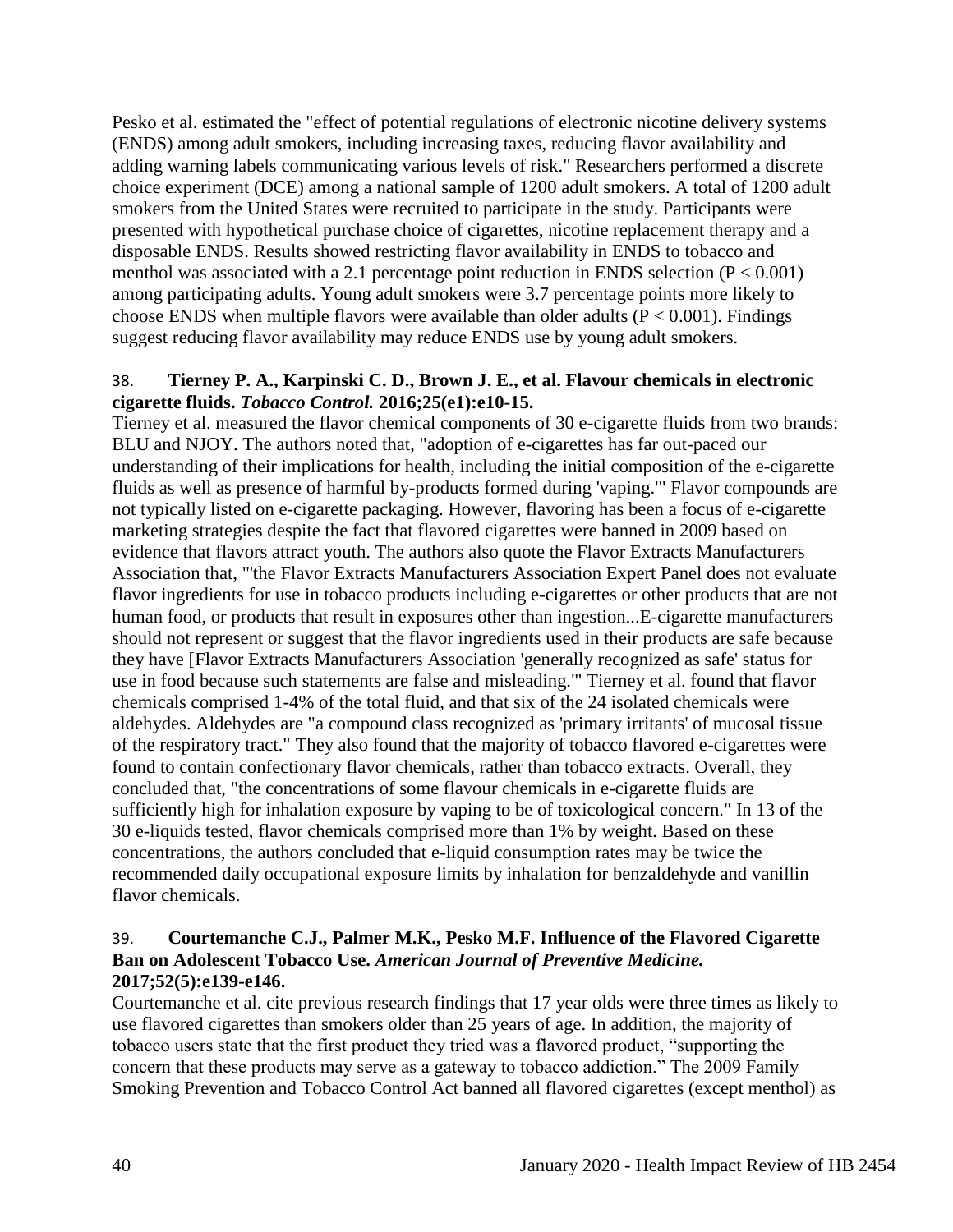a step to limit youth tobacco use and initiation. Courtemanche et al. evaluated the impact of the 2009 ban on flavored cigarette products on adolescent tobacco use. They used data from the National Youth Tobacco Survey (NYTS) from 1999 to 2013 to look at a number of variables before and after the ban, including: past 30-day cigarette use, number of cigarettes smoked in the past 30 days, use of menthol cigarettes among smokers, and past 30-day use of any other tobacco product besides cigarettes. Control variables included age, gender, race/ethnicity, price indices for cigarettes and other tobacco products, inflation, and youth unemployment rates. Their sample included 197,834 youth aged 11 to 19 years of age. Overall, the authors found that banning flavored cigarettes was associated with a 17% decrease in the likelihood of being a cigarette smoker (p<0.001) and a 58% decrease in cigarettes smoked (p=0.005). However, use of menthol cigarettes increased by 45% among smokers (p<0.001), use of cigars increased by 34%  $(p<0.001)$ , and use of pipe tobacco increased by 55% ( $p<0.001$ ). The authors stated these findings imply "substitution toward the remaining legal flavored tobacco products." The likelihood of using at least one non-cigarette tobacco product increased 14%. However, after taking into account these increases in other forms of tobacco, the authors found an overall net 6% decrease in the probability of using any tobacco product (including cigarettes) (<0.001). They concluded, "the results suggest the 2009 flavored cigarette ban did achieve its objective of reducing adolescent tobacco use, but effects were likely diminished by the continued availability of menthol cigarettes and other flavored tobacco products." This study did not account for hookah and e-cigarette use, as questions about these products were not included in the NYTS until 2011. However, the authors noted that 89% of adolescents that use hookah and 85% of adolescents that use e-cigarettes use flavors.

#### 40. **Meernik C., Baker H. M., Kowitt S. D., et al. Impact of non-menthol flavours in ecigarettes on perceptions and use updated systematic review.** *BMJ Open.*  **2019;2019(9):e031598.**

Meernik et al. conducted a systematic review examining the impact of non-menthol flavoured ecigarettes on e-cigarette perceptions and use among youth and adults. The review included 51 articles (i.e., quantitative observational and experimental studies) for synthesis, including 17 published up to 2016 and an additional 34 published between 2016 and 2018. Overall, "published between 2016 and 2018. Results indicate that non-menthol flavours in e-cigarettes decrease harm perceptions (five studies) and increase willingness to try and initiation of ecigarettes (six studies). Among adults, e-cigarette flavours increase product appeal (seven studies) and are a primary reason many adults use the product (five studies). The role of flavoured e-cigarettes on smoking cessation remains unclear (six studies)." Results of one national probability sample of U.S. students found that roughly one-third of U.S. students reporting ever using e-cigarettes because of the availability of flavors. High school students were more likely than middle school students to report flavors as a reason for use. Two studies in the USA and Canada among youth and adults found that "citing [flavor] availability or taste as a reason for e-cigarette use was higher among younger e-cigarette users compared with older adults." Results of three studies using national probability samples of U.S. youth found, "Adolescents were more likely to try menthol-flavoured, candy-flavoured or fruit-flavoured ecigarettes compared with tobacco-flavoured e-cigarettes; and flavoured e-cigarette use among non-smoking youth was associated with increased intention to initiate cigarette use and smoking susceptibility, particularly among females and those not susceptible to tobacco marketing." Authors state, "Findings highlight the following: youth prefer non-tobacco -[flavored] e-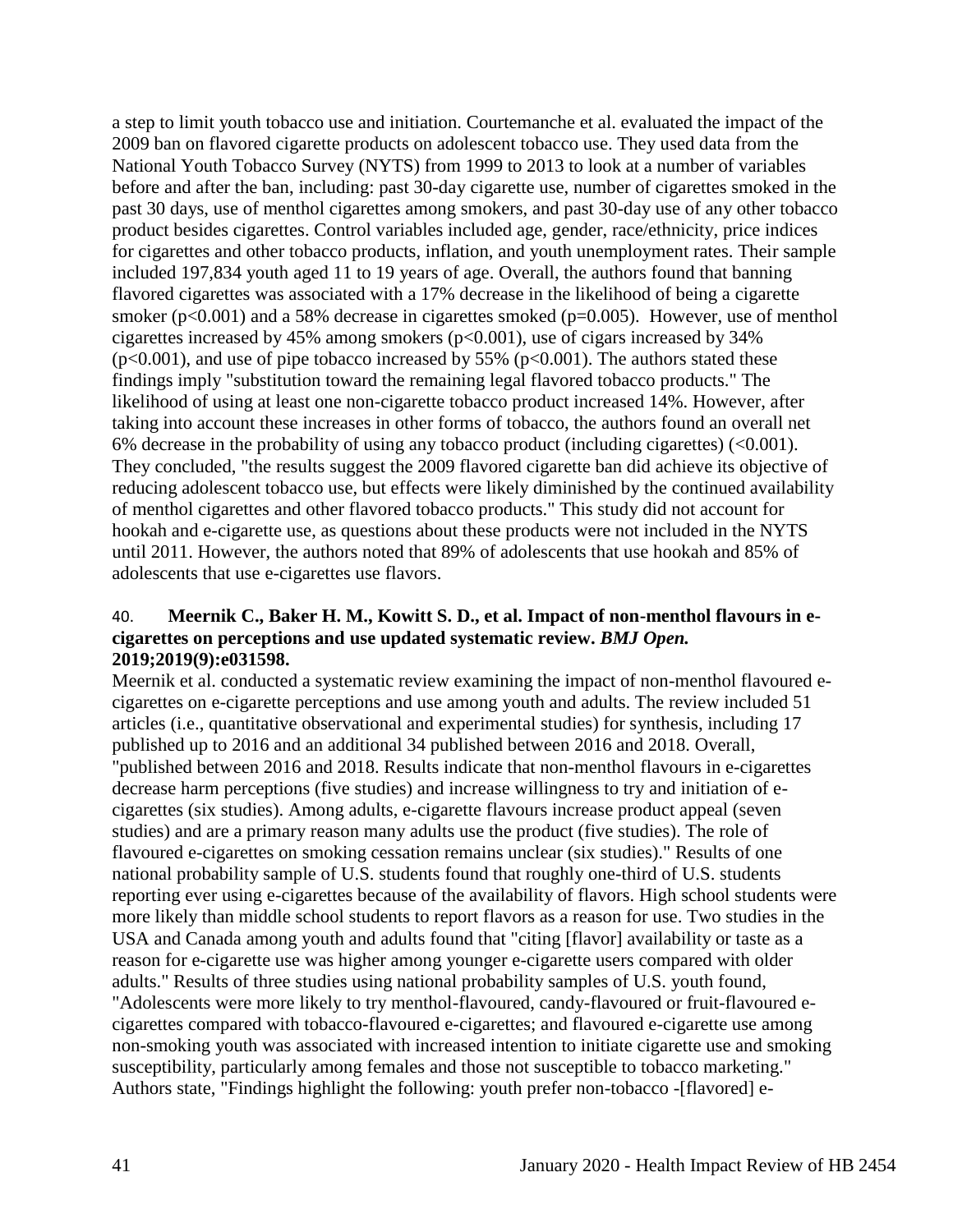cigarettes; [flavors]--particularly sweet [flavors] such as fruit and candy--decreased perceived product harm; and the availability of appealing [flavors] is associated with an increased willingness to try e-cigarettes, initiation of e-cigarettes and susceptibility to cigarette smoking." Specific to adults, evidence demonstrates the appeal of non-menthol flavors in e-cigarettes. Meanwhile, "evidence on whether non-menthol-[flavored] e-cigarettes promote or disrupt cessation among adult smokers remains unclear." Limitations of this review include that it excluded qualitative articles. Additionally, there was no minimum threshold for study quality and three studies received a score lower than 50% on the quality assessment, and three studies were funded or supported by e-cigarette industry or advocacy groups. Authors recommend findings from these studies that scoring lower in the quality assessment be interpreted with caution. As more than 90% of studies were cross-sectional, authors could not make causal inferences. Nearly half of the studies consisted of convenience samples in the USA, limiting generalizability. However, results highlighted in this annotation are largely pulled from the 40% of studies that used probability-based sampling. Finally, research on e-cigarette flavors is evolving; therefore, authors recommend periodic updates of this review.

#### 41. **Audrain-McGovern Janet , Rodriguez Daniel , Pianin Stephen , et al. Initial ecigarette flavoring and nicotine exposure and e-cigarette uptake among adolescents.** *Drug and Alcohol Dependence.* **2019;202(2019):149-155.**

Audrain-McGovern et al. examined "whether the presence of flavoring and/or the presence of nicotine at first e-cigarette exposure predicted progression to current e-cigarette use (use in past 30 days) as well as escalation in use (number of days in the past 30 days) among adolescents." Of 2,017 eligible 9th grade students enrolled in one of four public high schools in suburban Philadelphia, Pennsylvania, 2,000 received parental consent to participate in the prospective longitudinal cohort study. In total, 1,835 students chose to participate in a baseline survey conducted in November and December of 2016. "Adolescents completed three paper and pencil follow-up surveys at 6-month intervals with 92% completing a survey at wave 2 ( $N=1687$ , May/June 2017), 90% completing a survey at wave 3 (N=1658, November/December of 2017), 89% completing a survey at wave 4 (N=1637, May/June 2018), and 87% completing a survey at wave 5 (N=1601, November/December of 2018)." Potential covariates (variables that potentially overlapped with the risk for e-cigarette use; e.g., (e.g., peer and family e-cigarette use, sensationseeking, combustible cigarette smoking) were selected based on previous studies and were measured and incorporated into the statistical model. "Adolescents who reported ever having used e-cigarettes at baseline (N=354) comprised the analytical sample." Authors used a two-part Latent Growth Curve Model including flavor, nicotine, and other covariates. "Initial use of a flavored (vs unflavored) e-cigarette was associated with progression to current e-cigarette use ( $\beta$ =0.54, z=2.09, p=0.04) and escalation in the number of days of e-cigarette use ( $\beta$ =0.35,  $z=2.58$ ,  $p=0.01$ ) across the following 18 months." Additionally, "Initial use of an e-cigarette with nicotine (vs without nicotine) was associated with a greater number of days of e-cigarette use at baseline ( $\beta$ =0.49, z=2.16, p=0.03)." Results show, "Adolescents who initially vaped a flavored ecigarette progressed to current and more frequent e-cigarette use more rapidly than adolescents who initially vaped an unflavored e-cigarette." Authors concluded, "After controlling for these variables, we can conclude that flavoring and nicotine have independent effects on e-cigarette uptake." Authors recommend future research with larger samples to "delineate further synergistic effects of nicotine and flavoring on e-cigarette uptake."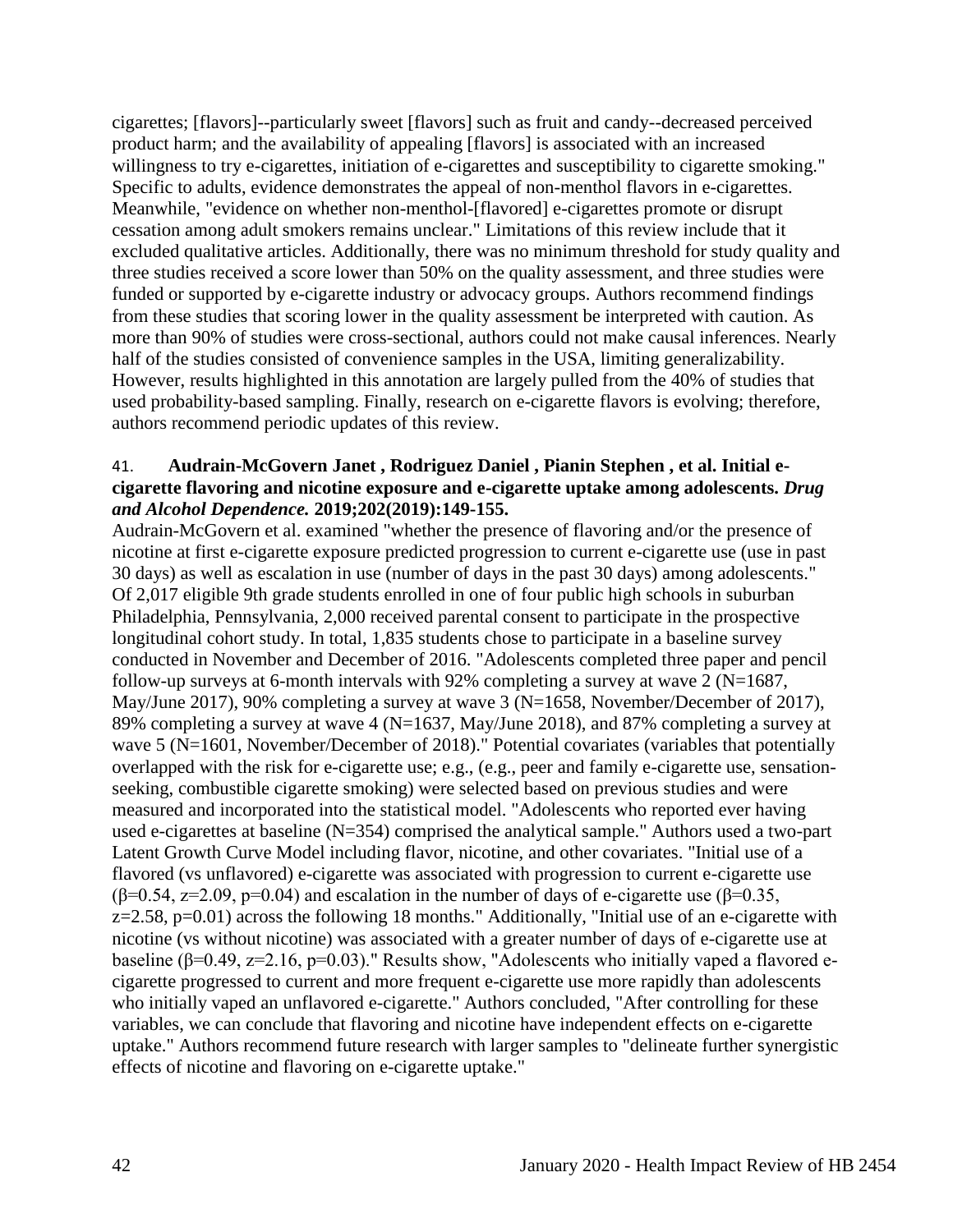#### 42. **Sciences National Academy of.** *Public Health Consequences of E-Cigarettes.* **Washington, D.C.: The National Academies Press; 2018.**

The U.S. Food and Drug Administration requested the National Academy of Sciences complete a report about the health impacts of e-cigarettes. As part of this white paper, the National Academy of Sciences evaluated existing published literature to determine whether there was conclusive, substantial, moderate, limited, insufficient, or no available evidence to determine the link between e-cigarette use and health outcomes. They stated that, "the net public health effect, harm or benefit, or e-cigarettes depends on three factors: their effect on youth initiation of combustible tobacco products, their effect on adult cessation of combustible tobacco products, and their intrinsic toxicity." E-cigarette use among youth and young adults has increased, and in 2016, ecigarette use was higher than cigarette smoking or use of any other tobacco product. Use was also higher among boys and Hispanic and non-Hispanic whites. They reached 9 conclusions about the make-up of e-cigarettes. They found conclusive evidence that: 1) E-cigarette use increases airborne concentrations of particulate matter and nicotine in indoor environments. 2) Exposure to nicotine from e-cigarette use is variable and depends on product characteristics and operation. 3) E-cigarettes contain and emit numerous potentially toxic substances in addition to nicotine. 4) The number, quantity, and characteristics of potentially toxic substances in ecigarettes are highly variable and depend on product characteristics and operation. They found substantial evidence that: 5) Nicotine intake from e-cigarettes among experienced adult ecigarette users is comparable to that from combustible tobacco cigarettes. 6) Under typical use, except for nicotine, there is lower exposure to potentially toxic substances from e-cigarettes compared to combustible tobacco cigarettes. 7) E-cigarettes contain metals. They found limited evidence that: 8) E-cigarette use increases levels of nicotine and other chemicals on indoor surfaces. 9) the number of metals in e-cigarettes could be greater than the number of metals in combustible cigarettes. The National Academy of Sciences also made 26 conclusions about the impact of e-cigarettes on health outcomes. They concluded that, "the implications for long-term effects on morbidity and mortality are not yet clear. Use of e-cigarettes instead of combustible tobacco cigarettes by those with existing respiratory disease might be less harmful." They found conclusive evidence that: 1) E-cigarette devices can explode and cause burns and injuries. 2) Intentional or accidental exposure to e-liquids can result in seizures, anoxic brain injury, vomiting, and lactic acidosis, among other effects. 3) Intentionally or unintentionally drinking or injecting e-liquids can be fatal. They found substantial evidence that: 4) Components of ecigarettes can promote formation of reactive oxygen species/oxidative stress. 4) E-cigarette use results in symptoms of dependence on e-cigarettes. 5) E-cigarette use increases heart rate shortly after nicotine intake. 6) Chemicals in e-cigarettes are capable of causing DNA damage and mutagenesis, suggesting the possibility that long-term exposure could increase risk of cancer and adverse reproductive outcomes. Related to initiation and cessation, they found 7 conclusions. They found mixed evidence that, "while e-cigarettes might cause youth who use them to transition to use of combustible tobacco products, they might increase adult cessation of combustible tobacco products." They found substantial evidence that "e-cigarette use increases risk of ever using combustible tobacco cigarettes among youth and young adults." Overall, the National Academy of Sciences found that the evidence across a range of outcomes suggests that, "e-cigarettes pose less risk to an individual than combustible tobacco cigarettes." They also concluded that "there would be net public health harm in the short and long terms if the products do not increase combustible tobacco cessation in adults."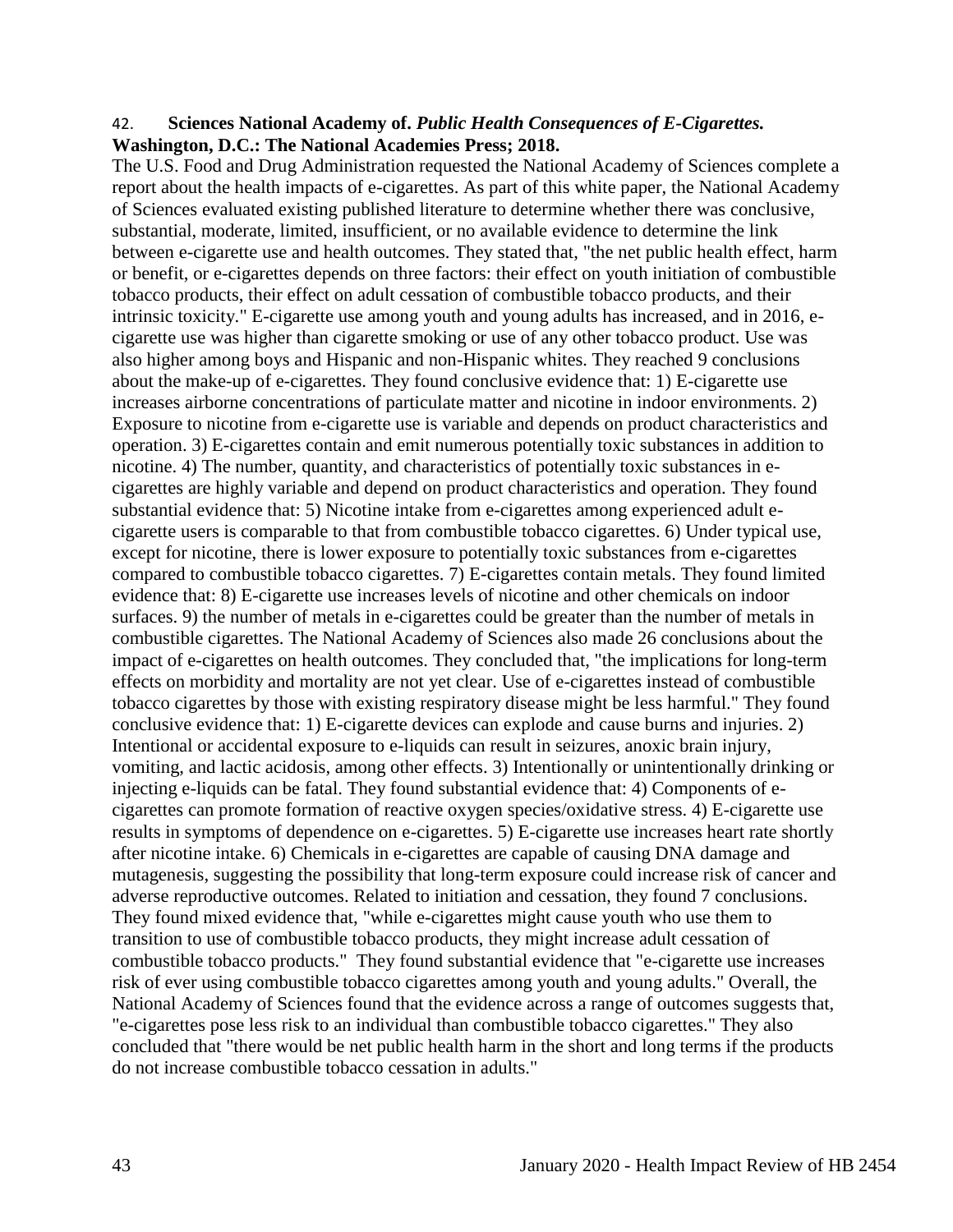43. **Watkins S. L., Glantz S. A., Chaffee B. W. Association of Noncigarette Tobacco Product Use With Future Cigarette Smoking Among Youth in the Population Assessment of Tobacco and Health (PATH) Study, 2013-2015.** *JAMA Pediatrics.* **2018;172(2):181-187.** Watkins et al. used data from the national Population Assessment of Tobacco and Health (PATH) survey to determine whether adolescents use of electronic cigarettes, hookah, noncigarette combustible tobacco, or smokeless tobacco led to cigarette smoking initiation. The authors stated that, "in addition to their direct health effects, how these products affect youth cigarette smoking is a major consideration in determining their net influence on public health." PATH is a nationally representative survey of 12 to 17 year olds, and the authors completed a longitudinal evaluation of survey responses for 10,384 youth from 2013 and 2015. At baseline, approximately 9% of youth had never tried a cigarette and had tried at least one non-cigarette tobacco product. They found that cigarette imitation was higher among youth that had used ecigarettes, hookah, noncigarette combustible tobacco, or smokeless tobacco. Overall, "the odds of past 30-day cigarette use at follow-up were approximately twice as high among baseline ever users of e-cigarettes (odds ratio [OR], 1.87; 95% CI, 1.15-3.05), hookah (OR, 1.92; 95% CI, 1.17-3.17), noncigarette combustible tobacco (OR, 1.78, 95% CI, 1.00-3.19), and smokeless tobacco (OR< 2.07; 95% CI, 1.10-3.87)." The authors found that "ever use of e-cigarettes was associated with 2.53 times greater odds of subsequent cigarette use." Using two or more types of non-cigarette tobacco products was associated with 4 times greater odds of past 30-day cigarette smoking at follow-up (OR, 3.95, 95% CI, 2.65-5.90, P<.001). The authors cite previous research showing that "approximately 90% of adult smokers first tried a cigarette by 18 years of age, and even infrequent smoking in adolescence is associated with established adult smoking."

## 44. **Soneji S., Barrington-Trimis J.L., Wills T.A., et al. Association Between Initial Use of e-Cigarettes and Subsequent Cigarette Smoking Among Adolescents and Young Adults-- A Systematic Review and Meta-analysis.** *JAMA Pediatrics.* **2017;171(8):788-797.**

Soneji et al. conducted a systematic review and meta-analysis of longitudinal studies to determine whether initial use of e-cigarettes leads to subsequent cigarette smoking among youth and young adults. They included 9 studies in their analysis. Overall, they found that e-cigarette use was strongly and consistently associated with greater risk for cigarette smoking initiation (OR 3.50, 95% CI 2.38-5.16) and past 30-day cigarette smoking (OR 4.28, 95% CI 2.52-7.27) among youth and young adults. In addition, their analysis found that e-cigarette use is an independent risk factor for cigarette smoking, after controlling for multiple additional risk factors.

### 45. **Barrington-Trimis Jessica L. , Kong Grace , Leventhal Adam M. , et al. E-cigarette Use and Subsequent Smoking Frequency Among Adolescents.** *Pediatrics.* **2018;142(6).**

E-cigarette use is associated with cigarette initiation. Barrington-Trimis et al. pooled data from 3 prospective cohort studies in California and Connecticut (baseline: 2013-2014; follow-up: 2014- 2016;  $N = 6,258$ ) to assess whether e-cigarette use is associated with more frequent cigarette use after initiation or whether adolescent cigarette or dual product users transition to e-cigarette use or nonuse. Authors found that fewer never e-cigarette users (at baseline) began smoking (7%) compared to those who had used e-cigarettes at baseline (21% reported smoking cigarettes at follow-up). "Baseline exclusive e-cigarette users had higher odds of reporting exclusive ecigarette use at follow-up ( $OR = 7.28$ ; 95% CI: 4.86–10.9), exclusive cigarette use at follow-up  $(OR = 3.84; 95\% \text{ CI: } 1.80 - 8.19)$ , or dual product use at follow-up  $(OR = 8.86; 95\% \text{ CI: } 5.08 - 1.08)$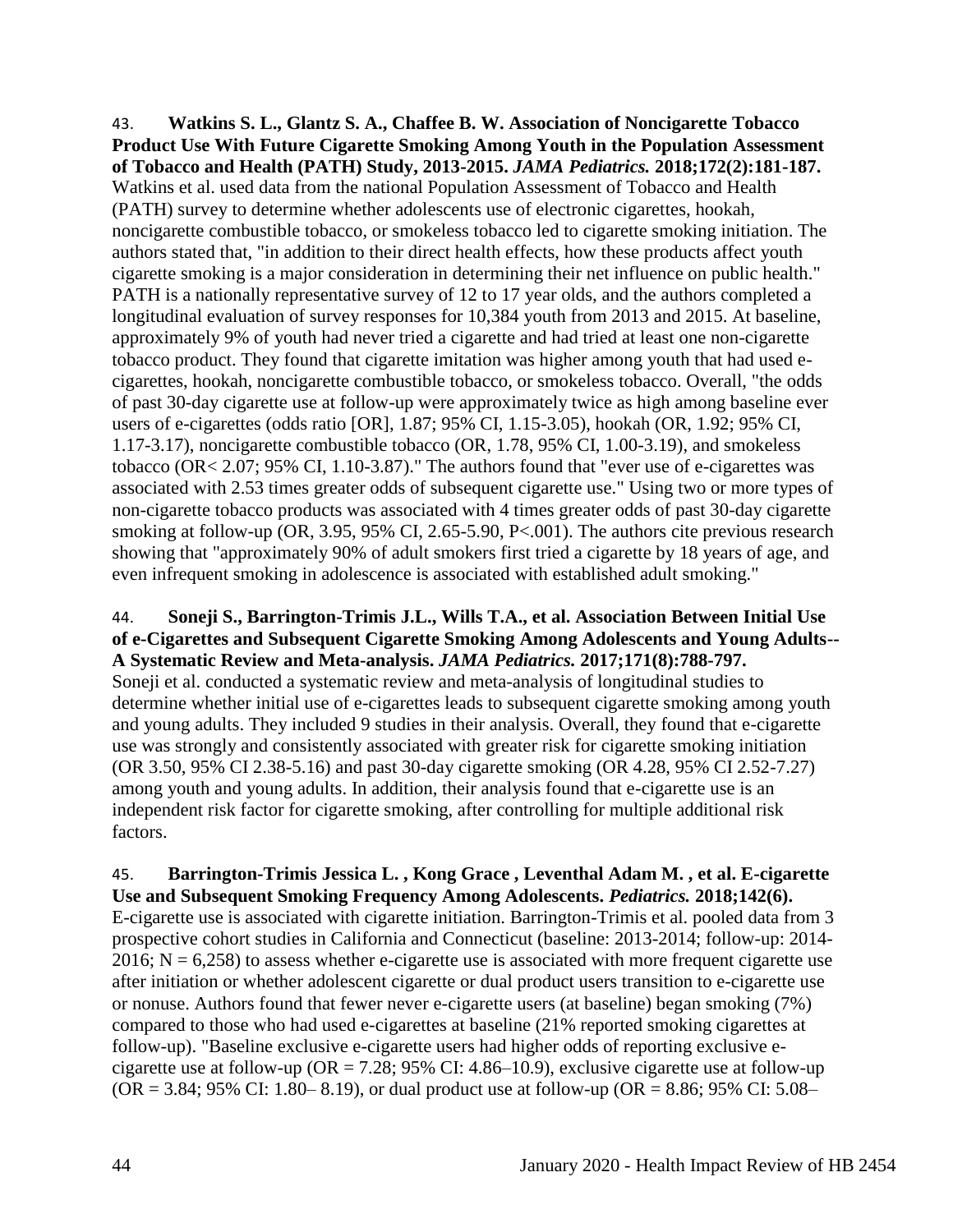15.4)." Once youth began smoking cigarettes (either never e-cigarette users or e-cigarette users at baseline) the amount that they smoked was similar. Researchers found, "Among baseline never smokers, e-cigarette users had greater odds of subsequent experimental (odds ratio  $[OR] = 4.58$ ; 95% confidence interval [CI]: 3.56–5.88), infrequent (OR = 4.27; 95% CI: 2.75–6.62) or frequent (OR = 3.51; 95% CI: 1.97–6.24) cigarette use; the 3 OR estimates were not significantly different." Whereas, "[b]aseline past-30-day exclusive cigarette use was associated with higher odds at follow-up of exclusive cigarette or dual product use than of exclusive e-cigarette use."

## 46. **Leventhal Adam M., Strong David R., Kirkpatrick Matthew G., et al. Association of electronic cigarette use with initiation of combustible tobacco product smoking in early adolescence.(Report). 2015;314(7):700.**

Leventhal et al. cite evidence that electronic cigarettes are being used among teens who have never used combustible cigarettes. They cite a 2014 estimate that in the United States 43% of 10th graders who reported using e-cigarettes in the previous 30 days reported never having tried combustible cigarettes. Leventhal et al. analyze data from a longitudinal survey of high school students from a convenience sample of 10 public high schools in the Los Angeles, California area. They collected data in three waves: baseline (fall 2013; 9th grade), 6-month follow-up (spring 2014), and 12-month follow-up (fall 2014; 10th grade). The final sample included students who completed all three waves of the survey (n=2,530). They found that students who reported e-cigarette use at baseline were also more likely to report use of combustible tobacco products in the previous 6 months. After adjusting for potential confounding factors, the authors found that baseline e-cigarette use was also associated with a higher likelihood of using combustible tobacco products (cigarettes, cigars, or hookah) at follow-up (averaged across the two follow-up periods OR 2.73 [95% CI 2.00-3.73]). This trend was also true for combustible cigarettes specifically (OR 3.25 [95% CI 2.29-4.62]).

## 47. **Thomas A Wills, Rebecca Knight, James D Sargent, et al. Longitudinal study of ecigarette use and onset of cigarette smoking among high school students in Hawaii.** *Tobacco Control.* **2016.**

Wills et al. analyzed 2013 and 2014 longitudinal school-based survey data from Hawaii. The baseline sample included 2,338 9th and 10th graders. Students who were not smokers at baseline but who had used e-cigarettes were significantly more likely to have smoked combustible cigarettes at the one-year follow-up than their non-smoking peers who had never tried ecigarettes (OR 2.87 [95% CI 2.03-4.05]). Among students who had tried combustible cigarettes at baseline, using e-cigarettes was not significantly related to changes in their frequency of smoking traditional cigarettes at follow-up.

## 48. **Dai H, Hoa J. Flavored Electronic Cigarette Use and Smoking Among Youth.**  *Pediatrics.* **2016;138(6).**

Dai and Hao applied a logistic regression model to 2014 National Youth Tobacco survey estimates flavored e-cigarette use to assess whether flavored e-cigarette use was associated with  $''(1)$  intention to initiate cigarette use among never smoking youth (n=16,471), (2) intention to quit tobacco use among current-smoking youth (n=1,338), and (3) perception of tobacco's danger among all respondents (n=21,491)." Among the 2,017 respondents reported using e-cigarettes in

the last 30 days, 1,228 (60.9%) reported using flavored e-cigarettes. "Among never-smoking youth, 55.6% (288) of current e-cigarette users reported using flavored e-cigarettes. Among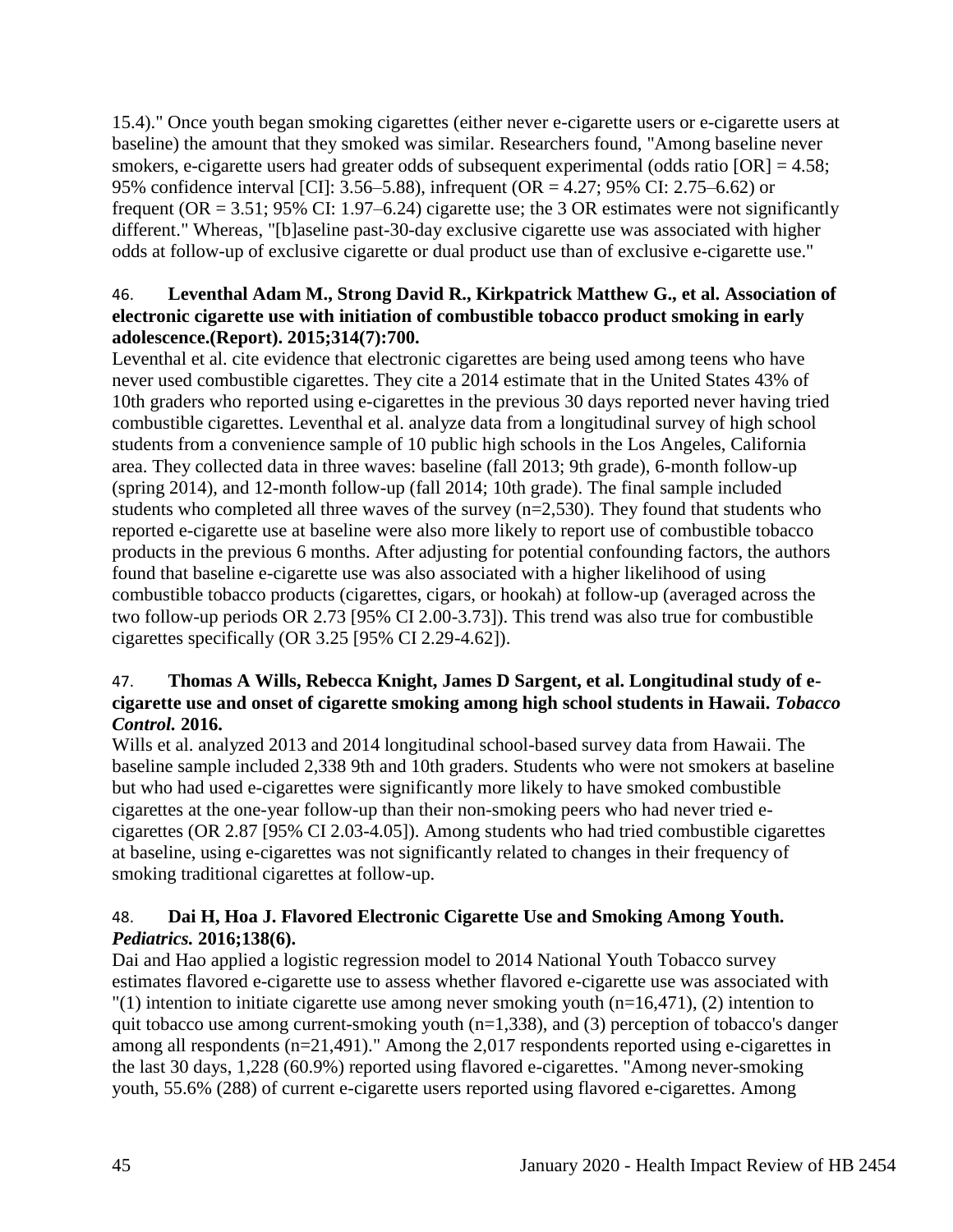current smokers, 68.4% (495) of current e-cigarette users reported using flavored e-cigarettes." Results of the analysis show, "Compared with not using e-cigarettes in the past 30 days, using flavored e-cigarettes was associated with higher odds of intention to initiate cigarette use among never-smoking youth (adjusted odds ratio  $[aOR] = 5.7$ ;  $P < .0001$ ), lower odds of intention to quit tobacco use among current-smoking youth ( $aOR = 0.6$ ;  $P = .006$ ), and a lower prevalence of perception of tobacco's danger among all respondents ( $aOR = 0.5$ ;  $P < .0001$ )." Specifically, "Compared with users of nonflavored e-cigarettes, users of flavored e-cigarettes also had higher odds of intention to initiate cigarette use ( $aOR = 1.7$ ;  $P = .02$ ." Authors concluded, "Flavored ecigarette use is associated with increased risks of smoking among youth." Since this analysis was released use of e-cigarettes has increased significantly among U.S. youth and young adults. Therefore, analysts assessed study results as moderately generalizable to the current Washington context.

#### 49. **Pisinger Charlotta, Dossing Martin. A systematic review of health effects of electronic cigarettes.** *Preventive Medicine.* **2014;69:248.**

Pisinger and Døssing conducted a systematic review of the literature on the health consequences of vaping products published before August 14, 2014. The authors identified 76 studies which met their inclusion criteria. They found that 34% of the studies' authors had a conflict of interest (e.g. the study was funded or somehow influenced by electronic cigarette manufacturers or consultants for manufacturers of medicinal smoking cessation therapy). Many studies found that product labels did not show the concentrations of solvents and flavoring and that products labeled nicotine free were sometimes found to actually contain nicotine in high concentrations. There was also variability in product concentrations from cartridge-to-cartridge. The authors conclude that the studies had many methodological problems and that the body of evidence is inconsistent, lack long-term follow up, and don't allow any firm conclusion on the safety of vaping products. They conclude that these 76 studies indicate that electronic cigarettes cannot be regarded as safe. The available evidence does indicate that at least some vaping products are toxic to human cells and contain toxic compounds such as metals, traces of carcinogenic nitrosamines, formaldehyde, mercury, and other potentially harmful components. Vaping was associated with significant airway and lung obstruction in the short term and other adverse effects in the mouth/throat. Some studies indicate that vaping may have less adverse effects or result in less exposure to harmful substances than combustible cigarettes. Some studies suggest that electronic cigarettes may be useful as a smoking reduction/cessation aid, but the evidence on their efficacy is conflicting.

#### 50. **Hocharoen Chanalee. An evaluation of potential harm of electronic cigarette aerosol exposures and directions for research and regulation. In: Taft D, ed: ProQuest Dissertations Publishing; 2015.**

Hocharoen conducted a systematic review of the literature on electronic cigarettes published between January 1, 2009 and January 31, 2015. Thirty-nine articles met the inclusion criteria. Three of these studies examined inflammatory markers, cytokines, and chemokines, all of which found that interleukins (cellular messengers for immune response) increased with electronic cigarette exposure. One study found that interleukin 6 decreased with e-cigarette exposure. Seven studies examined cytotoxicity (cell toxicity) or mutagenicity (ability to cause genetic mutations). These studies looked at the impacts of e-vapors of liquids on lung, throat, and mouth specific embryonic stem cells, and various fibroblasts. Six of these seven studies found cytotoxic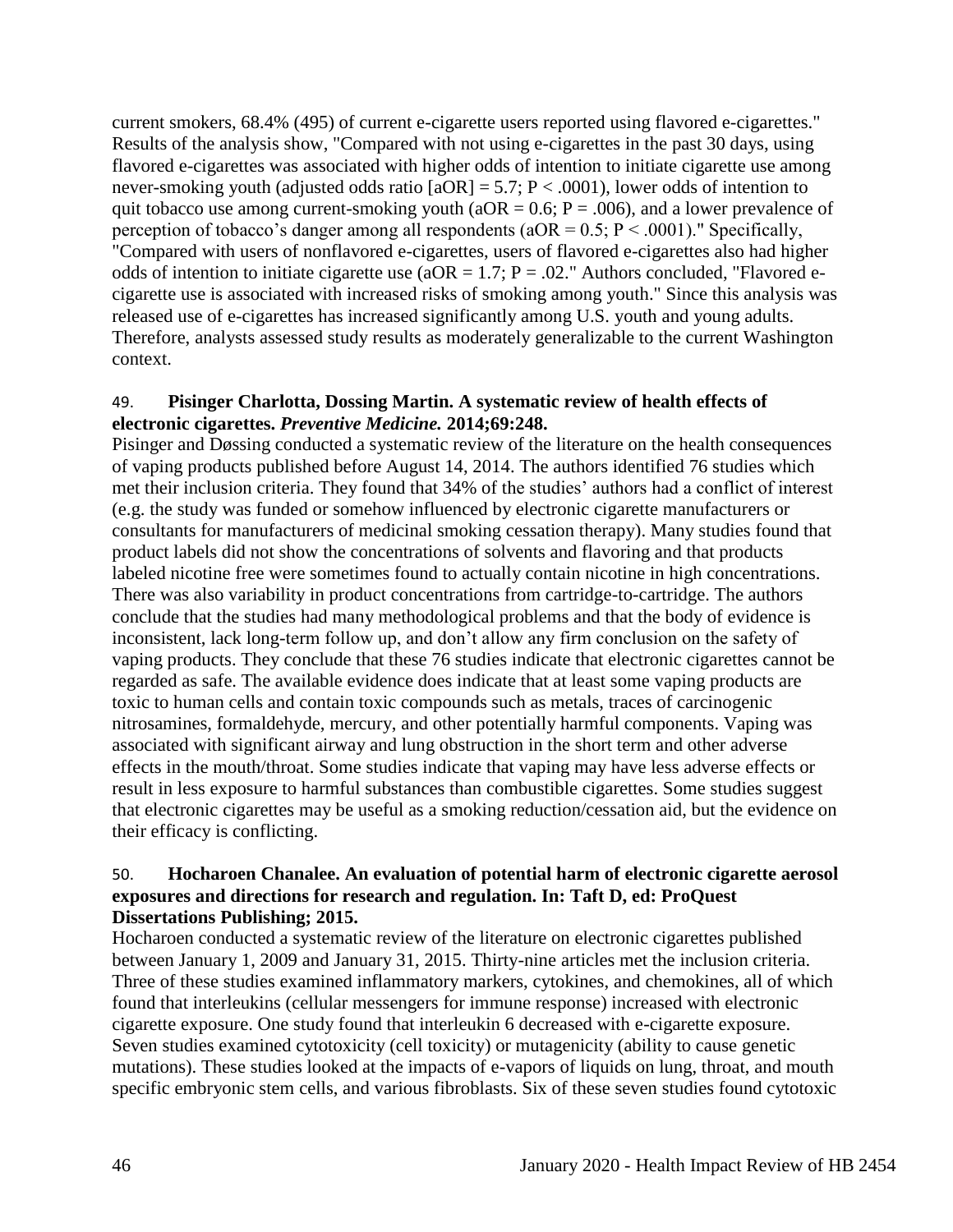effects, decreased cell viability, changes in cell morphology, reduced ATP detection, and cell mutagenicity for at least one of the measured flavors or e-liquid components. The seventh study found no cytotoxicity from e-liquids for epithelial carcinoma cells or Chinese Hamster ovary cells. The author concludes that cell viability is affected by e-cigarettes and that vapor products sometimes contain "carcinogens, metals, and other potentially harmful constituents." The author notes that while physiological effects of e-cigarettes have been found in the literature, potential adverse long-term effects have not been studied.

## 51. **General Office of the Surgeon. E-Cigarette Use Among Youth and Young Adults: A Report of the Surgeon General. Atlanta, GA: U.S. Department of Health and Human Services, Centers for Disease Control and Prevention, National Center for Chronic Disease Prevention and Health Promotion, Office of Smoking and Health; 2016.**

This report was prepared by the Centers for Disease Control and Prevention's National Center for Chronic Disease Prevention and Health Promotion, Office on Smoking and Health. It focused on examining the research around the epidemiology and health effects of e-cigarette use among youth and young adults in the United States. They note that, "the initial drafts of the chapters were written by 27 experts who were selected for their knowledge of the topics addressed. These contributions are summarized in five chapters that were evaluated by approximately 30 peer reviewers. After peer review, the entire manuscript was sent to more than 20 scientists and other experts, who examined it for its scientific integrity." The chapters outline the following topic areas: (1) historical background, (2) patterns of e-cigarette use among U.S. youth and young adults, (3) health effects of e-cigarette use among U.S. youth and young adults, (4) activities of e-cigarette companies, and (5) e-cigarette policy and practice implications.

## 52. **Center Washington Poison. 2017 Annual Toxic Trend Report: Nicotine and E-Cigarette. 2017.**

This brief report from the Washington Poison Center provides summary data from calls about nicotine exposure among children 0 to 12 years of age. From 2011 to 2017, the Washington Poison Center received 2,966 total cases related to nicotine exposure. The most cases occurred in 2015, with 521 total cases of nicotine exposure. In 2017, the Center had 440 cases of nicotine exposure and 373 (84.8%) cases were among children 0-5 years of age. About half of nicotine exposures come from cigarette/cigar exposure, 22% are related to e-cigarettes, and 22% are related to chewing tobacco. Children are primarily exposed through ingestion (94.5% of cases are due to ingestion), and common symptoms of nicotine exposure include vomiting, coughing/choking, drowsiness/lethargy, and pallor. Washington Poison Center noted that exposure reporting is voluntary, and that these numbers likely underrepresent nicotine exposure.

## 53. **Rubinstein M.L., Delucchi K., Benowitz N.L., et al. Adolescent Exposure to Toxic Volatile Organic Chemicals from E-Cigarettes.** *Pediatrics.* **2018;141(4).**

Rubinstein et al. analyzed urine and saliva samples from adolescents aged 13-18 years old who use electronic cigarettes to evaluate the presence of volatile organic compounds. More adolescents use e-cigarettes than cigarettes, and chemicals found in e-cigarettes are known to be harmful to human health. However, the authors noted that, "there are no data on toxicant exposure in adolescent e-cigarette users. However, there is great concern because exposure to toxicants during adolescence may result in greater harm than exposure in adulthood, given vulnerability to the acute and chronic effects of toxicants in general and from their cumulative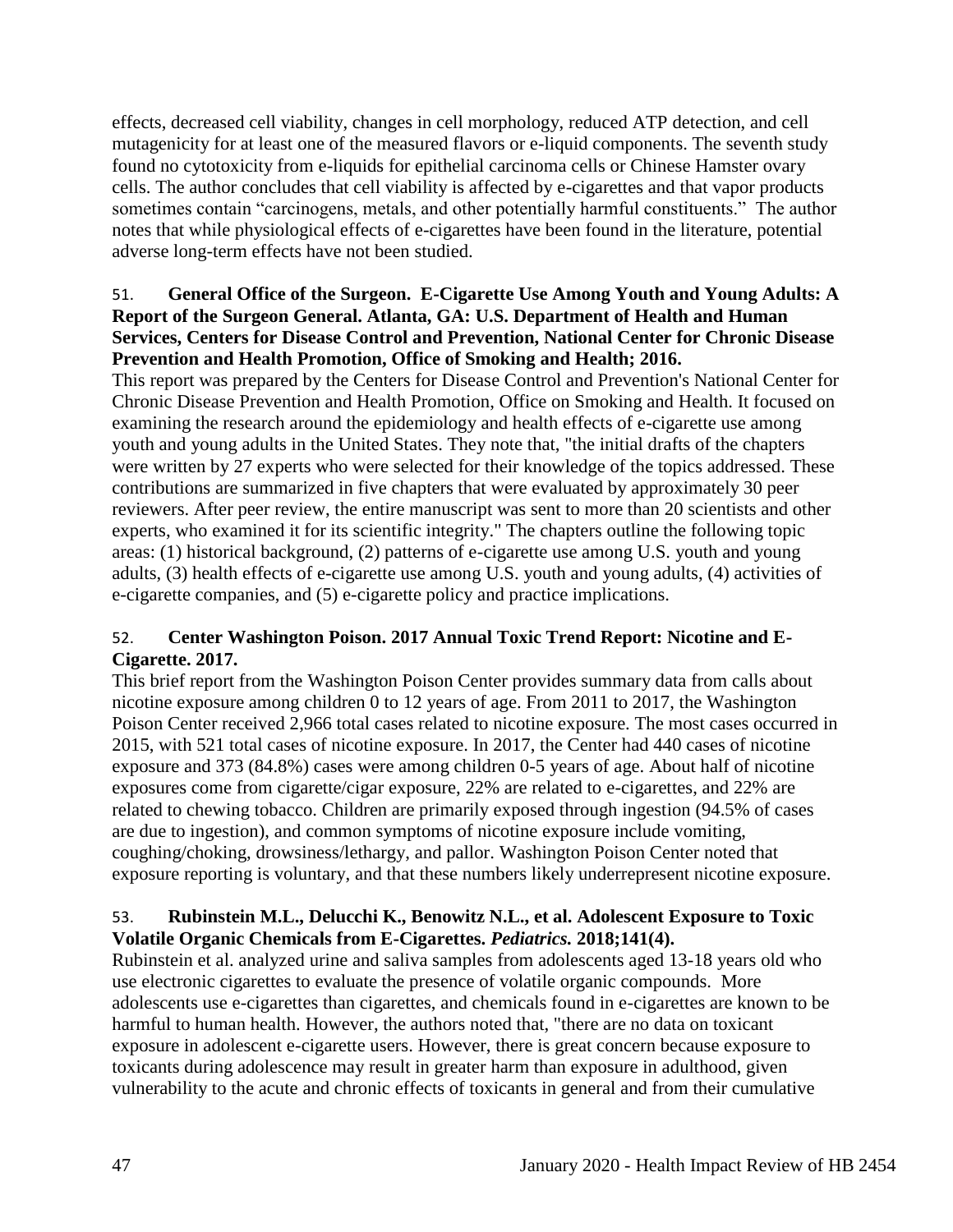exposure if started early." This study included adolescents participating in a larger longitudinal study of the effects of e-cigarettes on adolescents in the San Francisco Bay Area. Adolescents who used e-cigarettes were scheduled for a baseline appointment within 24 hours of use and provided saliva and urine samples for analysis. Saliva samples were analyzed for cotinine, a metabolite of nicotine. Urine samples were analyzed for NNAL (a potent carcinogen) and eight volatile organic compounds that are toxic environmental or tobacco smoke constituents. They used use categories based on self-report as well as chemical levels so that, "conservative criteria for group definitions meant that the e-cigarette-only group was clearly differentiated from the dual user group, and any [volatile organic compounds] found in the e-cigarette-only group could be clearly attributed to e-cigarette use." Based on their criteria, samples were analyzed for 67 ecigarette-only users, 16 dual users, and 20 controls. They found that the presence of 5 volatile organic compounds was significantly higher in e-cigarette-only users compared with controls (p < .05 for all compounds), but lower than in dual-users. For e-cigarette-only users, levels were statistically significantly higher for users that used e-cigarettes with nicotine all or some of the time and for users that reported more sessions of e-cigarette use per day. They also found that "levels of 3 other significant and likely toxic [volatile organic compounds] were just as high in users of nonnicotine products as in those using nicotine." The authors concluded, "Adolescent ecigarette-only users had levels of 5 [volatile organic compound] toxicants detected in their urine in quantities up to 3 times greater than in matched controls...levels of toxicant exposure in dual users were up to 3 times higher than in those who used only e-cigarettes." Many of these compounds are known carcinogens.

### 54. **Alzahrani T., Pena I., Temesgen N., et al. Association Between Electronic Cigarette Use and Myocardial Infarction.** *American Journal of Preventive Medicine.* **2018;55(4):455- 461.**

Alzahrani et al. evaluated 2014 and 2016 National Health Interview Survey data to determine whether electronic cigarette use could increase the risk of myocardial infarction. This was the first study to examine the relationship between e-cigarette use and heart attack. E-cigarette use has been shown to stimulate similar reactions as traditional cigarette use in otherwise healthy individuals, including endothelial dysfunction, oxidative stress, inflammation, platelet activation, and activation of the sympathetic nervous system. Interviewees were classified as never, former, and current e-cigarette and cigarette users. However, the definition of former use was not consistent between e-cigarette users and cigarette users. Based on NHIS responses, 25.8% of current e-cigarette users were former smokers and 66.2% of current e-cigarette users were also current cigarette smokers. Overall, the authors found that daily e-cigarette use was independently associated with increased odds of myocardial infarction (OR=  $1.79$ ,  $95\%$  CI=  $1.20$ ,  $2.66$ , pvalue= 0.004). Former and some day e-cigarette use were not associated with increased risk of heart attack. Former, some day, and current cigarette use were all associated with increased risk of heart attack. The authors also found that, "dual use of e-cigarettes and conventional cigarettes appears to be more dangerous than using either product alone." The authors state that their study likely underestimates the increased risk of heart attack from using e-cigarettes, and that more research is needed to fully understand the health impacts of former or some day e-cigarette use. They state that, "it is not known when the [myocardial infarctions] occurred relative to ecigarette use, and it is likely that some of the heart attacks subjects reported occurred before ecigarettes became available in the U.S. (around 2009). This situation will bias the [odds ratio]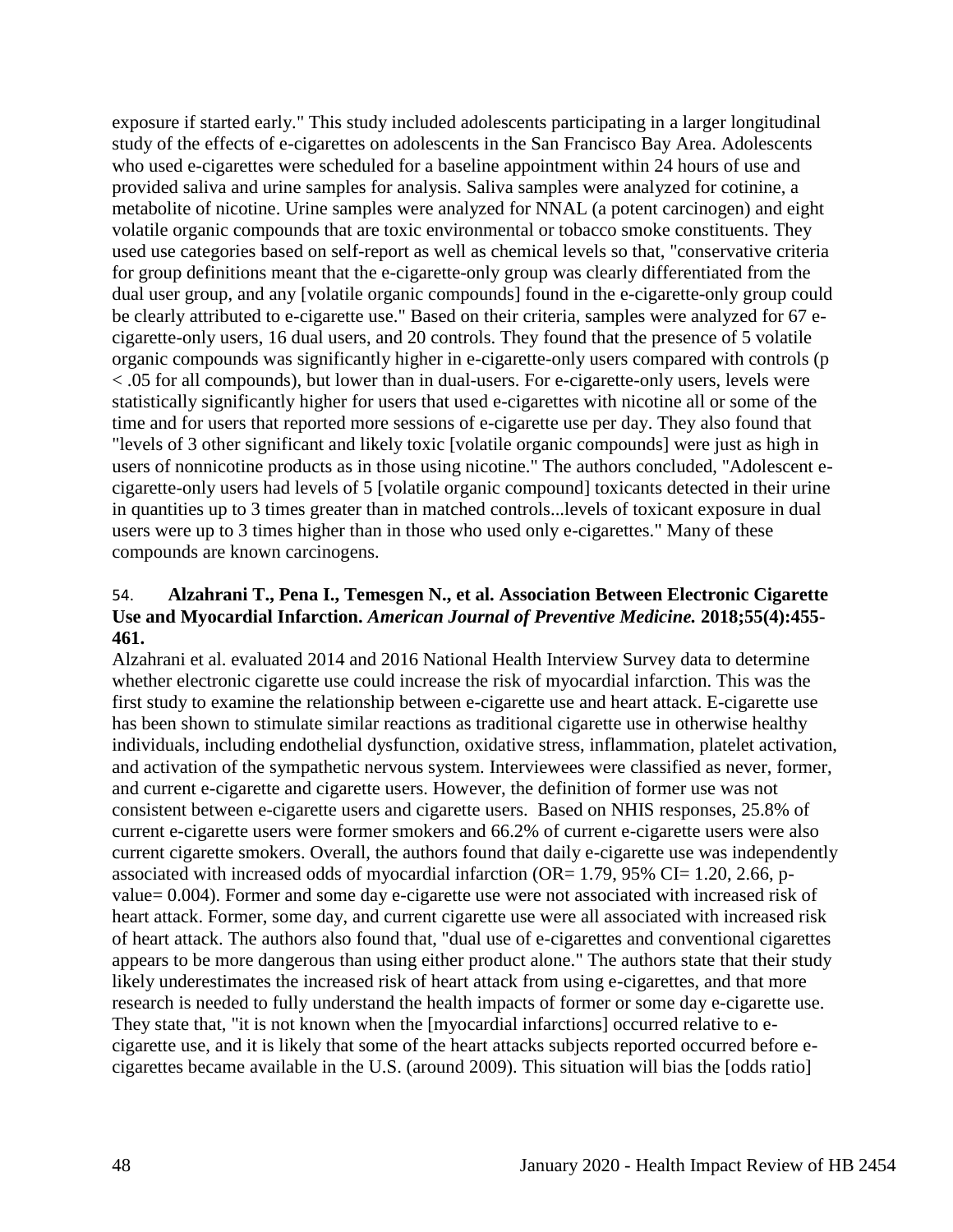estimates toward the null, meaning that the study results likely underestimate the true risks associated with e-cigarette use."

55. **Clapp P., Lavrich K., Reidel B., et al. The E-Cigarette Flavoring Cinnamaldehyde Suppresses Mitochondrial Function and Trasiently Impairs Cilia Beat Frequency in Human Bronchial Epithelial Cells. Paper presented at: Epithelial Function in Health and Disease- Poster Discussion Session; May 23, 2018, 2018; San Diego, California.** In this abstract, Clapp et al. explain that compounds in cigarettes impair mitochondrial function and reduce cilia beat frequency, impairing lung function. They note that cinnamaldehyde, which is commonly used to flavor e-cigarette products, has similar structural properties to compounds in cigarettes. They determined the content of cinnamaldehyde in e-cigarette products and exposed human bronchial epithelial cells to various levels to evaluate a dose-response relationship. Overall, the authors concluded, "data suggest that cinnamaldehyde, a ubiquitous flavoring agent commonly used in e-cigarettes, adducts to mitochondrial proteins, disrupts mitochondrial function, and significantly reduces intracellular ATP levels, which correlates with impaired [cilia beat frequency] in airway epithelial cells...inhalational exposures of cinnamaldehyde may increase the risk of respiratory infections in e-cigarette users."

### 56. **Gmel Gerhard, Baggio Stéphanie, Mohler-Kuo Meichun, et al. E- cigarette use in young Swiss men: is vaping an effective way of reducing or quitting smoking?** *Swiss medical weekly.* **2016;146:w14271.**

Gmel et al. summarize the current evidence on the impact of e-cigarettes on combustible cigarette usage, noting that the literature is conflicting—with some studies finding that vaping is associated with using fewer cigarettes but with being less likely to completely quit smoking combustible cigarettes, and other studies finding an increase in combustible cigarette usage and decreased likelihood of quitting, and still other studies finding that e-cigarettes were associated with more quit attempts and continued abstinence than NRT or using no aid. The authors used data from the Cohort Study on Substance Use Risk Factors in Switzerland. While 7,556 participants (all young men) provided consent to participate, 79.2% (n=5,987) completed the baseline questionnaire and 79.7% (n=6,020) completed the follow-up questionnaire. A total of 91.5% of the baseline respondents (n=5.476) also completed the follow-up questionnaire. Among those who did not smoke at baseline, those who were vaping at follow-up were more likely to start smoking and to become occasional or daily smokers at follow-up than were non-vapers. Among those who were occasional smokers at baseline, non-vapers were more likely to become non-smokers and less likely to become daily smokers than vapers. Among those who did not smoke at baseline, vapers were 6 times more likely to be occasion smokers and 12 times more likely to be daily smokers at follow-up than non-vapers. Among non-smokers at baseline, vapors smoked significantly more (10 times more) cigarettes weekly at follow-up then did non-vapers. Weekly cigarette use increased between baseline and follow-up for occasional smokers and decreased for daily smokers but these changes were not significantly between vapers and nonvapers.

## 57. **Grace Randolph C., Kivell Bronwyn M., Laugesen Murray. Estimating cross- price elasticity of e- cigarettes using a simulated demand procedure.** *Nicotine & tobacco research : official journal of the Society for Research on Nicotine and Tobacco.* **2015;17(5):592.**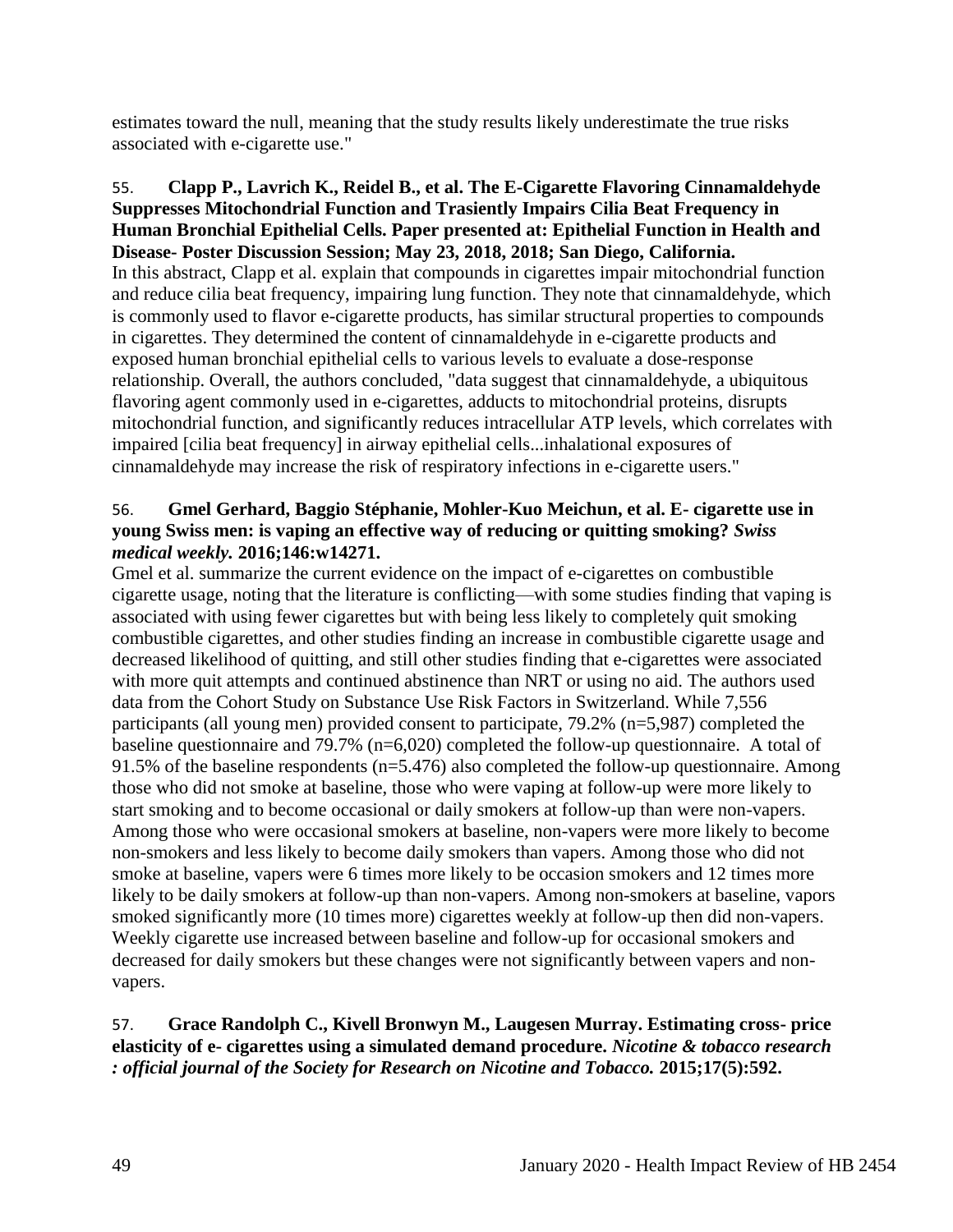Grace et al. collected data from a convenience sample of 210 daily smokers in New Zealand who were 18 years of age or older and who had no intention to quit smoking before January 1, 2013. They excluded any smokers who had ever used e-cigarettes. They interviewed participants between February and March of 2013 (response rate not noted). The researchers had participants complete a written survey and three additional validated surveys, complete the Cigarette Purchase Task (CPT), sample an e-cigarette, and then answer questions about their intentions to purchase e-cigarettes and their regular tobacco product. The CPT is used to measure demand for tobacco products across a range of prices. The authors used the CPT completed before sampling the e-cigarette as a baseline to determine the demand for combustible cigarettes in the absence of e-cigarettes. The participants also indicated their intentions to purchase e-cigarettes and combustible cigarettes after trying the e-cigarette. The authors found that the simulated demand for e-cigarettes increased as the price of regular cigarettes increased, with an average cross-price elasticity of 0.16 (indicating that a 10% increase in the cost of combustible cigarettes was associated with a 1.6% increase in the demand for e-cigarettes). However, the simulation also found that the low-cost availability of e-cigarettes did not decrease the demand for regular cigarettes at a higher price and that a significantly lower proportion of participants said that they would quit smoking tobacco completely if e-cigarettes were available than if they were not. This finding suggests that the availability of low-priced e-cigarettes could actually encourage people who would otherwise have quit smoking completely as a result of raising tobacco prices to instead continue to use combustible cigarettes perhaps in tandem with lower-cost e-cigarettes. So, while the study found that smokers may substitute e-cigarettes for combustible cigarettes as the cost of the later increases (with the cost of the former staying low), low-cost e-cigarette availability may actually discourage combustible cigarette smokers from quitting entirely as combustible cigarette prices increase.

## 58. **Rahman M. A., Hann N., Wilson A., et al. E- Cigarettes and Smoking Cessation: Evidence from a Systematic Review and Meta- Analysis.** *PLoS One.* **Vol 102015.**

Rahman et al. conducted a systematic review of the literature on combustible cigarette consumption or cessation after the use of e-cigarettes. Six studies met their inclusion criteria. They found that e-cigarettes with nicotine were more effective as a cessation tool than those without nicotine. The authors pooled data from two randomized control trials and found a risk ratio of 2.29 (95% CI 1.05-4.97). They also found that use of e-cigarettes was associated with smoking cessation and reduction in the number of cigarettes used—though three of the six studies did not include a control group. The authors note that they were only able to consider the efficacy of nicotine vs. non-nicotine e-cigarettes and were not able to compare the efficacy of ecigarettes to other cessation interventions.

### 59. **Kalkhoran Sara, Glantz Stanton A. E-cigarettes and smoking cessation in realworld and clinical settings: a systematic review and meta-analysis.** *The Lancet Respiratory Medicine.* **2016;4(2):116-128.**

Kalkhoran et al. conducted a systematic review and meta-analysis to evaluate the association between e-cigarette use and combustible cigarette cessation among adults. Thirty-eight studies met their inclusion criteria for the systematic review, 20 of which had control groups and were included in the meta-analysis. They found that the odds of combustible cigarette cessation among those who used e-cigarettes was 28% lower than for those who did not use e-cigarettes (OR 0.72 [95% CI 0.57-0.91]). When the authors only included studies of smokers with an interest in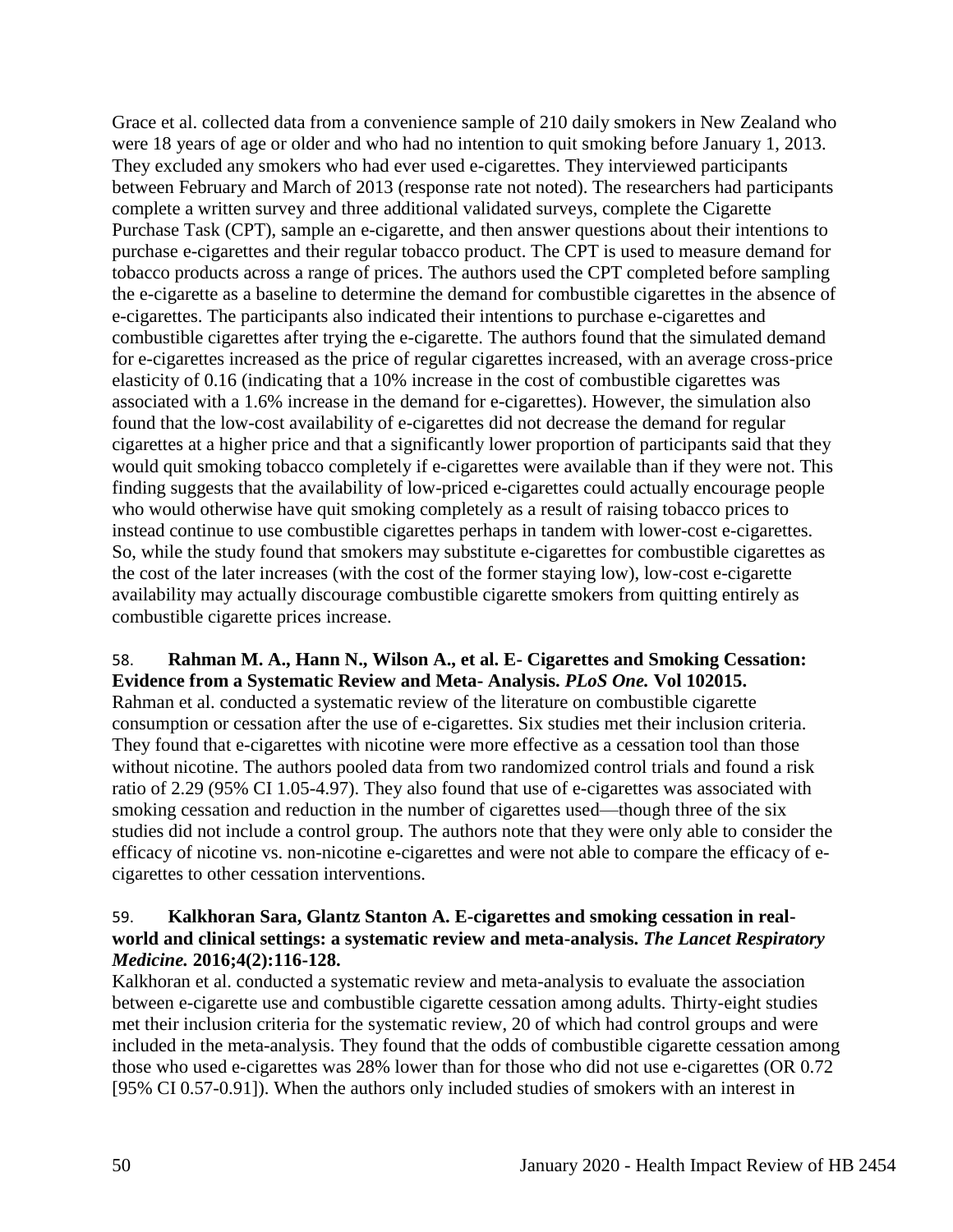quitting, they did not find a significant difference from the overall findings. The authors conclude that e-cigarettes, as they are currently being used, are associated with lower quit rates among combustible cigarette smokers.

## 60. **Protano C., Avino P., Manigrasso M., et al. Environmental Electronic Vape Exposure from Four Different Generations of Electronic Cigarettes: Airborne Particulate Matter Levels.** *International Journal of Environmental Research and Public Health.*  **2018;15(2172).**

Protano et al. evaluated the levels of airborne particulate matter emitted by four generations of ecigarette models in use in Italy. They found that all e-cigarette devices emitted particulate matter of a size that can be inhaled into the lungs (including PM10, PM4, PM2.5, and PM1). Newer models emitted greater levels of small particulate matter as a result of increased operating power. Overall, their findings suggest that passive vaping does occur, supporting "the need for legislative interventions to regulate e-cigs use in public places and other enclosed environments, in order to protect the health of any subject who is potentially exposed."

## 61. **Gallaway M.S., Henley S.J., Steele C.B., et al. Surveillance for Cancers Associated with Tobacco Use--United States, 2010-2014.** *Morbidity and Mortality Weekly Report, Centers for Disease Control and Prevention.* **2018;67(12):1-42.**

In this Surveillance Summary, the Centers for Disease Control and Prevention evaluates tobaccoassociated cancer incidence for 12 types of cancer associated with tobacco use from 2010 to 2014. They find that tobacco use contributes "to at least 12 types of cancer, including acute myeloid leukemia (AML) and cancers of the oral cavity and pharynx; esophagus; stomach; colon and rectum; liver; pancreas; larynx; lung, bronchus, and trachea; kidney and renal pelvis; urinary bladder; and cervix." They used cancer incidence data covering approximately 99% of the U.S. population from CDC's National Program of Cancer Registries and the National Cancer Institute's Surveillance, Epidemiology, and End Results program. Approximately 3.3 million new tobacco-associated cancer cases were reported from 2010 to 2014, or approximately 667,000 cases per year. They found that incidence remains high among whites, blacks, non-Hispanics, and individuals living in rural areas.

## 62. **Centers for Disease Control and Prevention National Center for Chronic Disease Prevention and Health Promotion, Office on Smoking and Health. The Health Consequences of Smoking: 50 Years of Progress. A Report of the Surgeon General. U.S. Department of Health and Human Services; 2014.**

The analysts writing the Surgeon General's reports on the health effects of smoking use a set of criteria to rank the strength of evidence that a causal relationship exits. For each health indicator, the analysts synthesize the evidence and then apply the criteria to the body of evidence. The report is then vetted by a series of external editors who are tasked with ensuring the accuracy of the report. This comprehensive analysis includes hundreds of references. The 2014 report concludes that since the 1964 Surgeon General's report, a very strong body of evidence has shown a causal link between cigarette smoking and diseases in nearly every organ, cancer (e.g. lung, liver and colorectal cancer), diminished health status, exacerbation of asthma, inflammation, impaired immune function, age-related macular degeneration, harms to the fetus, diabetes, erectile dysfunction, arthritis, and premature death. Research also shows that secondhand smoke causes cancers, reparatory disease, cardiovascular disease, stroke, and harms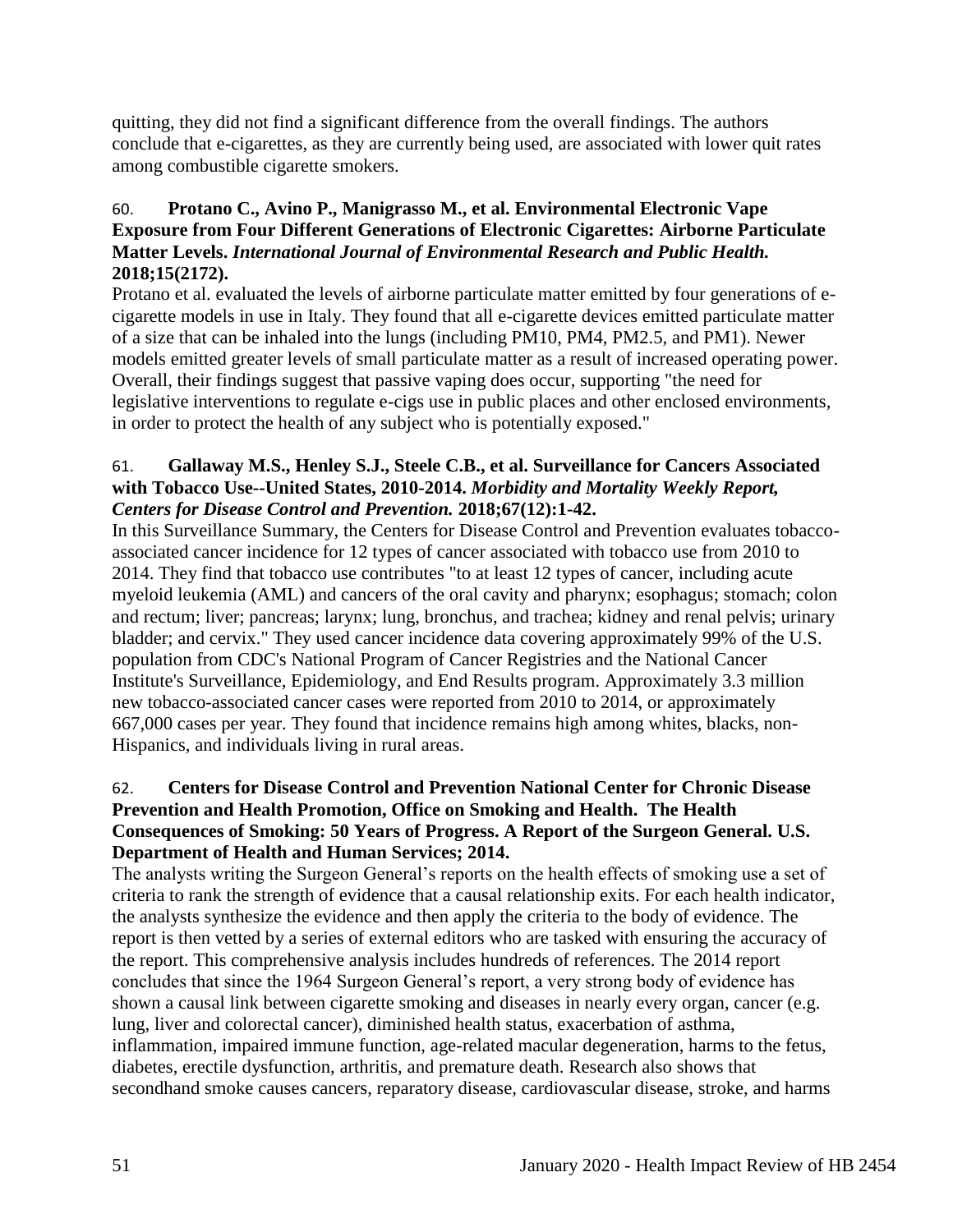to infant and child health. This report also summarizes the evidence indicating that tobacco use may have a different impact on adolescents than adults. The authors indicate that adolescence is a vulnerable stage of brain development, and that nicotine exposure during this age may have lasing adverse effects on brain development.

## 63. **Dunbar M.S., Tucker J.S., Ewing B.A., et al. Ethnic Differences in Cigarette Use Trajectories and Health, Psychosocial, and Academic Outcomes.** *Journal of Adolescent Health.* **2018;62:327-333.**

Dunbar et al. presented previous research that, "youth who initiate smoking and continue to smoke demonstrate poorer academic and occupational outcomes, social difficulties, behavioral problems, and more physical and mental health problems in young adulthood relative to individuals who abstain entirely or desist after a period of experimentation." They also summarized previous research suggesting that youth alcohol and marijuana use may impact academic performance and physical health disproportionately for some racial/ethnic groups. In this study, they examined adolescent smoking trajectories and academic, health, and social outcomes by race/ethnicity for students at the end of high school. The authors followed students who were in sixth or seventh grade in 2008 through their completion of high school in 2016. Approximately 6500 students from 16 middle schools in Los Angeles, California completed annual surveys during physical education classes. Surveys asked about current cigarette smoking, sociodemographics and race/ethnicity, academic orientation, academic unpreparedness, physical ailments/symptoms, physical health, mental health, social functioning, and delinquency. Overall, they found that higher average cigarette use was associated with poorer academic performance, mental health, physical health, and social functioning as well as with greater academic unpreparedness, physical ailments, and delinquency. Controlling for cigarette use trajectories, "racial/ethnic minority youth showed poorer outcomes in multiple domains--notably physical health and physical impairments." The authors concluded, "after adjusting for similar use patterns over time, as well as an index of socioeconomic status (mother's education), cigarette smoking during adolescence is associated with poorer outcomes for racial/ethnic minority youth compared with white peers, and these disparities in health, academic, and other functional domains are evident as early as high school."

#### 64. **QxQ Analysis: E-Cigarette/Vapor Product Use by Race/Ethnicity, Sexual Orientation, and Gender Identity. Looking Glass Analytics; 2018. [http://www.askhys.net/Analyzer.](http://www.askhys.net/Analyzer) Accessed September 2019.**

Washington State Healthy Youth Survey data from 2018 indicate that among 8th grade respondents the highest rate of vaping was reported among Hispanic students (15.4% [95% CI 12.0-18.8%), followed by American Indian or Alaska Native (AI/AN) students (14.6% [95% CI 9.4-19.8%]) and black students (13.6% [95% CI 8.5-18.7%]). Among 10th grade respondents, AI/AN students (28.0% [95% CI 18.7-37.3%]) and multi-racial students (24.4% [95% CI 20.7- 28.1%]) reported higher smoking rates than their peers. The percent of students who had reported using e-cigarette/vapor products at all in the past 30 days was highest among 12 grade respondents. AI/AN students (38.3% [95% CI 24.6-52.0%]) and multi-racial students (35.2% [95% CI 30.8-39.7%]) reported higher rates of using e-cigarettes/vapor products than their peers. Among 12th graders, the lowest rates of e-cigarette/vapor product use were reported by Asian and Black/African American students. These data suggest that in Washington State, AI/AN, and multi-racial, and Hispanic youth have disparately high rates of current e-cigarette/vapor product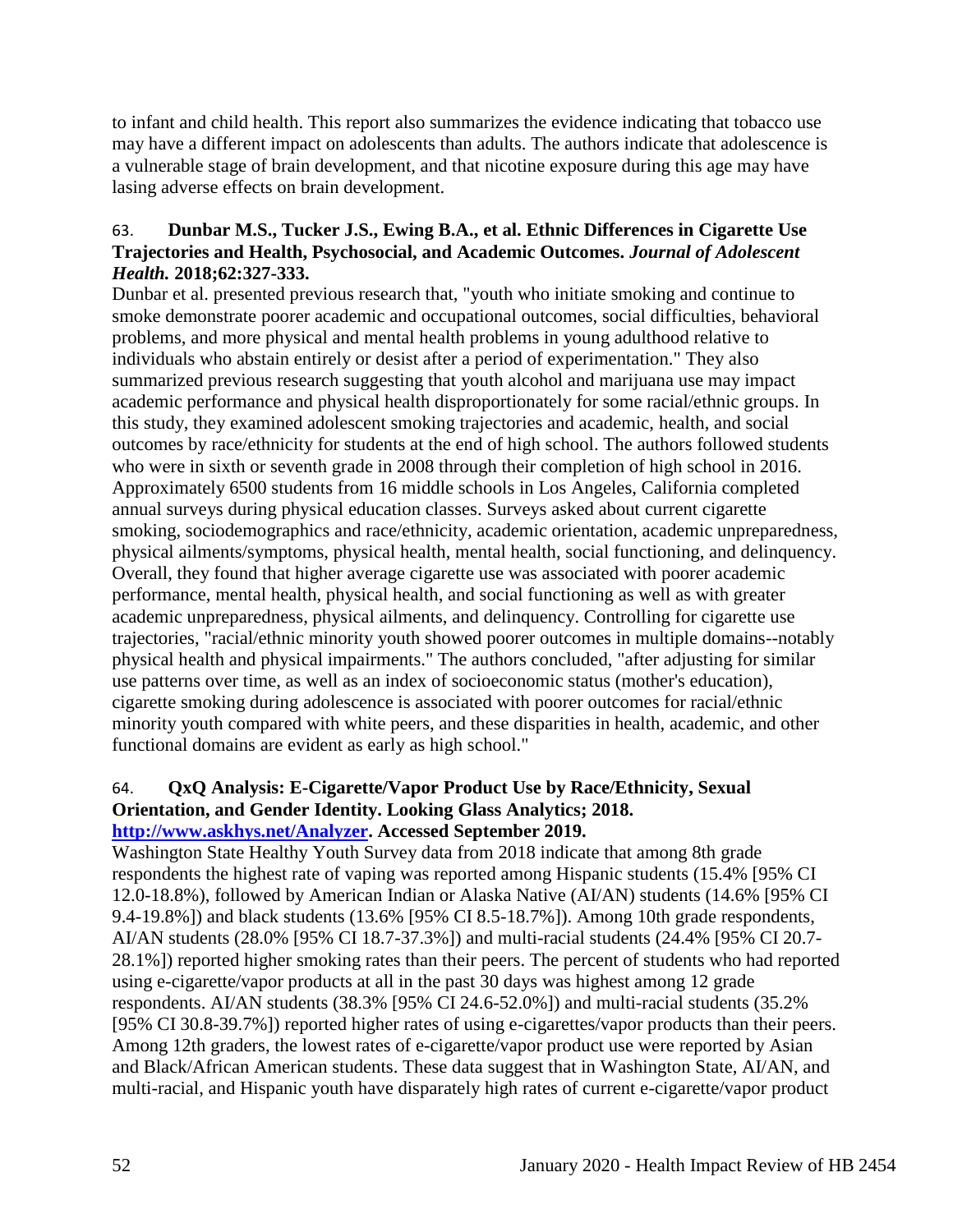use. It is important to note that the current race/ethnicity categories aggregate diverse subpopulations into one category—so disparities within these categories may be masked. For example, API subpopulations likely have very different smoking rates but they are aggregated into one category so these differences may be missed. White respondents in 10th and 12th grade also report high e-cigarette/vapor product current use compared to cigarette use. Students from the subsample of schools who participate in the extended form version of the Healthy Youth Survey also answered questions about their sexual orientation. Eighth grade respondents who identified as lesbian, gay, or bisexual were more likely to report using e-cigarettes/vapor products at all in the last 30 days (16.5% [95% CI 10.8-22.2%]) than their peers who identified as straight (10.1% [95% CI 7.9-12.3%]). This disparity also existed among 10th graders (32.1% [95% CI 27.4-36.8%] vs. 20.8% [95% CI 17.7-23.9%]) and 12 graders (35.4% [95% CI 29.9- 40.9%] vs. 28.1% [95% CI 24.3-31.9%]). Finally, the Healthy Youth Survey also asks students about their gender identity. Eighth grade and 12th grade data were suppressed due to fewer than 5 responses in at least one category. Among 10th grade respondents who identified as transgender were more likely to report using e-cigarettes/vapor products at all in the last 30 days (44.7% [95% CI 26.6-62.8%]) than their peers who identified as cisgender female (22.4% [95% CI 19.3-25.5%]) or cisgender male (20.8% [95% CI 17.5-24.1%]). Disparities also exist for students who report something else fits better (30.0% [95% CI 14.8-45.2%]), questioning/not sure of my gender identity (24.4% [95% CI 12.4-36.4%]), and who selected more than one response (28.0 [95% CI 14.0-42.0%]).

### 65. **Kann L., McManus T., Harris W.A., et al. Youth Risk Behavior Surveillance-- United States, 2017.** *Morbidity and Mortality Weekly Report, Centers for Disease Control and Prevention.* **2018;67(8).**

This MMWR Surveillance Report provides updated findings from the 2016-2017 Youth Risk Behavior Surveillance System (YRBSS) on the leading causes of morbidity and mortality among youth, including unintentional injuries and violence; tobacco use; alcohol and drug use; sexual behaviors; dietary behaviors; and physical inactivity. It presents data on health behaviors and health disparities by sex, race/ethnicity, grade in school, and sexual orientation. This is the first YRBSS survey that reports on questions added in 2015 related to sexual orientation. Washington State did not participate in the 2016-2017 YRBSS. Specific to tobacco use, this version of YRBSS either changed the wording of the question or response or asked a question for the first time related to the following measures: "having first tried cigarette smoking before age 13 years; having usually gotten their own electronic vapor products by buying them in a store; current, current frequent, and current daily smokeless tobacco uses; current cigarette, cigar, or smokeless tobacco use; current cigarette, cigar, smokeless tobacco, or electronic vapor produce use; having tried to quit using all tobacco products." From 1991 to 2017, the prevalence of ever trying cigarette smoking significantly decreased from 70.1% to 28.9% nationally. Male, white, and gay, lesbian, and bisexual students were more likely to have ever tried cigarette smoking compared to other students. In addition, this YRBSS asked for the first time about cigarette smoking before 13 years of age, and results indicated that 9.5% of students had tried cigarette smoking before 13 years of age. From 1991 to 2017, the prevalence of current cigarette use (smoked a cigarette at least once in the past 30 days) also significantly decreased from 27.5% to 8.8% nationally. Among students that currently used cigarettes, the prevalence was higher for males (9.8%) than females (7.8%), and whites (11.1%) compared to Hispanic (7.0%) or black (4.4%) students. Current cigarette use was almost twice as high among gay, lesbian, and bisexual students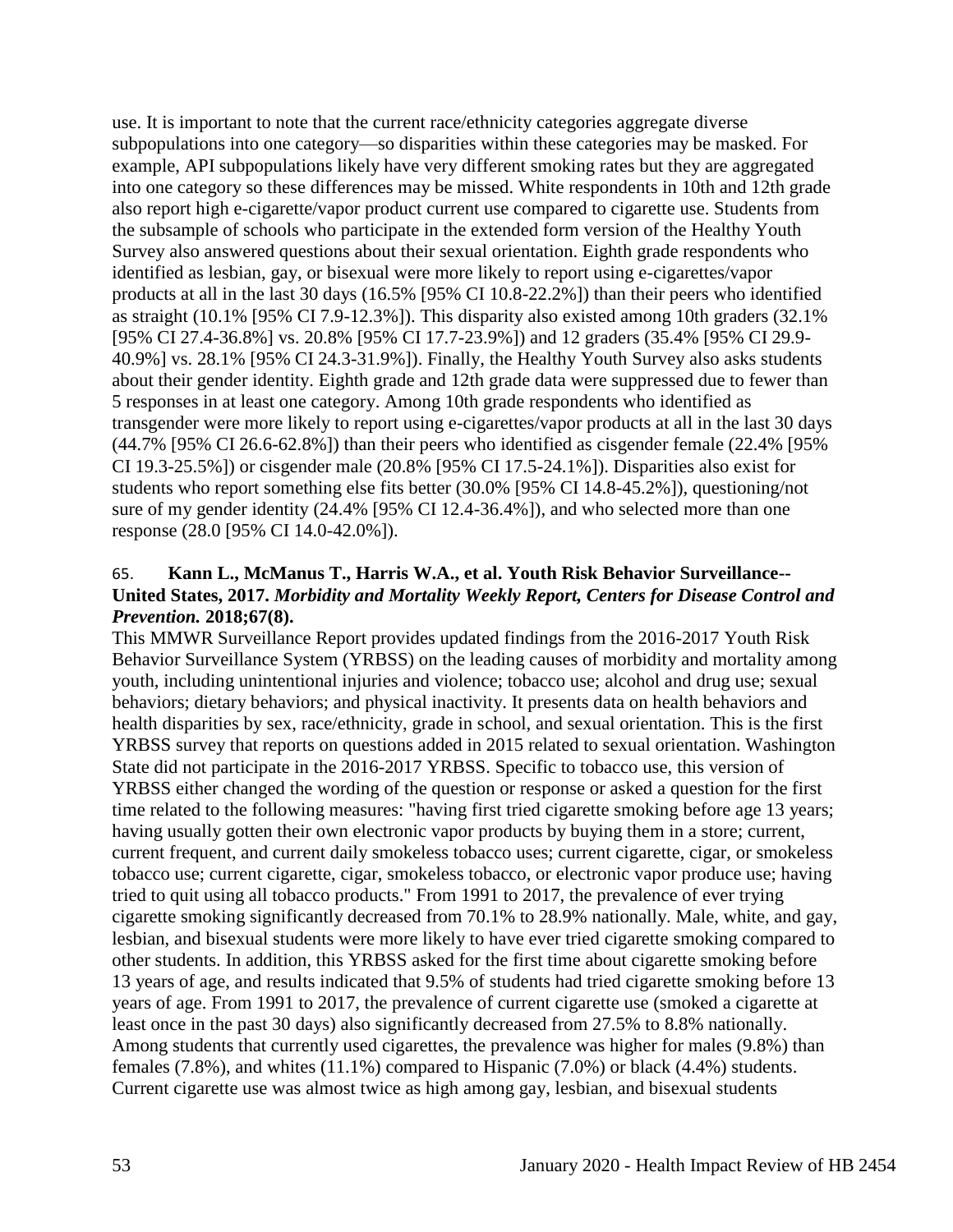(16.2%) compared to heterosexual students (8.1%). Nationally, 2.6% of students had smoked cigarettes on 20 or more days in the past 30 days, and 2.0% of students had smoked cigarettes on all 30 days. Frequent cigarette use was higher among whites and gay, lesbian, and bisexual students. Nationally, 42.4% of students had every used an electronic vapor product (e.g. ecigarettes, e-cigars, e-pipes, vape pipes, vaping pens, e-hookahs, hookah pens), and 13.2% of students currently used e-cigarettes (used an electronic vapor product at least once in the past 30 days). Among students that currently used e-cigarettes, the prevalence was higher for males (15.9%) than females (11.8%); whites (15.6%) compared to Hispanic (11.4%) or black (8.5%) students; and gay, lesbian, and bisexual students (17.5% compared to 13.2% of heterosexual students). Nationally, 3.3% of students had used an electronic vapor product on 20 or more days in the past 30 days, and 2.4% of students had used an electronic vapor product on all 30 days. Frequent vapor product use was higher among male, white, and gay, lesbian, and bisexual students. Among students that currently used electronic vapor products, 13.6% had gotten their own electronic vapor products by buying them in a store. Nationally, 5.5% of students currently used a smokeless tobacco product (e.g. chewing tobacco, snuff, dip, snus, or a dissolvable tobacco product). Approximately 24% of students had used any tobacco product during the past 12 months. Of these students, 41.4% had tried to quit and females, whites and Hispanics, and gay, lesbian, and bisexual students were more likely to have tried to quit. Overall, males were more likely to have engaged in tobacco use risk behaviors than females. White students were more likely to have engaged in tobacco use risk behaviors than Hispanic or black students. Gay, lesbian, and bisexual students were more likely to have engaged in tobacco use risk behaviors than heterosexual students, and the prevalence for current, current frequent, and current daily cigarette use was twofold or greater for gay, lesbian, and bisexual students compared to heterosexual students. The prevalence for current frequent and current daily cigarette use, and current frequent and current daily cigar use was twofold or greater for students who had sexual contact with only the same sex or with both sexes compared to students who had sexual contact with only the opposite sex.

## 66. **Healthy Youth Survey Fact Sheets: Tobacco Use and Tobacco & Vapor Product Use. Healthy Youth Survey Fact Sheets. Looking Glass Analytics; 2018.**

Analysts reviewed Washington State Healthy Youth Survey Fact Sheets for Tobacco and Tobacco & Vapor Product Use for grade levels 8, 10, and 12. These fact sheets provide current use trends for tobacco products (vapor products, cigarettes, and smokeless tobacco), statewide current use by race/ethnicity, single and dual use (cigarettes and vapor products), reported substance "vaped", and source. The most commonly reported substances "vaped" among current users across grade levels contain nicotine or flavor only (no nicotine or THC). The most commonly reported substance vaped among 8th graders is flavor only (44%), followed by nicotine in it (39%), THC (marijuana) in it (17%), and substance unknown (14%). Among 10th and 12th graders, the most commonly reported substance vaped contains nicotine (56% and 62%, respectively), followed by flavor only (33% and 26%), THC in it (21% and 24%), and substance unknown (10% and 8%).

## 67. **Simon Patricia , Camenga Deepa R. , Morean Meghan E. , et al. Socioeconomic status and adolescent e-cigarette use: The mediating role ofe-cigarette advertisement exposure.** *Preventive Medicine.* **2018;112(2018):193-198.**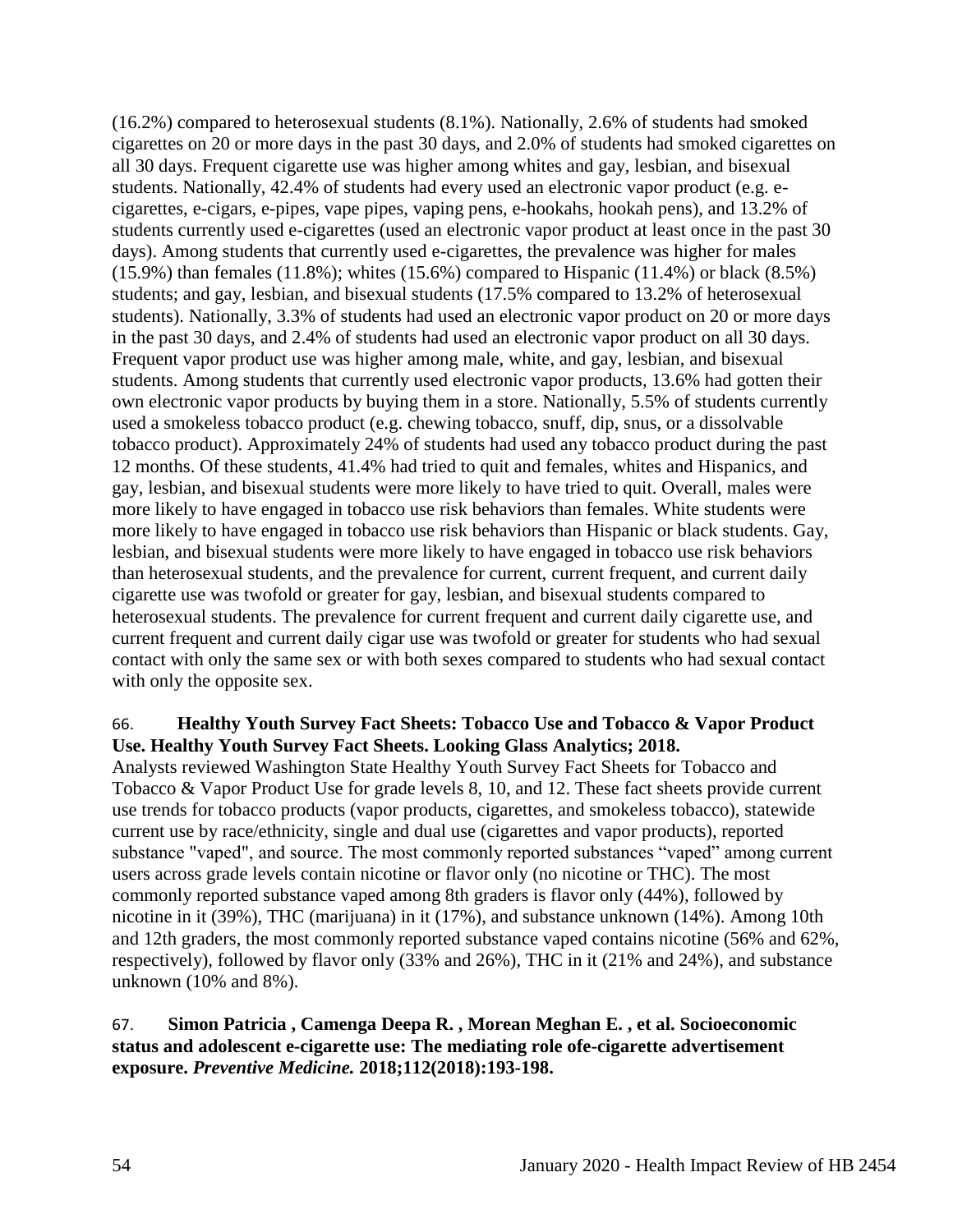Simon et al. examined "exposure to e-cigarette advertisements as a mediator of the relationship between [socioeconomic status (SES)] and adolescent e-cigarette use." While low SES is associated with "greater exposure to tobacco cigarette advertising and cigarette use," associations among SES, e-cigarette advertising, and e-cigarette use are not yet well understood. Authors used anonymous survey data collected from adolescents ( $N = 3,473$ ; 51% Female) attending 8 high schools in Connecticut in Spring 2015. "Mediation analysis was used to examine whether the total number of sources of recent e-cigarette advertising exposure (e.g., TV, radio, billboards, magazines, local stores [gas stations, convenience stores], vape shops, mall kiosks, tobacco shops, social media) mediated the association between SES (measured by the Family Affluence Scale) and past-month frequency of e-cigarette use." Researchers "clustered for school and controlled for other tobacco product use, age, sex, race/ethnicity and perceived social norms for e-cigarette use in the model." The sample had recently seen e-cigarette advertisements via 2.1 (SD = 2.8) advertising channels. "Mediation was supported (indirect effect:  $\beta$  = 0.01, SE = 0.00, 95% CI  $[0.001, 0.010]$ ,  $p = 0.02$ ), such that higher SES was associated with greater recent advertising exposure, which, in turn, was associated with greater frequency of e-cigarette use." Results suggest that "regulations to reduce youth exposure to e-cigarette advertisement may be especially relevant to higher SES youth." Authors recommend future research "examine these associations longitudinally and evaluate which types of advertisements target different SES groups."

### 68. **Zhu Shu-Hong, Zhuang Yue-Lin, Braden Katherine, et al. Results of the Statewide 2017-18 California Student Tobacco Survey. San Diego, California: Center for Research and Intervention in Tobacco Control (CRITC); 2019.**

This report summarized the main results from the 2017-18 California Student Tobacco Survey (CSTS), which was administered to 8th, 10th, and 12th grade students from September 2017 to June 2018. Random selection of California middle and high schools resulted in 333 schools and 151,404 students participating in the survey. Results show that students in San Mateo and San Francisco Counties reported current e-cigarette use at nearly double (20.8%) the use statewide (10.9%).

## 69. **Defense Department of. 2015 Health Related Behavior Survey for Active Duty Service Members. 2015.**

The Health Related Behavior Survey for Active Duty Service Members is a Department of Defense survey used to track health indicators for all branches of active-duty military personnel. Survey data from 2015 indicated that e-cigarette use has been increasing among military personnel. In 2015, 35.7% of military personnel reported ever trying e-cigarettes compared to 12.6% of the general population and 11.1% reported being daily e-cigarette users compared to 3.7% of the general population. The survey also found that 80.7% of military personnel reported buying cigarettes on a military base. Use also varied by branch and rank. All forms of tobacco use, including e-cigarette use, were highest among the Marine Corps (16.1%). E-cigarette use was also higher among lower ranking personnel. For example, 20% of junior enlisted personnel currently used e-cigarettes compared to 10.8% of mid-level enlisted personnel, 6.1% of senior enlisted personnel, 3.4% of warrant officers, 2.2% of junior officers, and 0.9 % of mid-grade or senior officers. Active-duty military members "aged 17-24 were almost ten times more likely to be a current e-cigarette smoker than service members aged 45 or older." By age, 22.8% of personnel aged 17-24 currently used e-cigarettes, 10.8% of personnel aged 25-34, 5.4% of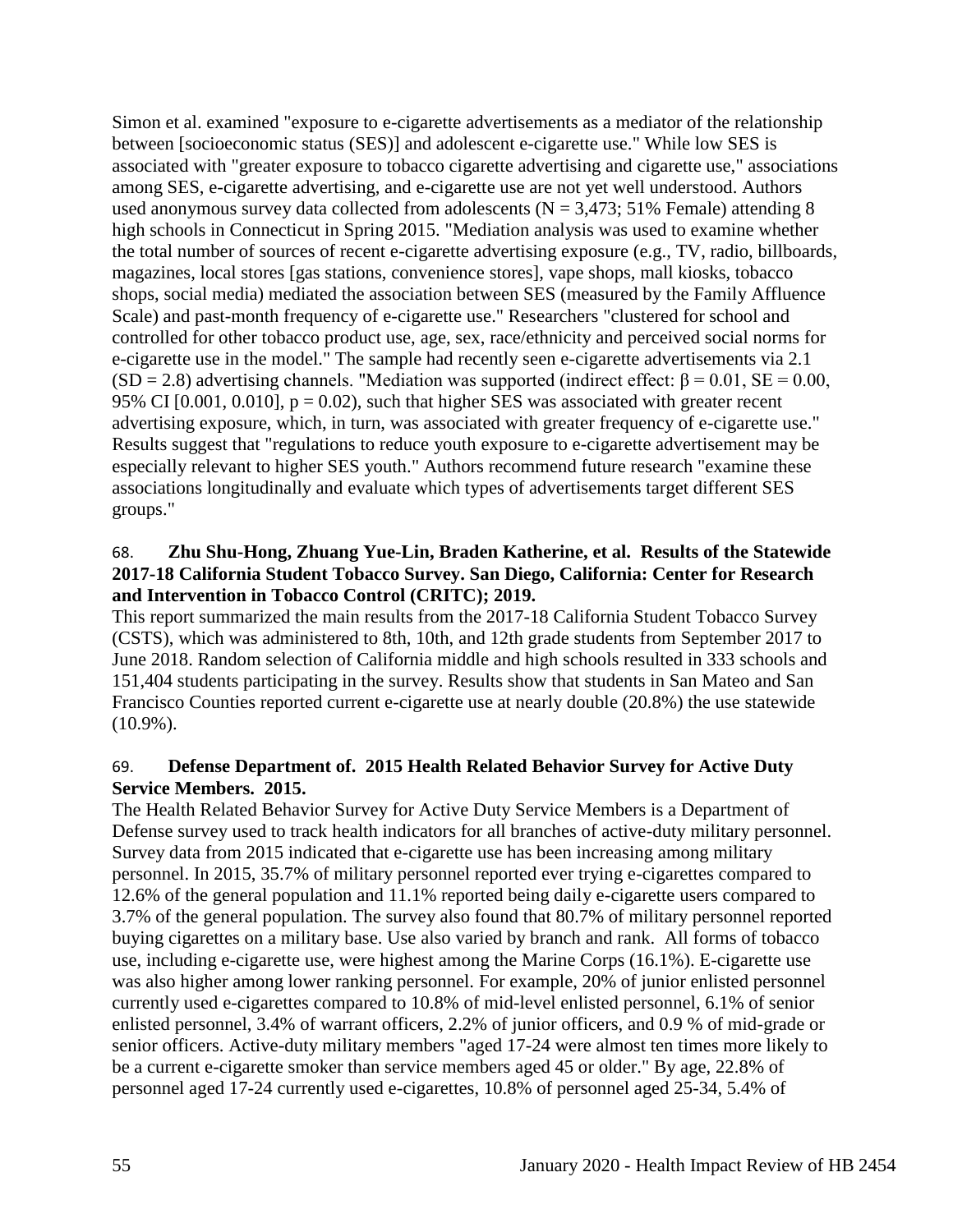personnel aged 35-44, and 2.5% of personnel older than age 45. Military personnel identifying as Hispanic and personnel having high school education or less also used e-cigarettes at a higher rate.

### 70. **Smith Derek. San Francisco vs. Goliath: how communities of color fought to protect our youth against Big Tobacco \*Step 2 - Implementing Innovation. San Francisco, California: San Francisco Department of Public Health; 2019.**

This presentation from the San Francisco Department of Public Health provides an overview of how it implemented the city ordinance prohibiting the sale and distribution of flavored tobacco products and cigarettes. It discusses outreach and education efforts as well as results of initial compliance inspections. Overall, inspections indicate that the majority of retailers are in compliance with the law. Based on prior non-compliance, 150 locations were prioritized for inspections. Those found to be selling received a Notice of Correction. In 2019, SFDPH's annual mailing shared details on how to comply with state and local laws. It has also expanded its quitting offerings to support the flavor restrictions. For example, it has funded and supported community contracts to meet African American youth needs as well as trans folks and Spanishspeaking smokers. The next round of priority populations include Chinese speaking men, African American adults, youth who use Juul, and Pacific Islander folks. In fall 2019, it will launch its Connect to Quit media campaign.

## 71. **State preemption--Exceptions, 70.345.210 Revised Code of Washington (RCW)(2016).**

RCW 70.345.210 (State preemption--Exceptions) preempts political subdivisions (e.g., cities and counties) from adopting or enforcing requirements for the licensure and regulation of vapor products promotions and sales at retail; imposing fees or license requirements on retail outlets for possessing or selling vapor products, other than general business taxes or license fees; and regulating the use of vapor products in outdoor public places, unless the public place is an area where children congregate. This statute does allow for regulation of vapor products in indoor public spaces.

## 72. **E-cigarettes linked to heart attacks, coronary artery disease and depression [press release]. 2019.**

This American College of Cardiology press release summarizes results from a study by Vindhyal et al. presented at the ACC's 68th Annual Scientific Session (2019). Vindhyal et al. reported that there are over 460 brands and 7,700 flavors of e-cigarettes. Vindhyal et al. analyzed data from 96,467 respondents to the National Health Interview Survey from 2014, 2016, and 2017. They found that adults who use vapor products are significantly more likely to have a heart attack, coronary artery disease, and depression compared to those that do not use vape products. For example, after controlling for age, sex, body mass index, high cholesterol, high blood pressure, and smoking combustible cigarettes, adults that used e-cigarettes were 34% more likely to have a heart attack and 25% more likely to have coronary artery disease compared to adults that do not use e-cigarettes. Users were at increased risk of heart attack and coronary artery disease regardless of whether they vaped daily or occasionally. The authors noted that further longitudinal data is needed to establish causation. However, the authors stated that the results "show a clear association between any kind of smoking and negative health outcomes."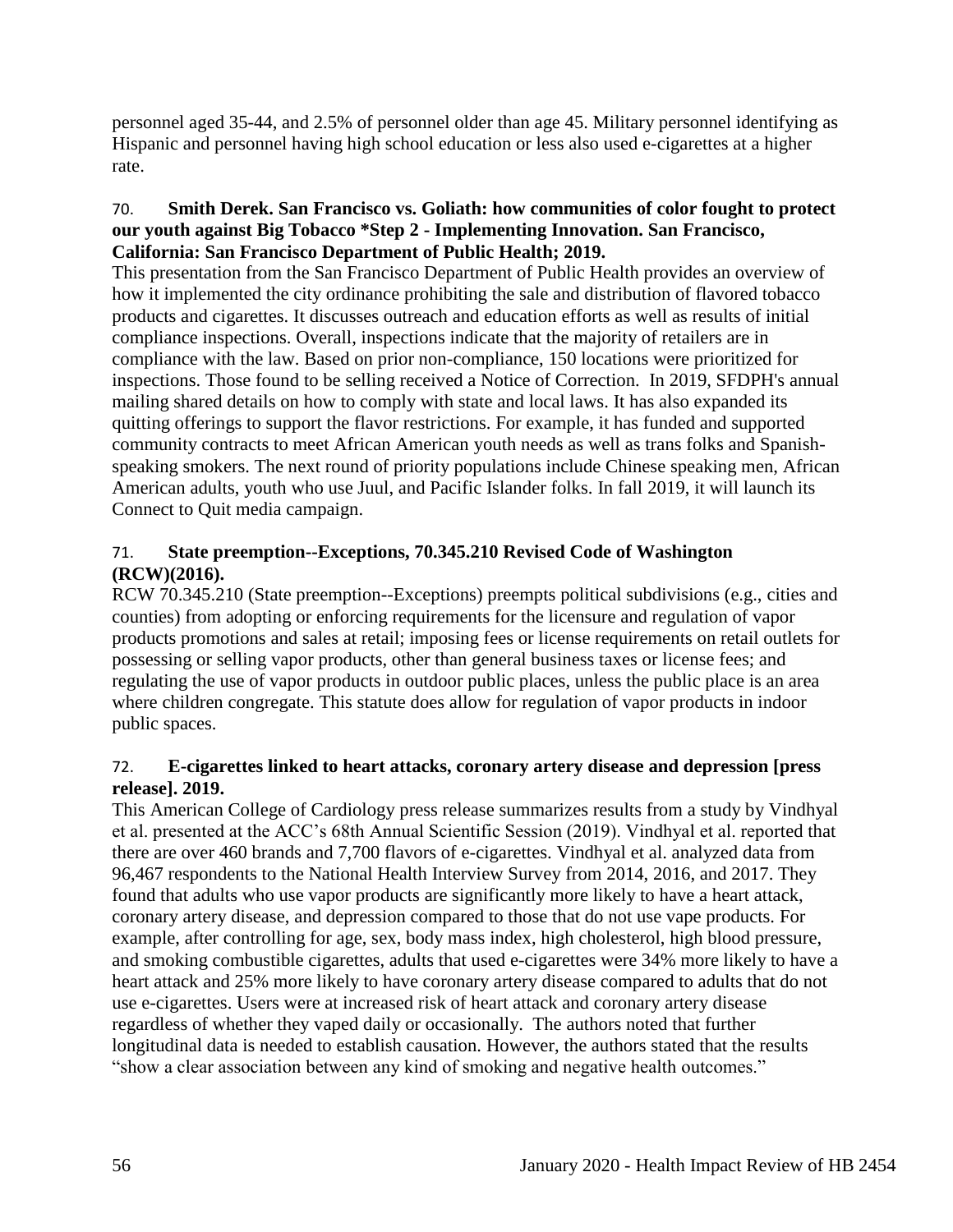#### 73. **Gerloff J., Sundar I. K., Freter R., et al. Inflammatory Response and Barrier Dysfunction by Different e-Cigarette Flavoring Chemicals Identified by Gas Chromatography-Mass Spectrometry in e-Liquids and e-Vapors on Human Lung Epithelial Cells and Fibroblasts.** *Appl In Vitro Toxicol.* **2017;3(1):28-40.**

There are over 8,000 flavors of e-cigarettes on the market. Gerloff et al. looked at the impact of e-cigarette flavoring chemicals on lung function. Specifically, they looked at impact of various chemicals on the release of proinflammatory cytokine (interleukin-8) in human lung epithelial cells and human lung fibroblasts in vitro, and on barrier dysfunction in human bronchial epithelial cells. They looked at the impact of various e-liquids at three different concentrations to evaluate dose-response impacts after 24 hours of exposure. The authors stated that, "flavored ecigs are a public health concern not just because they attract youth for experimentation (gateway for initiating tobacco products) but also due to the presence of chemicals that serve as flavorings that may lead to their own health hazards. Flavoring chemicals contain harmful aerosol constituents, such as maltol, vanillin, acetoin, and diacetyl apart from nicotine, vegetable glycerin, and propylene glycol/glycerol." In addition, "recent studies have shown that cytotoxic effects posed by e-liquids are mainly due to increasing concentrations of the flavoring agents." The authors noted that there is a lack of data about potential short and long- term health impacts and toxicity from inhaling flavored chemicals. This study found that acetoin, diacetyl, maltol, and ortho-vanillin significantly induced the release of interleukin-8 in human bronchial epithelial cells. Acetoin, pentanedione, maltol, and ortho-vanillin also induced release of interleukin-8 among human primary lung fibroblast cells. None of the flavorings produced a significant proinflammatory response in lung epithelial cells. E-cigarette flavoring chemicals had a dosedependent impact on lung epithelial cells and fibroblasts. The authors also found that flavoring chemicals impact barrier dysfunction in human bronchial epithelial cells, which can increase access of pollutants, bacteria, and viruses into the lungs. They authors stated, "previously, it has been shown that soluble components of e-cig, including nicotine exposure, caused a dosedependent loss of lung endothelial barrier function associated with oxidative stress and inflammatory response. Our data show that nicotine and e-cig flavoring agents…differentially affect epithelial barrier function time dependently. This suggests that both nicotine and flavoring chemicals in e-cigs are equally responsible for compromising epithelial integrity/[tight junctions], which allows particles to cross the epithelial barrier." The authors noted that "food flavoring chemicals approved and evaluated as safe by FEMA for ingestion are now widely being used in [electronic nicotine delivery systems] without knowing their safety and inhalation toxicity." This study confirmed that inhaling diacetyl can cause damage to lung cells. They also cited a previous study that found that cytotoxicity was correlated with the total number and concentration of chemicals present in flavored e-cigarettes. Another study found that 30 puffs from cherry-flavored e-cigarettes contained higher levels of benzaldehyde than combustible cigarettes. The authors concluded that, "our finds suggest that flavoring chemicals are present in e-liquid/e-cigar aerosols, which are proinflammatory and long-term exposure to flavoring chemicals may lead to lung injurious responses."

### 74. **Wang T.W., Gentzke A., Sharapova S., et al. Tobacco Product Use Among Middle and High School Students--United States, 2011-2017.** *Morbidity and Mortality Weekly Report, Centers for Disease Control and Prevention.* **2018;67(22):629-633.**

Centers for Disease Control and Prevention and the Food and Drug Administration evaluated data from the National Youth Tobacco Surveys from 2011 to 2017. They estimated nationwide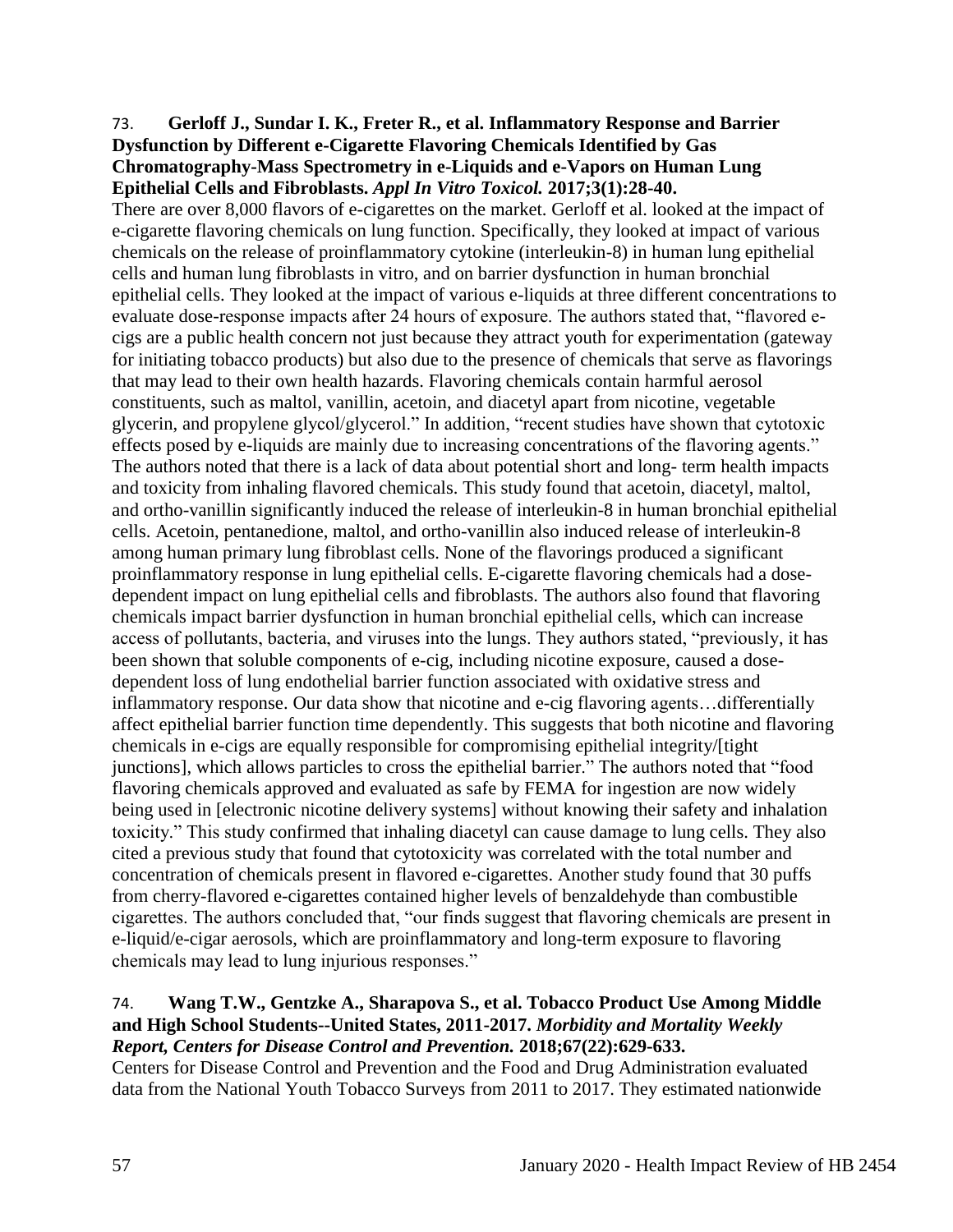current use of tobacco products for students in middle and high school. Overall, they found that tobacco use decreased from 24.2% of high school students (grades 9-12) in 2011 to 19.6% of high school students in 2017, and from 7.5% of middle school students (grades 6-8) in 2011 to 5.6% of middle school students in 2017. E-cigarettes were the most commonly used tobacco product across all grades. Although use of tobacco products decreased overall, e-cigarette use increased from 1.5% of high school students in 2011 to 11.7% of high school students in 2017. E-cigarette and hookah use also increased from 2011 to 2017 for middle school students. Currently, "in 2017, approximately one in five high school students (2.95 million) and one in 18 middle school students (0.67 million) currently used a tobacco product." The authors note that, "several factors continue to promote and influence tobacco product use among youths, including exposure to tobacco product advertising and imagery through various media, as well as the availability of flavored tobacco products."

## 75. **Cullen K.A., Ambrose B.K., Gentzke A.S., et al. Notes From The Field: Use of Electronic Cigarettes and Any Tobacco Product among Middle and High School Students-- United States, 2011-2018.** *Morbidity and Mortality Weekly Report, Centers for Disease Control and Prevention.* **2018;67(45).**

E-cigarettes entered the U.S. market in 2007, and were the most commonly used tobacco product among youth by 2014. This Morbidity and Mortality Weekly Report update provides a summary of adolescent e-cigarette use in the U.S. from 2011 to 2018. Using data from the National Youth Tobacco Survey, this update shows that e-cigarette use among high school and middle school students statistically significantly increased between 2011 and 2018. For high school students, 1.5% of students reported using e-cigarettes in 2011 and 20.8% reported using e-cigarettes in 2018 ( $p < 0.001$ ). For middle school students, 0.6% reported using e-cigarettes in 2011 and 4.9% reported using e-cigarettes in 2018 ( $p < 0.001$ ). Both groups experienced large increases between 2017 and 2018, with high school use increasing by 78% (11.7% to 20.8% of students,  $p<0.001$ ) and middle school use increasing by  $48\%$  (3.3% to 4.9% of students, p=0.001). The authors attribute the increase in e-cigarette use between 2017 and 2018 to "recent popularity of ecigarettes shaped like a USB flash drive, such as JUUL."

## 76. **Bhatnagar A., Whitsel L. P., Blaha M. J., et al. New and Emerging Tobacco Products and the Nicotine Endgame: The Role of Robust Regulation and Comprehensive Tobacco Control and Prevention: A Presidential Advisory From the American Heart Association.** *Circulation.* **2019;139(19):e937-e958.**

In its Presidential Advisory on New and Emerging Tobacco Products, the American Heart Association (AHA) highlighted the dramatic increase in use of electronic cigarettes (ecigarettes), particularly among adolescents and young adults, as a significant health concern. AHA stated, "[a]lthough these products may benefit by helping some smokers to quit or to move to a less harmful product, the long-term health effects of these products and the net public health effect associated with their use remain unclear and widely debated." Evidence indicates that use of e-cigarettes by youth "seems to be nearly exclusively for recreational purposes because youth use does not seem to be associated with quit attempts or quit contemplation." The National Academies of Sciences, Engineering, and Medical summary of the latest research on e-cigarettes indicates that these products "contain fewer numbers and lower levels of toxicants than combustible tobacco cigarettes and that exposure to nicotine and toxicants from aerosolization of e-cigarette constituents depended on the characteristics of the device and its use." Upon review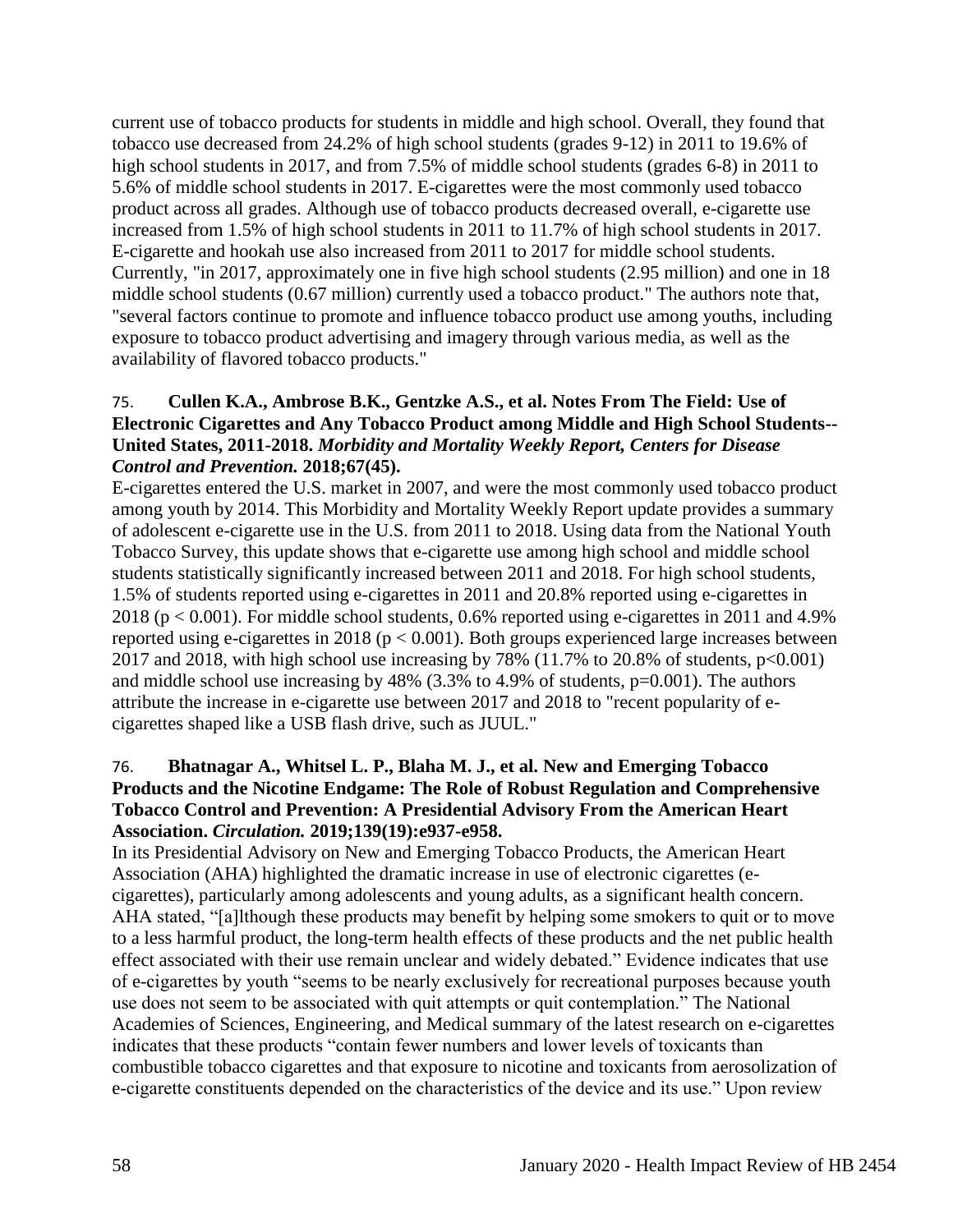of the evidence, the committee found that "e-cigarettes likely pose less risk than continuing to smoke cigarettes", but that e-cigarettes are "not without adverse biological effects in humans." Population dynamic modeling conducted before the rise in JUUL use indicated that, "assuming that the use of e-cigarettes increases the net cessation rate of combustible cigarettes among adults, the use of these products could generate a net public health benefit, despite the increased use of combustible tobacco products by young adults." However, the modeling also showed that "in some scenarios in which e-cigarette toxicity was much higher or the gateway effects from ecigarette use to combustible cigarette use were much stronger, the public health benefit was substantially less or e-cigarette use was even associated with net harm. Moreover, if e-cigarettes do not promote cessation of combustible tobacco products in adults, the policy model projected that there would be net public harm in both the short and long terms." The committee therefore "prioritized research to determine whether e-cigarettes promote smoking cessation." AHA noted that data documenting the increasing use of e-cigarettes among adolescents and young adults may underestimate the true prevalence because evidence indicates that "some youth self-report that they are not using e-cigarettes when they are using electronic hookah, JUUL, and other similar products." A growing body of evidence shows that young people who use e-cigarettes, particularly products with higher nicotine content, "are more likely than those not using these products to try and to continue cigarette smoking." Evidence also indicates that e-cigarettes may contribute to former smokers reinitiating tobacco use and sustaining nicotine use. A populationbased, prospective cohort study found "no evidence that e-cigarette use helps adult smokers quit at rates higher than when these products are not used." Moreover, while dual users may smoke fewer cigarettes, they tend to compensate with more e-cigarette use, which increases their overall exposure to nicotine. "Therefore, even though e-cigarettes might help maintain smoking reduction and lower withdrawal symptoms, the long-term health impact of dual use remains largely unknown." AHA noted that, to date, "there is no experimental evidence to support the view that flavors help adults switch from combustible tobacco products or to quit tobacco altogether." However, evidence suggests restricting flavoring in all tobacco can reduce the appeal of these products to adolescents and young adults.

77. **Miech Richard , Johnston Lloyd , O'Malley Patrick M. , et al. Correspondence: Trends in Adolescent Vaping, 2017-2019.** *The New England Journal of Medicine.* **2019.** Miech et al. used data from Monitoring the Future to assess "whether adolescents' vaping of nicotine continued to increase from 2018 to 2019, after the previous year's record increase, the largest for any substance tracked by Monitoring the Future over the past 44 years." The survey collects data from a nationally representative samples of 12th, 10th, and 8th-grade students. Data indicate that across the 2017, 2018, and 2019, response rates were equal to or greater than 80% for each grade level (12th grade 80%, 10th grade 86%, and 8th grade 88%), with most nonresponse due to students' absence. A randomly selected subset (1/3 of total year sample) received questions on nicotine vaping. The analysis found that from 2017 to 2019 vaping prevalence more than doubled in each of the three grades. "In 2019, the prevalence of use during the previous 30 days was more than 1 in 4 students in 12th grade, more than 1 in 5 in the 10th grade, and more than 1 in 11 in the 8th grade." Daily nicotine vaping (i.e., vaping on at least 20 of the past 30 days) was reported by 12% of 12th grade students, 7% of 10th grade students, and 2% of 8th grade students.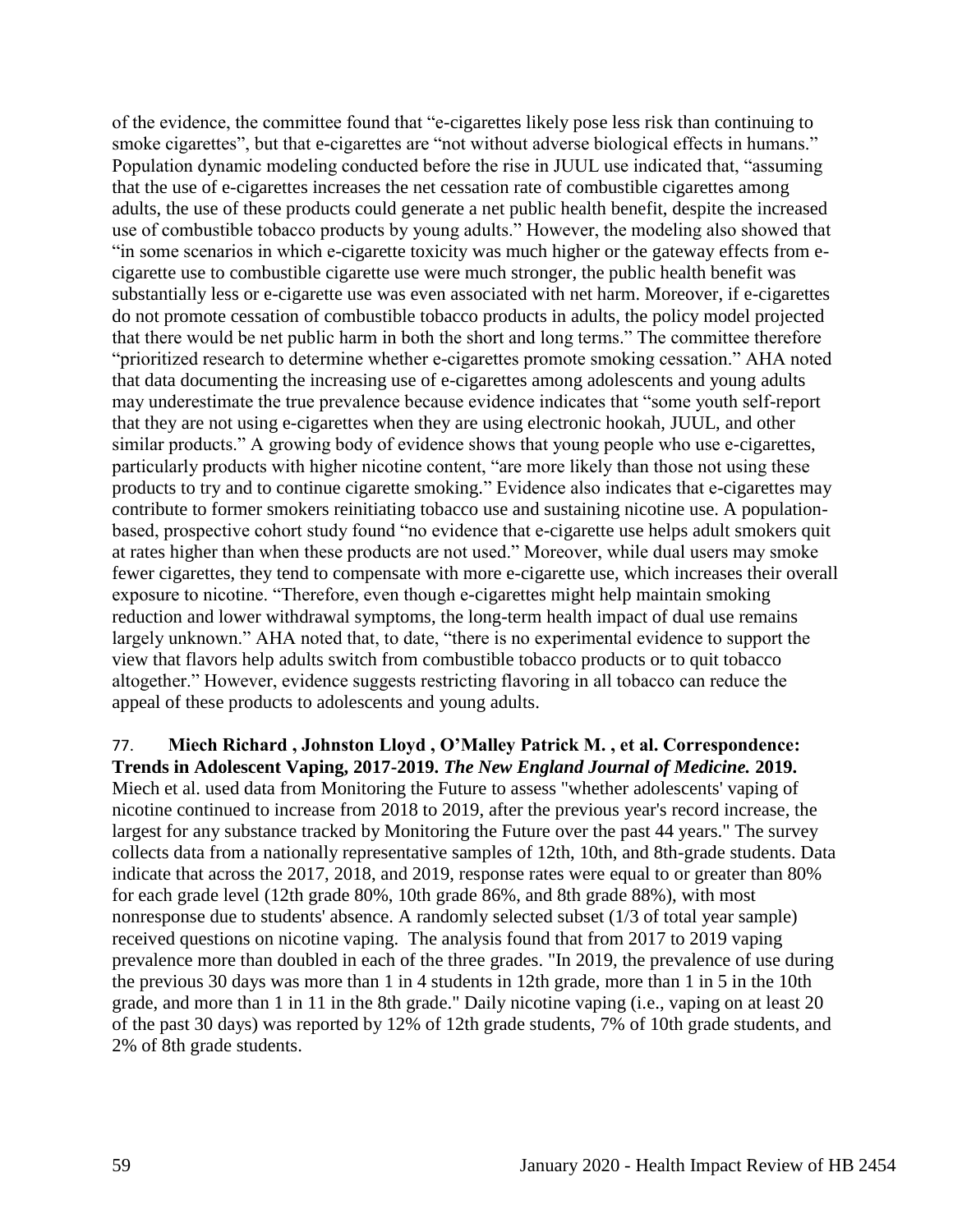#### 78. **Cullen Karen A. , Gentzke Andrea S., Sawdey Michael D. , et al. e-Cigarette Use Among Youth in the United States, 2019.** *JAMA.* **2019;322(21):2095-2103.**

Cullen et al. estimated the prevalence of e-cigarette use among U.S. high school and middle school students in 2019 including frequency of use, brands used, and use of flavored products. Researchers conducted cross-sectional analyses of a school-based nationally representative sample of 19,018 U.S. students in grades 6 to 12 participating in the 2019 National Youth Tobacco Survey. Survey data were collected February 15, 2019 to May 24, 2019. "The survey included 10 097 high school students (mean [SD] age, 16.1 [3.0] years; 47.5%female) and 8837 middle school students (mean [SD] age, 12.7 [2.8] years; 48.7% female). The response rate was 66.3%." Results show, "Among current e-cigarette users, an estimated 34.2% (95%CI, 31.2%- 37.3%) of high school students and 18.0% (95%CI, 15.2%-21.2%) of middle school students reported frequent use, and an estimated 63.6% (95%CI, 59.3%-67.8%) of high school students and 65.4% (95%CI, 60.6%-69.9%) of middle school students reported exclusive use of ecigarettes." Moreover, "Among high school students, an estimated 72.2% (95% CI, 69.1%- 75.1%) of current exclusive e-cigarette users reported current use of flavored e-cigarettes. Among middle school students, an estimated 59.2% (95% CI, 54.8%-63.4%) of current exclusive e-cigarette users reported current use of flavored e-cigarettes." Meanwhile, among high school students "an estimated 25.4 (95% CI, 22.5%-28.5%) of current exclusive e-cigarette users reported current use of unflavored e-cigarettes. Among middle school students, an estimated 38.1% (95% CI, 33.7%-42.8%) of current exclusive e-cigarette users reported current use of unflavored e-cigarettes.

### 79. **Romberg A. R., Miller Lo E. J., Cuccia A. F., et al. Patterns of nicotine concentrations in electronic cigarettes sold in the United States, 2013-2018.** *Drug Alcohol Depend.* **2019;203:1-7.**

Romberg et al. examined changes in nicotine concentrations of e-cigarette products sold from 2013 to 2018. Authors used sales data aggregated in 4-week periods from March 2, 2013 to September 8, 2018 (66 months) for convenience stores and mass market channels. Internet and vape shop sales were not available. "Internet searches were used to supplement information for nicotine concentration and flavor. Products were categorized by nicotine concentration, flavor, type (disposable or rechargeable), and brand." Authors assessed dollar sales, unit sales, and average nicotine concentration. Results show that "during 2013-2018, the average nicotine concentration in e-cigarettes sold increased overall, for all flavor categories, and for rechargeable e-cigarettes." Furthermore, during that time period "the proportion of total dollar sales comprised of higher nicotine concentration e-cigarettes (>4% mg/mL) increased from 12.3% to 74.7%." Authors found, "Zero-nicotine products accounted for less than 1% of dollar market share across all years analyzed." Authors note that higher concentrations of nicotine may influence patterns of e-cigarette use.

## 80. **Wang Teresa W., Asman Kat, Gentzke Andrea S., et al. Tobacco Product Use Among Adults -- United States, 2017.** *Morbidity and Mortality Weekly Report.*  **2018;67(44):1225-1232.**

The National Health Interview Survey (NHIS) is an annual, nationally representative, in-person survey of the noninstitutionalized U.S. civilian population. In 2017, the adult sample included 26,742 adults aged 18 years and older. The response rate was 53.0%. The survey assessed adult use of five tobacco products: cigarettes; cigars (cigars, cigarillos, or filtered little cigars); pipes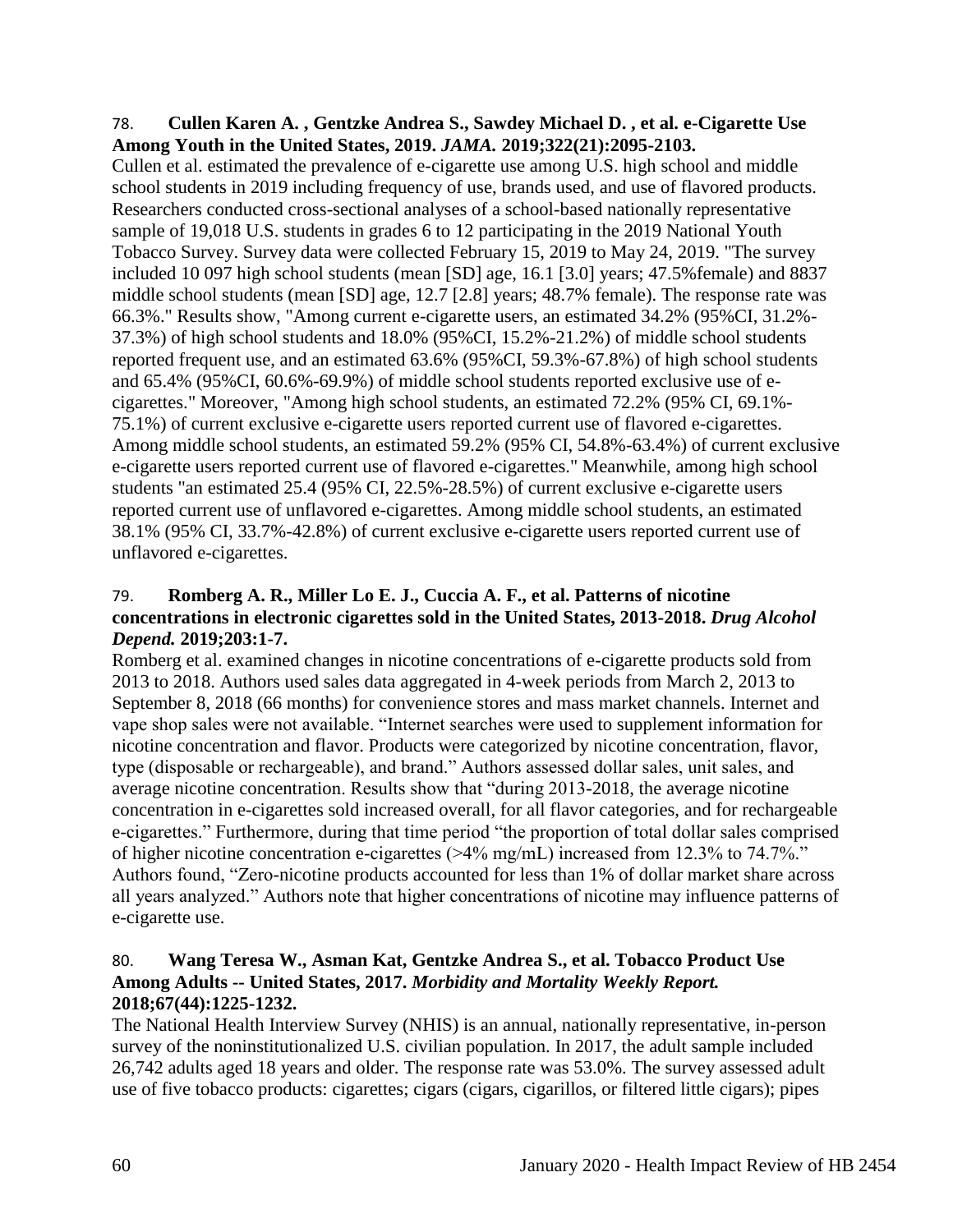(regular pipes, water pipes, or hookahs); e-cigarettes; and smokeless tobacco (chewing tobacco, snuff, dip, snus, or dissolvable tobacco). Data were weighted to adjust for differences in selection probability and nonresponse and to provide nationally representative estimates. Overall, an estimated 2.8% (6.9 million) of U.S. adults currently used e-cigarettes in 2017. Among current tobacco product users, 40.5% were daily users of e-cigarettes. "Overall, 3.7% of U.S. adults (9.0 million; 19% of current tobacco product users) used [2 or more] tobacco products." The most prevalent tobacco product combination was cigarettes and e-cigarettes (30.1%). Young adults (i.e., aged 18-24 years) reported the highest use of e-cigarettes (5.2%) despite having lower use of any tobacco product than those 25-44 years of age and 45-64 years. Primary reasons for ecigarette use among adults include curiosity, flavoring, cost, consideration of others, convenience, and simulation of cigarettes, as well as to attempt to quit smoking. Authors noted that "[d]ifferences in tobacco product use across population groups might be related to multiple factors, including targeted advertising, differing perceptions regarding the relative harm or social acceptability of tobacco use, and differences in tobacco product prices and levels of access to cessation resources."

## 81. **Article 19H: Permits for the Sale of Tobacco, San Francisco Health Code(2016).**

Section 19H.2. of the San Francisco Health Code defines "Tobacco Product" as "(1) any product containing, made, or derived from tobacco or nicotine that is intended for human consumption, whether smoked, heated, chewed, absorbed, dissolved, inhaled, snorted, or sniffed, or ingested by any other means, including, but not limited to, cigarettes, cigars, little cigars, chewing tobacco, pipe tobacco, bidis or snuff; (2) any device or component, part, or accessory that delivers nicotine alone or combined with other substances to the person using the device including but not limited to electronic cigarettes, cigars, or pipes, whether or not the device or component is sold separately. "Tobacco Product" does not include any product that has been approved by the United States Food and Drug Administration for use as a tobacco cessation product where such product is marketed and sold solely for such an approved purpose."

## 82. **Article 19Q: Prohibiting the Sale of Flavored Tobacco Products, San Francisco Health Code(2018).**

Article 19Q.1-19Q.8 of the San Francisco Health Code was added by Ordinance 140-17, approved July 7, 2017. However the ordinance was suspended by the filing of a referendum petition. The law was adopted by the voters as part of Proposition E at the June 5, 2018 election and became effective 30 days after the election results were declared. Under 19Q.3 "(a) The sale or distribution by an Establishment of any Flavored Tobacco Product is prohibited." and "(b) There shall be a rebuttable presumption that a Tobacco Product, other than a Cigarette, is a Flavored Tobacco Product if a Manufacturer or any of the Manufacturer's agents or employees, in the course of their agency or employment, has made a statement or claim directed to consumers or to the public that the Tobacco Product has or produces a Characterizing Flavor, including, but not limited to, text, color, and/or images on the product's Labeling or Packaging that are used to explicitly or implicitly communicate that the Tobacco Product has a Characterizing Flavor." Section 19Q.4 applies the same statutory language to flavored cigarettes.

## 83. **Abuse National Institute on Drug. Teen Drug Use Monitoring the Future 2020 - Vaping. Washington, D.C. : National Institutes of Health 2019.**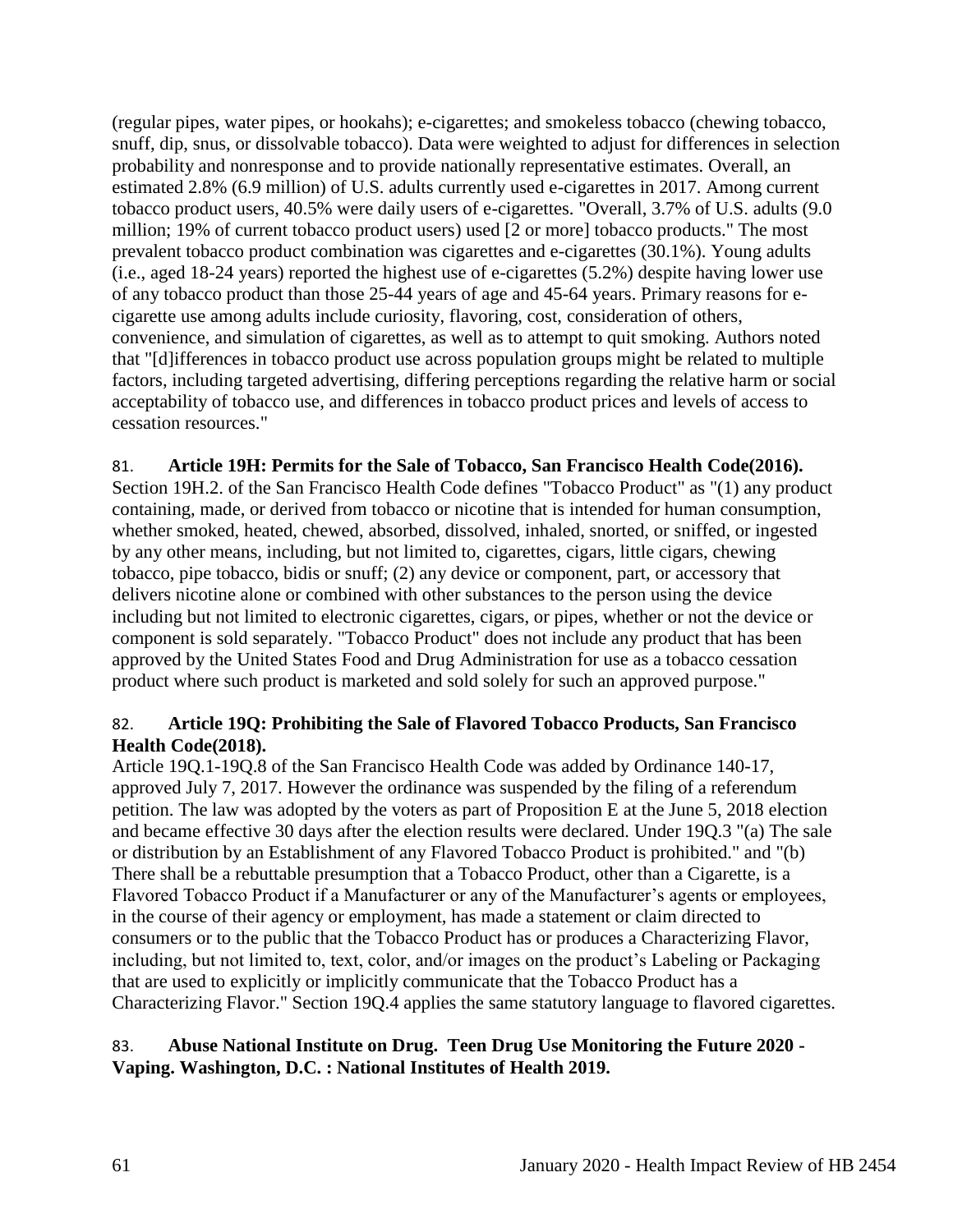This infographic is based on results of the 2019 Monitoring the Future (MTF) Survey, "an annual survey of 8th, 10th, and 12th graders conducted by researchers at the Institute for Social Research at the University of Michigan, Ann Arbor, under a grant from the National Institute on Drug Abuse, part of the National Institutes of Health." Conducted since 1975, "the survey has measured how teens report their drug, alcohol, and cigarette use and related attitudes in 12th graders nationwide; 8th and 10th graders were added to the survey in 1991." Results of the 2019 survey are based on 42,531 participating students from 396 public and private schools. 2019 Past Month Nicotine Vaping Equates to: 1 in  $4 - 12$ th graders; 1 in  $5 - 10$ th graders; and 1 in  $10 - 8$ th graders. The 2017-2018 increase in nicotine vaping was the largest one-year jump ever tracked for any substance in the 45-year survey history. The 2018-2019 increase in THC vaping is the second largest one-year jump tracked. When asked why they vape, 41.7% reported vaping "because it tastes good" (2nd most common reason). The most common reason was "to experiment - to see what it's like" (60.9%). Additionally, 37.4% reported vaping "to relax or relieve tension" (a significant increase [nearly 1/3] since 2018), and 8.1% reported vaping "because I'm 'hooked' - I have to have it" (a significant increase, more than doubled from 2018).

#### 84. **Pepper Jessica K. , Ribisl Kurt M. , Emery Sherry L. , et al. Reasons for Starting and Stopping Electronic Cigarette Use** *Int J Environ Res Public Health.*  **2014;11(2014):10345-10361.**

Pepper et al. assessed reasons cited by adult e-cigarette users for starting and then stopping electronic cigarette (e-cigarette) use. "Among a national sample of 3878 U.S. adults who reported ever trying e-cigarettes, the most common reasons for trying were curiosity (53%); because a friend or family member used, gave, or offered e-cigarettes (34%); and quitting or reducing smoking (30%)." Researchers found nearly two-thirds (65%) of those who started using e-cigarettes later stopped using them. "Discontinuation was more common among those whose main reason for trying was not goal-oriented (e.g., curiosity) than goal-oriented (e.g., quitting smoking) (81% vs. 45%,  $p < 0.001$ ). The most common reasons for stopping e-cigarette use were that respondents were just experimenting (49%), using e-cigarettes did not feel like smoking cigarettes (15%), and users did not like the taste (14%)." Results suggest there are "two categories of e-cigarette users: those who try for goal-oriented reasons and typically continue using and those who try for non-goal-oriented reasons and then typically stop using." Authors recommend additional research focus on distinguishing "e-cigarette experimenters from motivated users whose decisions to discontinue relate to the utility or experience of use. Depending on whether e-cigarettes prove to be effective smoking cessation tools or whether they deter cessation, public health programs may need distinct strategies to reach and influence different types of users."

## 85. **Pepper J. K., Coats E. M., Nonnemaker J. M., et al. How Do Adolescents Get Their E-Cigarettes and Other Electronic Vaping Devices?** *American Journal of Health Promotion.*  **2018:890117118790366.**

Pepper et al. conducted an online survey of 1,729 adolescents aged 15-17 who reported vaping in the past 30 days (using an e-cigarette or similar device) to determine how youth obtain or access vaping devices. Adolescent use of e-cigarettes increased significantly between 2011 and 2015, and in 2016 11% of U.S. 10th graders and 12% of U.S. 12 graders reported vaping. Minimum purchase age for e-cigarettes was established nationally as 18 years in 2016. While prior studies have found that social sources are the main way adolescents access cigarettes, little is known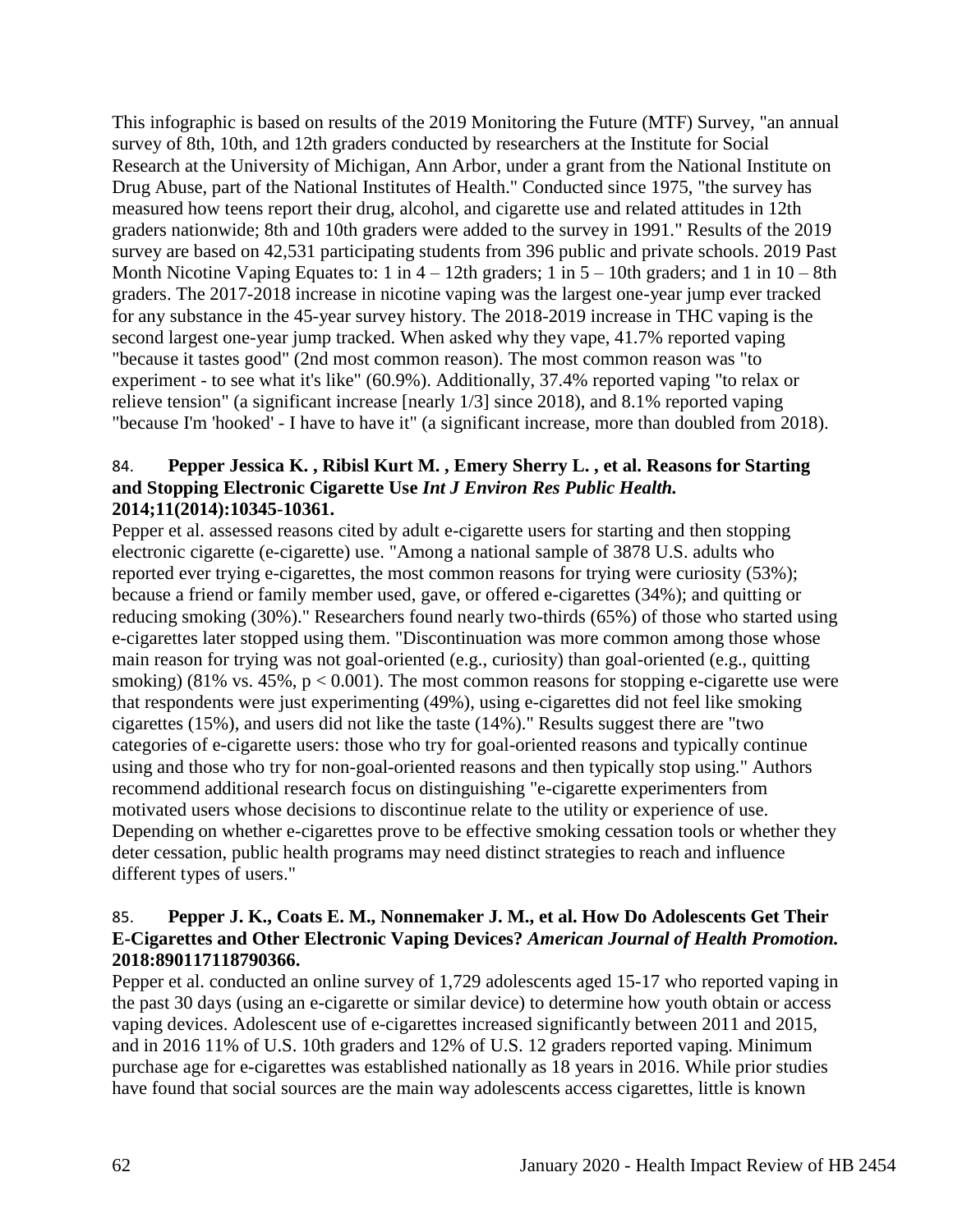about how adolescents access e-cigarettes and other devices. Approximately half of respondents reported smoking cigarettes in the past 30 days, and one-third of respondents reported using other tobacco products in the past 30 days. They found that 78.2% of adolescents surveyed owned their own vaping device, with 32.2% purchasing their device online and 22.3% purchasing it in a vapor shop or lounge. Sources varied significantly by sex, race/ethnicity, and poly tobacco use. In addition, 72.8% reporting using someone else's vaping device in the past 30 days, with 80.5% who borrowed stating that they borrowed from a friend. Adolescents were more likely to borrow a vaping device if they vaped more often, did now own their own, vaped in social situations, or had been refused purchase. The authors suggested that, "social sources might be even more important for vaping than for smoking cigarettes; cigarette smokers likely get cigarettes from other people only when they do not possess their own, but vapers use others' devices even when they have their own."

### 86. **Meyers M. J., Delucchi K., Halpern-Felsher B. Access to Tobacco Among California High School Students: The Role of Family Members, Peers, and Retail Venues.** *Journal of Adolescent Health.* **2017;61(3):385-388.**

Meyers et al. surveyed 772 adolescents in California to determine how they obtain cigarettes, ecigarettes, and hookah. They recruited 9th and 12th grade students from 8 high schools in California to participate in a longitudinal study related to tobacco access, perceptions, social norms, marketing, and use. In general, 32.7% of students reported using hookah, 28.7% reported using e-cigarettes, and 19.2% reported using cigarettes. Approximately 55% of respondents reporting getting their tobacco products from peers, and "adolescents [were] significantly more likely to obtain hookah, e-cigarettes, and cigarettes from a friend than any of the other sources addressed." Of students who purchased tobacco products, students were significantly more likely to purchase e-cigarettes or hookah from a smoke shop than any other retailer. The authors found that, "9.3% of participants under the age of 18 reported purchasing tobacco products themselves...thus, despite legislation banning the sale to minors, [adolescents and young adults] continue to directly purchase tobacco products at alarming rates." However, this survey was completed before California enacted their Tobacco 21 law.

## 87. **McCabe Sean Esteban , West Brady T. , McCabe Vita V. . Associations Between Early Onset of E-cigarette Use and Cigarette Smoking and Other Substance Use Among US Adolescents: A National Study.** *Nicotine & tobacco research : official journal of the Society for Research on Nicotine and Tobacco.* **2017;20(8):923-930.**

McCabe et al. examined the associations between early onset of e-cigarette use and cigarette smoking and other substance use behaviors among US adolescents. Researchers analyzed data collected as part of the 2015 Monitoring the Future study. A nationally representative sample of 2,299 US high school seniors attending public and private high schools completed a selfadministered questionnaire during the spring of their senior year. Results showed, "A higher percentage of adolescents who began using e-cigarettes in ninth grade or earlier (early onset) were found to report current and lifetime cigarette smoking and other substance use relative to those individuals who never used e-cigarettes or those who began using e-cigarettes later in the 12th grade." Specifically, "approximately  $69.6\%$  (SE = 8.1) of those who initiated e-cigarette use at grade 9 or earlier reported any cigarette smoking as compared to  $46.5\%$  (SE = 6.4) of the respondents who initiated e-cigarettes in 12th grade and  $14.8\%$  (SE = 1.5) of those respondents who never used e-cigarettes." Moreover, "Multivariate logistic regression analyses indicated that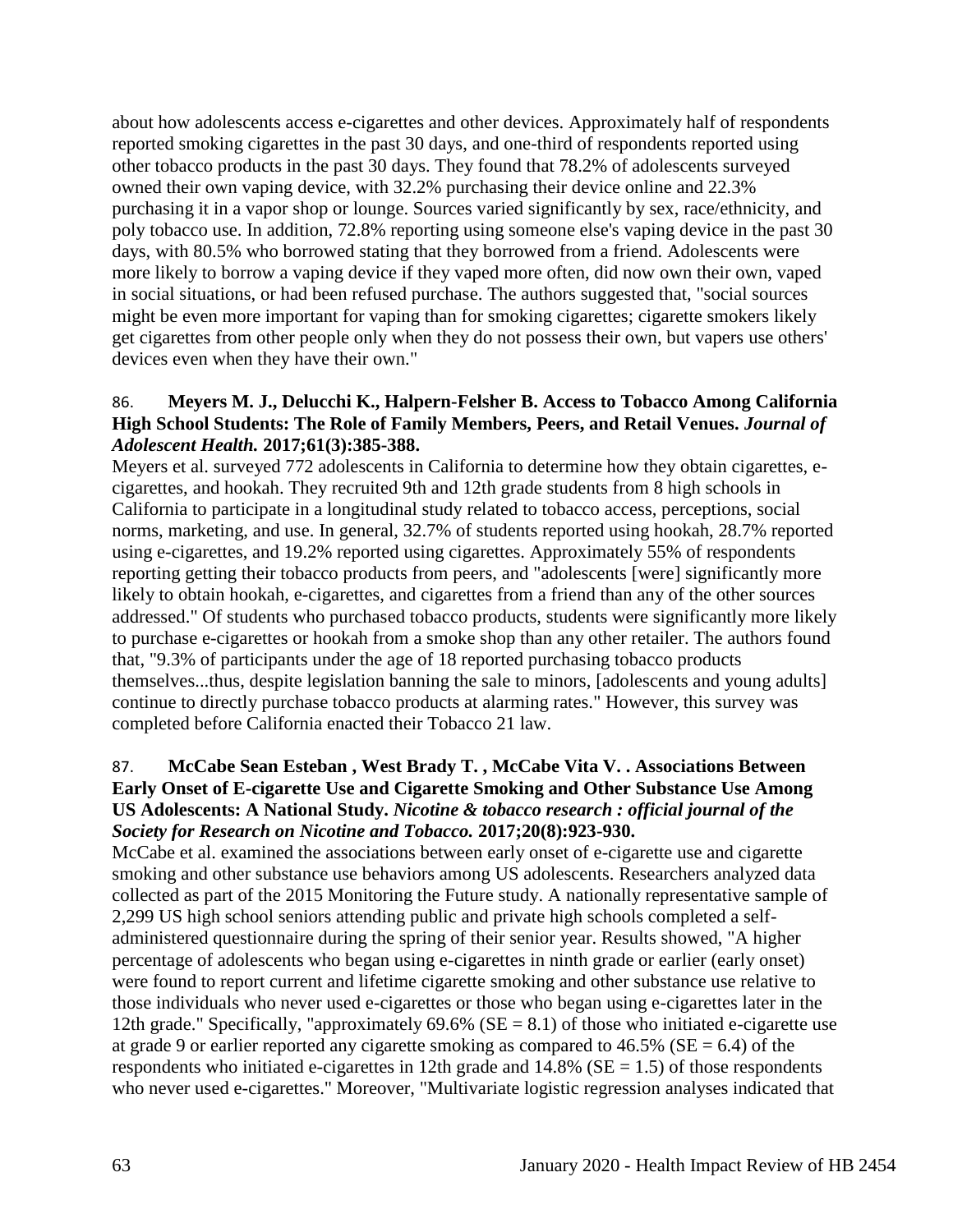the adjusted odds of alcohol use, cigarette smoking, marijuana use, nonmedical prescription drug use, and other illicit drug use among early onset e-cigarette users were significantly greater than those for individuals never having used e-cigarettes (adjusted odds ratios [AORs] ranged 9.5– 70.6, p < .001)." Researchers note that although "these associations were significant for both experimental and frequent e-cigarette users, the effects of early onset were stronger among frequent e-cigarette users." Additionally, "the odds of these substance use behaviors (except alcohol) among early onset e-cigarette users were also significantly greater than the odds for later onset e-cigarette users (AORs ranged  $2.8-4.1$ ,  $p < .05$ )." Authors conclude, "In the present study, early onset of e-cigarette use was significantly associated with increased odds of cigarette smoking and other substance use behaviors."

### 88. **Petersen Angela, Myers Mark G. , Tully Lyric, et al. Polytobacco use among young adult smokers: prospective association with cigarette consumption.** *Tobacco Control.*  **2020;2020(29):43-48.**

Petersen et al. conducted this prospective study to examine changes in multiple tobacco product use over time and associations with cigarette smoking quantity. Authors cite evidence that "While other tobacco products, such as e-cigarettes and hookah, may not lead to nicotine dependence as readily as regular cigarette consumption, there is substantial evidence that repeated exposure induces dependence." Study participants (n=335; 55% male; with a racial/ethnic composition of 39% non-Hispanic white, 25% Asian American, 24% Hispanic/Latino and 11% from other or multiple backgrounds) were 18-24 years old non-daily cigarette smokers living in California. Participants were compensated for their participation. Researchers assessed participants' polytobacco use patterns quarterly for 2 years. "A longitudinal negative binomial regression model indicated that those who used more non-cigarette products also reported greater cigarette quantity. The strength of this relationship increased over time." Additionally, "The pattern held whether or not cigarettes were included in the PTU predictor." The study found, "Participants who used 3+ products reported significantly more cigarettes over time compared with those who used two products ( $z=4.57$ ,  $p<0.001$ ), one product ( $z=8.40$ ,  $p<0.001$ ) and no products ( $z=21.74$ ,  $p<0.001$ )." Similarly, "Refitting the model with two products as the reference indicated that this group smoked significantly more than single product users ( $z = -5.26$ ,  $P < 0.001$ )." Authors conclude, "Findings suggest that individuals who use more tobacco products are at greater risk for increased cigarette smoking and maintaining a multiple product use pattern."

## 89. **Knox B. Increasing the Minimum Legal Sale Age for Tobacco Products to 21.: Campaign for Tobacco-Free Kids; 2016.**

In this report, the author presents an overview of the issues surrounding tobacco use among youth in the United States and outlines potential benefits to increasing the tobacco purchasing age to 21. Key points discussed include the modeling predictions from the 2015 Institute of Medicine report, tobacco company marketing towards youth, the success of raising the minimum drinking age to 21 and lessons learned, as well as the overall benefits to a Tobacco 21 approach.

## 90. **Lydon David M., Wilson Stephen J., Child Amanda, et al. Adolescent brain maturation and smoking: What we know and where we're headed.** *Neuroscience and Biobehavioral Reviews.* **2014;45:323-342.**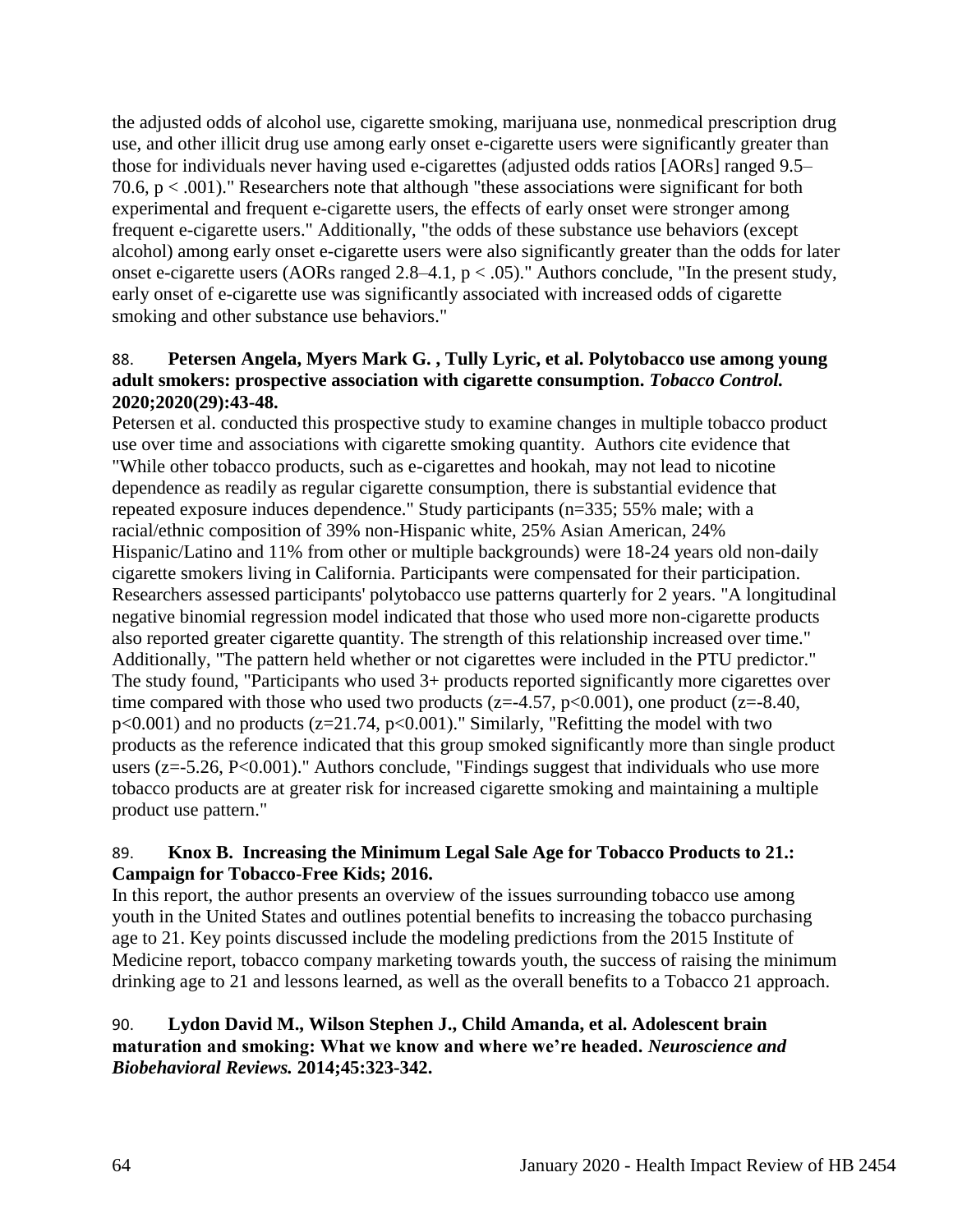Lydon et al. conducted a review of the literature on adolescent brain development and nicotine dependence. They cite evidence that smoking is most likely to be initiated during adolescence and that most adults who smoke daily initiate smoking by 18 years of age. The authors also note that once adolescents begin smoking, they are more likely than adults to continue smoking because they experience heightened positive effects from nicotine and are more susceptible to developing nicotine addiction than adults. Research also indicates that individuals who smoked their first cigarette at a younger age and who had a more pleasant experience are more likely to smoke additional cigarettes. Early-initiation smokers also tend to develop nicotine dependence faster and have higher daily cigarette consumption rates than later-initiation smokers. The authors cite a 1996 study by Breslau and Petterson which found that early smoking onset is associated with decreased likelihood of cessation. The likelihood of quitting was lowest for youth who initiated smoking at 13 or younger, with likelihood of quitting increasing with each year that initiation was delayed for adolescents.

## 91. **Evans-Polce Rebecca , Veliz Phil , Boyd Carol J. , et al. Trends in E-Cigarette, Cigarette, Cigar, and Smokeless Tobacco Use Among US Adolescent Cohorts, 2014–2018.**  *AJPH.* **2019;110(2).**

Evans-Polce et al. examined changes in age of initiation of e-cigarette, cigar, and smokeless tobacco use among adolescents in the U.S. Researchers used data from 5 cohorts of the National Youth Tobacco Survey (2014-2018; n=26,662). Results show, "In 2014, 8.8% of lifetime ecigarette users initiated use at 14 years or younger, as compared with 28.6% of lifetime ecigarette users in 2018." Meanwhile, the age of initiation for cigarettes, cigars, and smokeless tobacco did not change significantly among lifetime users of each of these products. Authors conclude, "U.S. adolescents are initiating e-cigarette use at younger ages in recent years."

## 92. **Behar R. Z., Wang Y., Talbot P. Comparing the cytotoxicity of electronic cigarette fluids, aerosols and solvents.** *Tob Control.* **2017;27(3):325-333.**

Behar et al. evaluated the cytotoxicity of e-cigarette refill fluids and corresponding aerosol as well as propylene glycol and glycerin (common solvents) using three different types of human cells. Overall, they found that various brands and flavors of e-cigarette fluids are cytotoxic. The authors conducted a previous study evaluating the cytotoxicity of chemicals used to flavor ecigarette refill fluids. That study found that, "cinnamon-flavoured products were particularly cytotoxic, and cinnamaldehyde was identified as the most potent additive in these fluids. We also reported that cinnamaldehyde is widely used in refill fluids, including popular fruity and sweet flavours, and that it produces adverse effects on cells at doses that do not cause cell death." Other studies have also shown that cherry-flavored products (benzaldehyde) and chocolate-flavored products (2,5-dimethyprazine) are potentially harmful. They also cite other research showing that e-cigarette use has numerous health effects, including respiratory, cardiac, and digestive system effects, unintentional and intentional poisonings, and injuries due to explosion. They also stated that in vitro studies have found that e-cigarettes can cause cell inflammation, apoptosis, and DNA damage. In this study, the authors evaluated 36 e-cigarette refill fluids representing a range of brands and flavors. Fluids testing included tobacco-flavored, propylene glycol, vegetable glycerin, and pure nicotine liquid. In addition, the authors produced corresponding aerosols using a smoking machine. The fluids and aerosols were tested using three types of cells. Human pulmonary fibroblasts are a cell type that is first exposed to inhaled aerosol and are involved in the development of lung diseases. Lung epithelial cells are cells commonly used in toxicological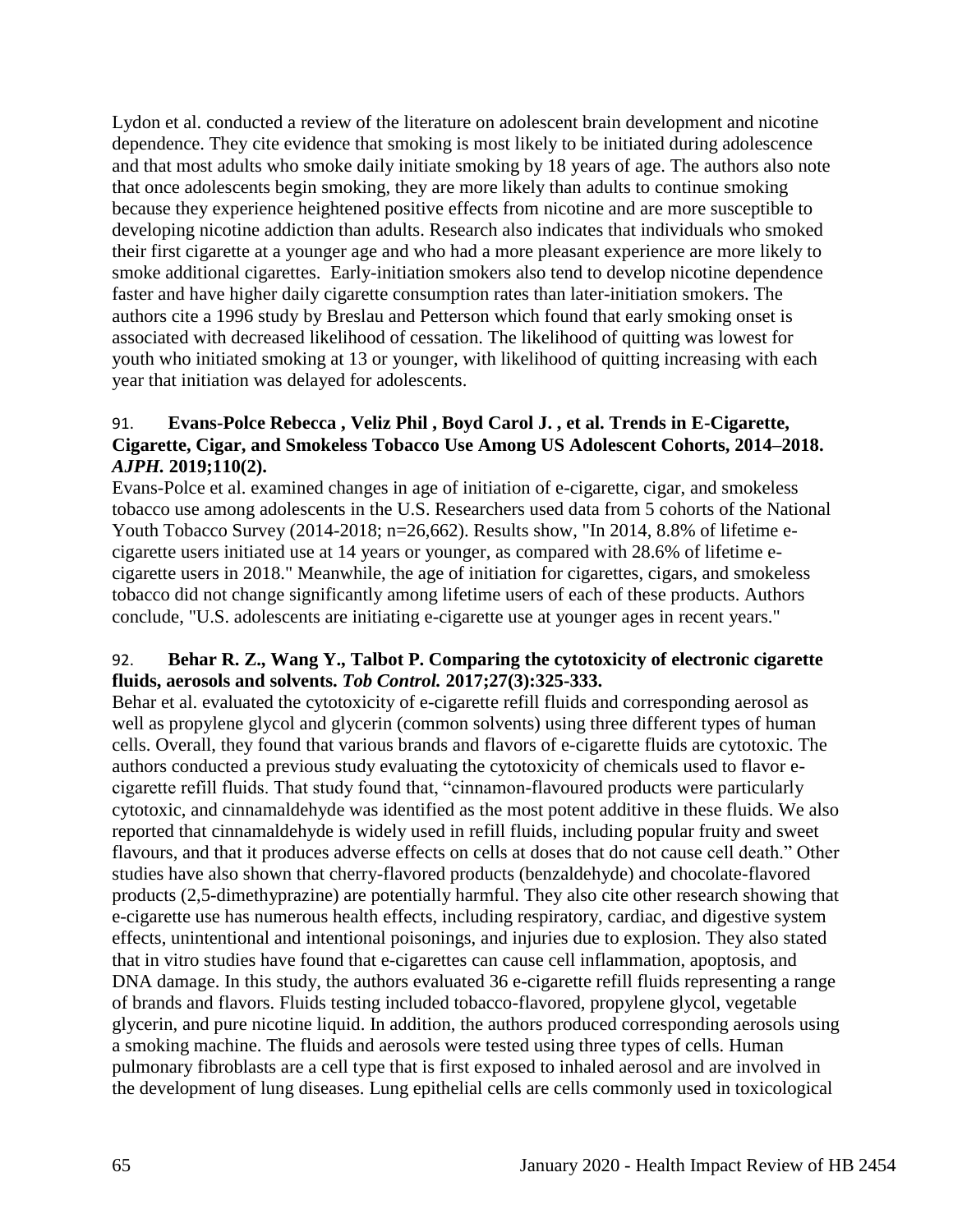inhalation testing. Pluripotent human embryonic stem cells were also used to approximate potential impacts to human embryos. All of the tests included dose-response experiments. The authors found that 34 of the 35 products were significantly more toxic at high concentrations than at low concentrations. Creamy/buttery, mint/menthol, tobacco, and fruit flavoring categories were the most potent. The six most potent flavorings were in the creamy/buttery category and included flavorings like Swiss Dark, Butterfinger, Caramel, and Butterscotch. In general, the embryonic stem cells were more sensitive to e-cigarette fluids and aerosols than adult lung cells. Overall, 54% (19 products) were cytotoxic in both the fluid and aerosol form; 23% (8 products) were cytotoxic in the aerosol form but not the fluid form; and 3% (1 product) were cytotoxic in the fluid form but not the aerosol form. Twenty percent (7 products) were found to be noncytotoxic in both the fluid and aerosol form. In addition, refills containing glycerin were the most cytotoxic, and 91% of glycerin-based refill fluids were cytotoxic when aerosolized. Vegetable glycerin alone was also cytotoxic when aerosolized, and was found to be more cytotoxic than propylene glycol alone. The authors noted that many flavoring liquids may be approved for ingestion, but have not been tested for safety of inhalation.

## 93. **Center Washington Poison. Washington Poison Center 2018 Annual Data Report: Nicotine. 2018.**

In 2018, the Washington Poison Center addressed 483 cases of nicotine exposure, including 353 cases of nicotine exposure among 0-5 year olds. 87% of exposures were due to ingestion, and included gastrointestinal, neurological, respiratory, ocular, cardiovascular, and dermal symptoms. Washington Poison Center also addressed 136 cases specific to e-cigarettes, including 77 cases among 0-5 year olds, 2 cases among 6-12 year olds, 23 cases among 13-20 year olds, 26 cases among 21-59 year olds, and 1 case among 60 years and older.

## 94. **IOM. Public health implications of raising the minimum age of legal access to tobacco products. Washington D.C.: The National Academies Press; 2015.**

The Tobacco Control Act of 2009 directed the Food and Drug Administration (FDA) to convene a panel of experts to conduct a study on the health impacts of raising the minimum purchase age for tobacco products and submit a report to Congress. The FDA contracted with the Institute of Medicine (IOM) to convene a committee to examine the existing literature and use modeling to predict the likely impacts of increasing the minimum purchase age to 21 or 25 years of age. The committee concluded in their report that increasing the minimum purchase and possession age for tobacco products would likely prevent or delay initiation of tobacco use by adolescents and young adults and therefore also lead to a "substantial reduction in smoking-related mortality." The authors also concluded that while (for a purchase age of 21) 18 to 20 year olds would be affected, the largest reduction in tobacco initiation would likely be among 15 to 17 year olds. They note that increasing the purchase age to 19 would likely have a modest impact on decreasing tobacco access to minors compared to increasing the age to 21. The authors cite evidence that younger age of smoking initiation is associated with heavier smoking later in life, a higher likelihood of continuing to smoke through the lifespan, and increased risk of adverse health outcomes. The report also summarizes the literature on the effect of tobacco purchase, use, and possession (PUP) laws. A 2008 study conducted in California by Rogers et al. found that in the previous 12 months, across all 249 enforcement agencies statewide, an average of 24.1 citations were issued per agency. A study by Gottlieb et al. also found that African-American and Hispanic students were significantly more likely than their White counterparts to receive a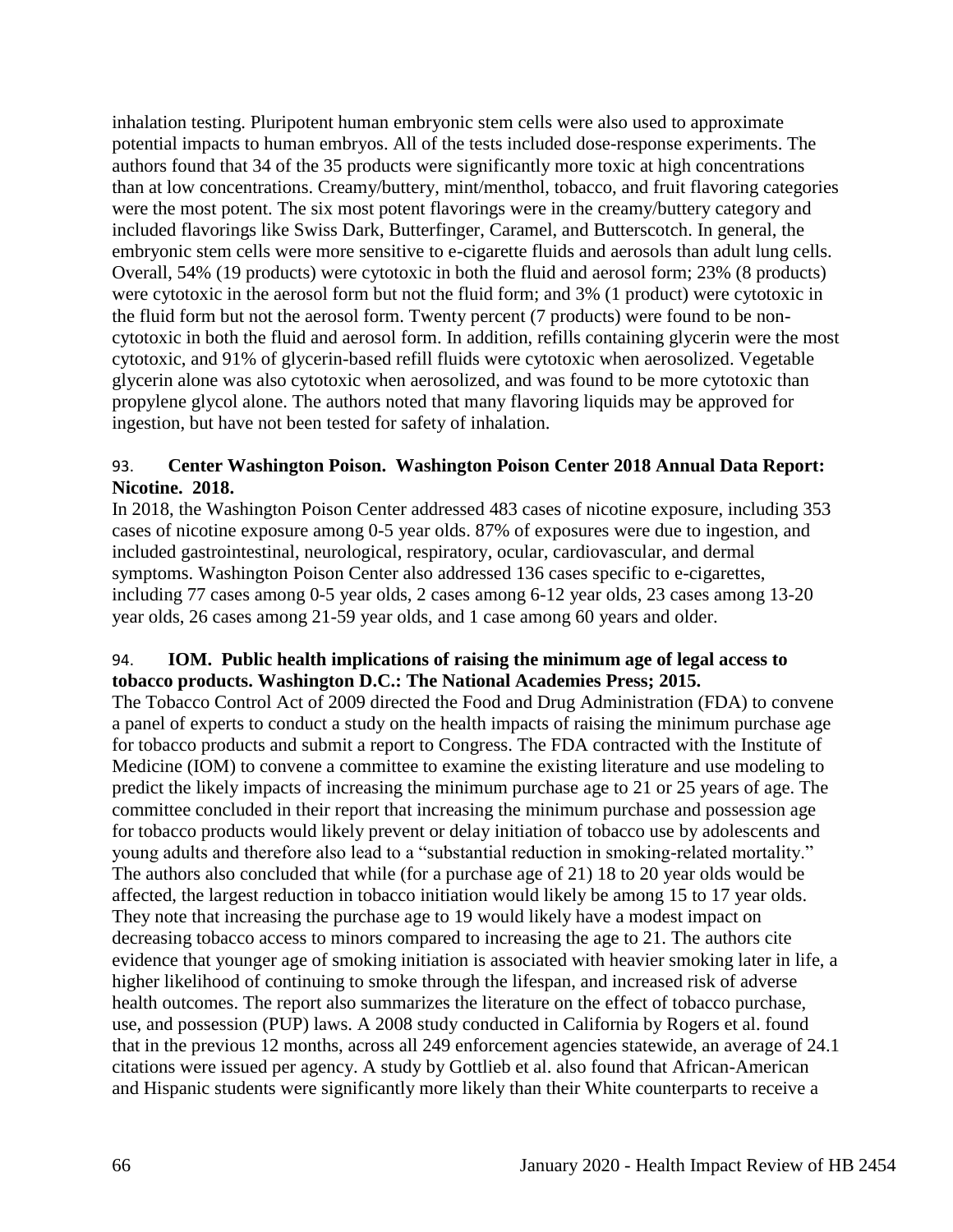PUP citation. Jason et al. (2007b) found that youth who were fined for PUP violations were more likely than youth in a tobacco prevention education program to reduce or quit tobacco use. However Gottlieb et al. (2004) found that receiving a PUP citation was only associated with reduced smoking intention in some of the sample schools. The committee conducted modeling (informed by the existing scientific literature) and estimated that raising the tobacco purchase age to 21 would lead to the following reductions in tobacco initiation: 15% (range: 12.5-18%) reduction for those under 15 years of age, 25% (range: 20.8-30%) reduction for those 15-17 years, 15% (range 12.5-18%) reduction for those 18-20 years. Their modeling predicts that with an age 21 minimum, by 2040-2059 there would be 0.2-0.8% reduction in deaths (8.2-9.9% by 2080-2099); 0.5% reduction in years of life lost (9.3% by 2080-2099); 0.3% reduction in lung cancer deaths (10.5% by 2080-2099); 12.2% reduction in low birth weight cases; 13% reduction in pre-term birth cases; and 18.5% reduction in sudden infant death syndrome (SIDS) cases.

## 95. **Caporale A., Langham M.C., Guo W., et al. Acute Effects of Electronic Cigarette Aerosol Inhalation on Vascular Function Detected at Quantitative MRI.** *Radiology.*  **2019;00:1-10.**

Caporale et al. provided background research about each component of e-cigarettes, including the solvents, metals generated by the heating elements, and flavorants. They noted that, "the basic constituents of e-liquids, primarily propylene glycol and glycerol, can form irritant acetals even at room temperature and carcinogens at typical working device temperatures." The heating elements produce fine and ultrafine metal particles that have been shown to cause nose, throat, and respiratory irritation, lung inflammation, and nervous system damage. Caporale et al. conducted a prospective study with 31 healthy, adult non-smokers (aged 18 to 35) to determine the impact of smoking nicotine-free e-cigarettes. Participants had healthy BMI ranges, no history of smoking, and no obvious cardiovascular or neurovascular disease. Participants underwent an MRI before and after smoking 16 inhalations of nicotine-free e-cigarettes containing propylene glycol, glycerol, and flavor. They measured, "peripheral hyperemia in response to cuff-induced ischemia, cerebrovascular reactivity in response to breath hold, aortic pulse wave velocity, and an indicator of aortic stiffness." Overall, after vaping, they found, "reductions after vaping in luminal flow-mediated dilation (-3.2 of 9.4; -34%; P<.001), reactive hyperemia peak velocity (- 9.9 of 56.6 cm/sec; -18%; P< .001), and acceleration (-3.9 of 15.1 cm/sec2; -26%; P<.001) as representative of macrovascular alterations; a reduction in precuff occlusion Svo2 (-13 OF 65 %hBO2; -20%, P<0.001), which indicated transient microvascular impairment; a marginal increase in aortic pulse wave velocity (0.19 of 6.05 m/sec/ 3%; P=.05), which suggested aortic stiffening; and no statistically significant alterations in cerebrovascular reactivity measured by breath-hold index." The authors noted that they did not determine whether the effects were due to the solvent, flavor, or thermal degradation.

## 96. **Erythropel H.C., Davis L.M., de Winter T.M., et al. Flavorant-Solvent Reaction Products and Menthol in JUUL E-Cigarettes and Aerosol.** *American Journal of Preventive Medicine.* **2019;57(3):425-427.**

Erythropel et al. examined the composition of JUUL aerosol. They evaluated 8 flavors of JUUL brand e-cigarettes to evaluate the reaction between vanillin flavoring and propylene glycol, glycerol, menthol, and nicotine benzoate to understand how common JUUL components may interact. JUUL products contain higher concentrations of nicotine than other e-cigarette brands (5% versus 0.3%-2.4%) because they use nicotine benzoate salt that "is perceived as more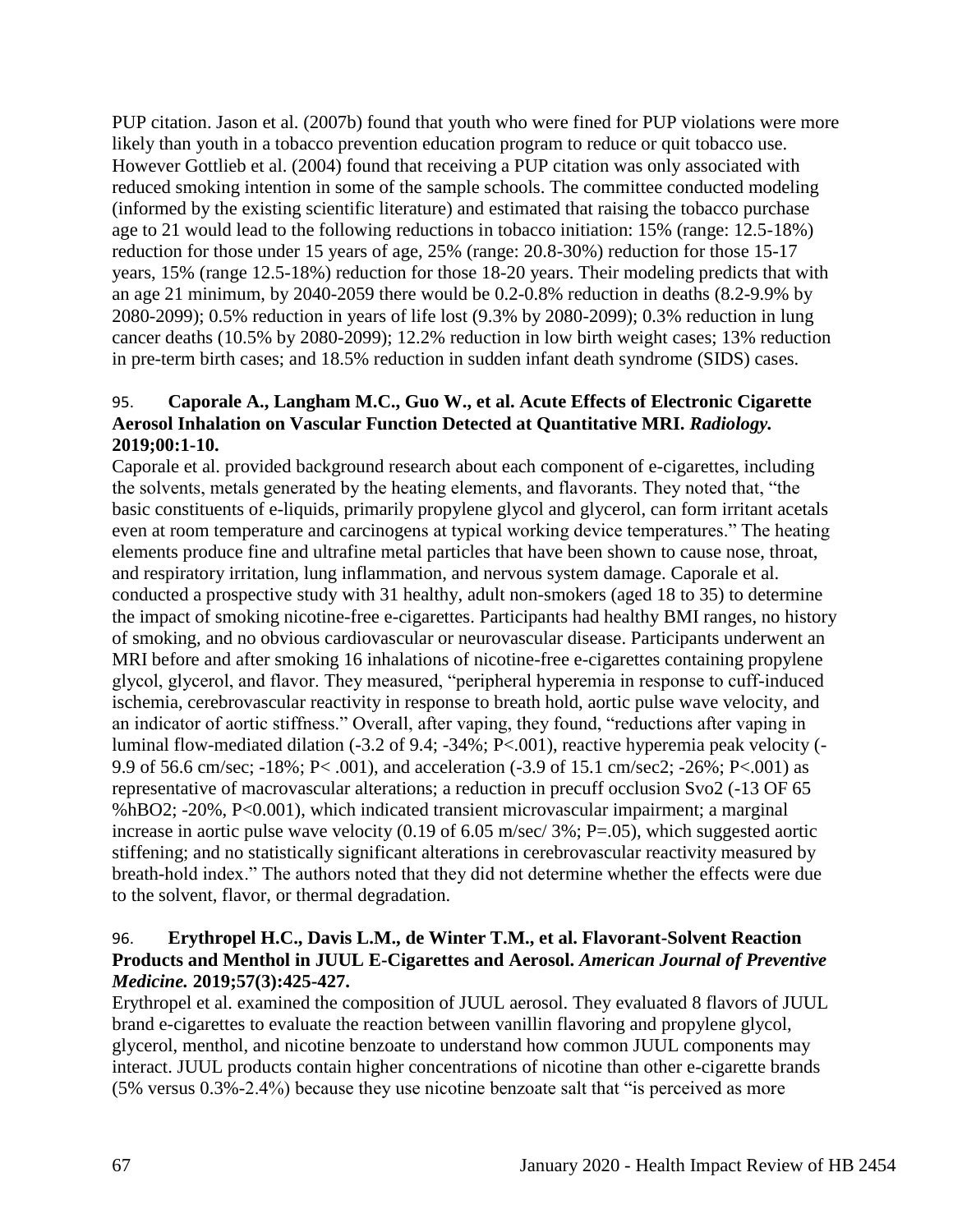satisfactory and less harsh" than other products. The authors analyzed e-liquids and used a vaping machine to capture aerosol for analysis. They found that JUUL aerosols include quantities of nicotine similar to cigarettes and levels of acetals known to cause irritation and contribute to inflammation. They explained that, "the average vanillin puff concentration was 101 mg/m3. In comparison, chronic inhalational exposure to vanillin in occupational environments is limited to 10 mg/m3, raising the question of what long-term effects regular inhalation of vanillin at such doses and frequency (200 puffs/pod) might have." They also found levels of menthol in JUUL products (some of which are not labeled as containing menthol) at levels known to increase nicotine intake.

## 97. **Kosmider L., Sobczak A., Prokopowicz A., et al. Cherry-flavoured electronic cigarettes expose users to the inhalation irritant, benzaldehyde.** *Thorax.* **2016;71(4):376- 377.**

Kosmider et al. tested 145 e-cigarette products for the presence of benzaldehyde, a common ingredient in fruit flavored e-cigarettes and a chemical known to cause respiratory irritation in animal and occupational studies. They tested e-liquid aerosols for the presence of benzaldehyde and compared levels from 30 puffs with levels from one combustible cigarette as well as with levels predicted to be inhaled occupationally during an 8 hour work shift. The authors detected benzaldehyde in 108 out of 145 e-cigarette products, most commonly in cherry-flavored products. At levels found, 30 puffs of e-cigarettes flavored with benzaldehyde were higher than doses inhaled from conventional cigarettes and more than 1000 times lower than occupational exposures. The authors noted, "although many flavourings used in e-cigarettes are generally recognized as safe when used in food products, concerns have been raised about the potential inhalation toxicity of these chemicals." There is a lack of data about the long-term health impacts of inhaling chemicals used in e-cigarette flavorings.

#### 98. **Omaiye E. E., McWhirter K. J., Luo W., et al. High-Nicotine Electronic Cigarette Products: Toxicity of JUUL Fluids and Aerosols Correlates Strongly with Nicotine and Some Flavor Chemical Concentrations.** *Chem Res Toxicol.* **2019;32(6):1058-1069.**

Omaiye et al. evaluated the flavor chemical concentrations and nicotine concentrations of the eight pre-filled JUUL e-cigarette pods available on the market (i.e., Cool Mint, Classic Menthol, Mango, Fruit Medley, Cool Cucumber, Crème Brulee, Classic Tobacco, and Virginia Tobacco). The authors tested concentrations in the vape fluid before puffing, after puffing, and in the corresponding aerosol. Overall, JUUL pods contain solvents, flavor chemicals, and varying concentrations of nicotine. Among the eight flavored pods, the authors identified 59 different flavor chemicals. The concentration of flavor chemicals in JUUL pods ranged from 0.2-15.6 mg/mL, with the highest concentrations of menthol, vanillin, and ethyl maltol. The nicotine concentration of JUUL pods was significantly higher than other e-cigarette products. Most products had nicotine concentrations between 1.6-34.3 mg/mL; JUUL pods had nicotine concentrations between 59.2-66.7 mg/mL. This concentration is also higher than in a pack of cigarettes (40 mg/pack). The transfer of flavor chemicals from the e-liquid to the corresponding aerosol was over 50%, and the transfer of nicotine was between 56%-75%. The authors also found that JUUL fluids were cytotoxic for all pod flavors. All of the pod fluids were found to by cytotoxic to lung epithelial cells. Most were cytotoxic at 0.2% to 1.8% concentration, with a maximum effect at 10% concentration. Corresponding aerosols were also cytotoxic, and were cytotoxic at levels lower than observed with fluids with maximum effect at 0.2%- 1.8%. Omaiye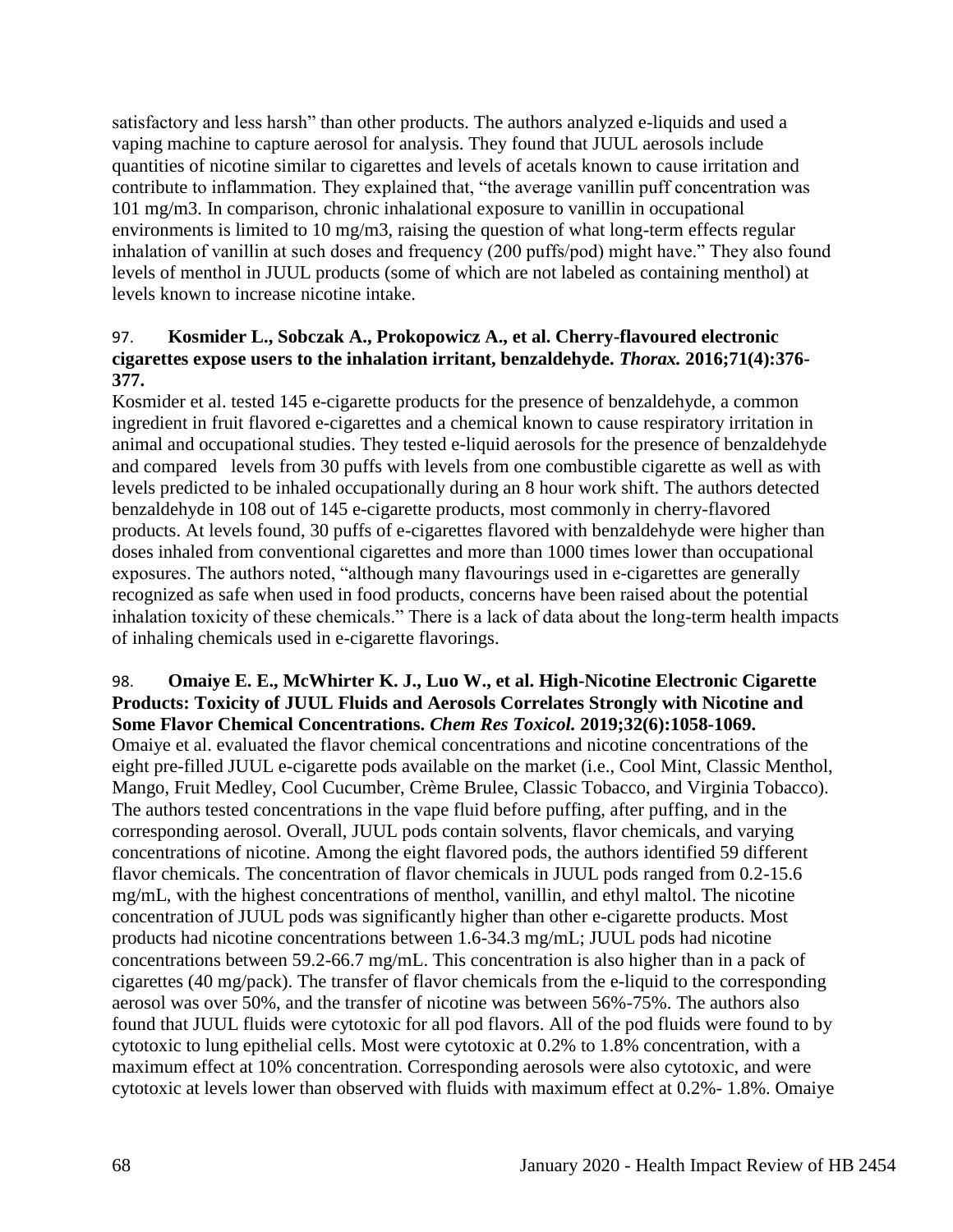et al. also tried to determine the relative contribution of nicotine, total flavor chemicals, and individual flavor chemicals to cytotoxicity. They found that nicotine concentration most closely aligned with cytotoxicity. However, the correlation between cytotoxicity and all components was statistically significant. The authors concluded that, "our data clearly identify a [sic] concern related to the high nicotine concentration in JUUL products, i.e., the potential for high levels of nicotine, as well as flavor chemicals such as ethyl maltol, to damage or even kill cells at the concentrations used in JUUL pods."

## 99. **Widely used e-cigarette flavoring impairs lung function [press release]. 2018.**

In this press release, the American Thoracic Society summarizes recent research by Clapp et al. entitled, "The E-cigarette Flavoring Cinnamaldehyde Suppresses Mitochondrial Function and Transiently Impairs Cilia Beat Frequency in Human Bronchial Epithelial Cells." The study found that a single exposure to cinnamaldehyde in e-cigarettes impairs lung function. In the press release, the authors state that, "'our data suggest that when used in e-cigarettes cinnamaldehyde, like toxic aldehydes in cigarette smoke, significantly disrupts normal cell physiology in ways that may have implications for the development and exacerbation of respiratory disease...our finding that cinnamaldehyde impairs normal airway cilia motility is significant because it demonstrates that a common, food-safe flavoring agent, in the context of e-cigarette use, is capable of dysregulating a critical anti-bacterial defense system in the lungs.'" The authors note that flavoring agents, while safe for ingestion, may not be safe for inhalation. In addition, since flavoring agents are used in high concentrations in e-cigarettes, individuals may be exposed to higher doses of the agent. Authors state, "'The two principles of toxicology- 'The Dose Makes the Poison' and 'The Route of Exposure Affects Toxicity'- clearly apply here.'"

## 100. **Sherwood C. L., Boitano S. Airway epithelial cell exposure to distinct e-cigarette liquid flavorings reveals toxicity thresholds and activation of CFTR by the chocolate flavoring 2,5-dimethypyrazine.** *Respir Res.* **2016;17(1):57.**

Sherwood and Boitano evaluated the impact of e-liquid flavoring chemicals on bronchial epithelial cells, which "provide the first line of defense against inhaled particulates, pathogens, and toxicants." They found that 5 out of 7 flavoring chemicals were cytotoxic and produced effects consistent with cell death. Vanillin and 2,5-dimethylprazine, used to provide chocolate flavoring, also compromised cell function at subcytotoxic levels. Very low concentrations (0.02%) of 2,5-dimethylprazine "induced distinct cellular impedance changes indicative of a cellular signaling event." This type of reaction, "alters the capability of airway epithelial cells to respond to signaling molecules key in the proper functioning of airway cell physiology."

#### 101. **Bayly J.E., Bernat D., Porter L., et al. Secondhand Exposure to Aerosols from Electronic Nicotine Delivery Systems and Asthma Exacerbations Among Youth With Asthma.** *CHEST.* **2018;Ahead of print.**

Bayly et al. analyzed data from the 2016 Florida Youth Tobacco Survey to determine whether there was a relationship between secondhand exposure to aerosol from electronic nicotine delivery systems (ENDS) and asthma exacerbation among youth with asthma. They examined survey responses for youth aged 11 to 17 years old from middle and high schools in Florida. Overall, approximately one-third of youth reported secondhand exposure to ENDS aerosols. The authors found that secondhand exposure to aerosol from ENDS was significantly associated with higher odds of asthma attacks among youth with asthma  $(p < 0.01$ ; OR 1.27, 95% CI 1.11-1.47).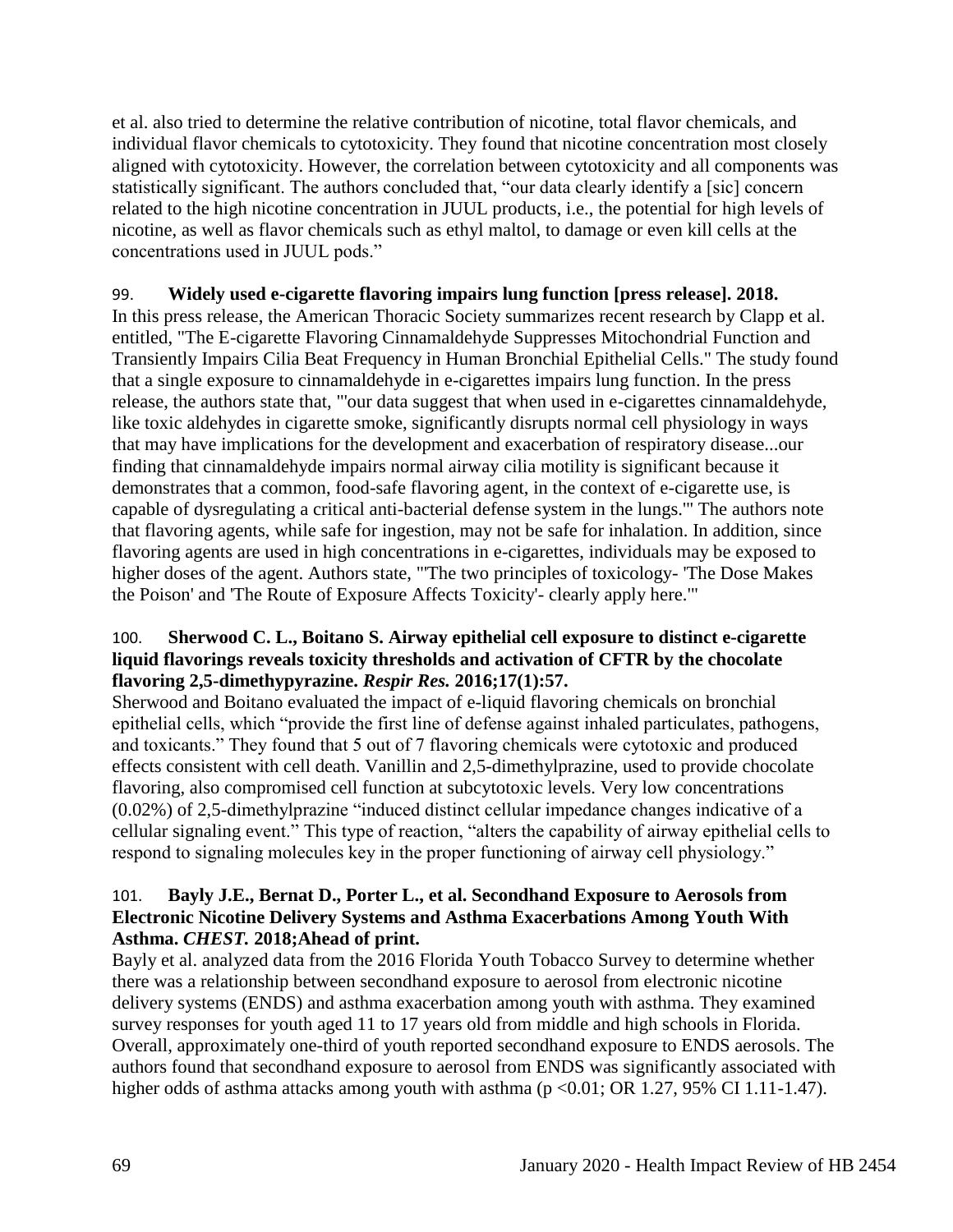The authors concluded that, "secondhand exposure to ENDS aerosols may be related to asthma symptoms in youth...future research is necessary to evaluate the longitudinal relationship between secondhand ENDS aerosol exposure and asthma control."

102. **Schier J.G. et al. Severe Pulmonary Disease Associated with Electronic-Cigarette-Product Use-- Interim Guidance.** *Morbidity and Mortality Weekly Report.* **2019;68:2-4.** On September 6, 2019, Centers for Disease Control and Prevention issued interim guidance related to the outbreak of severe pulmonary disease associated with e-cigarette use. This Morbidity and Mortality Weekly Report states that, "based on available information, the disease is likely caused by an unknown chemical exposure; no single product or substance is conclusively linked to the disease…until a definitive cause is known, persons should consider not using e-cigarettes." In addition, "e-cigarette products should never be used by youths, young adults, pregnant women, or by adults who do not currently use tobacco products. Adult smokers who are attempting to quit should use evidence-based smoking cessation treatments, including counseling and FDA-approved medications." They note that most patients have presented with hypoxemia, which has progressed to acute or subacute respiratory failure, requiring some patients to receive oxygen, intubation, or mechanical ventilation. Case studies with 53 patients in Illinois and Wisconsin, 6 patients in Utah, and 5 patients in North Carolina, have found that all patients, "have had abnormal radiographic findings, including infiltrates on chest radiograph and ground glass opacities on chest computed tomography scan." Ground glass opacities refers to findings showing a filling of air spaces or a thickening or collapse of lung alveoli. The authors explained that, "no consistent e-cigarette product, substance, or additive has been identified in all cases, nor has any one product or substance been conclusively linked to pulmonary disease in patients." All patients have used vapor products containing THC, nicotine, or both.

# 103. **Davidson K. et al. Outbreak of Electornic-Cigarette-Associate Acute Lipoid Pneumonia-- North Carolina, July-August 2019.** *Morbidity and Mortality Weekly Report, Centers for Disease Control and Prevention.* **2019;68:1-3.**

In this Morbidity and Mortality Weekly Report case study, Davidson et al. describe cases associated with the acute lipoid pneumonia outbreak in North Carolina. Five patients presented at two hospitals between July and August 2019. All five patients were 18-35 years old and had used e-cigarettes products containing THC purchased on the street. They experienced symptoms, including dyspnea, nausea, vomiting, abdominal discomfort, fever, tachypnea, hypoxemia, and bilateral lung infiltrates. All five patients were hospitalized for respiratory failure, and all patients survived. All five patients tested negative for bacterial pathogens, influenza, mycoplasma, and legionella and were not responsive to antibiotics. The authors explained that, "one potential explanation for acute lipoid pneumonia among these patients is that aerosolized oils inhaled from e-cigarettes deposited within their distal airways and alveoli, inciting a local inflammatory response that impaired vital gas exchange. Lipoid pneumonia has long been described from aspiration of oil into the lungs and has been associated with e-cigarette use in some case reports." The authors also noted that the optimal treatment course and the long-term impacts of lipoid pneumonia are unknown.

## 104. **QxQ Analysis: Cigarette Use by Race/Ethnicity, Sexual Orientation, and Gender Identity. Looking Glass Analytics; 2018. [http://www.askhys.net/Analyzer.](http://www.askhys.net/Analyzer) Accessed September 2019.**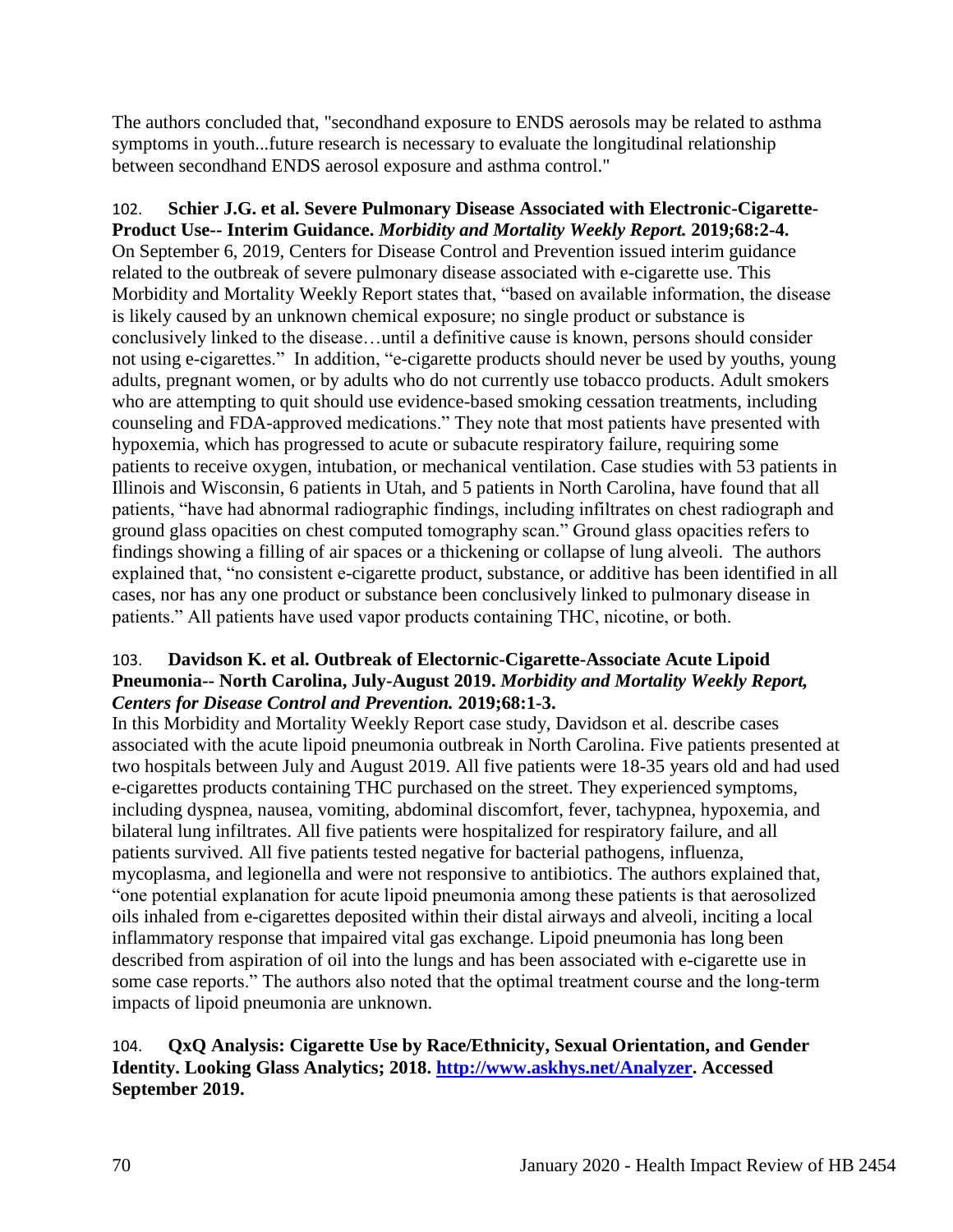Washington State Healthy Youth Survey data from 2018 indicate that among 8th grade respondents American Indian/Alaskan Native (AI/AN) students (5.8% [95% CI 2.9-8.5%) and black students (5.0% [95% CI 2.4-7.6%]) reported higher smoking rates than their Asian or Asian American, Native Hawaiian or other Pacific Islander (Asian/NHOPI) (1.8% [95% CI 0.9- 2.7%]), white (2.2% [95% CI 1.5-2.9%)], and Hispanic peers (3.4% [95% CI 2.4-4.4%]). Among 10th grade respondents, black students (6.0% [95% CI 4.0-8.0%]), Hispanic/Latino students (6.0% [95% CI 4.7-7.3%]), and students of more than one or other race/ethnicity (6.4% [95% CI 4.9-7.9%]) reported higher smoking rates than their peers. Generally, the percent of students who had reported smoking at all in the past 30 days was highest among 12 grade respondents. AI/AN (10.5% [95% CI 4.2-16.8%]) respondents and those who selected more than one or other race/ethnicity (10.2% [95% CI 7.4-13%]) reported higher cigarette smoking rates than their peers with 9.5% (95% CI 7.7-11.3%) of white youth smoking. These data suggest that in Washington State, AI/AN, black, and multi or other racial/ethnic youth have disparately high rates of current cigarette use. It is important to note that the current race/ethnicity categories aggregate diverse subpopulations into one category—so disparities within these categories may be masked. For example, API subpopulations likely have very different smoking rates but they are aggregated into one category so these differences may be missed. Students from the subsample of schools who participate in the extended form version of the Healthy Youth Survey also answered questions about their sexual orientation. Eighth grade respondents who identified as lesbian, gay, or bisexual were more likely to report smoking cigarettes at all in the last 30 days (5.3% [95% CI 3.2-7.4%]) than their peers who identified as straight (1.9% [95% CI 1.3-2.5%]). This disparity also existed among 10th graders (10.8% [95% CI 8.4-13.2%] vs. 3.7% [95% CI 3.1-4.3%]) and 12 graders (16.0% [95% CI 11.9-20.1%] vs. 5.9% [95% CI 4.8-7.0%]). A similar disparity exists across grade levels for students who report either questioning their sexual orientation or who feel something else (besides gay, lesbian, bisexual, or straight) fits better. Finally, the Healthy Youth Survey also asks students about their gender identity. Eighth grade data were suppressed due to fewer than 5 responses in at least one category. Among 10th grade respondents who identified as transgender were more likely to report smoking cigarettes at all in the last 30 days (22.4% [95% CI 12.6-32.2%]) than their peers who identified as cisgender female (4.3% [95% CI 3.2-5.4%]) or cisgender male (4.4% [95% CI 3.6-5.2%]). This disparity also existed among 12th graders (transgender students: 37.3% [95% CI 20.9-53.7%] vs. cisgender female 5.5% [95% CI 3.9- 7.1%] or cisgender male (7.9% [95% CI 6.0-9.8%]). Similar disparities exists across grade levels for students who report questioning/not sure of my gender identity, something else fits better, and who selected more than one response.

## 105. **Chaiton M. O., Nicolau I., Schwartz R., et al. Ban on menthol-flavoured tobacco products predicts cigarette cessation at 1 year: a population cohort study.** *Tob Control.*  **2019.**

Chaiton et al. conducted a population cohort study to analyze the long-term impact of a menthol ban in Ontario, Canada, on smoking behavior. Authors cited evidence from the FDA's scientific evaluation that "menthol has a physiological impact on smoking that increases initiation and progression to regular cigarette smoking, increases nicotine dependence and decreases smoking cessation success." Menthol sales account for 5% of the cigarette sale market in Canada, while in the U.S. menthol cigarettes account for 35% of the market. The FDA also noted younger populations, women, and black Americans were more likely to smoke menthol cigarettes--which "perfectly matched the targeted marketing strategies employed by the tobacco industry." Similar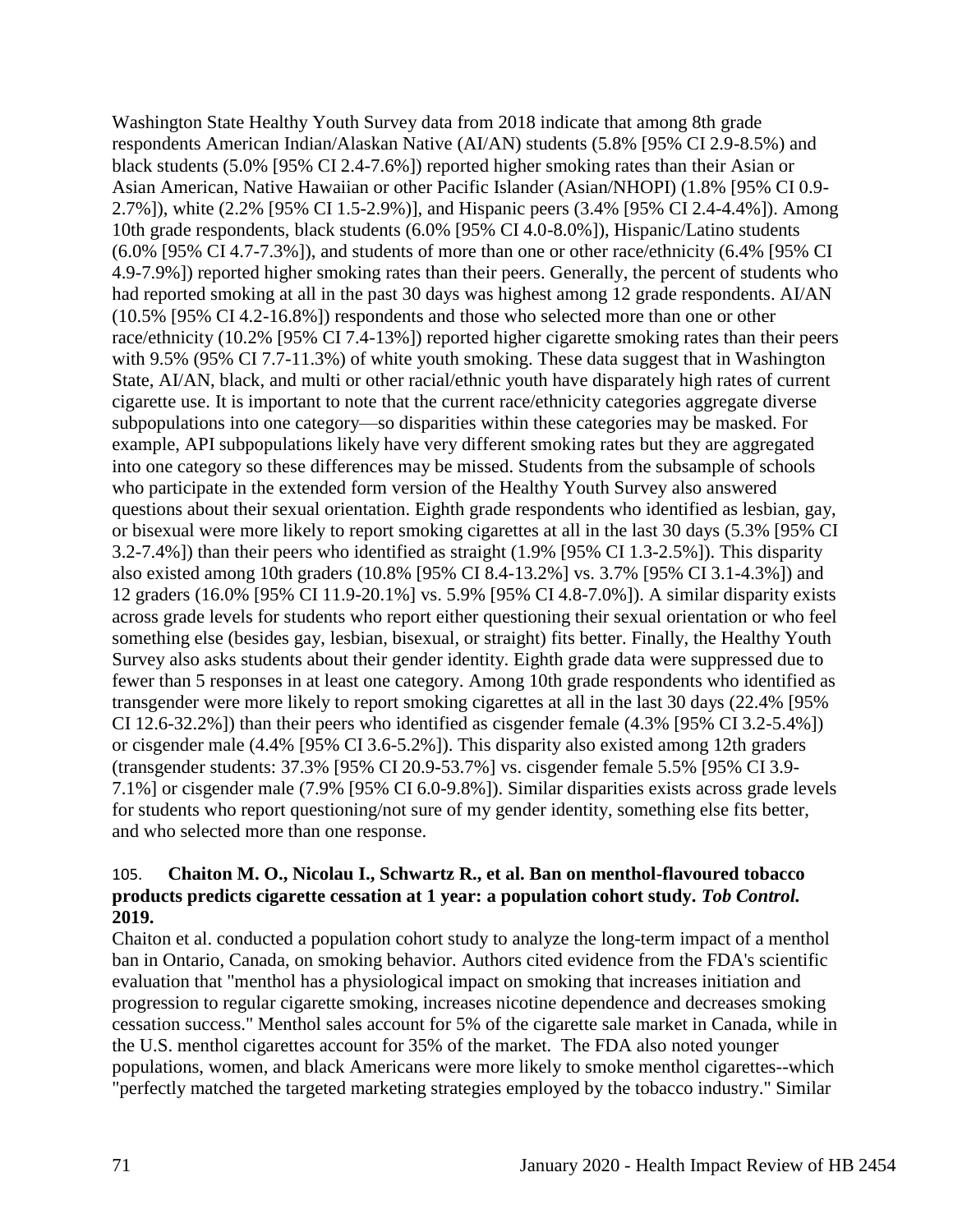to the U.S., a considerable number of Canadian youth report smoking menthol cigarettes. "According to the 2010–2011 Canadian Youth Smoking Survey, as many as 32% of current cigarette smokers used menthol cigarettes, and in the 2012–2013 iteration, almost 15% of students from grades 10–12 reported using [flavored] tobacco (including menthol products)." Baseline survey results were collected before the menthol ban (September-December 2016) and follow-up surveys were conducted 1 year after the implementation of the ban (January-August 2018). Participants included residents of Ontario, Canada, ages 16 years and older who reported current smoking (past 30 days) at baseline and completed a follow-up survey. Of participants, 58% were female; 84% were over age 30 years; 83% were white; 71% had more than a high school degree; 39% smoked from 11-20 cigarettes a day; and 10% were non-daily smokers. Researchers assessed past year use of menthol cigarettes prior to the ban and current use of menthol and non-menthol cigarettes following the ban. Researchers evaluated "quitting" as the primary outcome and "quit attempts" as a secondary outcome. Quit attempts were defined as "self-reporting making a serious quit attempt since the beginning of the menthol cigarette ban in January 2017." Additionally, all those who reported not smoking at follow-up were considered to have made a quit attempt. The use of e-cigarettes or cigars since the ban was also assessed. Of participants with complete data (n=913), 21% (187) reported smoking menthol cigarettes daily, 46% (420) reported smoking menthol cigarettes occasionally, and 34% (306) were non-menthol cigarette smokers. "Daily and occasional menthol smokers were more likely to be female, nonwhite and have more than a high school education than non-menthol smokers." The highest percentage of young adult (i.e., 16 to 29 years of age) smokers was seen among those who smoked menthol cigarettes occasionally. "At follow-up, 0.3% of the non-menthol smokers at baseline, 5% of the occasional menthol users and 22% of the daily menthol users reported purchasing menthol cigarettes after the ban  $(p<0.001)$ . The primary source for purchasing menthol cigarettes was on First Nation Reserves, but this purchasing pattern did not increase over time among prior daily menthol smokers (short-term follow-up: 21%; long-term follow-up: 21%)." This is consistent with previous research findings that "25% of menthol smokers claim that they would find some way to purchase menthol cigarettes despite a ban." Among the overall study sample, 19% of baseline smokers reported successfully quitting smoking, and 56% reported making a quit attempt after the ban. Quit rates reported by non-menthol smokers were "consistent with a previous population-representative longitudinal studies of quit rates in Ontario (8.9% sustained self-reported quit rate)." Meanwhile, "[d]aily menthol smokers had significantly higher rate of reporting having quit smoking after the ban (adjusted rate ratio [AAR] 1.62; 95% CI 1.08 to 2.42) compared with non-menthol smokers, controlling for smoking and demographic characteristics." Daily menthol smokers were also more likely to have tried to quit than nonmenthol smokers (AAR 1.25; 95% CI 1.03-1.50), after adjustment. Both findings were statistically significant ( $p<0.05$ ). Sensitivity analyses, which included those who did not complete the follow-up survey  $(N=1,738)$  as having continued smoking did not change the significance of results "nor did it greatly alter the magnitude of estimates." Study results found that "menthol smokers who intended to substitute with other means had substantial levels of quitting behavior." Specifically, "20% of occasional menthol smokers and 24% of daily menthol smokers reported quitting in the long terms, which exceeded what was predicted by smokers at baseline." Moreover, findings suggested an increased rate of quitting 1 year following Ontario's ban on the sale of menthol tobacco products. However, the impact was observed in older but not younger adults. Authors postulated that "the difference may be due to younger adults not having a brand preference and switching to other tobacco or nicotine products." Authors noted a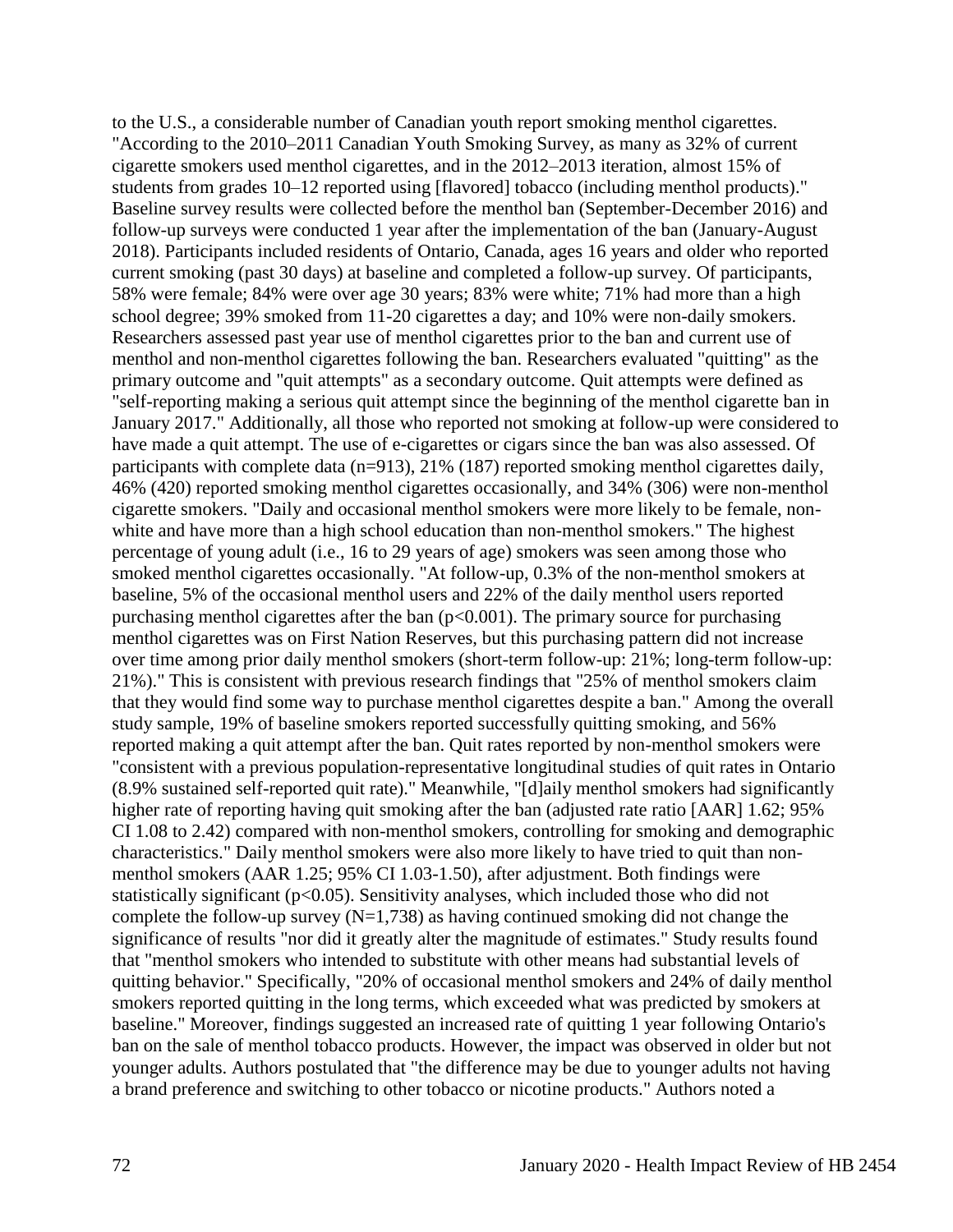combustible tobacco menthol ban would be more impactful for at-risk subpopulations of youth and young adults if there was less availability of other flavored tobacco or nicotine products. Finally, there was no public education campaigns informing the public of the menthol ban, and the ban was implemented without noticeable controversy. Authors conclude that "[C]onsidering that menthol smokers may be more nicotine dependent and have reduced cessation success, our findings that daily menthol smokers were significantly more likely to reporting smoking cessation relative to non-menthol smokers after the ban suggest that the menthol ban could have tremendous public health impact at the population level in Canada and in other jurisdictions as well from an overall reduced level of cigarette smoking."

## 106. **Christenson T., Weisser, J. Health of Washington State Report: Tobacco Use. Washington State Department of Health; 2015.**

Combined 2012-2014 Behavioral Risk Factor Surveillance System (BRFSS) data indicate that AI/AN adults in Washington have significantly higher rates of current cigarette use than their white, black, Hispanic/Latino, and Asian counterparts. Cigarette use also decreased significantly as educational attainment or income increased. This report also indicates that smoking rates among gay, lesbian, and bisexual respondents were significantly higher than for their straight counterparts. These BRFSS data and 2014 Healthy youth survey data also show that smoking prevalence is highest in late adolescence and early adulthood, peaking among 25-34 years old for men and women. Pregnancy Risk Assessment Monitoring System (PRAMS) data from 2010- 2012 indicate that the smoking rates among pregnant women before and during pregnancy are highest among mothers younger than 20 (36% [95% CI 28-45%]). Thirty-two percent of mothers age 20-24 also reported smoking before and during pregnancy (95% CI 27-37%) compared to 9% (95% CI 6-12%) of mothers 35 years or older. These data also indicate that smoking before pregnancy is highest among AI/AN (50% [95% CI 45-55%]) and low-income mothers. Because women often are not aware that they are pregnant until several weeks into their pregnancy, the smoking rates in the months leading up to pregnancy can have an important impact on fetal development and growth.

## 107. **San Mateo County, CA. Data USA 2018; Available at:**

## **[https://datausa.io/profile/geo/san-mateo-county-ca/.](https://datausa.io/profile/geo/san-mateo-county-ca/) Accessed September, 2019.**

Data USA is a collaboration by Deloitte, Datawheel, and Professor Cesar Hidalgo at the MIT Media Lab and Director of Collective Learning. It presents public US Government data from multiple data sources. Analysts accessed 2017 median household income data for San Mateo County, San Francisco County, and California.

#### 108. **Villanti Andrea C , Mowery Paul D , Delnevo Cristine D , et al. Changes in the prevalence and correlates of menthol cigarette use in the USA, 2004–2014.** *Tobacco Control.*  **2016;25:ii14-ii20.**

Villanti et al. analyzed National Survey on Drug Use and Health data from 2004 to 2014 to estimate the prevalence of menthol cigarette use among persons aged  $\geq$ 12 years. Researchers used self-reported menthol status for selected brands that were either exclusively menthol or non-menthol were adjusted based on retail sales data. Data were then weighted to provide national estimates. The analysis found that "although overall smoking prevalence has decreased, the proportion of past 30-day cigarette smokers using menthol cigarettes was higher (39%) in 2012–2014 compared to 2008–2010 (35%). Youth smokers remain the most likely group to use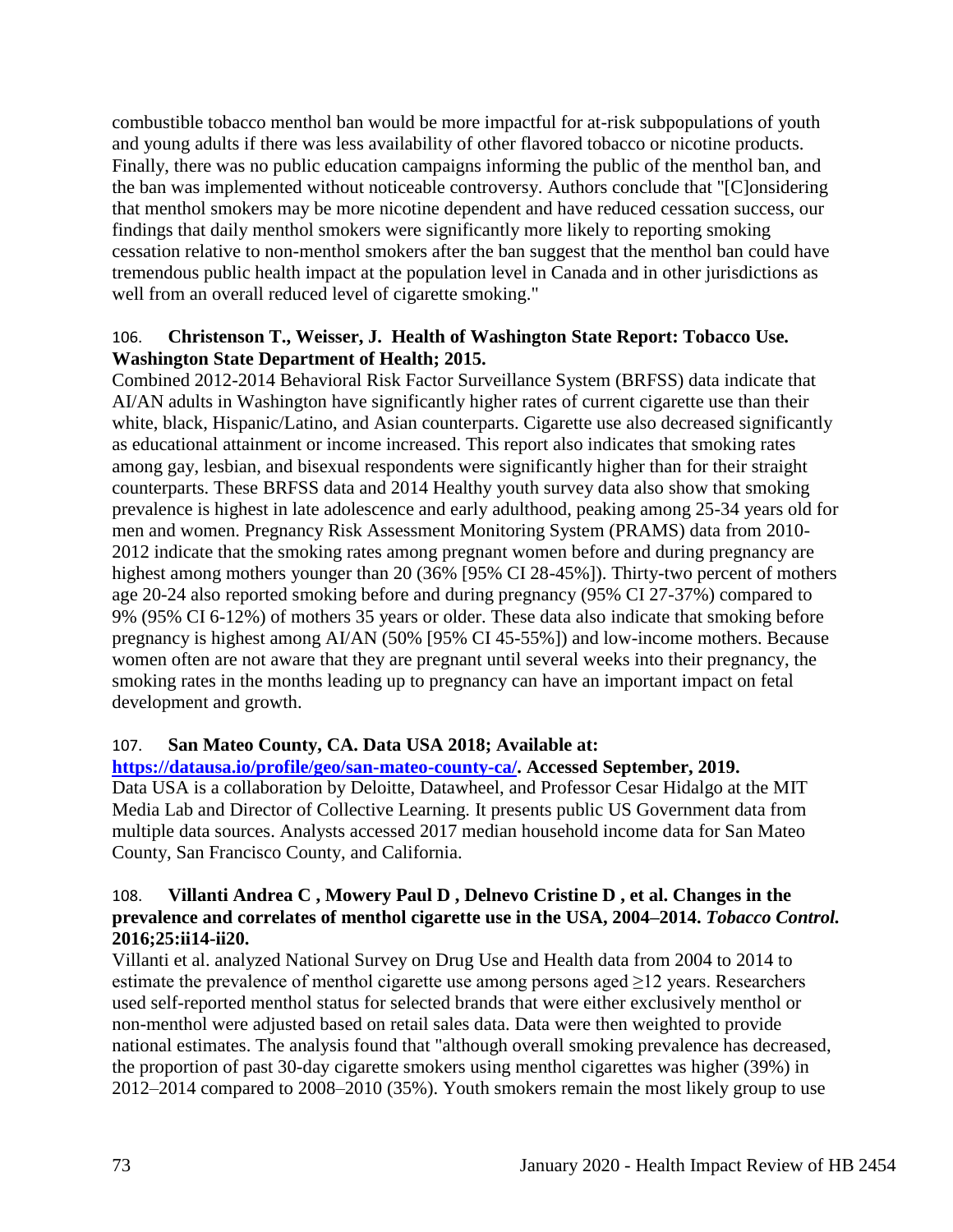menthol cigarettes compared to all other age groups." Moreover, "Menthol cigarette prevalence exceeded non-menthol cigarette prevalence in youth and young adult smokers in 2014." Estimates showed menthol cigarette prevalence increased in white, Asian, and Hispanic smokers since 2010. Authors concluded, "The youngest smokers are most likely to use menthol cigarettes."

# 109. **Villanti A. C., Collins L. K., Niaura R. S., et al. Menthol cigarettes and the public health standard: a systematic review.** *BMC Public Health.* **2017;17(1):983.**

Villanti et al. conducted this systematic review to update the evidence synthesis regarding the role of menthol in initiation, dependence, and cessation. Researchers ran a search for peerreviewed literature on menthol cigarettes (through May 9, 2017) using PubMed and reviewed the National Cancer Institute's Bibliography of Literature on Menthol and Tobacco and the FDA's 2011 report and 2013 addendum for additional publications. "Included articles addressing initiation, dependence, and cessation were synthesized based on study design and quality, consistency of evidence across populations and over time, coherence of findings across studies, and plausibility of the findings [...] Eighty-two studies on menthol cigarette initiation ( $n = 46$ ), dependence  $(n = 14)$ , and cessation  $(n = 34)$  were included." Authors found, "Large, representative studies show an association between menthol and youth smoking that is consistent in magnitude and direction." Additionally, "One longitudinal and eight cross-sectional studies demonstrate that menthol smokers report increased nicotine dependence compared to nonmenthol smokers." Finally, "Ten studies support the temporal relationship between menthol and reduced smoking cessation, as they measure cessation success at follow-up." Overall, authors concluded "The strength and consistency of the associations in these studies support that the removal of menthol from cigarettes is likely to reduce youth smoking initiation, improve smoking cessation outcomes in adult smokers, and in turn, benefit public health."

# 110. **Tobacco is a social justice issue: Racial and ethnic minorities. Washington, DC: Truth Initiative; 2017.**

This article from the Truth Initiative provides an overview of how tobacco use disproportionately affects marginalized populations. In particular, the article focuses on how the tobacco industry has targeted communities of color by capitalizing on culture (e.g., community press and traditions) and establishing a clear presence in communities of color. For example, "a 2011 review concluded that *Ebony* magazine was almost 10 times more likely than *People* magazine to contain advertisements for menthol cigarettes." Moreover, a 2013 study found "black children were three times more likely to recognize advertisements for Newport, the most popular menthol brand among that group, than other children." Tobacco companies have also sponsored cultural activities (e.g., events related to Black History Month, Asian/Pacific American Heritage Month, and Hispanic Heritage Month). Point-of-sale promotions, density of tobacco display ads inside and outside of stores, and cheaper prices for menthol cigarettes in predominantly black communities, have all contributed to disparities.

111. **Gardiner Philip, McGruder Carol. Adopt Citywide Restriction on the Sale of Menthol and all Other Flavored Tobacco Products, Including Flavored E-Juices in the City of New York. In: Health NYCCCo, ed: The African American Tobacco Control Leadership Council; 2019.**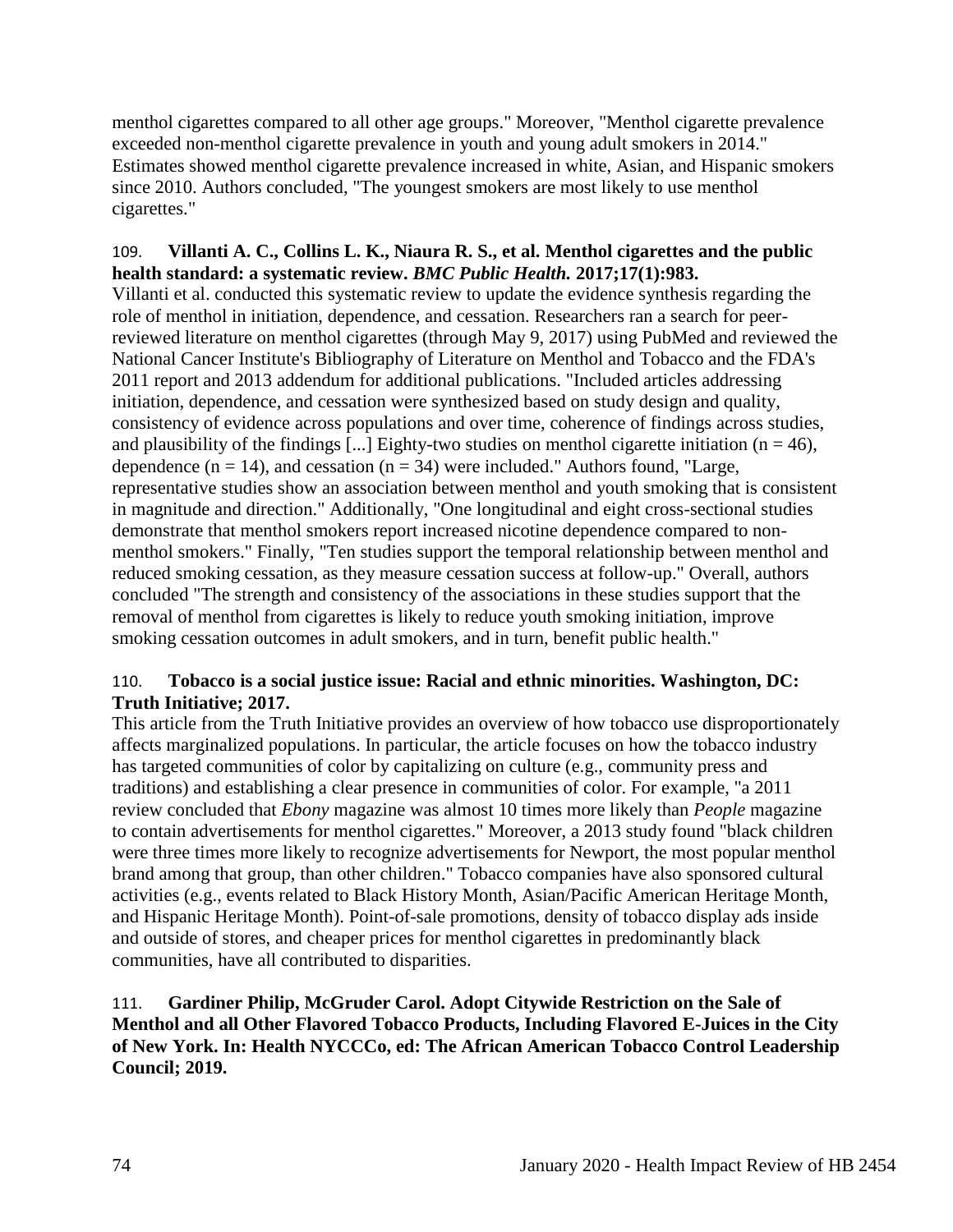This letter from the African American Tobacco Control Leadership Council (AATCLC) to the New York City Council Committee on Health highlights the rising use of menthol cigarettes in the face of decreasing non-flavored tobacco cigarettes. Co-chairs Gardiner and McGruder cite evidence which shows that menthol cigarettes are increasingly being used among Latino, Black, and White youth and adults. They present menthol smoking data by race/ethnicity to indicate the disproportionate use among communities of color. For example, 85% of African American adult smokers and 94% of Black youth who smoke use menthol products. Additionally, female smokers and smokers within the LGBTQ community are also more likely to use menthol cigarettes. Authors cite evidence that the presence of menthol makes cigarettes harder to quit compared to other cigarettes.

### 112. **Achieving Health Equity in Tobacco Control 8 December 2015 2015.**

This report was a joint publication of a consortium of organizations coordinating efforts around the 50th anniversary of the U.S. Surgeon General's report on smoking and health. Organizations endorsing this report are the African American Tobacco Control Leadership Council; the American Cancer Society; American Heart Association; American Lung Association; Asian Pacific Partners for Empowerment, Advocacy and Leadership (APPEAL); Campaign for TobaccoFree Kids; the Intercultural Cancer Council; LGBT Healthlink at CenterLink: The Community of LGBT Centers; NAATPN, Inc.; National Latino Alliance for Health Equity; the Smoking Cessation Leadership Center; Truth Initiative; and the University of Southern California Keck School of Medicine. While authors acknowledge and celebrate the advancements made since the Surgeon General's initial report, they highlight the persistent gaps in health equity. Authors note that smoking disproportionately affects those most in need including those living in financial poverty, people experiencing homelessness, racial/ethnic minorities, LBGT persons, and those suffering from mental illness and substance use disorders. Authors state, "We need to continue the population based policies and programs that have produced such dramatic results, including results that have benefited many racial and ethnic populations, but also expand efforts that incorporate and embrace fundamental principles of health equity that afford equal treatment of all individuals/groups (horizontal) and provide supplementary support for individuals/groups that are marginalized (vertical)." The report summarized key facts on prevalence, cessation, health effects, and marketing among demographic groups more severely impacted by the tobacco epidemic. Disparities are discussed by socioeconomic status; education level; race/ethnicity; LGBT; mental illness and substance use disorders; and homelessness status.

## 113. **Tobacco in LGBT Communities. Washington, DC: Truth Initiative; 2018.**

This Truth Initiative fact sheet provides an overview of the disproportionate impact tobacco has on the LGBT community. Tobacco companies began advertising in gay press publications in the 1990s. For example, A 1997 industry document stated: "A large percent of Gays and Lesbians are smokers. In order to increase brand share and brand awareness [...] it is imperative to identify new markets with growth potential. Many Gay and Lesbian adult smokers also have a preference for menthol brands." Corporate philanthropy (e.g., donations from Philip Morris to AIDS research and programs) also facilitated access to the LGBT market. "R.J. Reynolds created a marketing strategy called 'Project SCUM' (Sub-Culture Urban Marketing) to boost cigarette sales by targeting gay men and homeless individuals with advertisements and displays placed in communities and stores." The industry also provided free giveaways and hosted "LGBT bar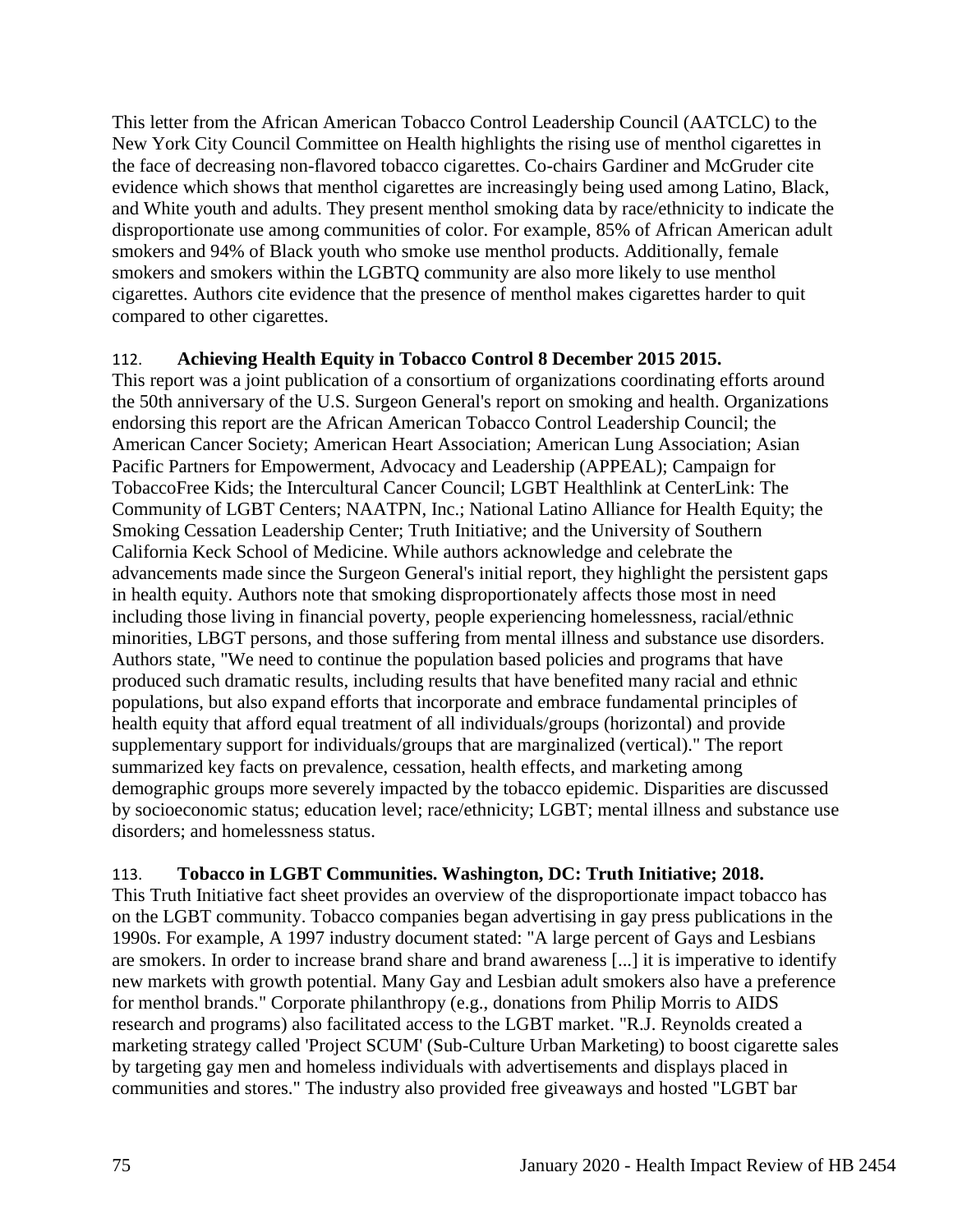nights" featuring specific brands. These tactics contributed to the disproportionately high smoking rates seen today. For example, lesbian, gay, and bisexual adults smoke at rates up to 2.5 times higher than straight adults. Bisexual women are up to 3.5 times more likely to smoke. "LGBT smokers are significantly more likely to smoke menthol cigarettes: more than 36 percent of LGBT smokers report that they usually smoke menthols."

## 114. **Rogers Todd , Feld Ashley , Gammon Doris G , et al. Changes in cigar sales following implementation of a local policy restricting sales of flavoured noncigarette tobacco products.** *Tobacco Control.* **2019:1-8.**

Rogers et al. used non-cigarette tobacco sales data obtained from the Nielsen Company to assess the impact of Providence, Rhode Island's restriction on the retail sale of all non-cigarette tobacco products with a characterizing flavor other than tobacco, menthol, mint or wintergreen. Researchers focused on cigar sales, which comprised 95% of flavored non-cigarette tobacco products sold through conventional tobacco retail outlets (e.g., convenience stores, supermarkets) in Providence. Authors used weekly retail scanner sales data (January 2012 to December 2016). They categorized cigar sales into "products labelled with explicit-flavour (eg, Cherry) or concept-flavour (eg, Jazz) names." Researchers ran regression models to assess changes in sales in Providence and the rest of the state (ROS) before and after policy implementation. Overall, "Average weekly unit sales of flavoured cigars decreased prepolicy to postpolicy by 51% in Providence, while sales increased by  $10\%$  in ROS (both  $p<0.01$ ). The Providence results are due to a 93% reduction in sales of cigars labelled with explicit-flavour names  $(p<0.01)$ , which did not change significantly in ROS." Meanwhile, "sales of cigars labelled with concept-flavour names increased by 74% in Providence and 119% in ROS (both  $p<0.01$ )." In sum, sales of all cigars (flavored and otherwise) decreased by  $31\%$  in Providence ( $p<0.01$ ). Authors detected "some evidence of product substitution and cross-border purchasing." Despite limitations, "the Providence policy had a city-specific impact on retail sales of flavoured cigars, which was attenuated by an increase in sales of concept-flavour named cigars." Authors concluded, "Products with concept-flavour names may avoid enforcement agency detection, and their continued sale undermines the intent of the policy."

## 115. **Chaiton M. O., Schwartz R., Tremblay G., et al. Association of flavoured cigar regulations with wholesale tobacco volumes in Canada: an interrupted time series analysis.**  *Tob Control.* **2019;28(4):457-461.**

Chaiton et al. examined the association of Federal Canadian regulations passed in 2009 addressing flavors (excluding menthol) in small cigars with changes in cigar sales. Researchers analyzed quarterly wholesale unit data as reported to Health Canada (2001 through 2016) using an interrupted time series analysis. They estimated changes in sales of cigars with and without flavor descriptors, adjusted data by seasonal, and assessed changes for each flavor type over time. Results show the Federal flavor regulations were "associated with a reduction in the sales of flavoured cigars by 59 million units (95% CI -86.0 to -32.4)." While increases in sales of cigars with descriptors other than flavors (e.g., color or other ambiguous terms) were observed (9.6 million increase (95% CI -1.3 to 20.5), "the overall level (decline of 49.6 million units (95% CI -73.5 to -25.8) and trend of sales of cigars (6.9 million units per quarter (95% CI -8.1 to -5.7)) declined following the ban." Moreover, sensitivity analysis showed that "there was no substantial difference in effect over time comparing Ontario and British Columbia, suggesting that other provincial tobacco control legislation [enacted in Ontario] was not associated with the changes in